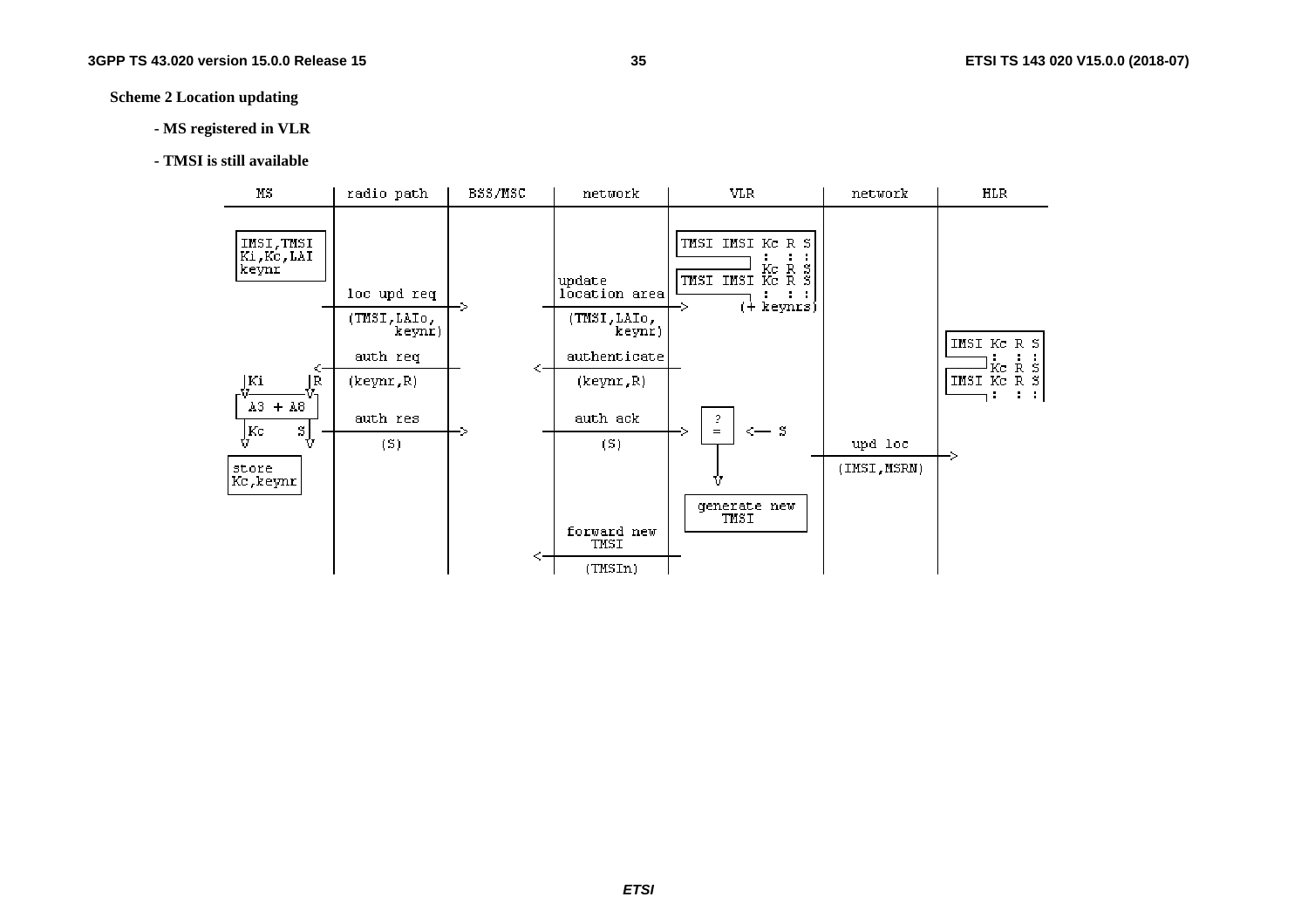**Scheme 2 (concluded)**

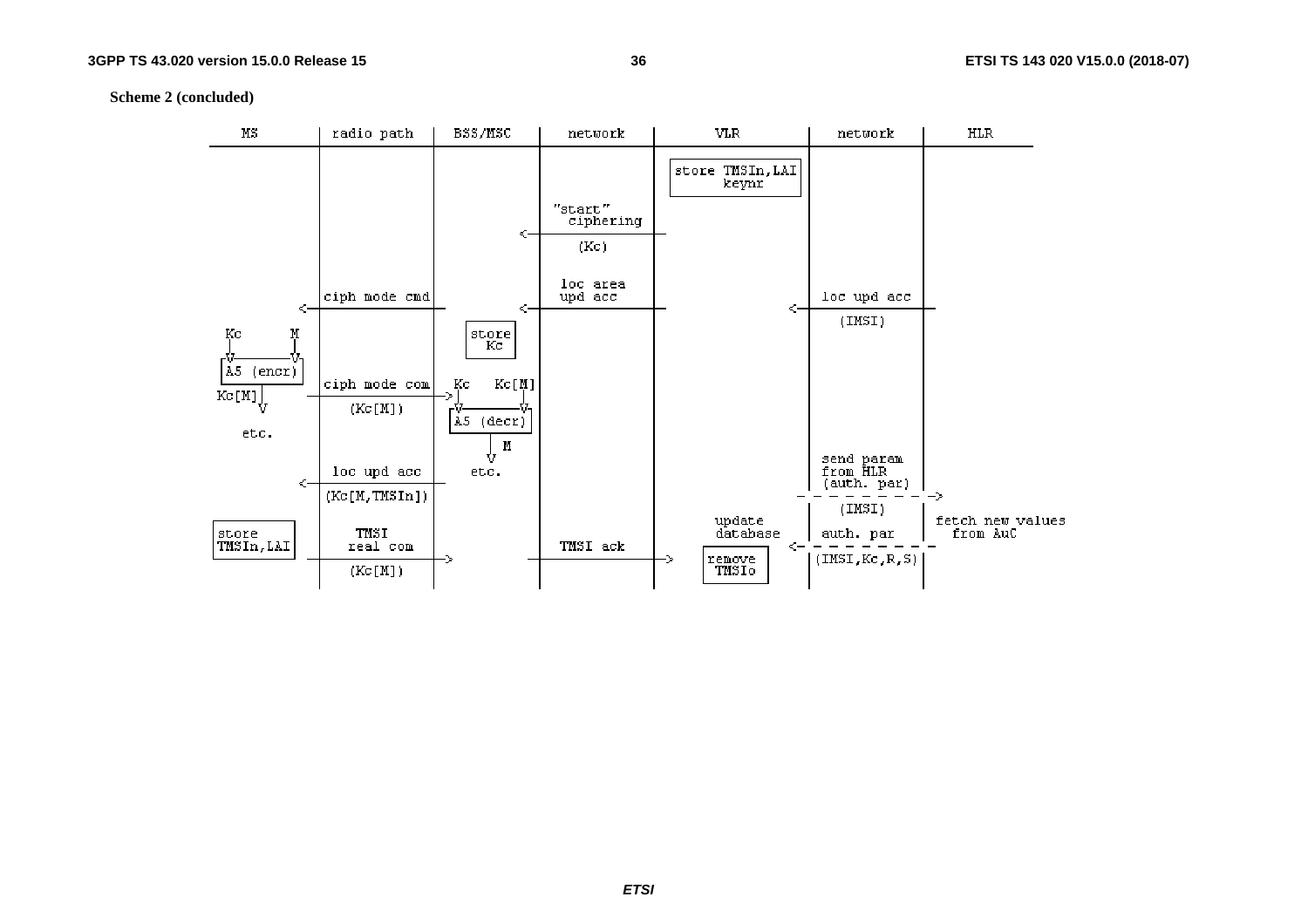**Scheme 3 Location updating** 

- **MS not yet registered in VLR**
- **TMSI is still available**

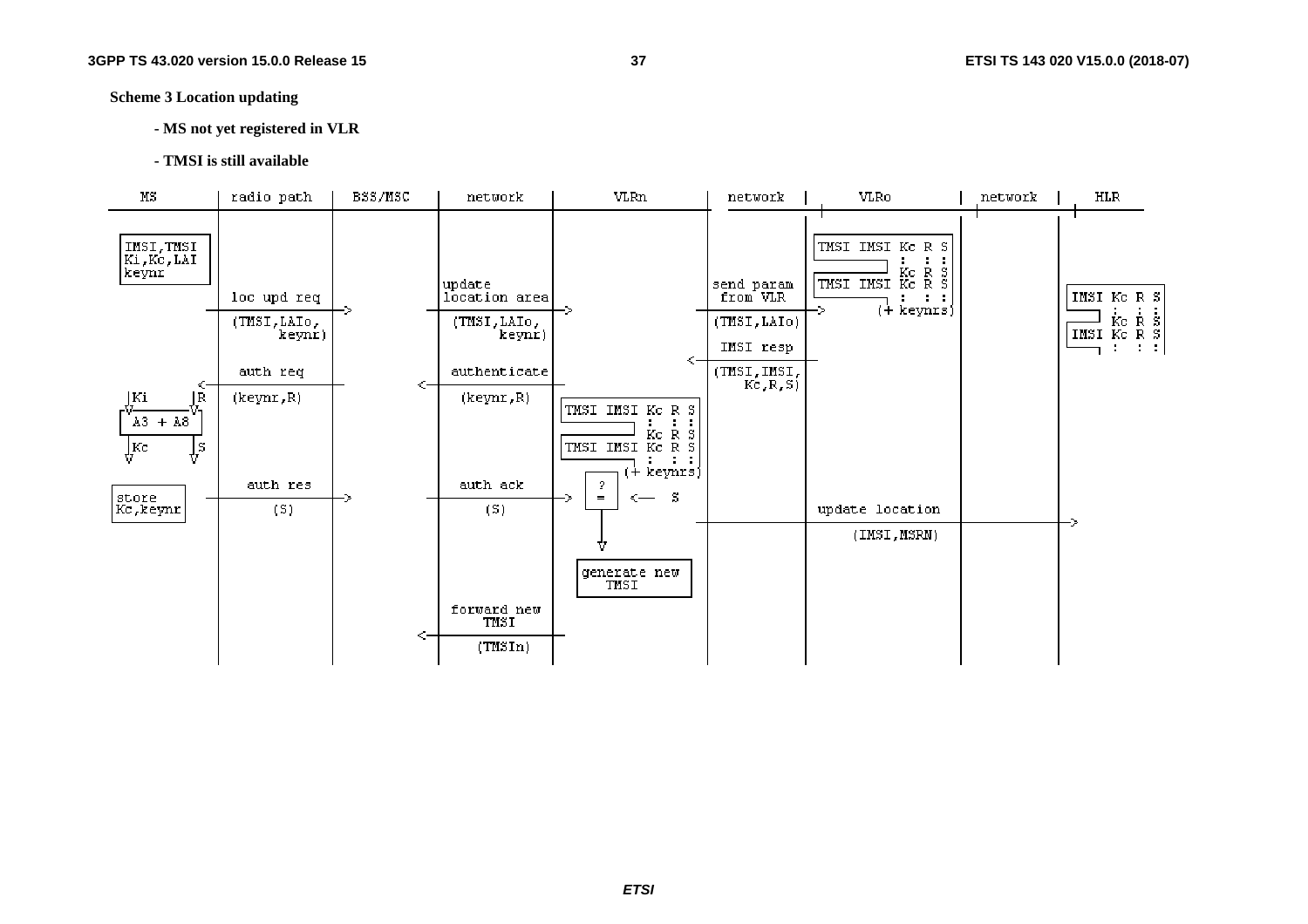**Scheme 3 (concluded)**

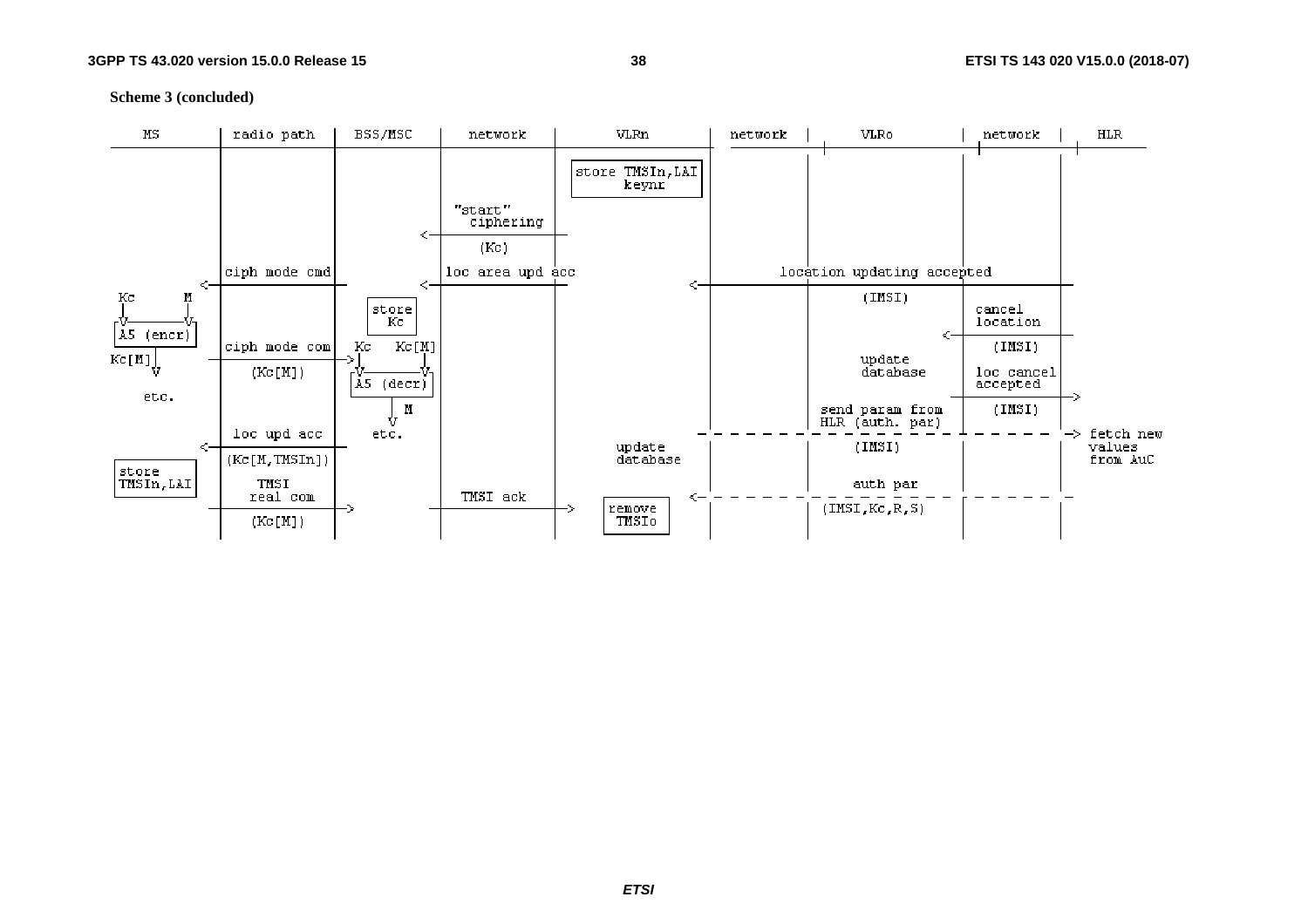#### **Scheme 4 Location updating**

 **- MS not yet registered in VLR; no old LAI** 

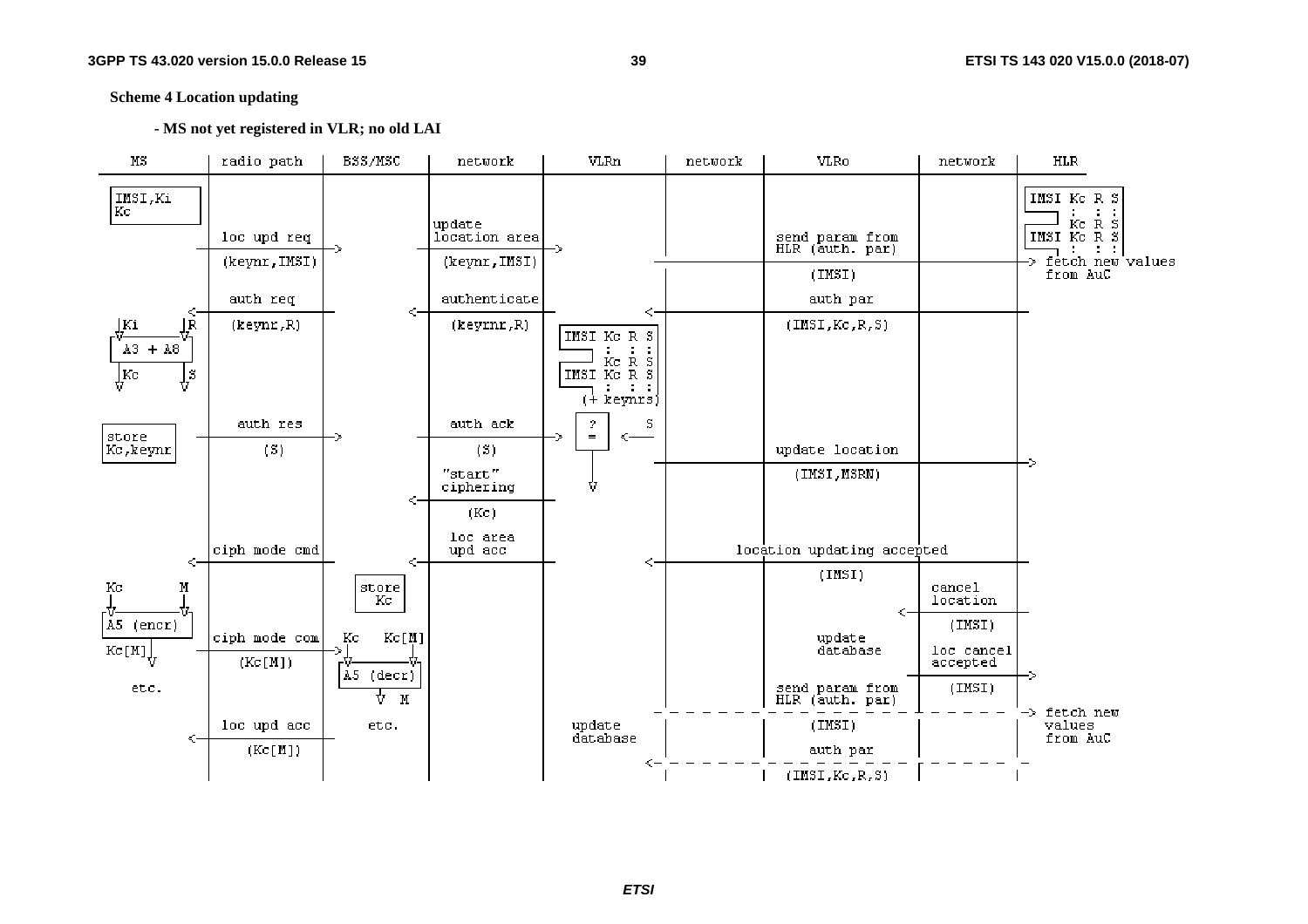### **Scheme 5 Call set-up**

#### **- Mobile originated**

#### **- early assignment**

| $_{\rm MS}$                                            | radio path                              | BSS/MSC                                                        | network                                                          | VLR                                                                                                                                          | network | <b>HLR</b> |
|--------------------------------------------------------|-----------------------------------------|----------------------------------------------------------------|------------------------------------------------------------------|----------------------------------------------------------------------------------------------------------------------------------------------|---------|------------|
| IMSI, TMSI<br>Ki, Kc, LAI<br>keynr                     | set-up ind<br>(TMSI, keynr)<br>auth req |                                                                | initiate<br>authen-<br>tication<br>(TMSI, keynr)<br>authenticate | TMSI IMSI KC R S<br>$\begin{array}{c} \vdots \ \vdots \ \mathbb{R} \end{array}$ s<br>KC TMSI IMSI KC<br>$(+$ keynrs)<br>-><br>fetch Kc, R, S |         |            |
| <.<br>Ki<br>ΙR<br>$A3 + A8$                            | (keynr, R)                              | <-                                                             | (TMSI, keynr,<br>R)                                              |                                                                                                                                              |         |            |
| $\int\limits_{\Omega}$ Kc<br>$\Downarrow^{\mathtt{S}}$ | auth res<br>(S)                         |                                                                | auth ack<br>(S)                                                  | 2.<br>S<br>$=$<br>∾                                                                                                                          |         |            |
| store<br>Kc, keynr<br><-                               | ciph mode cmd                           | <−                                                             | "start"<br>ciphering                                             |                                                                                                                                              |         |            |
| Кc<br>Μ<br>A5 (encr)<br>Kc[M]<br>etc.                  | ciph mode com <br>(Kc[M])               | store<br>Кc<br>Kc<br>Kc[M]<br>A5.<br>$(\text{decr})$<br>M<br>Ů | (Kc)                                                             | store LAI, keynr<br>TMSI IMSI KC R S<br>Кc<br>R<br>s<br>TMSI IMSI Kc<br>R S<br>(+ keynrs)                                                    |         |            |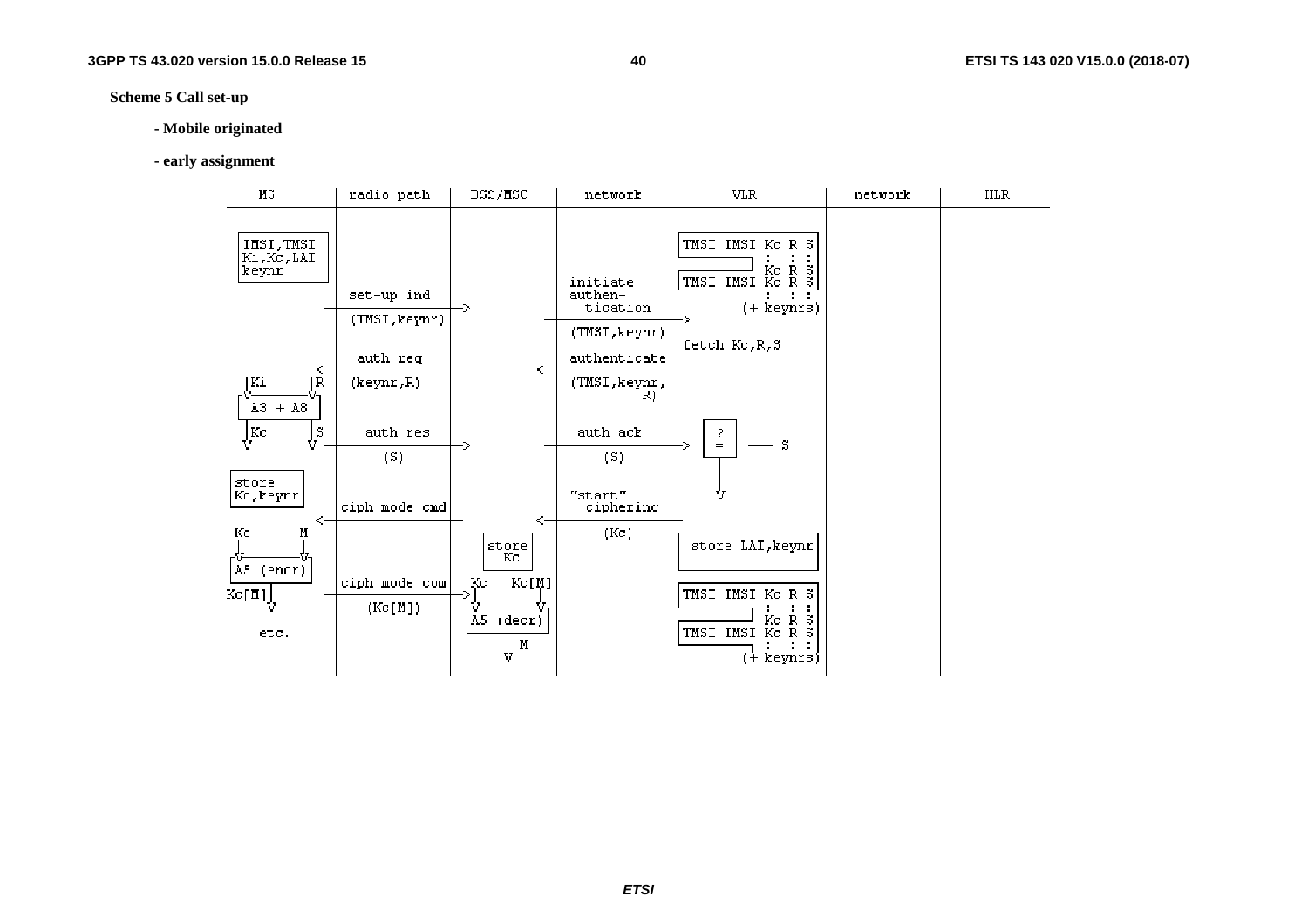#### **Scheme 5 (concluded)**

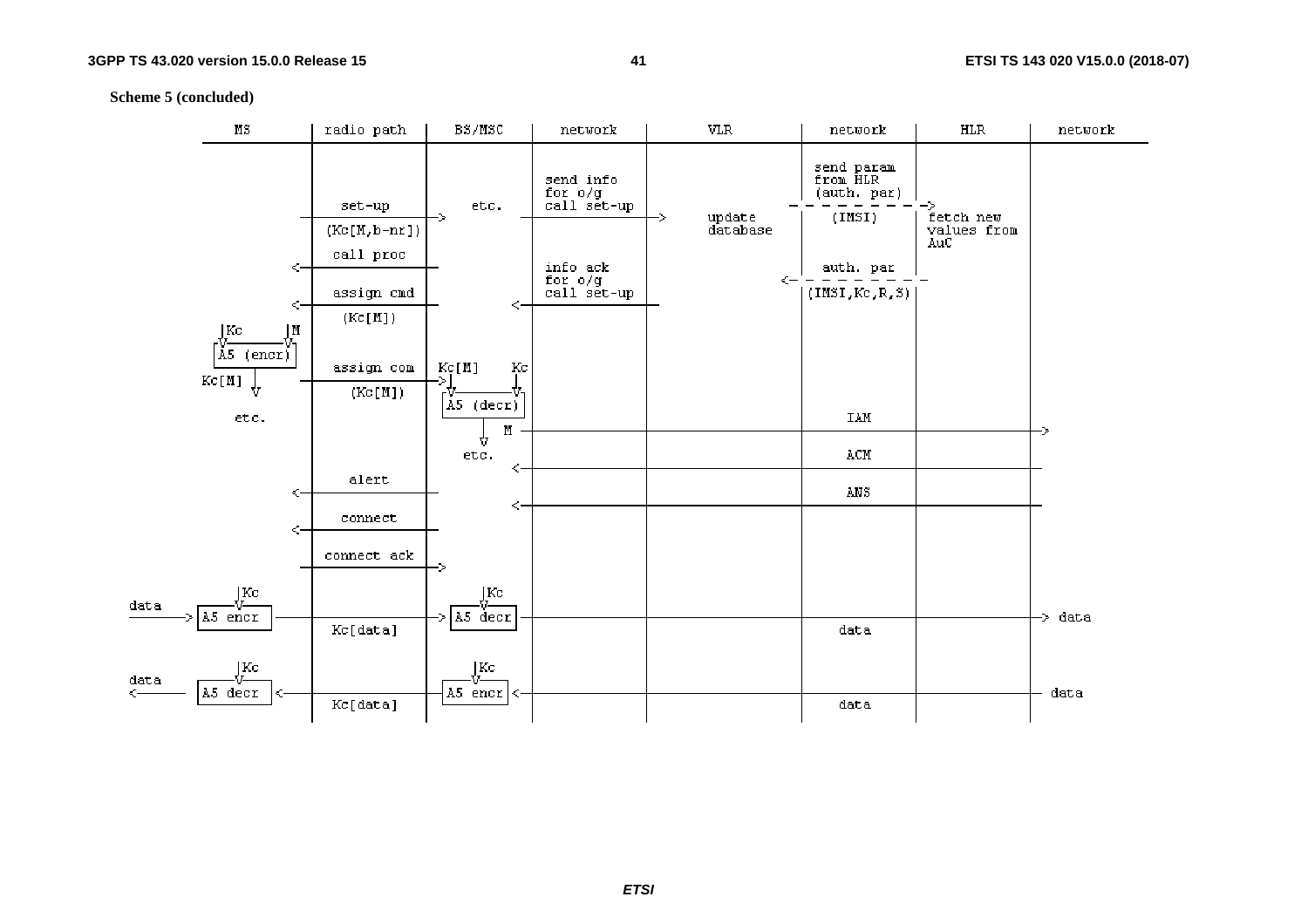#### **Scheme 6 Call set-up**

- **Mobile originated**
- **Off air call set-up**

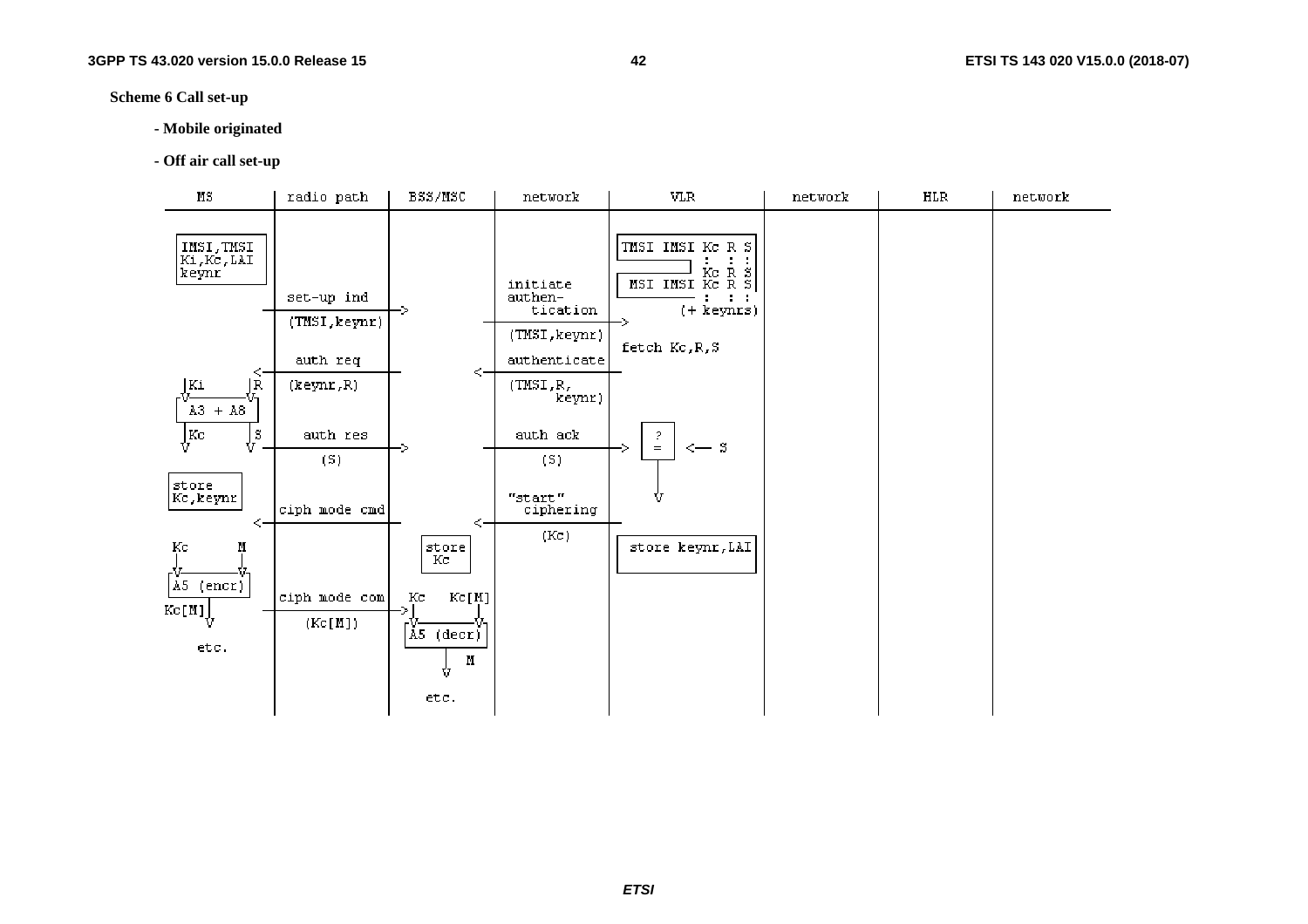**Scheme 6 (concluded)**

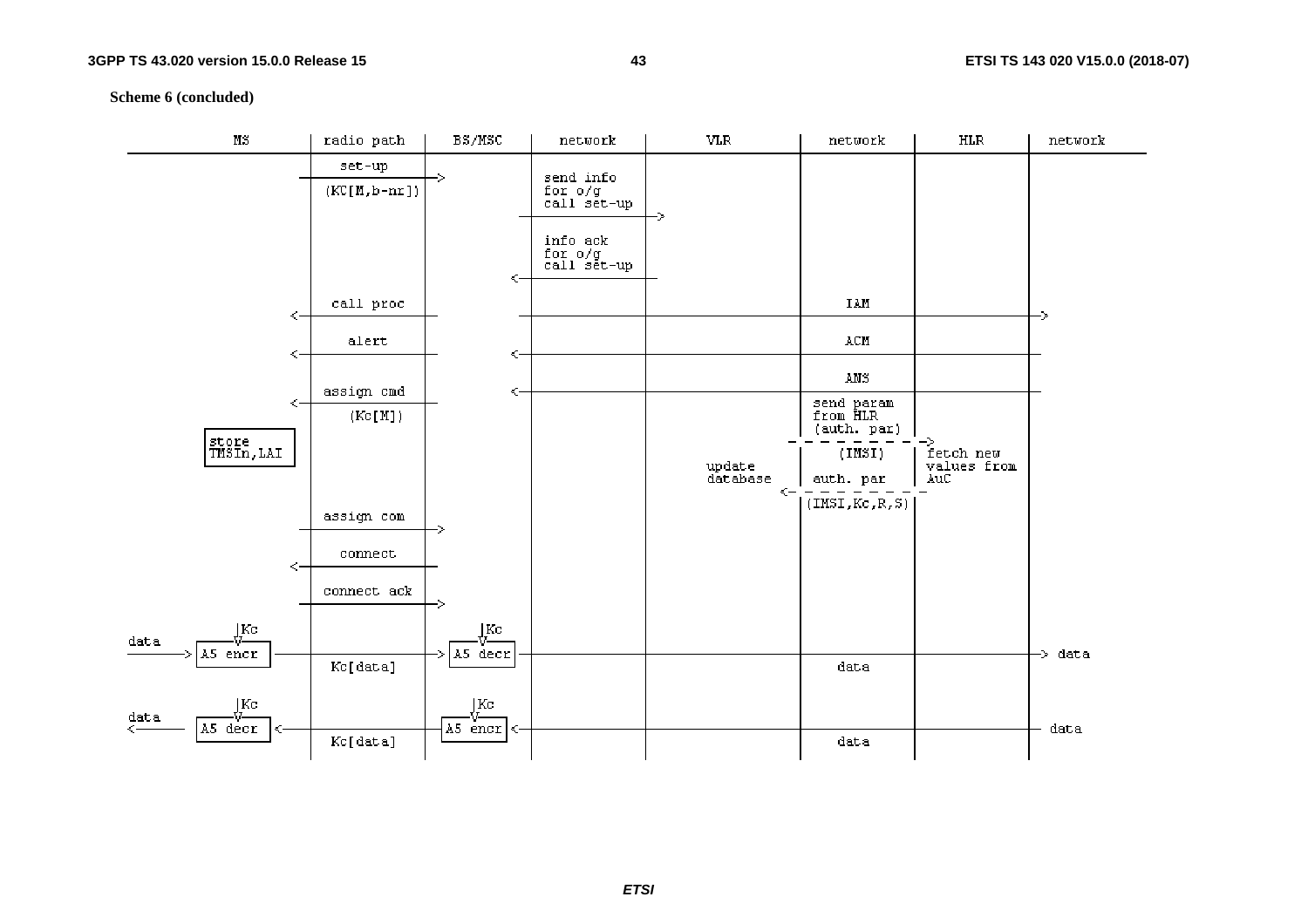#### **Scheme 7 Call set-up**

#### **- Mobile terminated**

#### **- Early assignment**

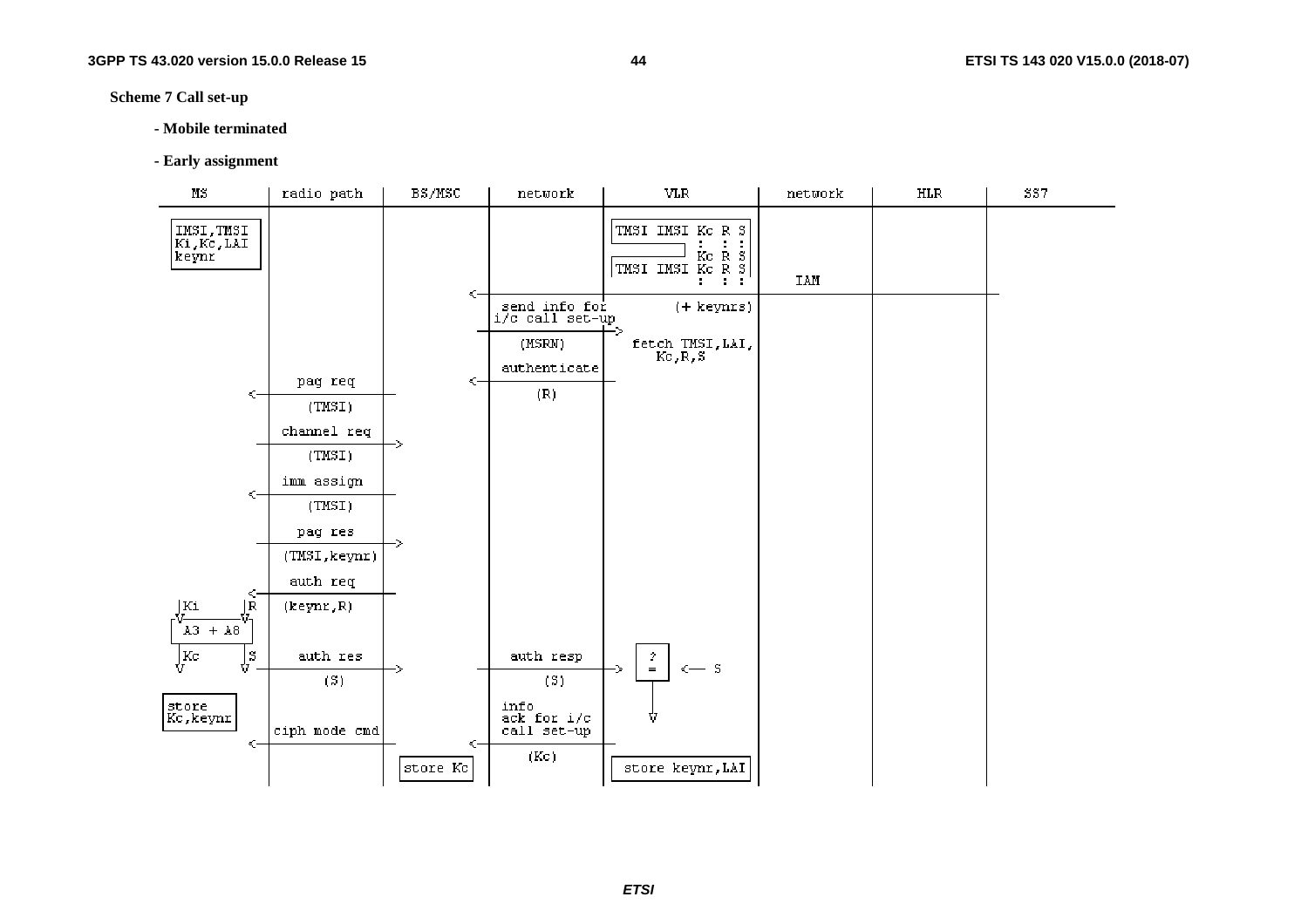**Scheme 7 (concluded)** 

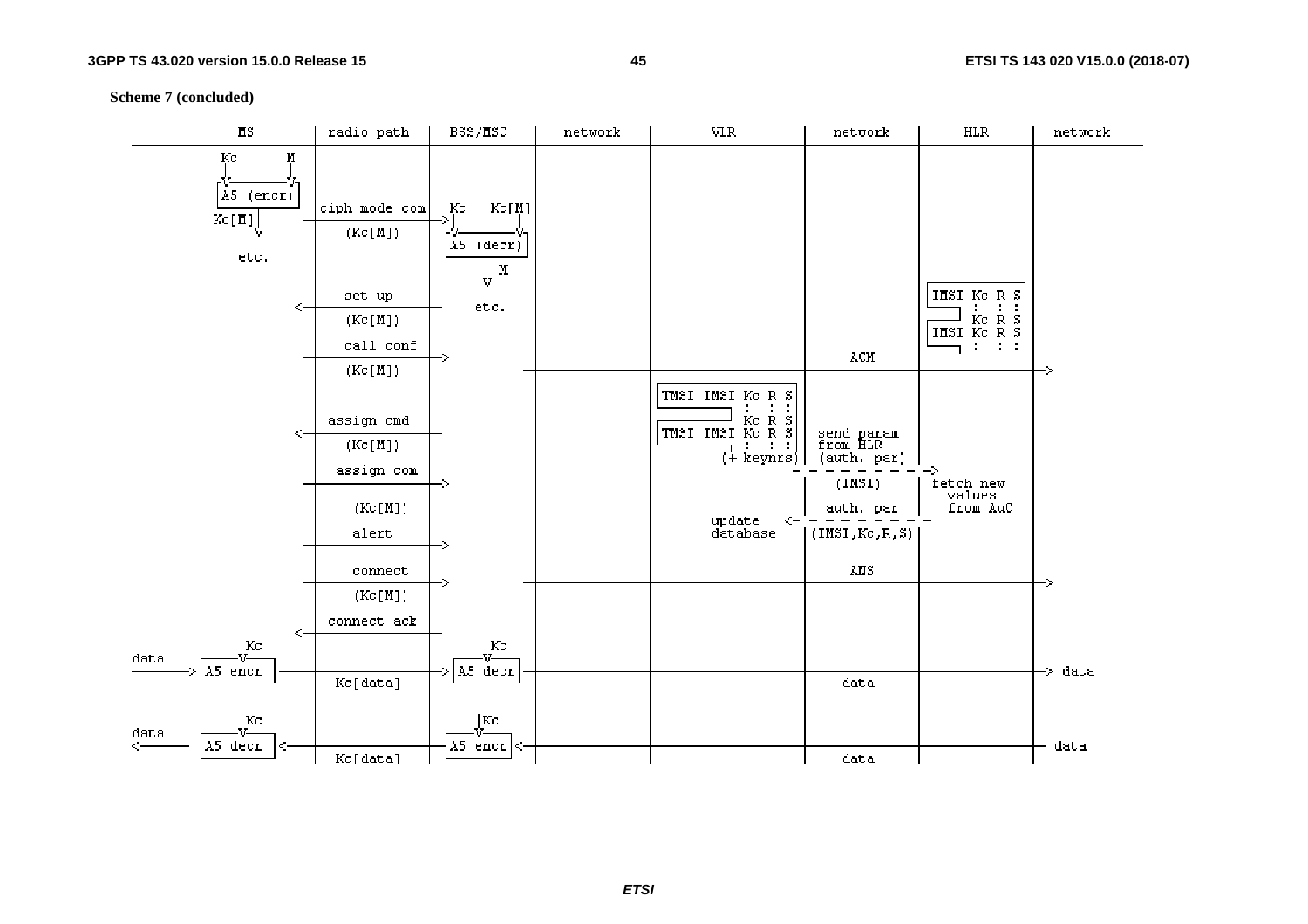# Annex B (informative): Security information to be stored in the entities of the GSM system

# B.1 Introduction

This annex gives an overview of the security related information and the places where this information is stored in the GSM network.

The entities of the GSM network where security information is stored are:

- home location register;
- visitor location register;
- mobile services switching centre;
- base station system;
- mobile station;
- authentication centre.

# B.2 Entities and security information

## B.2.1 Home Location Register (HLR)

If required, sets of Kc, RAND and SRES coupled to each IMSI are stored in the HLR.

## B.2.2 Visitor Location Register (VLR)

Sets of Kc, RAND and SRES coupled to each IMSI are stored in the VLR. In addition the CKSN, LAI and TMSI are stored together with the presumed valid Kc.

After a new TMSI is generated, both the old and the new TMSI are stored. When the old TMSI is no longer valid, it is removed from the database.

## B.2.3 Mobile services Switching Centre (MSC)/Base Station System (BSS)

Encryption algorithm A5 is stored in the MSC/BSS.

Call related information stored in the MSC includes the ciphering key Kc and CKSN associated with the identity of the mobile engaged in this call.

After a new TMSI is generated, both the old and the new TMSI are stored. When the old TMSI is no longer valid, it is removed from the database.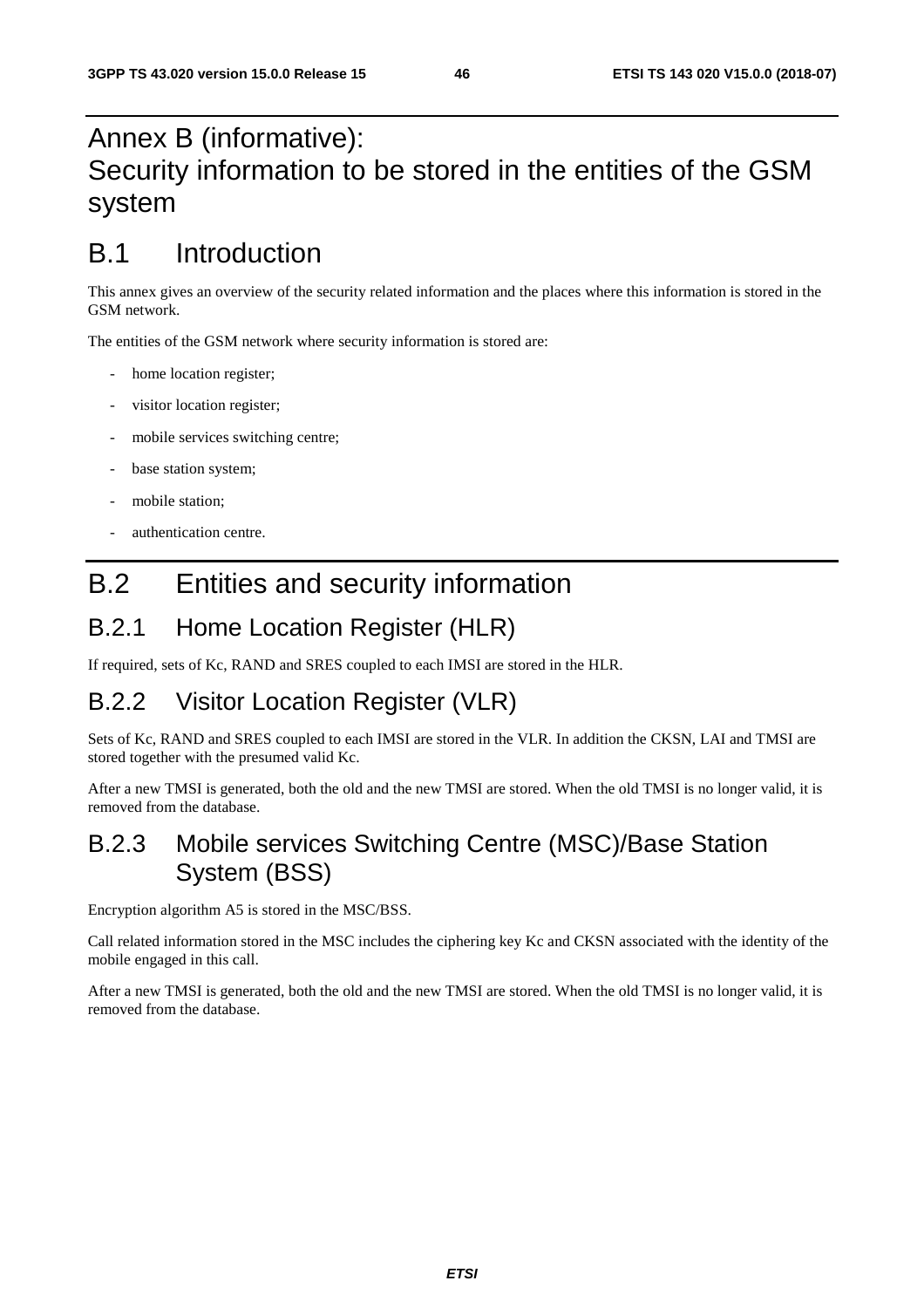## B.2.4 Mobile Station (MS)

The mobile station stores permanently:

- authentication algorithm A3;
- encryption algorithm A5;
- ciphering key generating algorithm A8;
- individual subscriber authentication key Ki;
- ciphering key Kc;
- ciphering key sequence number;
- TMSI.

The mobile station generates and stores:

- ciphering key Kc.
- ciphering key  $Kc_{128}$  (if a 128-bit ciphering algorithm is used).

The mobile station receives and stores:

- ciphering key sequence number;
- TMSI:
- LAI.

# B.2.5 Authentication Centre (AuC)

In the authentication centre are implemented:

- authentication algorithm(s) A3;
- ciphering key generating algorithm(s) A8.

The secret individual authentication keys Ki of each subscriber are stored in an authentication centre.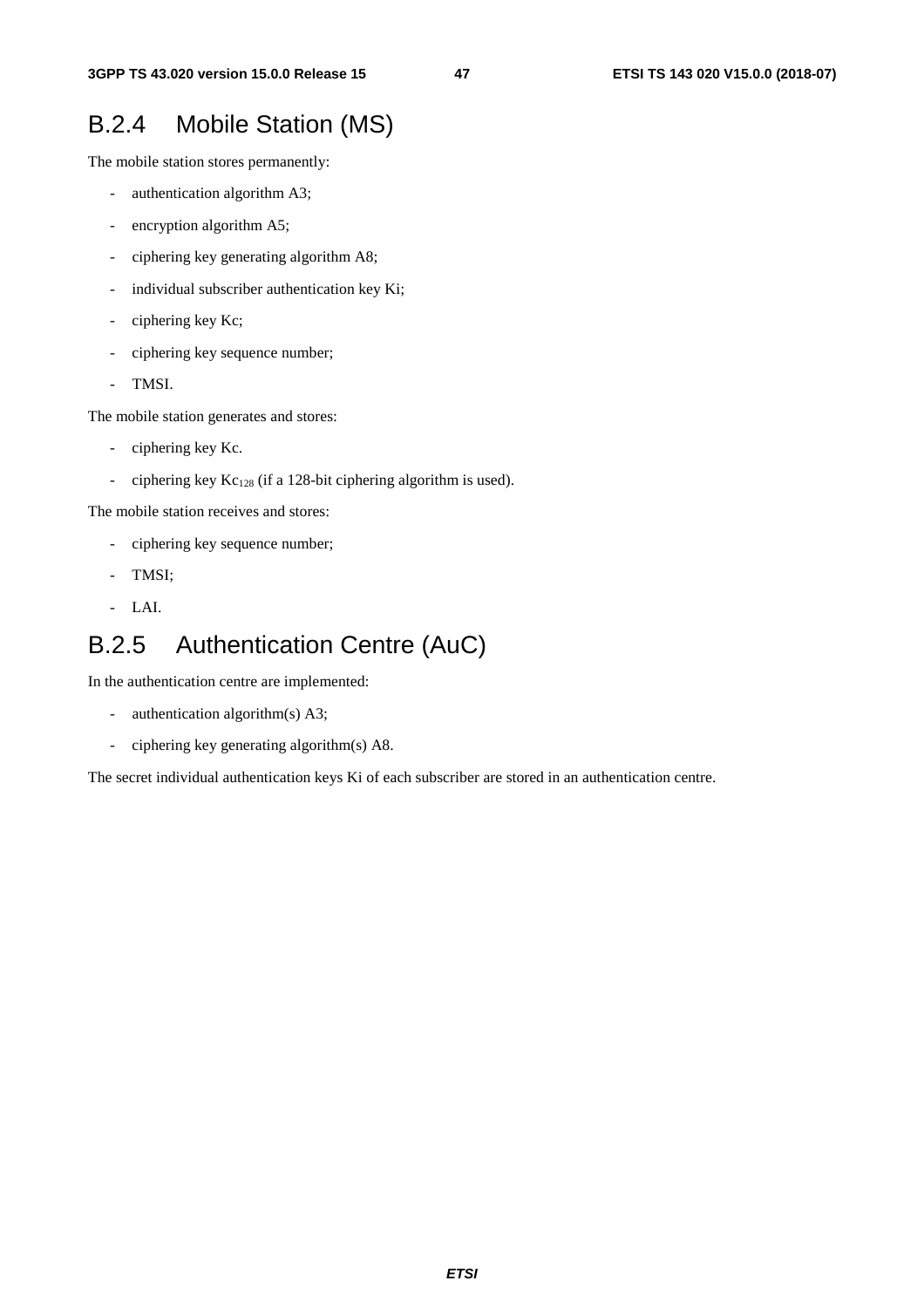# Annex C (normative): External specifications of security related algorithms

# C.0 Scope

This annex specifies the cryptological algorithms which are needed to provide the various security features and mechanisms defined in, respectively, 3GPP TS 42.009 and 3GPP TS 43.020.

The following three algorithms are considered in 3GPP TS 43.020:

- Algorithm A3: Authentication algorithm;
- Algorithm A5: Ciphering/deciphering algorithm;
- Algorithm A8: Ciphering key generator.

Algorithm A5 must be common to all GSM PLMNs and all mobile stations (in particular, to allow roaming). The external specifications of Algorithm A5 are defined in subclause C.1.3. The internal specifications of Algorithm A5 are managed under the responsibility of GSM/MoU; they will be made available in response to an appropriate request.

Algorithms A3 and A8 are at each PLMN operator discretion. Only the formats of their inputs and outputs must be specified. It is also desirable that the processing times of these algorithms remain below a maximum value. Proposals for Algorithm A3 and A8 are managed by GSM/MoU and available, for those PLMN operators who wish to use them, in response to an appropriate request.

# C.1 Specifications for Algorithm A5

## C.1.1 Purpose

Algorithm A5 realizes the protection of both user data and signalling information elements at the physical layer on the dedicated channels (TCH or DCCH).

Synchronization of both the enciphering and deciphering (especially at hand-over) must be guarantied.

## C.1.2 Implementation indications

Algorithm A5 is implemented into both the MS and the BSS. On the BSS side description below assumes that one algorithm A5 is implemented for each physical channel (TCH or DCCH).

The ciphering takes place before modulation and after interleaving (see 3GPP TS 45.001); the deciphering takes place after demodulation symmetrically. Both enciphering and deciphering need Algorithm A5 and start at different times (see clause 4).

As an indication, recall that, due to the TDMA techniques used in the system, the useful data (also called the plain text in the sequel) are organized into blocks of NPBB (Number of Payload Bits per Burst, see C.1.5) bits. In the GMSK case NPBB is equal to 114. Then, each block is incorporated into a normal burst (see 3GPP TS 45.002) and transmitted during a time slot. According to 3GPP TS 45.003, in the GMSK case,, the useful information bits into a block are numbered e0 to e56 and e59 to e115 (the flag bits e57 and e58 are ignored). Successive slots for a given physical channel are separated at least by a frame duration, approximately 4.615 ms (see 3GPP TS 45.001).

In the case of 8-PSK modulation (for instance, ECSD), the useful data are organized into longer blocks than 114 bits. According to 3GPP TS 45.003 the useful information in a block is included in 116 symbols which are numbered E(0) to E(115). Each symbol contains 3 bits, hence a block contains 348 useful information bits (NPBB = 348 in the 8-PSK case). See C.1.5 for changes in the details.

For ciphering, Algorithm A5 produces, each 4.615 ms, a sequence of NPBB encipher/decipher bits (here called BLOCK) which is combined by a bit-wise modulo 2 addition with the NPBB-bit plain text block. The first encipher/decipher bit produced by A5 is added to e0, the second to e1 and so on. As an indication, the resulting NPBBbit block is then applied to the burst builder (see 3GPP TS 45.001). For those A5 algorithms that do not produce bit after bit output, the msb of the BLOCK, as specified in the relevant A5 algorithm specification, has to be regarded as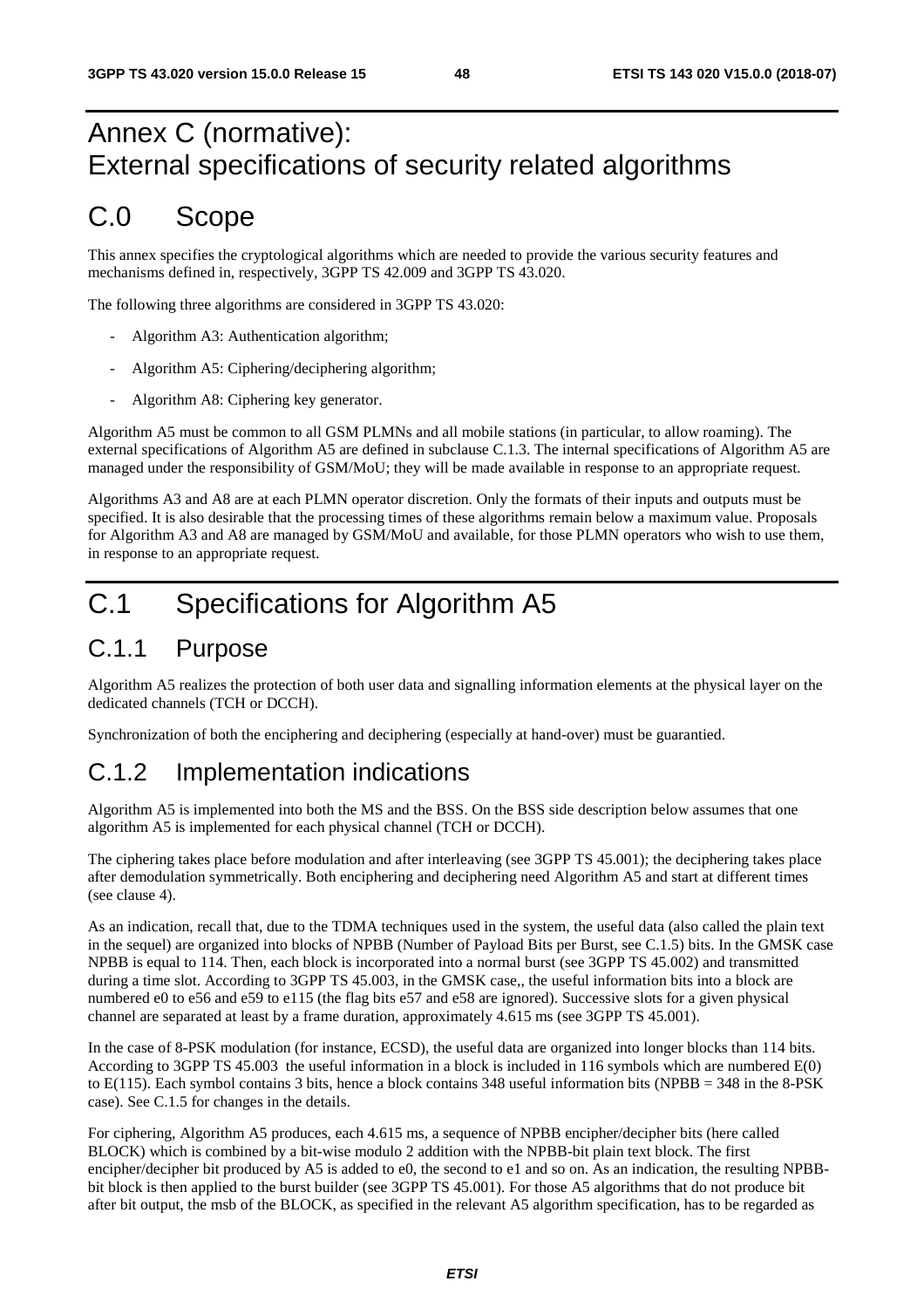the first produced, subsequently the next but one most significant bit has to be considered as the next produced bit until all BLOCK bits have been added as described above.

NOTE: As an example for  $A5/3$ : BLOCK1[0] is to be added with e0, BLOCK1[1] is to be added to e1, ..., BLOCK1[9] is to be added with e9 etc.

For each slot, deciphering is performed on the MS side with the first block (BLOCK1) of NPBB bits produced by A5, and enciphering is performed with the second block (BLOCK2). As a consequence, on the network side BLOCK1 is used for enciphering and BLOCK2 for deciphering. Therefore Algorithm A5 must produce two blocks of NPBB bits (i.e. BLOCK1 and BLOCK2) each 4.615 ms.

Synchronization is guarantied by driving Algorithm A5 by an explicit time variable, COUNT, derived from the TDMA frame number. Therefore each NPBB-bit block produced by A5 depends only on the TDMA frame numbering and the ciphering key Kc (or  $Kc_{128}$  for A5 algorithms requiring a128-bit key).

COUNT is expressed in 22 bits as the concatenation of the binary representation of T1, T3 and T2. It is an input parameter of Algorithm A5. The coding of COUNT is shown in figure C.1.

|     |  |  |  |  | 22 21 20 19 18 17 16 15 14 13 12 11 10 9 8 7 6 |    |         |  |    | 543 |  |
|-----|--|--|--|--|------------------------------------------------|----|---------|--|----|-----|--|
|     |  |  |  |  |                                                | тз |         |  | ጥን |     |  |
| msb |  |  |  |  | lsb msb                                        |    | lsb msb |  |    | lsh |  |

**Figure C.1: The coding of COUNT** 

Binary representation of COUNT. Bit 22 is the most significant bit (msb) and bit 1 the least significant bit (lsb) of COUNT. T1, T3 and T2 are represented in binary. (For definition of T1, T3 and T2, see 3GPP TS 45.002).

Figure C.2 summarizes the implementation indications listed above for the GMSK case where NPBB is equal to 114, with only one enciphering/deciphering procedure represented (the second one for deciphering/enciphering is symmetrical).



**Figure C.2: Deciphering on the MS side**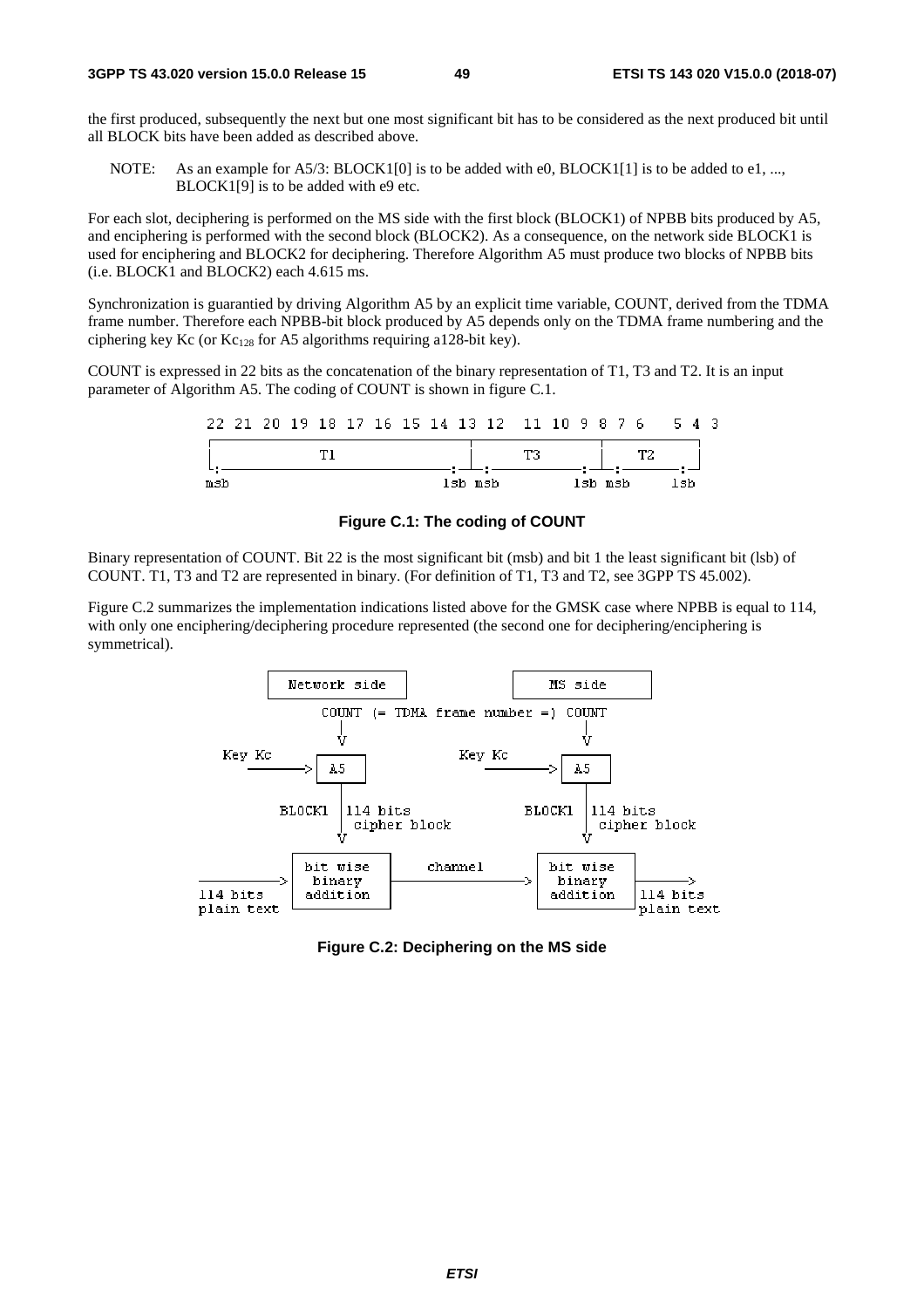### C.1.3 External specifications of Algorithm A5

### C.1.3.1 A5 algorithms with 64-bit keys

The two input parameters (COUNT and Kc) and the output parameters (BLOCK1 and BLOCK2) of Algorithm A5 shall use the following formats:

- length of Kc:  $64 \text{ bits}$ ;
- length of COUNT: 22 bits;
- length of BLOCK1: NPBB bits;
- length of BLOCK2: NPBB bits.

Algorithm A5 shall produce BLOCK1 and BLOCK2 in less than a TDMA frame duration, i.e. 4.615 ms.

NOTE: If the actual length of the ciphering key is less than 64 bits, then it is assumed that the actual ciphering key corresponds to the most significant bits of Kc, and that the remaining and less significant bits are set to zero. It must be clear that for signalling and testing purposes the ciphering key Kc is considered to be 64 unstructured bits.

### C.1.3.2 A5 algorithms with 128-bit keys

The two input parameters (COUNT and Kc<sub>128</sub>) and the output parameters (BLOCK1 and BLOCK2) of Algorithm A5 shall use the following formats:

- length of  $Kc_{128}$ : 128 bits;
- length of COUNT: 22 bits;
- length of BLOCK1: NPBB bits;
- length of BLOCK2: NPBB bits.

Algorithm A5 shall produce BLOCK1 and BLOCK2 in less than a TDMA frame duration, i.e. 4.615 ms.

## C.1.4 Internal specification of Algorithm A5

The internal specification of Algorithm A5 is managed under the responsibility of GSMA; it will be made available to in response to an appropriate request.

### C.1.5 Definition of NPBB for different modulations

NPBB (Number of Payload Bits per Burst) varies with the modulation used:

- GMSK: NPBB = 114 (applicable to TCH, SDCCH, SACCH, FACCH)
- 8-PSK: NPBB = 348 (applicable to O-TCH, O-FACCH, E-TCH, E-FACCH).

# C.2 Algorithm A3

Algorithm A3 is considered as a matter for GSM PLMN operators. Therefore, only external specifications are given. However a proposal for a possible Algorithm A3 is managed by GSM/MoU and available upon appropriate request.

### C.2.1 Purpose

As defined in 3GPP TS 43.020, the purpose of Algorithm A3 is to allow authentication of a mobile subscriber's identity.

To this end, Algorithm A3 must compute an expected response SRES from a random challenge RAND sent by the network. For this computation, Algorithm A3 makes use of the secret authentication key Ki.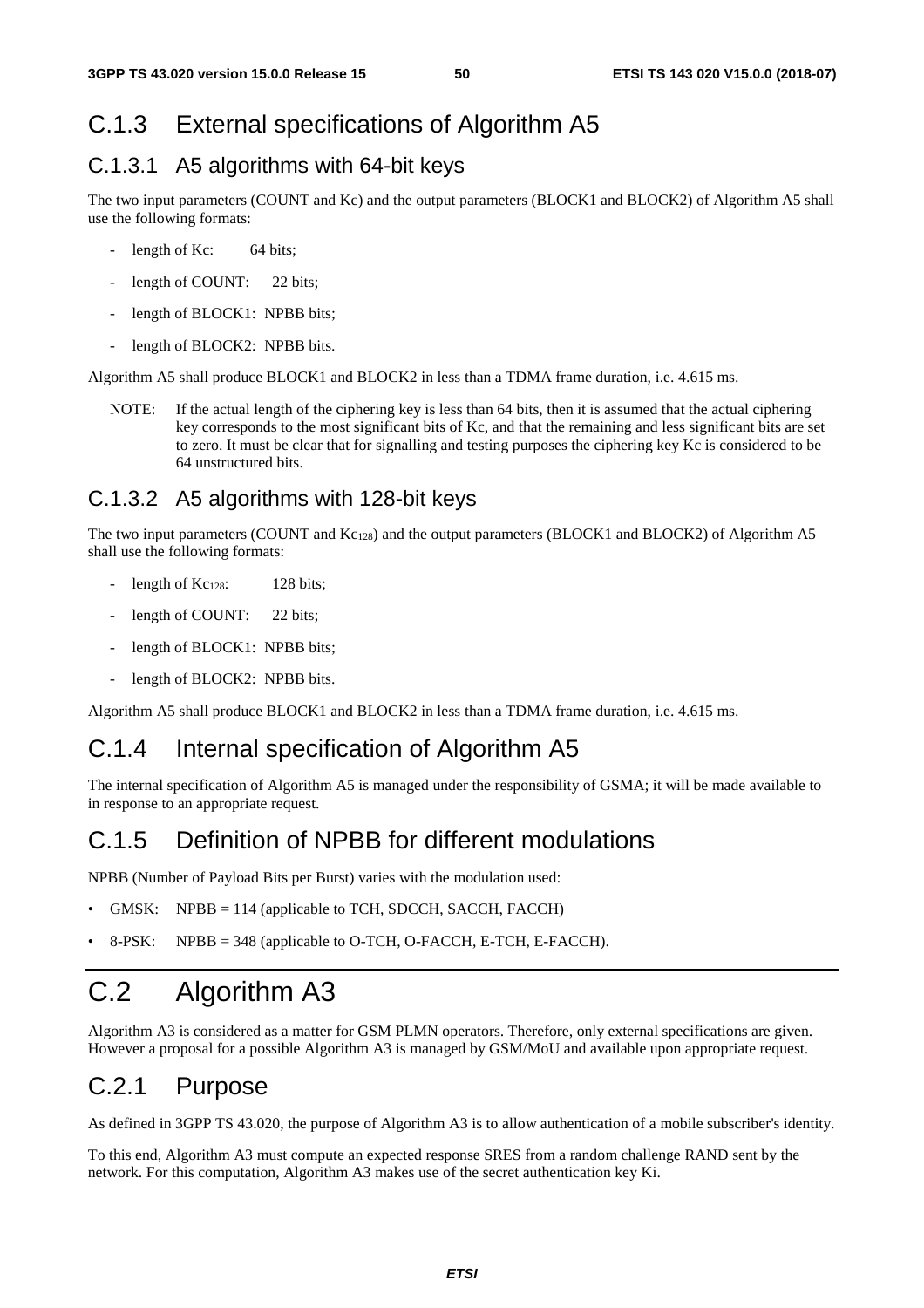## C.2.2 Implementation and operational requirements

On the MS side, Algorithm A3 is contained in a Subscriber Identity Module, as specified in 3GPP TS 42.017.

On the network side, it is implemented in the HLR or the AuC. The two input parameters (RAND and Ki) and the output parameter (SRES) of Algorithm A3 shall use the following formats:

- length of Ki:  $128 \text{ bits}$ ;
- length of RAND: 128 bits;
- length of SRES: 32 bits.

The run-time of Algorithm A3 shall be less than 500 ms.

# C.3 Algorithm A8

Algorithm A8 is considered as a matter for GSM PLMN operators as is Algorithm A3.

A proposal for a possible Algorithm A8 is managed by GSM/MoU and available upon appropriate request.

### C.3.1 Purpose

As defined in 3GPP TS 43.020, Algorithm A8 must compute the ciphering key Kc from the random challenge RAND sent during the authentication procedure, using the authentication key Ki.

### C.3.2 Implementation and operational requirements

On the MS side, Algorithm A8 is contained in the SIM, as specified in 3GPP TS 42.017.

On the network side, Algorithm A8 is co-located with Algorithm A3.

The two input parameters (RAND and Ki) and the output parameter (Kc) of Algorithm A8 shall follow the following formats:

- length of Ki: 128 bits;
- length of RAND: 128 bits;
- length of Kc:  $64 \text{ bits.}$

Since the maximum length of the actual ciphering key is fixed by GSM/MoU, Algorithm A8 shall produce this actual ciphering key and extend it (if necessary) into a 64 bit word where the non-significant bits are forced to zero. It is assumed that any non-significant bits are the least significant bits and that, the actual ciphering key is contained in the most significant bits. For signalling and testing purposes the ciphering key Kc has to considered to be 64 unstructured bits.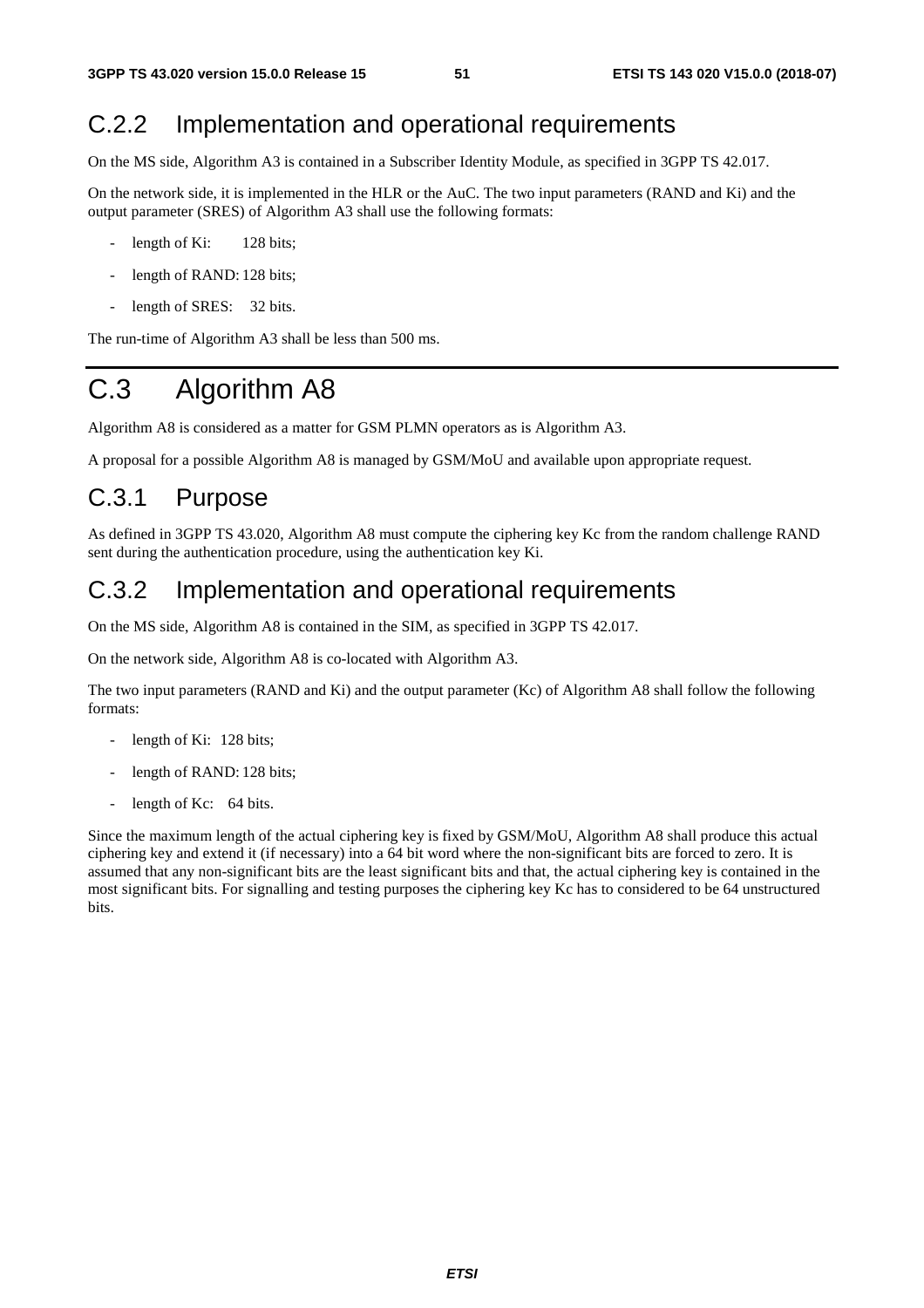# Annex D (normative): Security related network functions for General Packet Radio **Service**

**This annex is only applicable if GPRS is supported.** 

## D.1 General

This annex gives an overview of the different security related services and functions for General Packet Radio Service (GPRS) which is described in 3GPP TS 22.060 and 3GPP TS 23.060. They are grouped as follows:

- Subscriber identity confidentiality;
- Subscriber identity authentication;
- Confidentiality of user information and signalling between MS and SGSN;
- Security of the GPRS backbone.

It shall be possible to introduce new authentication and ciphering algorithms during the systems lifetime. The fixed part of the network may support more than one authentication and ciphering algorithm.

The security procedures include mechanisms to enable recovery in the event of signalling failures. These recovery procedures are designed to minimise the risk of a breach in the security of the system.

In this annex, the terms GPRS-Kc and GPRS-CKSN are introduced to provide a clear distinction from the ciphering parameters (Kc and CKSN) used for circuit switched. The GPRS-Kc is the ciphering key used for GPRS, and GPRS-CKSN is the corresponding Ciphering Key Sequence Number used for GPRS. GPRS-Kc128 is introduced in correspondence with  $Kc_{128}$ . The use of these parameters is described in clause D.4.

# D.2 Subscriber identity confidentiality

### D.2.1 Generality

The purpose of this function is to avoid the possibility for an intruder to identify which subscriber is using a given resource on the radio path by listening to the signalling exchanges or the user traffic on the radio path. This allows both a high level of confidentiality for user data and signalling and protection against the tracing of users location.

The provision of this function implies that the IMSI (International Mobile Subscriber Identity), or any information allowing a listener to derive the IMSI easily, should not normally be transmitted in clear text in any signalling message on the radio path.

Consequently, to obtain the required level of protection, it is necessary that:

- a protected identifying method is normally used instead of the IMSI on the radio path;
- the IMSI is not normally used as addressing means on the radio path (see 3GPP TS 42.009);
- when the signalling procedures permit it, signalling information elements that convey information about the mobile subscriber identity must be ciphered for transmission on the radio path.

The identifying method is specified in the following subclause. The ciphering of communication over the radio path is specified in clause D.4.

Furthermore, Anonymous Access allows a user to access the network without a subscriber identity (see 3GPP TS 23.060). Therefore, Anonymous Access always guarantees by its nature subscriber identity confidentiality. The following parts of the clause D.2 are not applicable for Anonymous Access.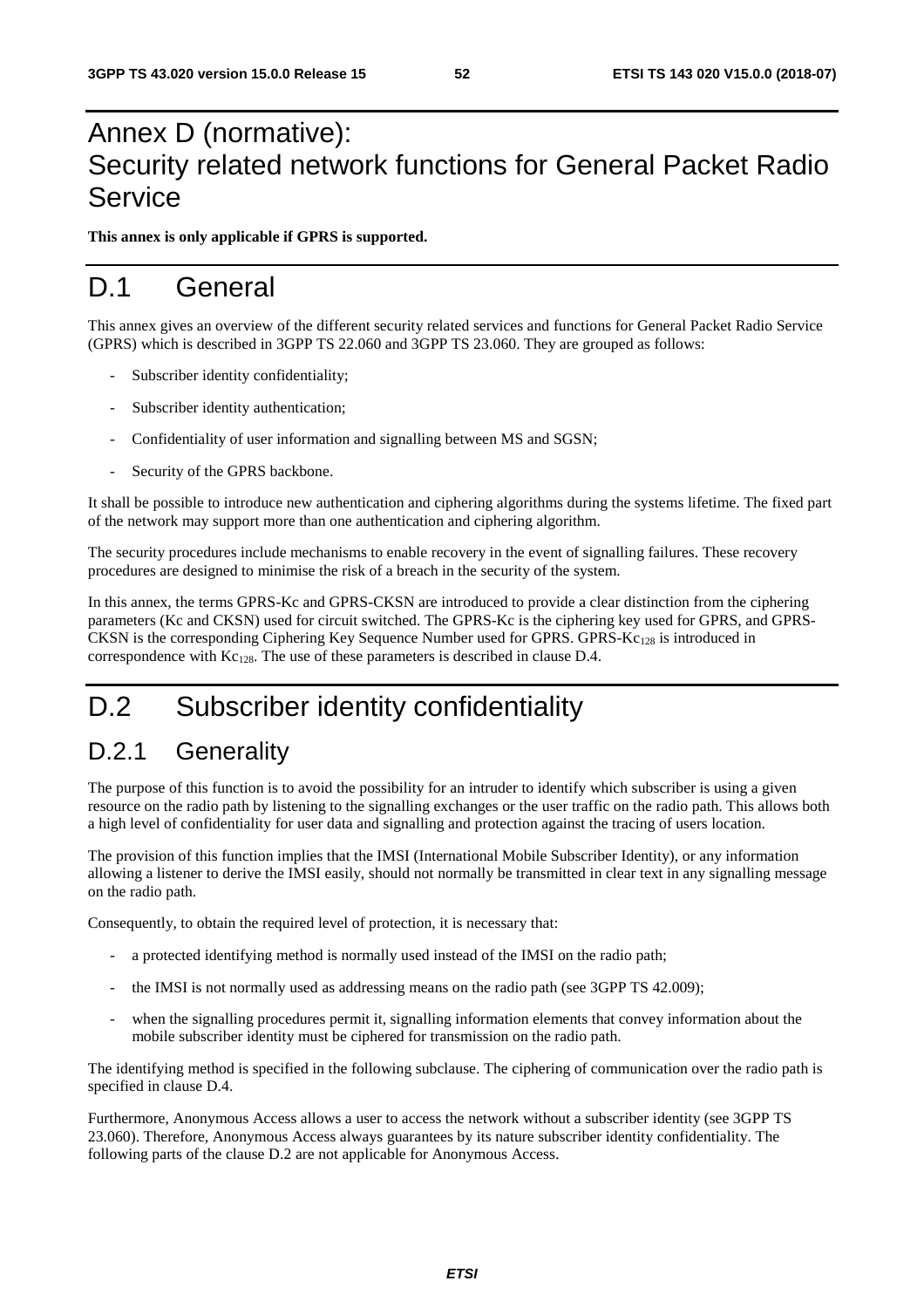## D.2.2 Identifying method

The means used to identify a mobile subscriber on the radio path consists of a Temporary Logical Link Identity (TLLI). This TLLI is a local number, having a meaning only in a given RA (Routing Area); the TLLI must be accompanied by the Routing Area Identity (RAI) to avoid ambiguities. The maximum length and guidance for defining the format of a TLLI are specified in 3GPP TS 23.003.

The SGSN manages suitable data bases to keep the relation between TLLIs and IMSIs. When a TLLI is received with an RAI that does not correspond to the current SGSN, the IMSI of the MS must be requested from the SGSN in charge of the indicated routing area if its address is known; otherwise the IMSI is requested from the MS.

A new TLLI may be allocated in each routing area updating procedure. The allocation of a new TLLI corresponds implicitly for the MS to the de-allocation of the previous one. In the fixed part of the network, the cancellation of the record for an MS in a SGSN implies the de-allocation of the corresponding TLLI.

To cope with some malfunctioning, e.g. arising from a software failure, the fixed part of the network can require the identification of the MS in clear. This procedure is a breach in the provision of the service, and should be used only when necessary.

When a new TLLI is allocated to an MS, it is transmitted to the MS in a ciphered mode. This ciphered mode is the same as defined in clause D.4.

The MS must store its current TLLI in a non volatile memory, together with the RAI, so that these data are not lost when the MS is switched off.

### D.2.3 Procedures

This subclause presents the procedures, or elements of procedures, pertaining to the management of TLLIs.

These security procedures may also be applied between two PLMNs of different operators for seamless service when the PLMN is changed.

### D.2.3.1 Routing area updating in the same SGSN area

This procedure is part of the routing area updating procedure which takes place when the original routing area and the new routing area depend on the same SGSN. The part of this procedure relative to TLLI management is reduced to a TLLI re-allocation (from TLLIo with "o" for "old" to TLLIn with "n" for "new").

The MS sends TLLIo as an identifying field at the beginning of the routing area updating procedure.

The procedure is schematised in figure D.2.1.



**Figure D.2.1: Routing area updating in the same SGSN area** 

### D.2.3.2 Routing area updating in a new SGSN; old SGSN reachable

This procedure is part of the routing area updating procedure, using TLLI and RAI, when the original routing area and the new routing area depend on different SGSNs.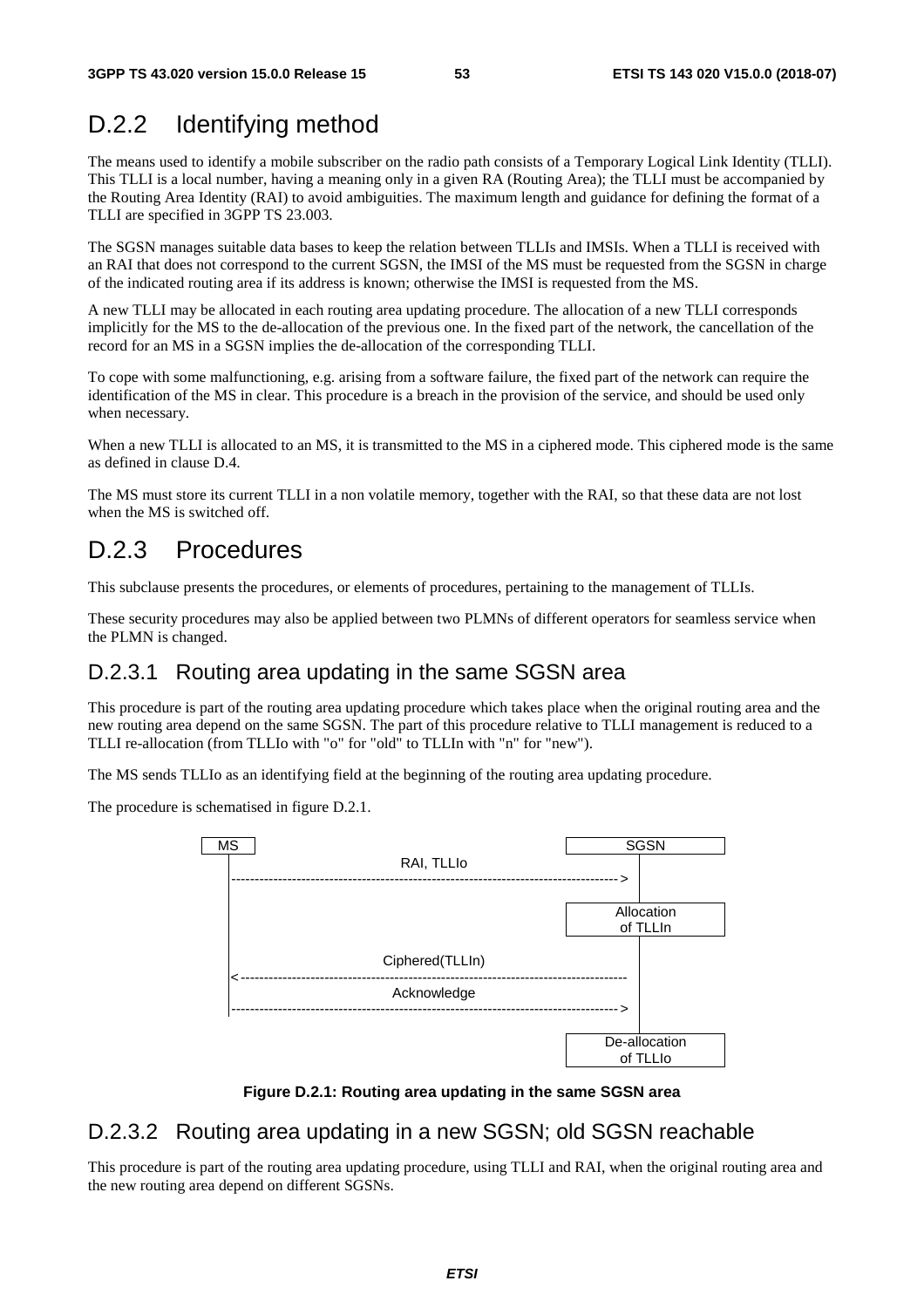The MS is still registered in SGSNo ("o" for old or original) and requests registration in SGSNn ("n" for new). RAI and TLLIo are sent by the MS as identifying fields during the routing area updating procedure. The Routing Area Update Request is not ciphered to allow the new SGSN to read RAI and TLLIo.

The procedure is schematised in figure D.2.2.



NOTE: From a security point of view, the order of the procedures is irrelevant.

#### **Figure D.2.2: Routing area updating in a new SGSN; old SGSN reachable**

Signalling functionalities:

Update Loc. stands for Update Location

The new SGSN informs the HLR that it is now handling the MS.

Sec.Rel.Info.:

Stands for Security Related information

The SGSNn needs some information for authentication and ciphering; this information is obtained from SGSNo.

Cancellation:

 The HLR indicates to SGSNo that the MS is now under control of another SGSN. The "old" TLLI is free for allocation.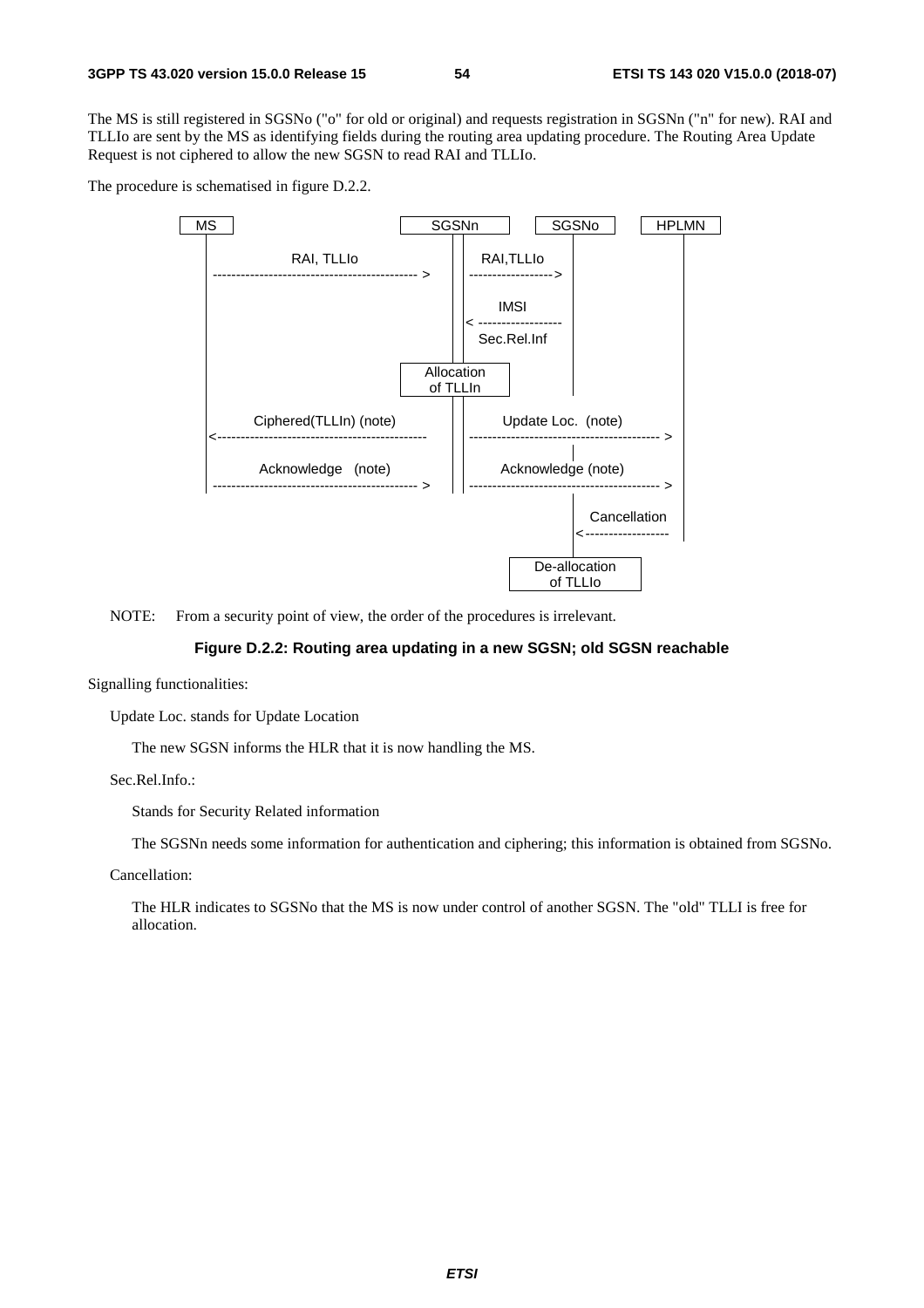### D.2.3.3 Routing area updating in a new SGSN; old SGSN not reachable

This variant of the procedure in subclause D.2.3.2 arises when the SGSN receiving the RAI and TLLIo cannot identify the SGSNo. In that case the relation between TLLIo and IMSI is lost, and the identification of the MS in clear is necessary.

The procedure is schematised in figure D.2.3.



- NOTE 1: From a security point of view, the exact signalling messages (described in 3GPP TS 23.060) used to indicate that the TLLI is unknown, or to send the IMSI are irrelevant.
- NOTE 2: From a security point of view, the order of the procedures is irrelevant.

#### **Figure D.2.3: Routing area updating in a new SGSN; old SGSN not reachable**

### D.2.3.4 Reallocation of a TLLI

This function may be initiated by the network at any time for a GPRS attached MS. The procedure can be included in other procedures, e.g. through the means of optional parameters. The execution of this function is left to the network operator.

When a new TLLI is allocated to an MS the network must prevent the old TLLI from being allocated again until the MS has acknowledged the allocation of the new TLLI.

If an MM context of an MS is deleted in the SGSN by O&M action, the network must prevent any TLLI associated with the deleted MM context from being allocated again until a new TLLI is successfully allocated to that IMSI.

If an IMSI record is deleted in the HLR by O&M action, it is not possible to prevent any TLLI associated with the IMSI record from being allocated again. However, if the MS whose IMSI record was deleted should attempt to access the network using the TLLI after the TLLI has been allocated to a different IMSI, then authentication or ciphering of the MS whose IMSI was deleted will fail, which will cause the TLLI to be deleted from the MS.

The case where allocation of a new TLLI is unsuccessful is described in subclause D.2.3.7.

This procedure is schematised in figure D.2.4.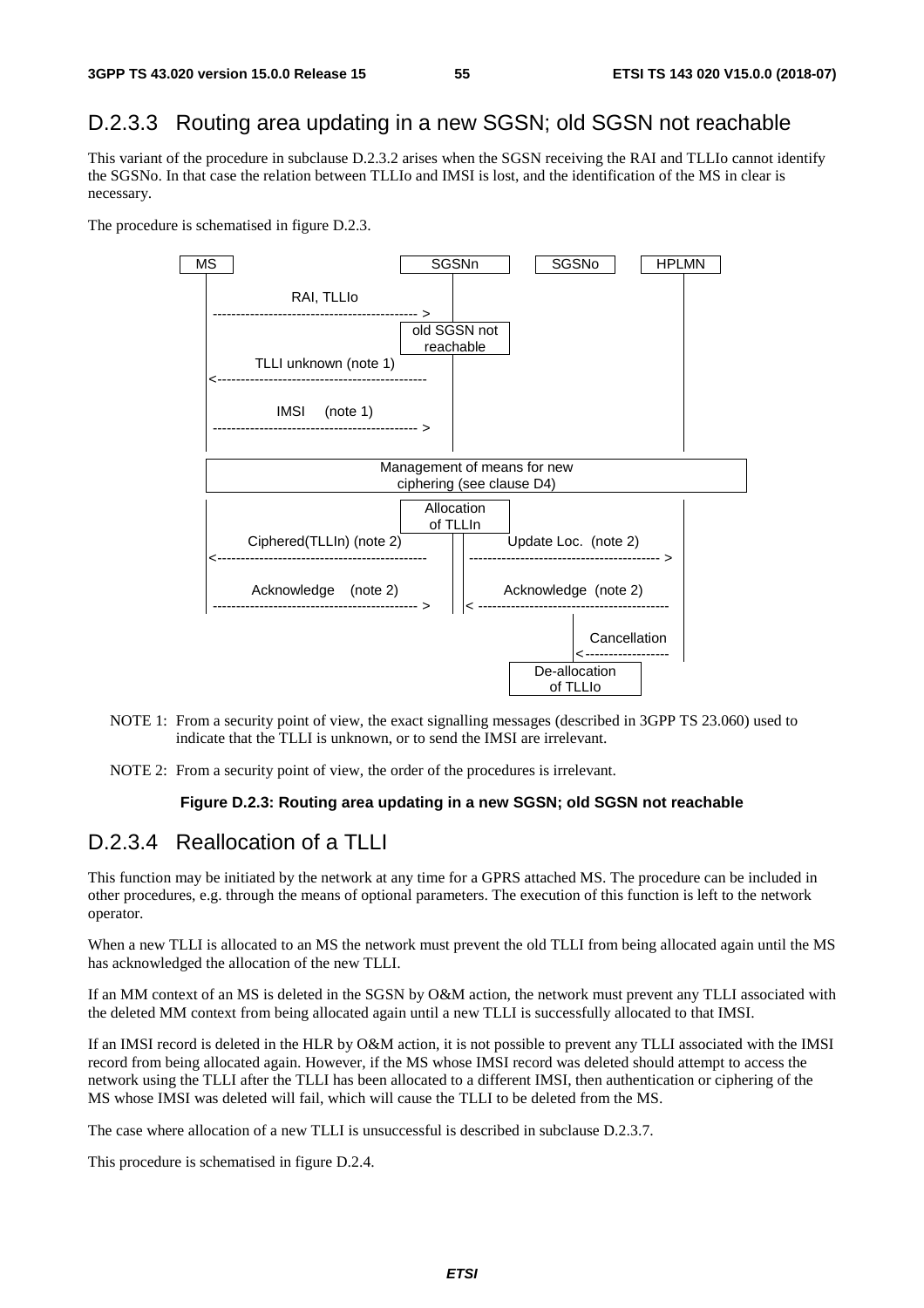

**Figure D.2.4: Reallocation of a new TLLI** 

### D.2.3.5 Local TLLI unknown

This procedure is a variant of the procedure described in subclauses D.2.3.1 and happens when a data loss has occurred in a SGSN and when a MS uses an unknown TLLI, e.g. for a communication request or for a routing area updating request in a routing area managed by the same SGSN. The SGSN indicates to the MS that the TLLI is unknown and and the identification of the MS in clear is necessary.

This procedure is schematised in figure D.2.5.



- NOTE 1: Any message in which TLLIo is used as an identifying means in a routing area managed by the same SGSN.
- NOTE 2: From a security point of view, the exact signalling messages (described in 3GPP TS 23.060) used to indicate that the TLLI is unknown, or to send the IMSI are irrelevant.

**Figure D.2.5: Routing area updating in the same SGSN area; local TLLI unknown**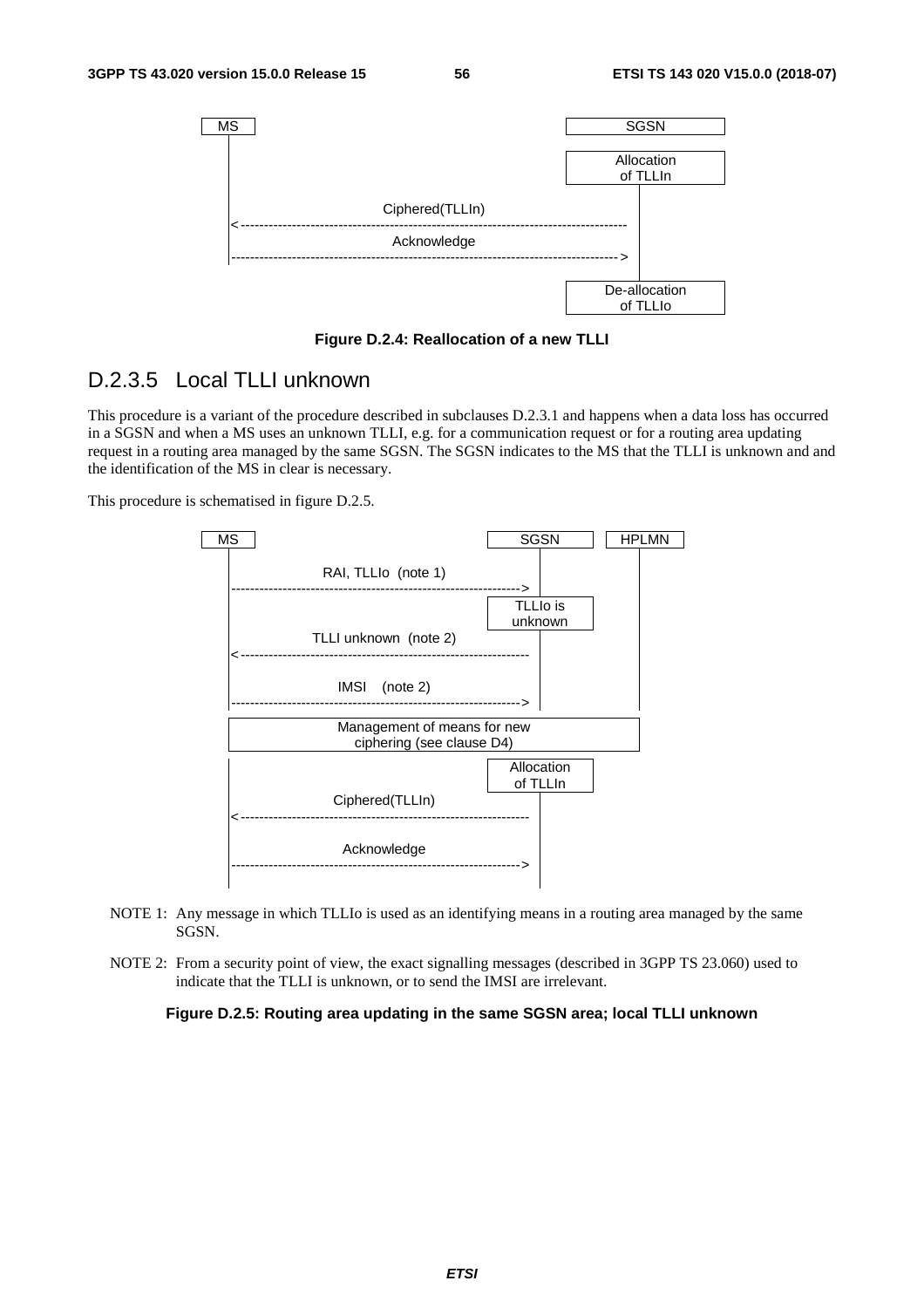### D.2.3.6 Routing area updating in a new SGSN in case of a loss of information

This variant of the procedure described in D.2.3.2 arises when the SGSN in charge of the MS has suffered a loss of data. In that case the relation between TLLIo and IMSI is lost, and the identification of the MS in clear is necessary.

The procedure is schematised in figure D.2.6.



- NOTE 1: From a security point of view, the exact signalling messages (described in 3GPP TS 23.060) used to indicate that the TLLI is unknown, or to send the IMSI are irrelevant.
- NOTE 2: From a security point of view, the order of the procedures is irrelevant.

#### **Figure D.2.6: Routing area updating in a new SGSN in case of a loss of information**

### D.2.3.7 Unsuccessful TLLI allocation

If the MS does not acknowledge the allocation of a new TLLI, the network shall maintain the association between the old TLLI and the IMSI and between the new TLLI and the IMSI.

For an MS-originated transaction, the network shall allow the MS to identify itself by either the old TLLI or the new TLLI. This will allow the network to determine the TLLI stored in the MS; the association between the other TLLI and the IMSI shall then be deleted.

For a network-originated transaction, the network shall identify the MS by its IMSI. When radio contact has been established, the network shall instruct the MS to delete any stored TLLI. When the MS has acknowledged this instruction, the network shall delete the association between the IMSI of the MS and any TLLI.

In either of the cases above, the network may initiate the normal TLLI reallocation procedure.

Repeated failure of TLLI reallocation (passing a limit set by the operator) may be reported for O&M action.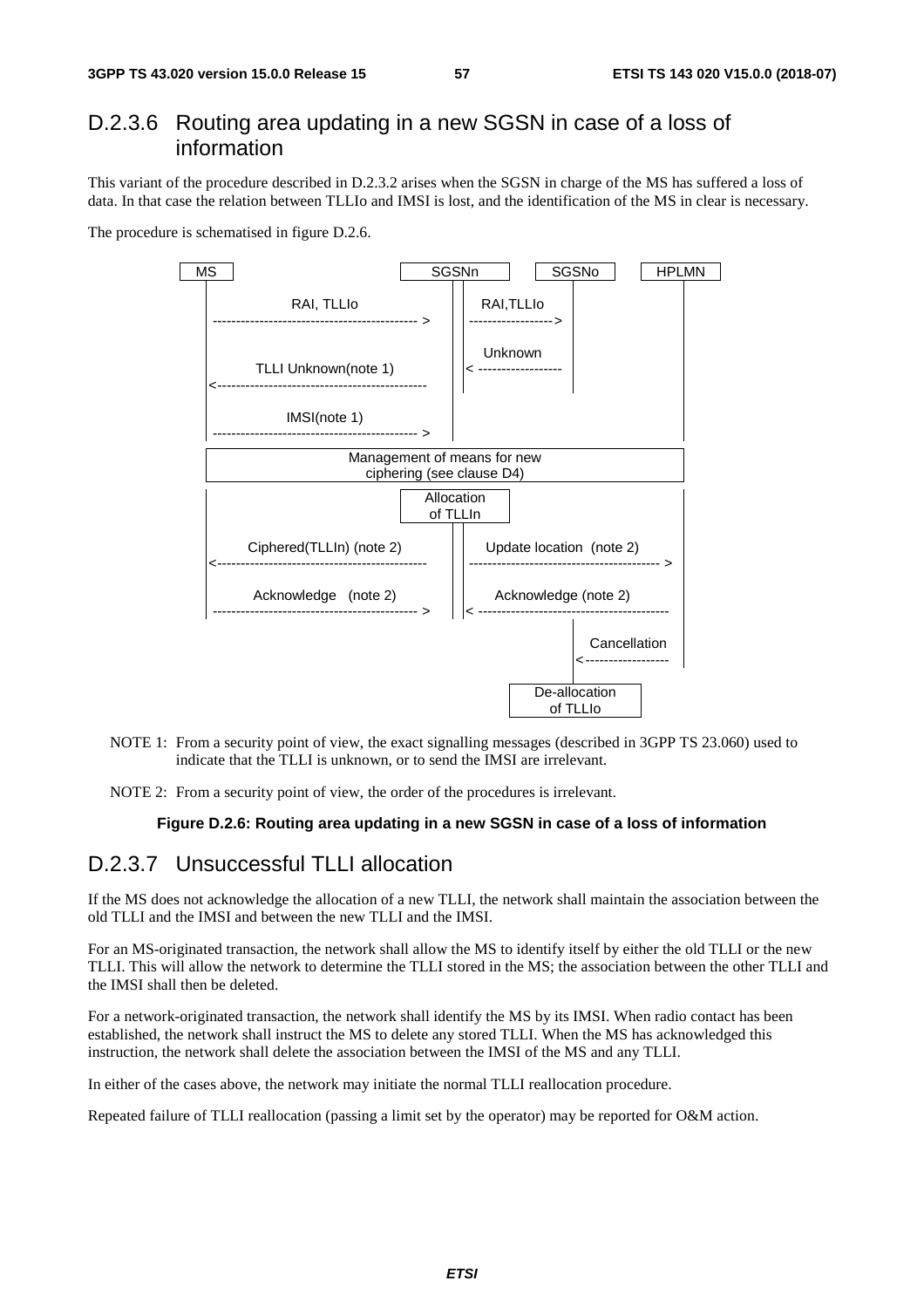# D.3 Subscriber identity authentication

## D.3.1 Generality

The definition and operational requirements of subscriber identity authentication are given in 3GPP TS 42.009.

The authentication procedure may be performed at any time by the network.

The authentication procedure will also be used to set the ciphering key (see clause D.4). Therefore, it is performed after the subscriber identity (TLLI/IMSI) is known by the network for the management of new ciphering.

Two network functions are necessary: the authentication procedure itself, and the key management.

## D.3.2 The authentication procedure

The authentication procedure is described in subclause 3.2.

### D.3.3 Subscriber Authentication Key management

The management of Subscriber Authentication Key (Ki) is described in subclause 3.3.

### D.3.3.1 General authentication procedure

When needed, the SGSN requests security related information for a MS from the HLR/AuC corresponding to the IMSI of the MS. This includes an array of pairs of corresponding RAND and SRES. These pairs are obtained by applying Algorithm A3 to each RAND and the key Ki as shown in figure 3.1. The pairs are stored in the SGSN as part of the security related information.

The procedure used for updating the vectors RAND/SRES is schematised in figure D.3.2.

NOTE: The Authentication Vector Response contains also GPRS-Kc(1..n) which is not shown in this and the following figures. For discussion of GPRS-Kc see clause D.4.



**Figure D.3.2: Procedure for updating the vectors RAND/SRES**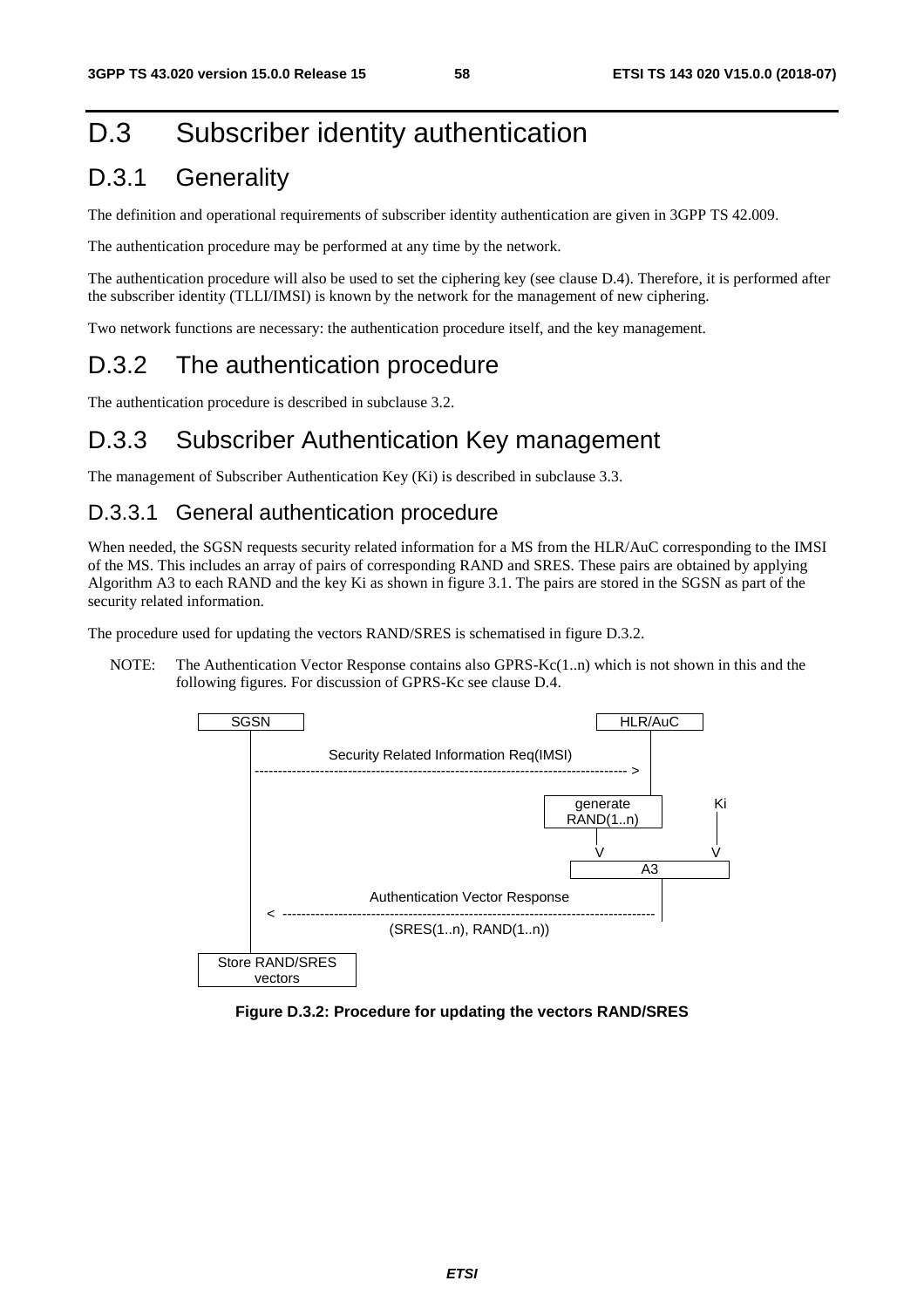When an SGSN performs an authentication, including the case of a routing area updating within the same SGSN area, it chooses a RAND value in the array corresponding to the MS. It then tests the answer from the MS by comparing it with the corresponding SRES, as schematised in figure D.3.3.



**Figure D.3.3: General authentication procedure** 

### D.3.3.2 Authentication at routing area updating in a new SGSN, using TLLI

During routing area updating in a new SGSN (SGSNn), the procedure to get pairs for subsequent authentication may differ from that described in the previous subclause. In the case when identification is done using TLLI, pairs for authentication as part of security related information are given by the old SGSN (SGSNo). The old SGSN shall send to the new SGSN only those pairs which have not been used. SGSNn may also request the triplets directly from HLR.

The procedure is schematised in figure D.3.4.



**Figure D.3.4: Authentication at routing area updating in a new SGSN, using TLLI**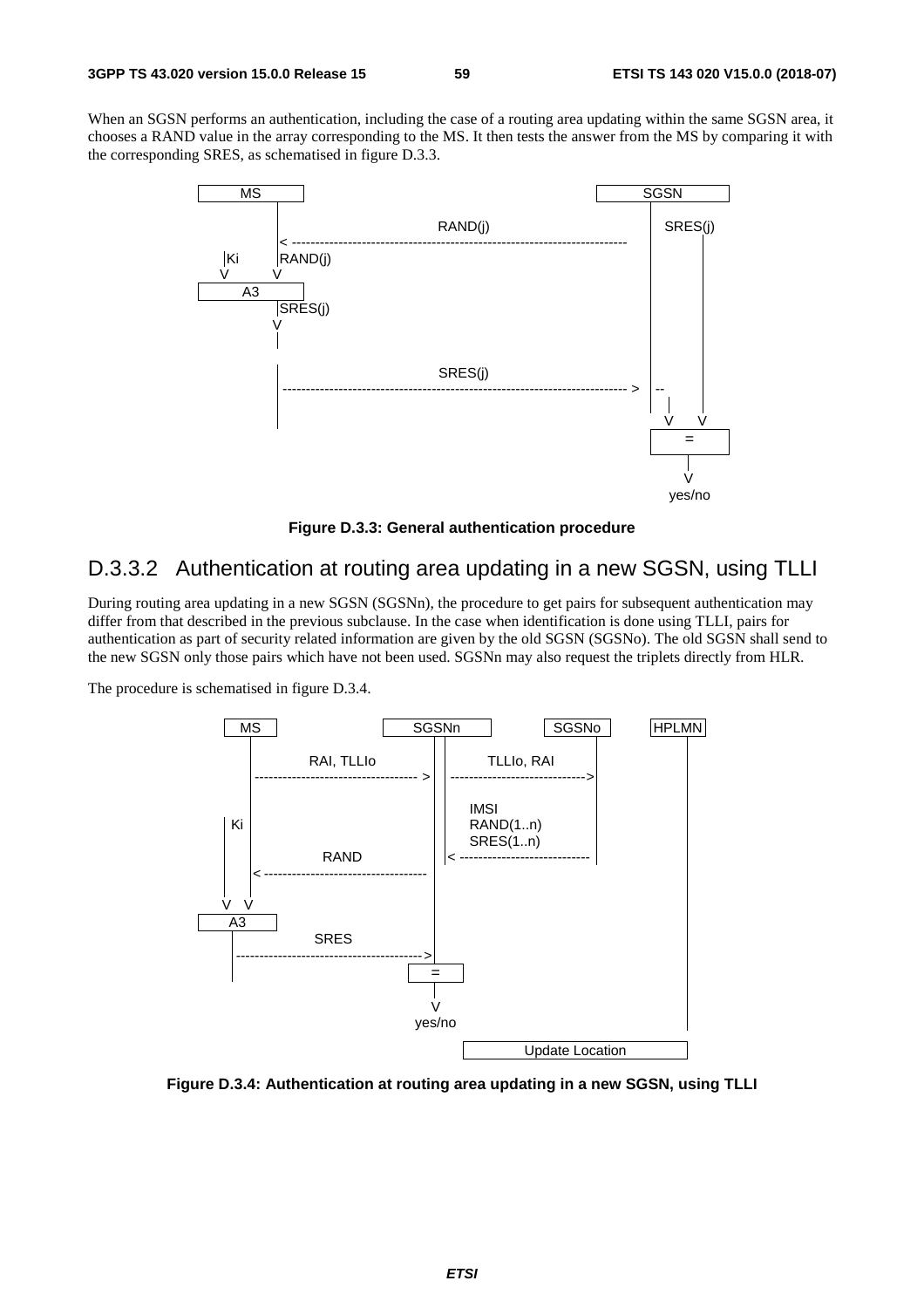## D.3.3.3 Authentication at routing area updating in a new SGSN, using IMSI

When the IMSI is used for identification, or more generally when the old SGSN is not reachable, the procedure described in subclause D.3.3.2 cannot be used. Instead, pairs of RAND/SRES contained in the security related information are requested directly from the HPLMN.

The procedure is schematised in figure D.3.5.



**Figure D.3.5: Authentication at routing area updating in a new SGSN, using IMSI**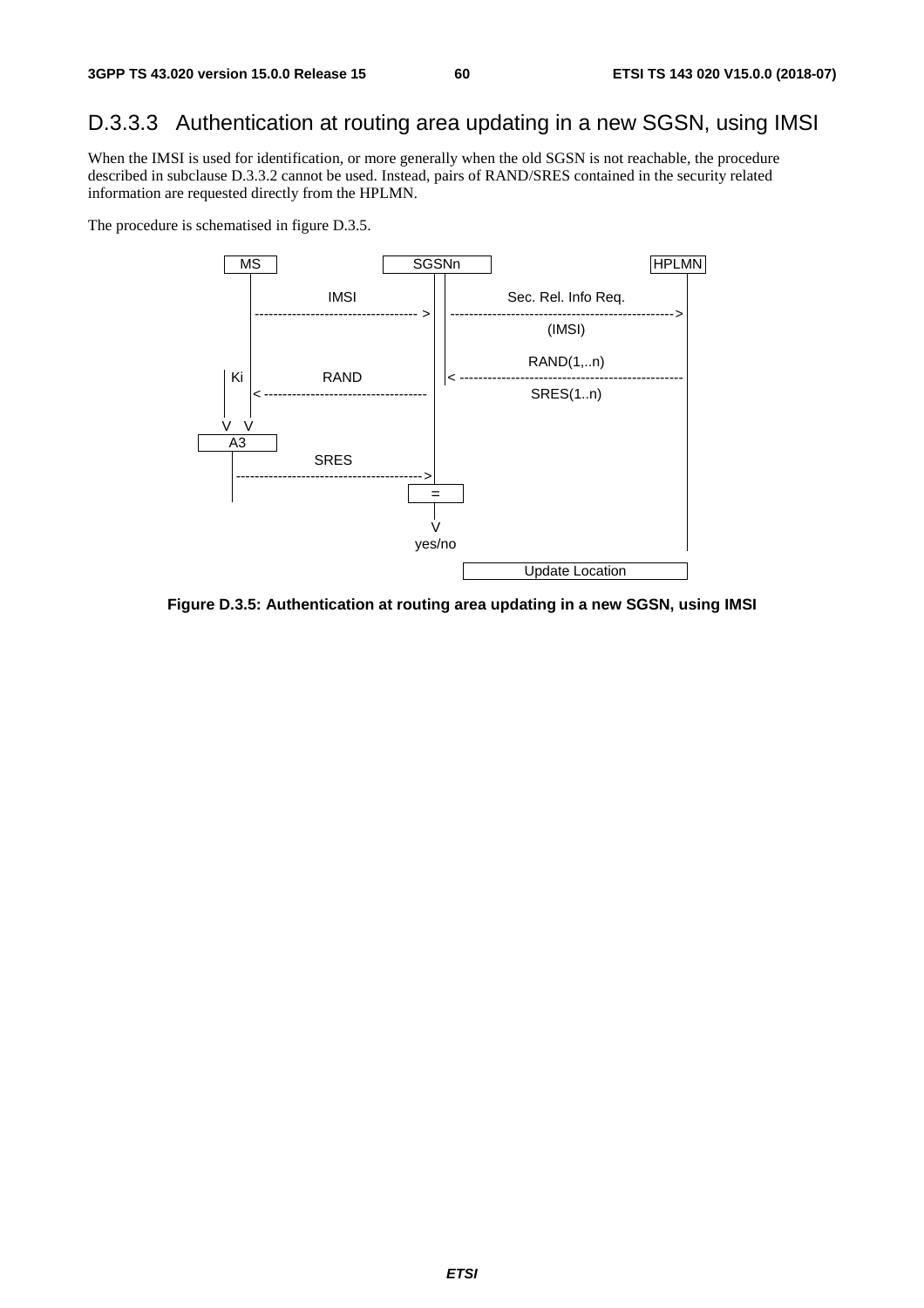### D.3.3.4 Authentication at routing area updating in a new SGSN, using TLLI, TLLI unknown in 'old' SGSN

This case is an abnormal one, when a data loss has occurred in the 'old' SGSN.

The procedure is schematised in figure D.3.6.



**Figure D.3.6: Authentication at routing area updating in a new SGSN, using TLLI, TLLI unknown in 'old' SGSN**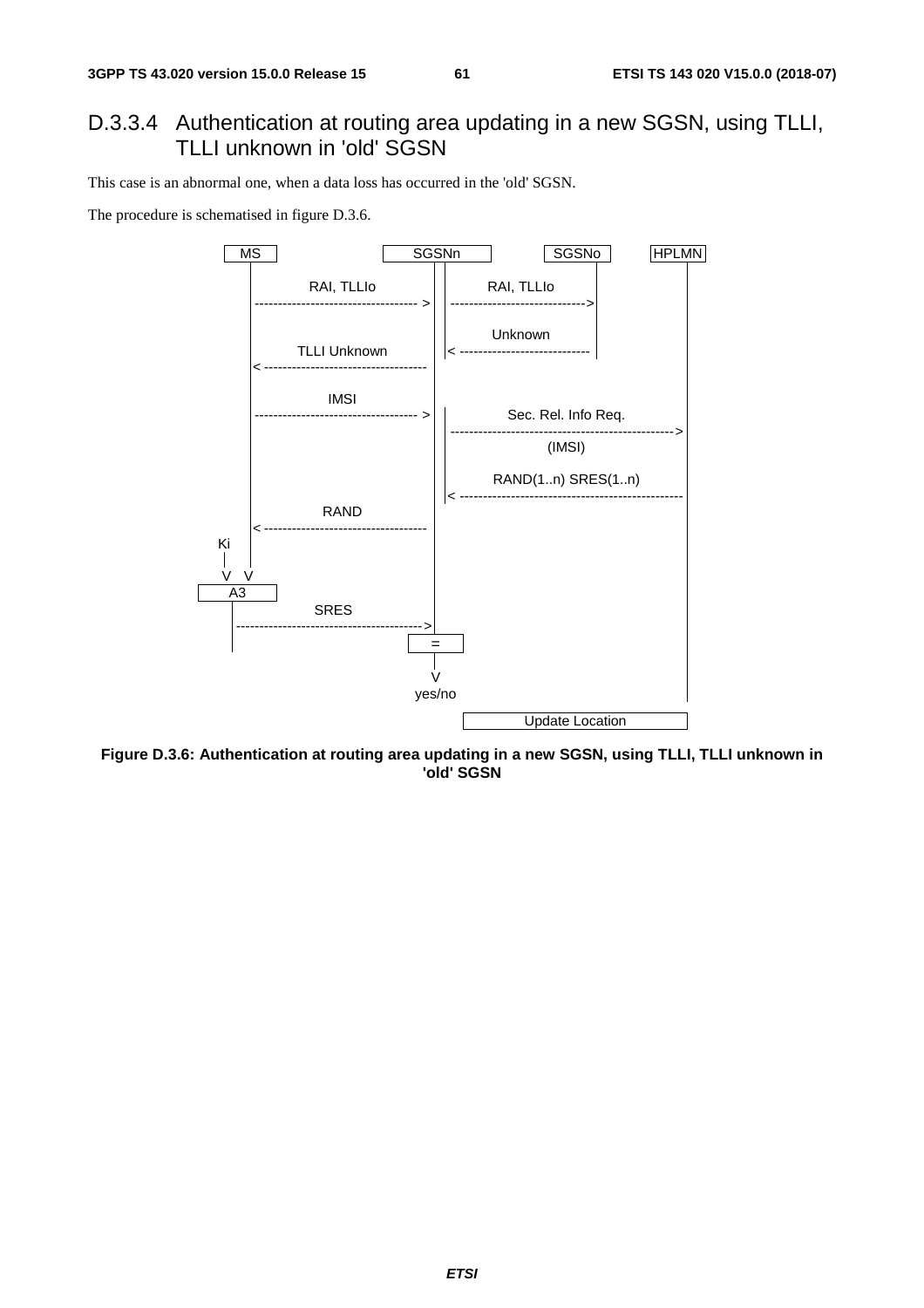### D.3.3.5 Authentication at routing area updating in a new SGSN, using TLLI, old SGSN not reachable

The case occurs when an old SGSN cannot be reached by the new SGSN.

The procedure is schematised in figure D.3.7



**Figure D.3.7: Authentication at routing area updating in a new SGSN, using TLLI, old SGSN not reachable** 

### D.3.3.6 Authentication with IMSI if authentication with TLLI fails

If authentication of an MS which identifies itself with a TLLI is unsuccessful, the network requests the IMSI from the MS, and repeats the authentication using the IMSI. Optionally, if authentication using the TLLI fails the network may reject the access request or location registration request which triggered the authentication.

### D.3.3.7 Re-use of security related information in failure situations

Security related information consisting of sets of RAND, SRES and a ciphering key (GPRS-Kc) is stored in the SGSN and in the HLR.

When a SGSN has used a set of security related information to authenticate an MS, it shall delete the set of security related information or mark it as used. When a SGSN needs to use security related information, it shall use a set which is not marked as used in preference to a set which is marked as used; if there are no sets which are not marked as used then the SGSN shall request fresh security related information from the HLR. If a set of fresh security related information cannot be obtained in this case because of a system failure, the SGSN may re-use a set which is marked as used.

"System failure" in this context means that the SGSN was unable to establish contact with the HLR, or the HLR returned a positive acknowledgement containing no sets of security related information, or the HLR returned an error indicating that there was a system failure or that the request was badly formatted.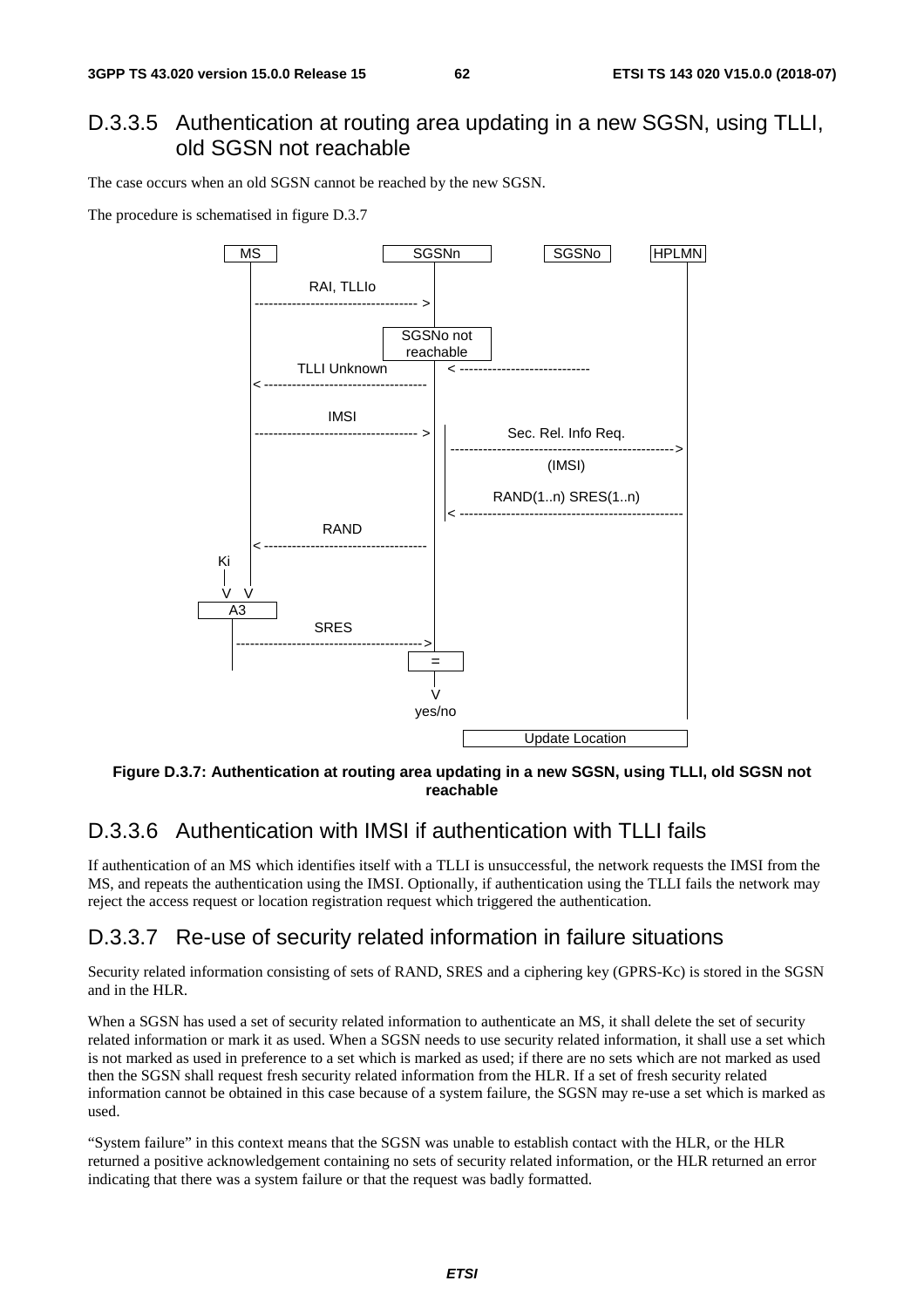If the HLR responds to a request for security related information with an indication that the subscriber is unknown or barred in the HLR, the SGSN shall not re-use security information which has been marked as used.

It is an operator option to define how many times a set of security related information may be re-used in the SGSN; when a set of security related information has been re-used as many times as is permitted by the operator, it shall be deleted.

If a SGSN successfully requests security related information from the HLR, it shall discard any security related information which is marked as used in the SGSN.

If a SGSN receives from another SGSN a request for security related information, it shall send only the sets which are not marked as used.

If an HLR receives a request for security related information, it shall send any sets which are not marked as used; those sets shall then be deleted or marked as used. If there are no sets which are not marked as used, the HLR may as an operator option send sets which are marked as used. It is an operator option to define how many times a set of security related information may be re-sent by the HLR; when a set of security related information has been sent as many times as is permitted by the operator, it shall be deleted.

# D.4 Confidentiality of user information and signalling between MS and SGSN

### D.4.1 Generality

In 3GPP TS 42.009, some signalling information elements are considered sensitive and must be protected.

To ensure identity confidentiality (see clause 2), the new TLLI must be transferred in a protected mode at allocation time.

The confidentiality of user information concerns the information transmitted on the logical connection between MS and SGSN.

These needs for a protected mode of transmission are fulfilled by a ciphering function in the LLC layer. It is not an endto-end confidentiality service.

Four points have to be specified:

- the ciphering method;
- the key setting;
- the starting of the enciphering and deciphering processes;
- the synchronisation.

## D.4.2 The ciphering method

The LLC layer information flow is ciphered by the algorithm GPRS-A5 as described in 3GPP TS 41.061. However, GPRS ciphering algorithms requireing 128-bit GPRS- $Kc_{128}$  shall be given that instead of the 64-bit GPRS-Kc as ciphering key.

NOTE: Specification TS 41.061 is not maintained after Release 4 and, therefore, it does not include the possibility of 128-bit Kc.

## D.4.3 Key setting

Mutual key setting is the procedure that allows the mobile station and the network to agree on the key GPRS-Kc to use in the ciphering and deciphering algorithms GPRS-A5. This procedure corresponds to the procedure described in subclause 4.3 besides the different confidential subscriber identity. The GPRS-Kc is handled by the SGSN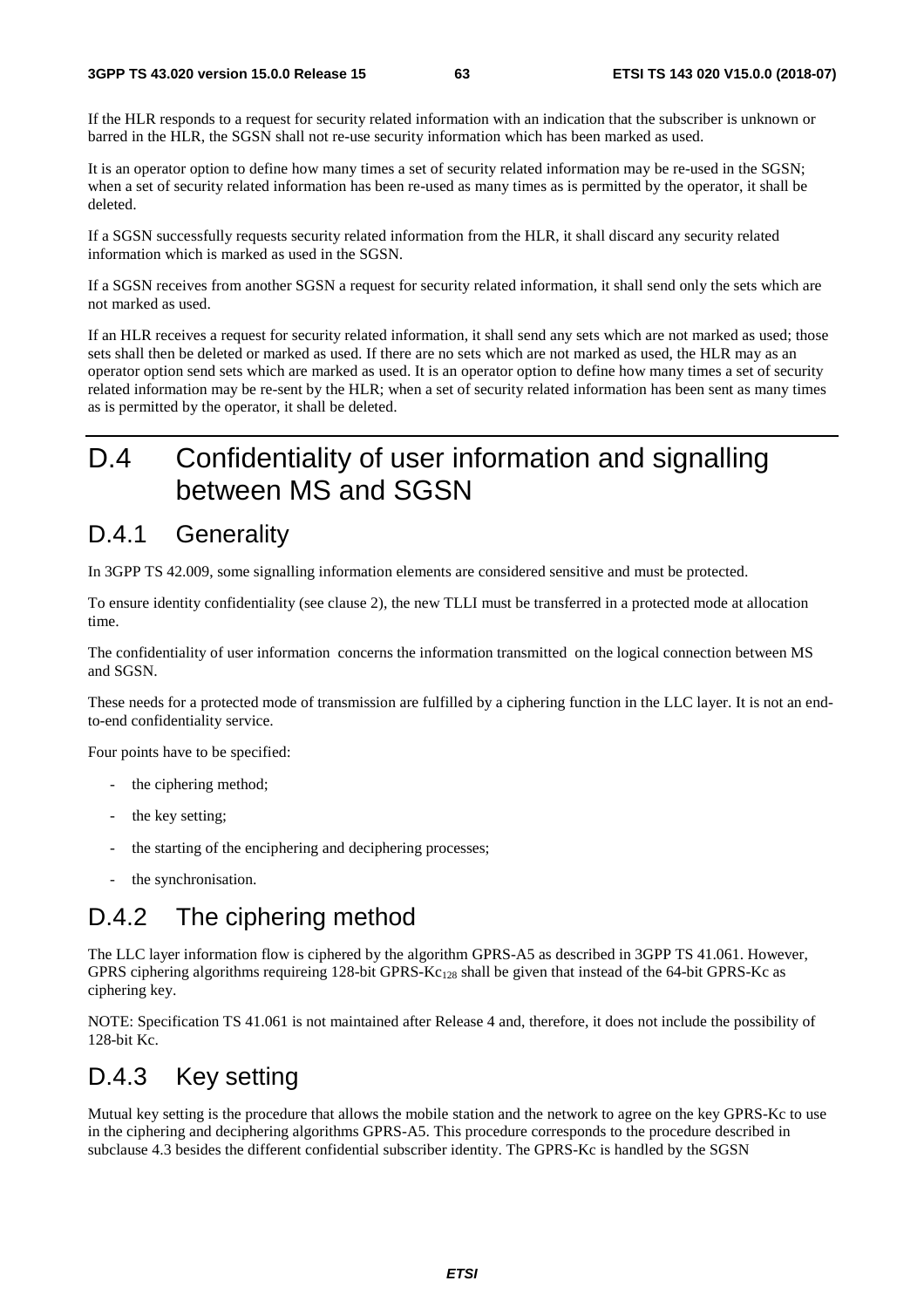independently from the MSC. If a MS is using both circuit switched and packet switched, two different ciphering keys will be used independently, one (Kc or  $Kc_{128}$ ) in the MSC and one (GPRS-Kc or GPRS-Kc<sub>128</sub>) in the SGSN.

A key setting is triggered by the authentication procedure. Key setting may be initiated by the network as often as the network operator wishes. If an authentication procedure is performed during a data transfer, the new ciphering parameters shall be taken in use immediately at the end of the authentication procedure in both SGSN and MS.

Key setting may not be encrypted and shall be performed as soon as the identity of the mobile subscriber (i.e. TLLI or IMSI) is known by the network.

The transmission of GPRS-Kc to the MS is indirect and uses the authentication RAND value; GPRS-Kc is derived from RAND by using algorithm A8 and the Subscriber Authentication key Ki, in the same way as defined in annex C for Kc.

As a consequence, the procedures for the management of GPRS-Kc are the authentication procedures described in subclause D.3.3.

The values GPRS-Kc are computed together with the SRES values. The security related information (see subclause D.3.3.1) consists of RAND, SRES and GPRS-Kc.

The key GPRS-Kc is stored by the mobile station until it is updated at the next authentication.

Key setting is schematised in figure D.4.1.



**Figure D.4.1: Key setting** 

## D.4.4 Ciphering key sequence number

The GPRS-CKSN (Ciphering Key Sequence Number) is a number which is associated with each ciphering key GPRS-Kc. The GPRS-CKSN and GPRS-Kc are stored together in the mobile station and in the network. It permits the consistency check of the keys stored in the MS and in the network. Two independent pairs, Kc and CKSN (for circuit switched), and GPRS-Kc and GPRS-CKSN (for packet switched) may be stored in the MS simultaneously.

However since it is not directly involved in any security mechanism, it is not addressed in this specification but in 3GPP TS 24.008 instead.

## D.4.5 Starting of the ciphering and deciphering processes

The MS and the SGSN must co-ordinate the instants at which the ciphering and deciphering processes start. The authentication procedure governs the start of ciphering. The SGSN indicates if ciphering shall be used or not in the Authentication and Ciphering Request message. If ciphering is used, the MS starts ciphering after sending the Authentication and Ciphering Response message. The SGSN starts ciphering when a valid Authentication and Ciphering Response message is received from the MS.

Upon GPRS Attach, if ciphering is to be used, an Authentication and Ciphering Request message shall be sent to the MS to start ciphering.

If the GPRS-CKSN stored in the network does not match the GPRS-CKSN received from the MS in the Attach Request message, then the network should authenticate the MS.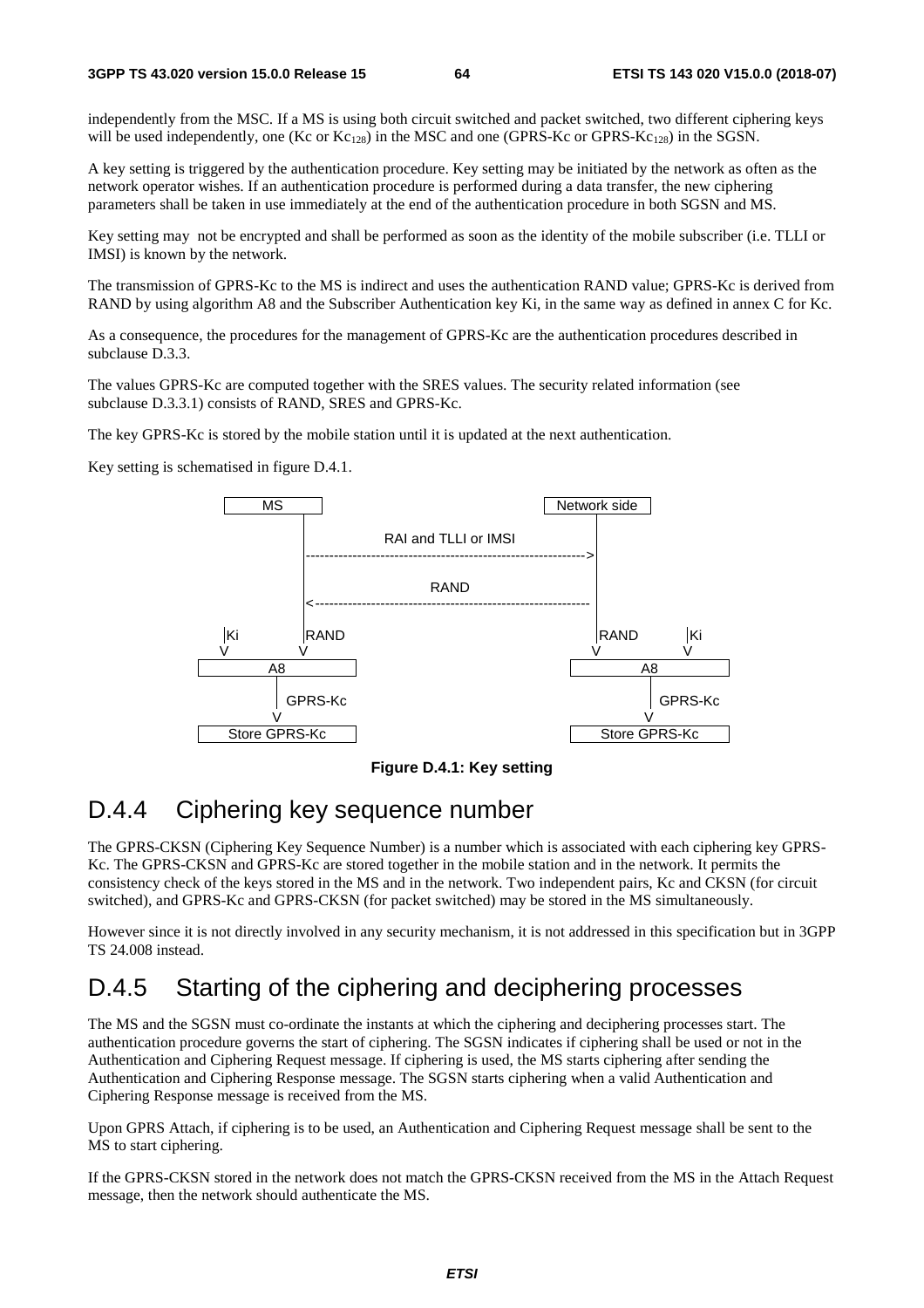As an option, the network may decide to continue ciphering without authentication after receiving a Routing Area Update Request message with a valid GPRS-CKSN. Both the MS and the network shall use the latest ciphering parameters. The MS starts ciphering after a receiving a valid ciphered Routing Area Update Accept message from the network. The SGSN starts ciphering when sending the ciphered Routing Area Update Accept message to the MS.

Upon delivery of the Authentication and Ciphering Response message or the Routing Area Update Accept message, the GPRS Mobility and Management entity in both SGSN and MS shall be aware if ciphering has started or not. LLC provides the capability to send both ciphered and unciphered PDUs. The synchronisation of ciphering at LLC frames level is done by a bit in the LLC header indicating if the frame is ciphered or not. Only a few identified signalling messages (e.g., Routing Area Update Request message) described in 3GPP TS 24.008 may be sent unciphered, any other frames sent unciphered shall be deleted. Once the encryption has been started, neither the MS nor the network shall go to an unciphered session.

## D.4.6 Synchronisation

The enciphering stream at one end and the deciphering stream at the other end must be synchronised, for the enciphering bit stream and the deciphering bit streams to coincide. Synchronisation is guaranteed by driving Algorithm GPRS-A5 by an explicit variable INPUT per established LLC and direction.

These initial INPUT values shall not be identical for the different LLC link. The initial INPUT value shall be determined by the network. It may be identical for uplink and downlink value because the direction is given to the ciphering algorithm as described in 3GPP TS 41.061 and illustrated on the figure D.4.2. In a given direction, the INPUT value shall be unique for each frame.

The calculation of the INPUT value is described in GSM. The use of the INPUT value is described in 3GPP TS 41.061 and illustrated on the figure D.4.2.





## D.4.7 Inter SGSN routing area update

When an Inter SGSN routing area update occurs, the necessary information (e.g. key Kc, INPUT parameters) is transmitted within the system infrastructure to enable the communication to proceed from the old SGSN to the new one, and the Synchronisation procedure is resumed. The key Kc may remains unchanged at Inter SGSN routing area update. Since Kc128 is not transferred between SGSNs at inter SGSN routing area update, but re-calculated by the target SGSN from the received CK/IK, it remains the same.

## D.4.8 Negotiation of GPRS-A5 algorithm

Not more than seven versions of the GPRS-A5 algorithm will be defined.

When an MS wishes to establish a connection with the network, the MS shall indicate to the network which version(s) of the GPRS-A5 algorithm it supports. The negotiation of GPRS-A5 algorithm happens during the authentication procedure.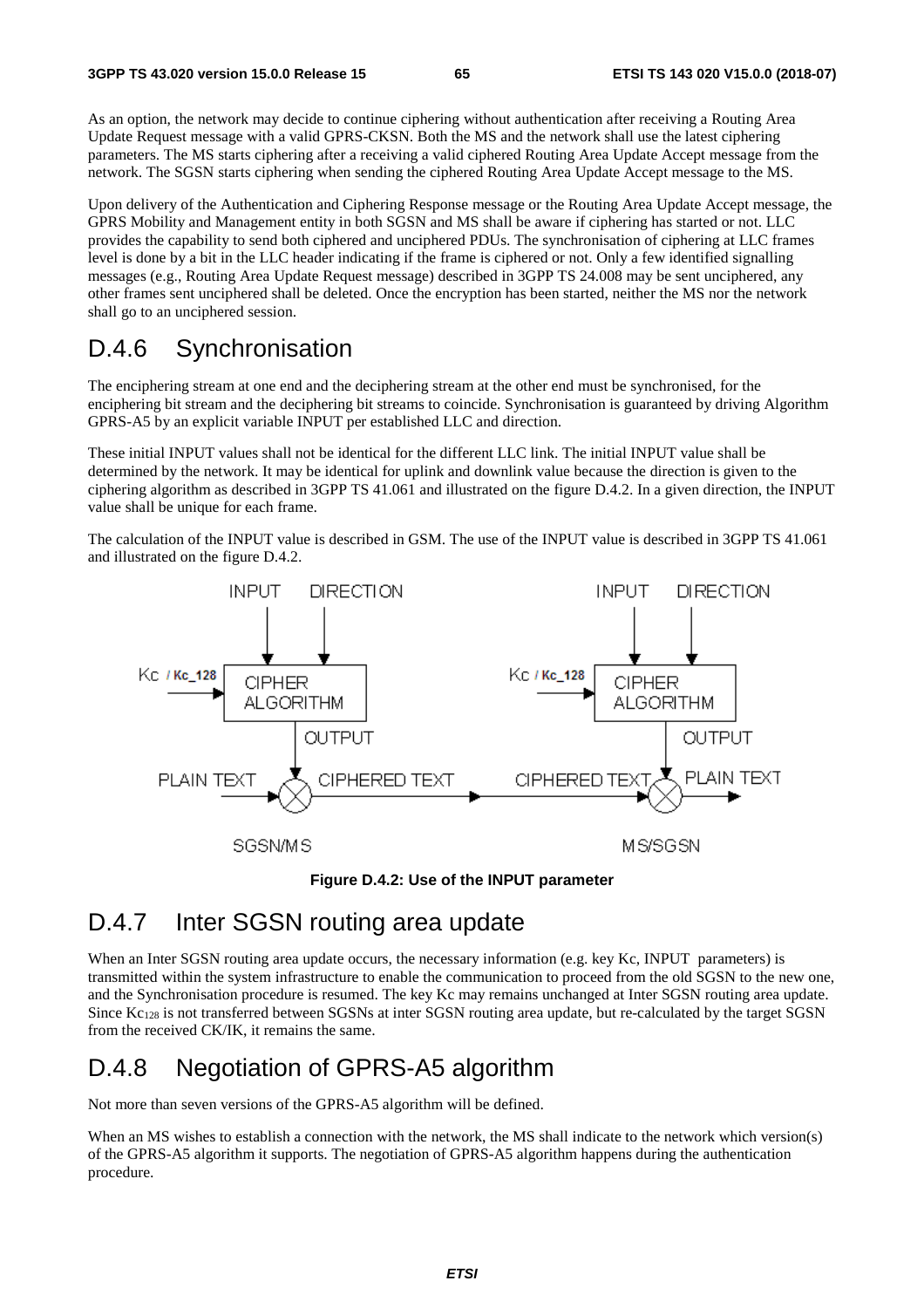The network may renegotiate the version of the GPRS-A5 algorithm in use at inter SGSN routing area update by performing an authentication procedure.

The network shall compare its ciphering capabilities and preferences, and any special requirements of the subscription of the MS, with those indicated by the MS and may take one of the following decisions:

- 1) If the MS and the network have no versions of the GPRS A5 algorithm in common and the network is not prepared to use an unciphered connection, then the connection is released.
- 2) If the MS and the network have at least one version of the GPRS A5 algorithm in common, then the network shall select one of the mutually acceptable versions of the GPRS A5 algorithms for use on that connection.
- 3) If the MS and the network have no versions of the GPRS A5 algorithm in common and the network is willing to use an unciphered version, then an unciphered connection shall be used.

Since the use of 128-bit ciphering algorihms (e.g., GEA4) requires that the MS is in UMTS security context, the SGSN shall not select GEA4 if the SGSN does not share a UMTS security context with the MS.

## D.4.9 Support of GPRS-A5 Algorithms in MS

It is mandatory for GEA2, GEA3 and non encrypted mode (i.e. GEA0) to be implemented in mobile stations. GEA4 may be implemented in the mobile stations. In particular, it is prohibited to implement GEA1 in mobile stations.

No other GPRS encryption algorithms shall be supported in mobile stations.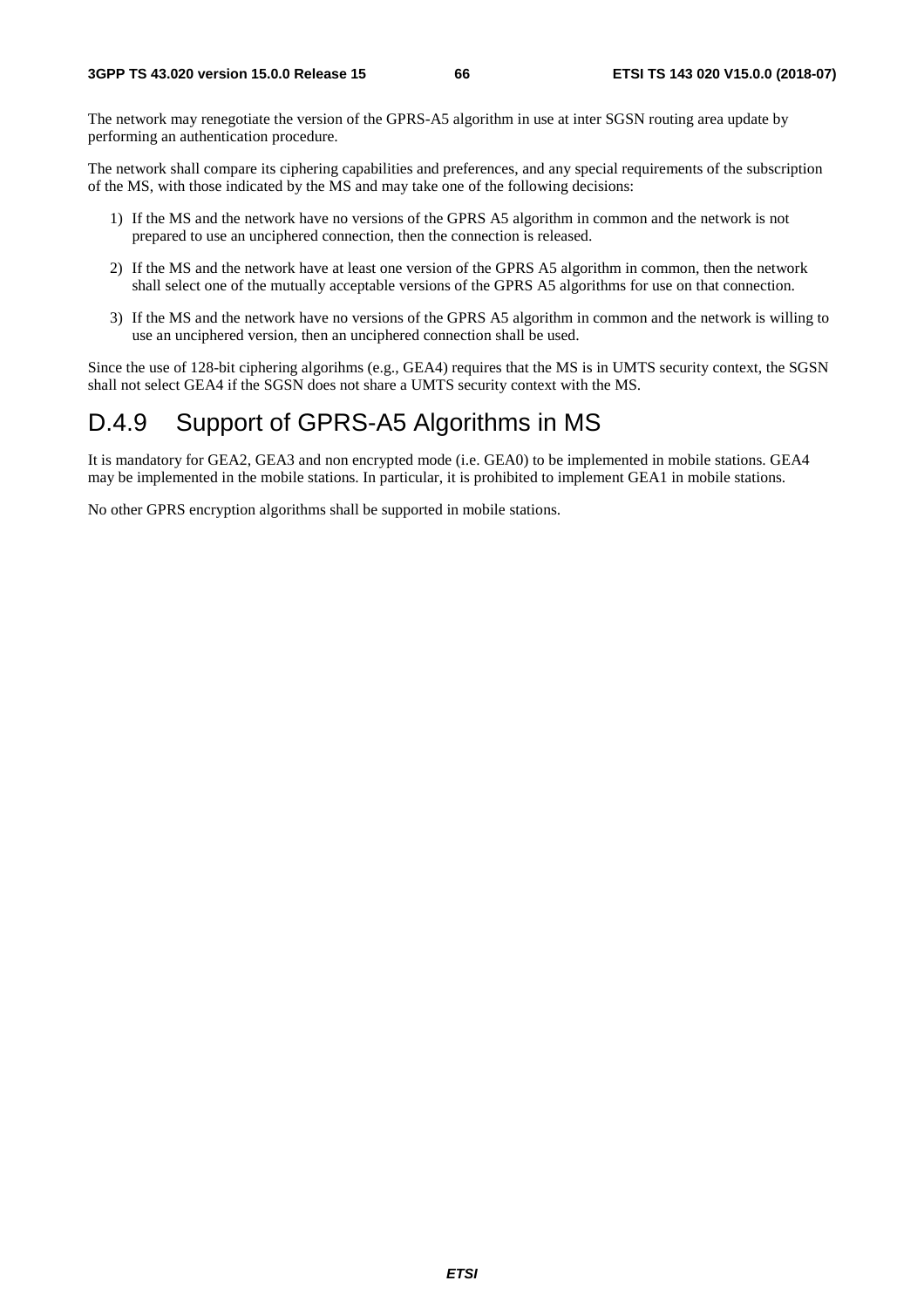# D.5 Synthetic summary

Figure D.5.1 shows in a synopsis a routing area updating procedure with all elements pertaining to security functions, i.e. to TLLI management, authentication and GPRS-Kc management.



# D.6 Security of the GPRS backbone

The operator is responsible for the security of its own Intra-PLMN backbone which includes all network elements and physical connections. The operator shall prevent unauthorised access to its Intra-PLMN backbone. A secure Intra-PLMN backbone guarantees that no intruder can eavesdrop or modify user information and signalling in the Intra-PLMN backbone.

The GPRS architecture utilises GPRS tunnelling and private IP addressing within the backbone to restrict unauthorised access to the backbone. User traffic addressed to a network element shall be discarded. Firewall functionality may provide these means at the access points (Gi reference point and Gp interface) of the Intra-PLMN backbone.

The Inter-PLMN links shall be negotiated between operators as part of the roaming agreement. They shall ensure that the Inter-PLMN links are secure providing integrity and confidentiality. For example, secure links can be achieved by point to point links, private Inter-PLMN backbones or encrypted tunnels over the public Internet.

Operators shall be able to determine the origin of packets coming from the inter-PLMN backbone. One example is to use a Frame Relay PVC between two operators.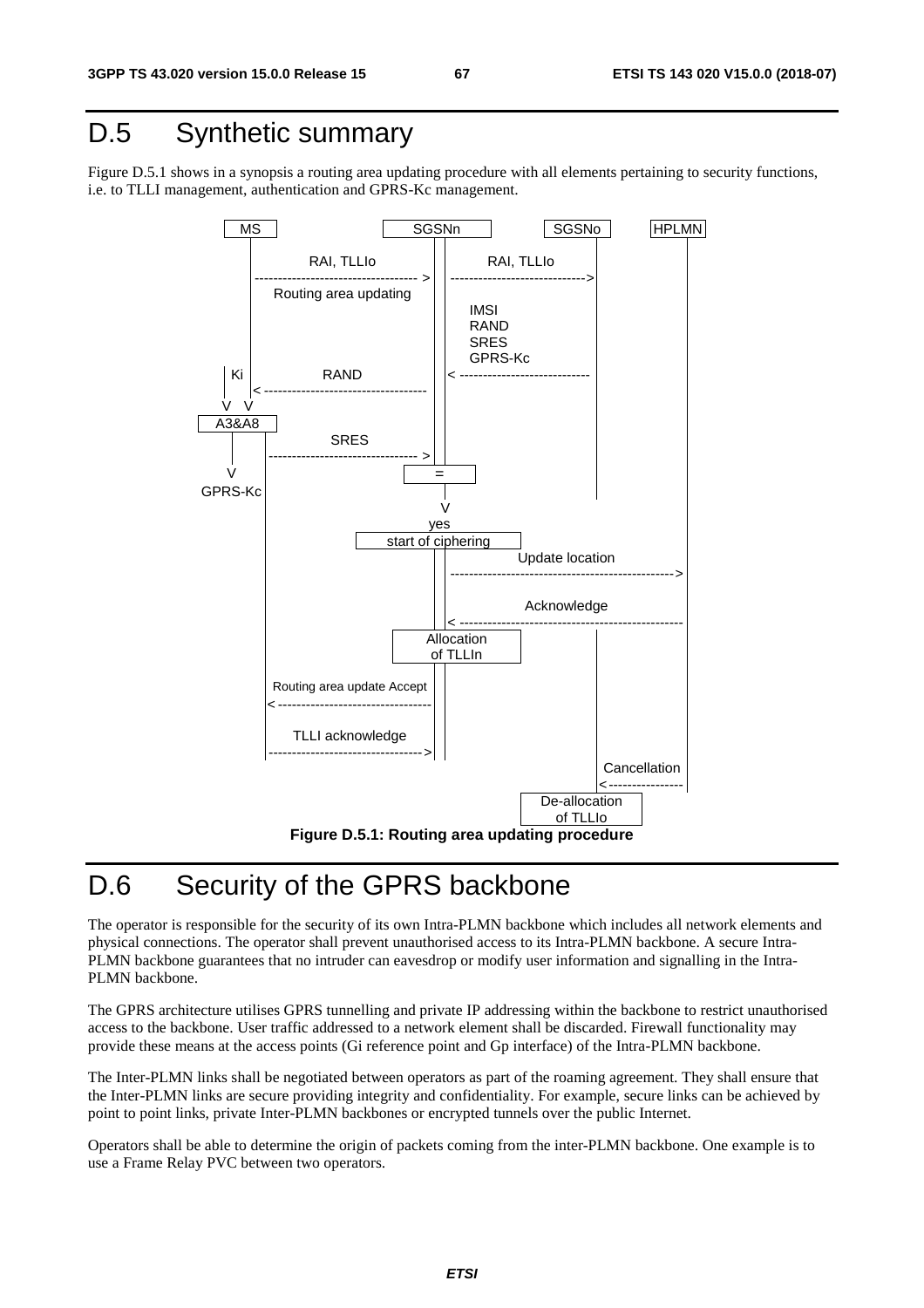# Annex E (normative): GSM Cordless Telephony System (CTS), (Phase 1); Security related network functions; Stage 2

This annex is defining the security related service and functions for the GSM Cordless Telephone System (CTS).

**This annex is only applicable if CTS is supported.** 

## E.1 Introduction

### E.1.1 Scope

This annex specifies the functions needed to provide the security related services and functions specified in 3GPP TS 42.056.

### E.1.2 References

[1] 3GPP TS 21.905: "Vocabulary for 3GPP Specifications". [2] 3GPP TS 42.056: "GSM Cordless Telephone System (CTS) Phase 1; Service Description; Stage 1". [3] 3GPP TS 42.009: " Security Aspects". [4] GSM 03.56: "Digital cellular telecommunications system (Phase 2+); GSM Cordless Telephone System (CTS), Phase 1; CTS Architecture Description; Stage 2". [5] 3GPP TS 51.011: " Specification of the Subscriber Identity Module- Mobile Equipment (SIM-ME) interface". [6] CCITT Recommendation T.50: "International Alphabet No. 5". (ISO 646: 1983, Information processing - ISO 7-bits coded characters set for information interchange). [7] 3GPP TS 43.020: " Security related network functions"; [8] 3GPP TS 44.057: " CTS supervising system layer 3 specification ".

## E.1.3 Definitions and Abbreviations

### E.1.3.1 Definitions

The following list gives definitions which are used in this annex. For additional definitions related to CTS refer to the CTS stage 1 specification 3GPP TS 42.056.

**Attachment:** Attachment is the procedure where a CTS-MS accesses a CTS-FP either for local or over the fixed network communication or signalling. This procedure applies to CTS-MSs that have already been enrolled onto the CTS-FP.

**CTS license exempt band:** A frequency band that may be allocated by national regulator to CTS usage outside of a GSM license allocated to a GSM operator.

**CTS licensed band**: A frequency band that can be reserved by the operator for GSM-CTS usage or can be shared with the cellular system.

**CTS Local security system:** The term CTS local security system is used to describe all security aspects of a CTS-MS/CTS-FP pair.

**CTS Operator:** This term is used in this annex for any operator performing supervising security tasks in the CTS e.g. control of the CTS subscription or control of the CTS frequency usage. It is not considered here if this is one and the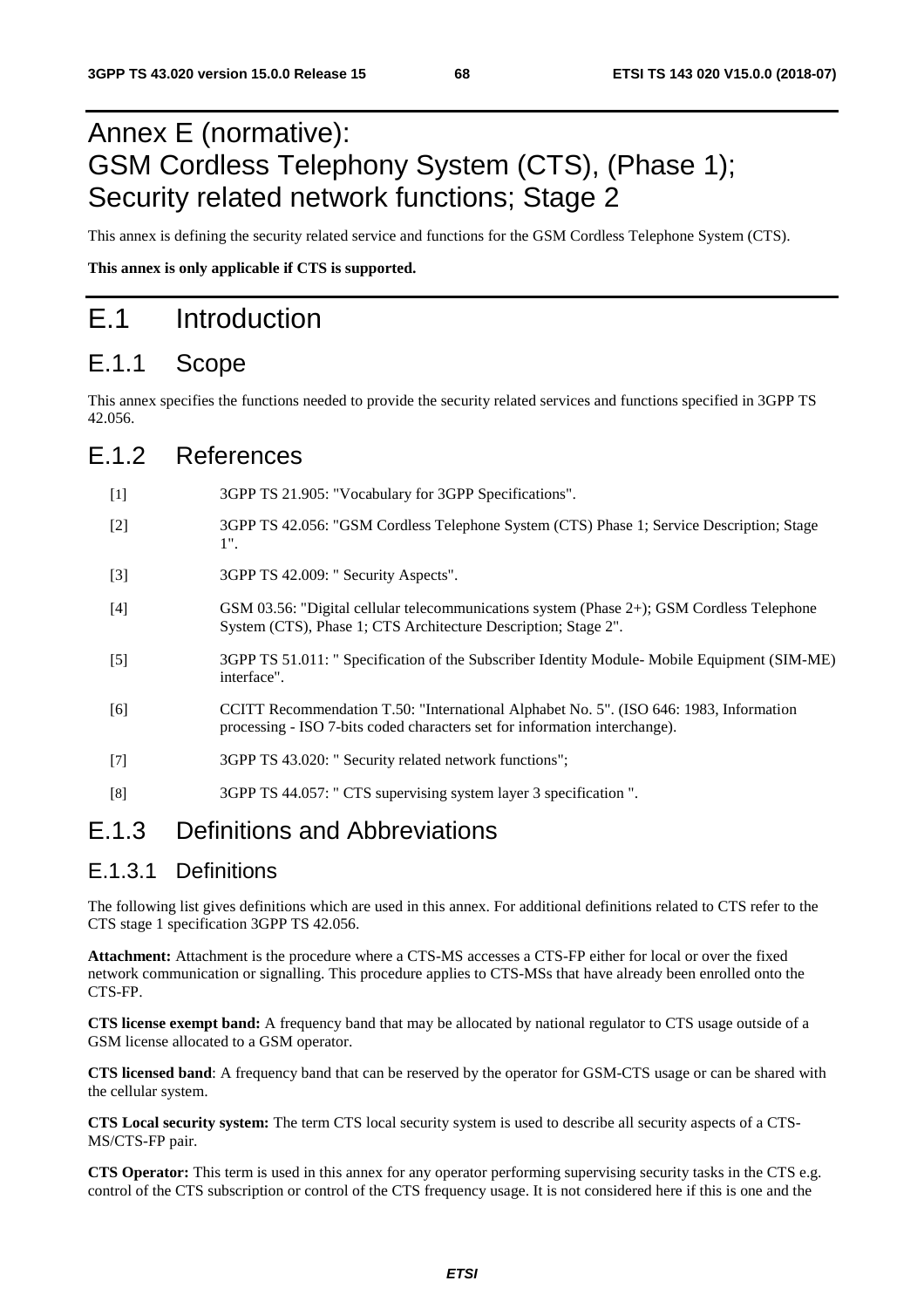same PLMN operator for all supervising security tasks. However the security functions introduced here shall not restrict the system to be controlled by one specific PLMN operator.

**CTS Supervising security system:** The term CTS supervising security system is used to describe all security aspects of operation control of the local CTS from the GSM PLMN.

**CTS-FP:** The CTS Fixed Part consisting of the CTS-FPE and the FP-SIM.

**CTS-MS:** The CTS Mobile Station consisting of the CTS-ME and the MS-SIM.

**Enrolment:** The enrolment of a CTS-MS onto a CTS-FP is the procedure where a CTS-MS/CTS-FP pair is established locally and under the control of the CTS operator if license exempt band is used. A CTS-MS can only enrol onto a CTS-FP that has already been initialised.

**FP-SIM:** The SIM\_FP is a GSM Phase 2+ SIM with additional data stored to allow CTS operation. This card is inserted in the CTS-FPE. The FP-SIM is only used in case of licensed band.

**IFPSI:** The IFPSI is a CTS specific subscriber identity stored in the FP-SIM card.

**Initialisation:** The initialisation of a CTS-FP is the procedure where the CTS-FP receives the necessary data to provide CTS service.

**Local CTS:** This term is used to describe all aspects of a CTS-MS/CTS-FP pair as seen from outside (from the GSM PLMN)

**MS-SIM:** The SIM\_MS is a normal GSM Phase 2+ SIM according to 3GPP TS 51.011 with additional data stored to allow CTS operation. This card is inserted in the CTS-ME.

**Operation data:** This term is used as a place holder for any kind of data which is used to control CTS. The definition of this data, if it is not directly related to the CTS security aspects, is defined in other parts of the CTS specifications.

### E.1.3.2 Abbreviations

The following list describes the abbreviations and acronyms used in this annex. The GSM abbreviations defined in 3GPP TS 21.905 and in the CTS stage 1 specification 3GPP TS 42.056 are not included below.

| B <sub>1</sub>   | CTS ciphering key generation algorithm                                                          |
|------------------|-------------------------------------------------------------------------------------------------|
| B2               | CTS authentication key generation algorithm                                                     |
| B <sub>3</sub>   | CTS authentication algorithm (calculating the signed response of the CTS-FP challenge CH1)      |
| <b>B4</b>        | CTS authentication algorithm (calculating the signed response of the CTS-MS challenge CH2)      |
| B5               | CTS message authentication algorithm (for the authentication of the CTS-FP by the CTS-SN)       |
| <b>B6</b>        | CTS message authentication algorithm (for the authentication of the signature issued by the     |
|                  | CTS-SN)                                                                                         |
| CH <sub>1</sub>  | CTS random Challenge value of the CTS-FP                                                        |
| CH2              | CTS random Challenge value of the CTS-MS                                                        |
| <b>CTS HLR</b>   | CTS Home Location Register Functional Entity                                                    |
| <b>CTS-FP</b>    | <b>CTS-Fixed Part</b>                                                                           |
| <b>CTS-FPE</b>   | CTS-Fixed Part Equipment                                                                        |
| CTS-ME           | CTS-Mobile Equipment                                                                            |
| <b>CTSMSI</b>    | CTS Mobile Subscriber Identity related to the x-th CTS-MS enrolled on a CTS-FP                  |
| <b>CTS-PIN</b>   | <b>CTS-Personal Identification Number</b>                                                       |
| CTS-SN           |                                                                                                 |
| <b>FPAC</b>      | Fixed part authorisation code (derived from the CTS-PIN)                                        |
| FP-SIM           | Fixed Part CTS-Subscriber Identity Module                                                       |
| <b>IFPEI</b>     | <b>International Fixed Part Equipment Identity</b>                                              |
| <b>IFPSI</b>     | International Fixed Part Subscription Identity                                                  |
| Ka               | CTS authentication key related to the x-th CTS-MS enrolled on a CTS-FP                          |
| Kc               | CTS ciphering key related to the CTS-MS enrolled on a CTS-FP                                    |
| Ki <sub>FP</sub> | CTS subscription authentication key (used for authentication of the CTS-FP by the CTS operator) |
| $K_{OP}$         | Secret key used to validate tokens signed by the operator                                       |
| MS-SIM           | Mobile CTS-Subscriber Identity Module                                                           |
| $R_{\text{IFP}}$ | CTS Random Initial value sent from the CTS-MS to the CTS-FP                                     |
| $R_{IMS}$        | CTS Random Initial value sent from the CTS-FP to the CTS-MS                                     |
| SRES1            | CTS Signed RESponse of the CTS-FP's CH1 and the Ka of the CTS-MS                                |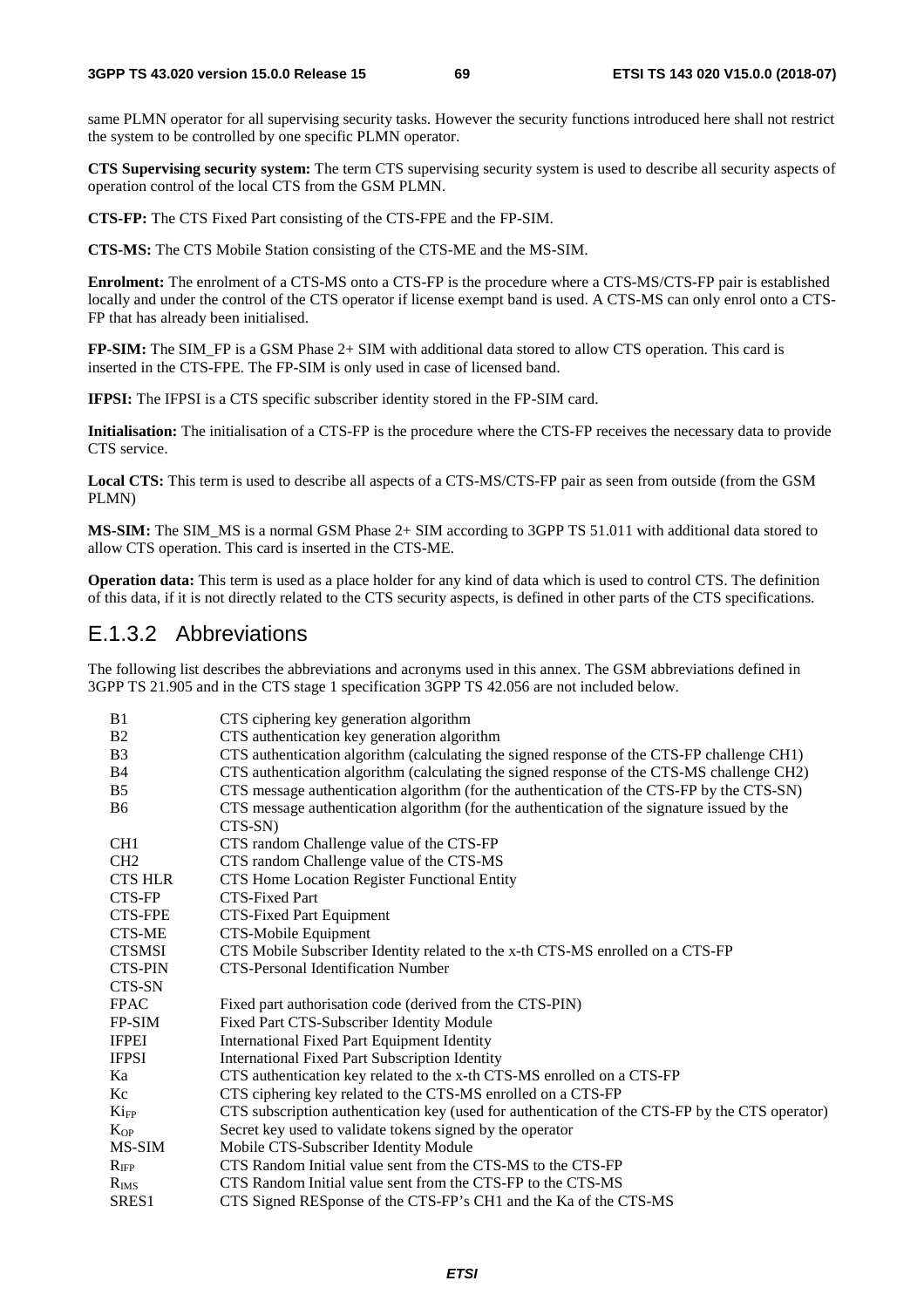| SRES2  | CTS Signed RESponse of the CTS-MS's CH2 and the Ka of the CTS-FP                                             |
|--------|--------------------------------------------------------------------------------------------------------------|
| Tval   |                                                                                                              |
| XSRES1 | CTS Signed RESponse of the CTS-FP's CH1 and the Ka of the CTS-FP (to be compared with<br>SRES <sub>1</sub> ) |
| XSRES2 | CTS Signed RESponse of the CTS-MS's CH2 and the Ka of the CTS-MS (to be compared with<br>SRES <sub>2</sub>   |

# E.2 General

In 3GPP TS 42.056 the CTS service is introduced and security service requirements are listed. Based on this, the CTS security system can be seen as a set of two subsystems, the CTS local security system and the CTS supervising security system.

The local security system deals with aspects of CTS-MS/CTS-FP pairs. It is related to security aspects of the CTS user. The different CTS local security services, functions and procedures that are listed in 3GPP TS 42.056 are grouped as follows:

- MS subscriber identity confidentiality;
- identity authentication (including the MS subscriber identity and the FP subscriber identity authentication);
- confidentiality of user and signalling information between CTS-MS and CTS-FP.

These functions are part of the following procedures:

- local part of the CTS enrolment/de-enrolment procedures;
- access procedure of a CTS-MS/CTS-FP pair.

When licensed band is used, the supervising security system deals with aspects of network security. It is related to security aspects of the CTS operator. The different CTS supervising security services, functions and procedures that are listed in 3GPP TS 42.056 are grouped as follow:

- identity authentication with the CTS operator (including the FP subscriber authentication and if required the MS subscriber authentication with the GSM operator);
- secure operation control;
- subscription Control;
- equipment checking (IMEI, IFPEI).

These functions are part of the following procedures:

- CTS system initialisation/de-initialisation procedures;
- CTS supervising security part of the CTS enrolment procedure;
- CTS-FP/CTS-SN Access procedure;

General comments on the figures in this annex:

- in the figures below, signalling exchanges are referred by functional names;
- signalling refers to exchange of information. This shall not imply any implementation of information elements and messages at this stage of the CTS specification.
- addressing fields are not given; all information relates to the signalling layer.

# E.3 CTS local security system

**The subclauses below are described under normal operation. Abnormal operation is described in document [4].** 

**The CTS local security applies for licensed band or license exempt band.**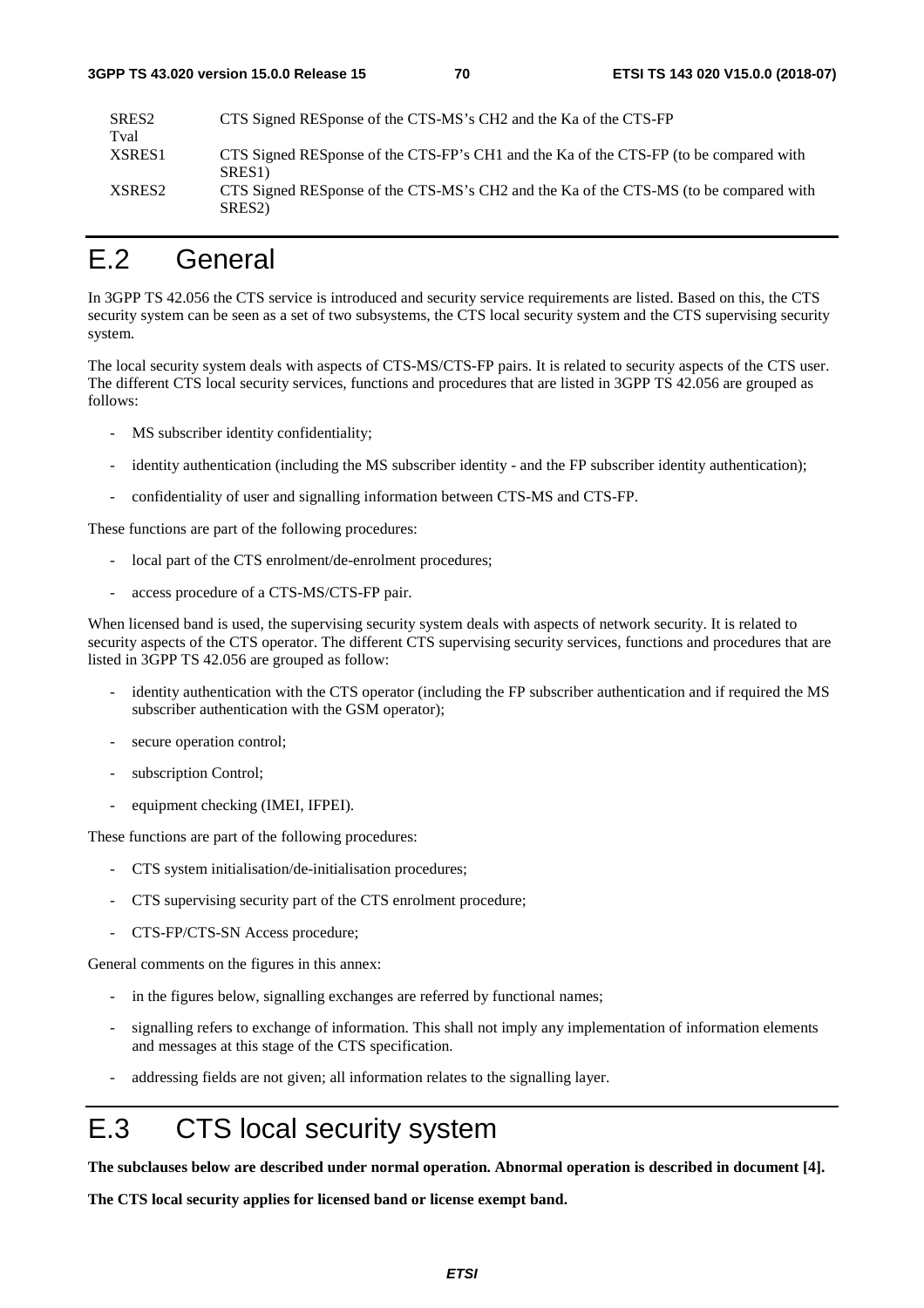In the following sub-clauses the functions and procedures related to the CTS local security are defined. The following system elements and interfaces according to GSM 03.56 are involved:

- The CTS-FP (consisting of the CTS-FPE and the FP-SIM);
- The CTS-MS (consisting of the CTS-ME and the MS-SIM);
- The CTS radio interface between the CTS-MS and the CTS-FP.

## E.3.1 Mobile Subscriber identity confidentiality

The purpose of this function is to avoid the possibility of an intruder identifying which subscriber is present on the CTS radio interface by listening to signalling exchanges or the user traffic. This allows both a high level of confidentiality for user data and signalling against the tracing of users.

The provision of this function implies that the mobile subscriber identity (IMSI), or any information allowing a listener to derive the identity easily, should not normally be transmitted in clear text in any signalling message on the CTS radio interface. Consequently, to obtain the required level of protection, it is necessary that:

- the subscriber identity (IMSI) is not normally used as an addressing method on the CTS radio interface (see 3GPP TS 42.009);
- when the signalling procedures and operating conditions (see GSM 03.56) permit it; signalling information elements that convey information about the mobile subscriber identity shall be ciphered for transmission on the CTS radio interface.

### E.3.1.1 Identifying method

The means used to identify a mobile subscriber on the CTS radio interface consists of a CTSMSI (CTS Mobile Subscriber Identity). This CTSMSI is a local number, having a meaning only for a given CTS-MS/CTS-FP pair.

The CTSMSI is assigned by the CTS-FP to the CTS-MS by signalling procedures at enrolment and is valid until updated by the CTS-FP. During normal operation, this CTSMSI identifies a CTS-MS uniquely among all CTS-MSs enrolled onto one CTS-FP.

See also GSM 03.56.

The CTS-MS shall store the CTSMSI in the MS-SIM, together with the IFPEI.

The CTS-FP shall store the CTSMSI in the CTS-FPE, together with the IMEI and the IMSI. The IMEI is stored in order to allow tracking of mobile equipment as required in 3GPP TS 42.056.

The storage requirements are given in clause E.9.

### E.3.1.2 Procedures

This subclause presents the procedures, or elements of procedures, pertaining to the management of the CTSMSI with respect to the local security.

#### E.3.1.2.1 CTSMSI assignment

This procedure is part of the enrolment procedure of a CTS-MS onto a CTS-FP (see subclause E.3.4.1).

The CTS-FP generates randomly a CTSMSI not equal to any of the existing CTSMSIs stored in the CTS-FP. The resulting CTSMSI is sent encrypted to the CTS-MS.

#### E.3.1.2.2 CTSMSI update

This procedure is part of general access procedure of a CTS-MS/CTS-FP pair.

The CTSMSI shall be updated by the CTS-FP as part of each MS/FP signalling exchange in order to preserve identity confidentiality. The CTS-FP generates randomly a CTSMSI not equal to any of the existing CTSMSIs stored in the CTS-FP. The resulting CTSMSI is the new CTSMSI for the CTS-MS/CTS-FP pair and is sent encrypted to the accessing CTS-MS. The CTS-MS stores the new CTSMSI on the MS-SIM. After successful storage, it acknowledges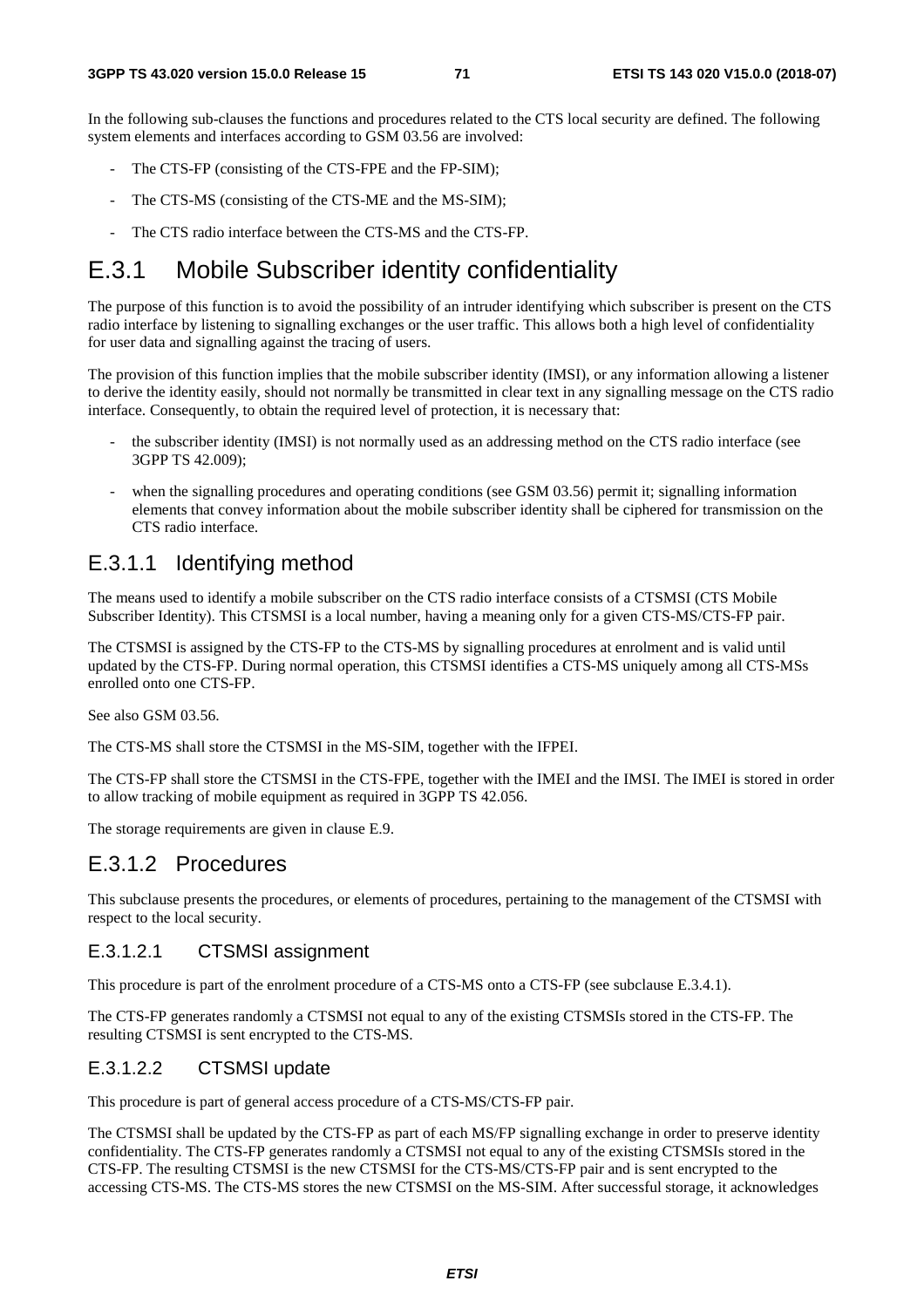the update of the CTSMSI to the CTS-FP. Upon reception of the acknowledgement from the CTS-MS, the CTS-FP stores the new CTSMSI and deletes the old CTSMSI.

See also GSM 03.56.

### E.3.1.2.3 CTS local identification

This procedure is part of general access procedures of a CTS-MS/CTS-FP pair.

The CTS-MS transmits the CTSMSI to the CTS-FP in the initial message in order to give its identity.

If the CTS-MS announces a CTSMSI which is unknown at the CTS-FP, then the CTS-FP requires the IMSI; if the IMSI is unknown, the CTS-FP shall deny access to that CTS-MS. The CTS-FP may consider that the CTS-MS is not enrolled into it.

The reason that the CTSMSI is unknown is generally not a matter of security and not considered here.

See also GSM 03.56.

## E.3.2 Identity authentication

According to the definitions given in 3GPP TS 42.056, a local mutual authentication is required, containing both, the authentication of the mobile subscriber identity at the CTS-FP and the authentication of the CTS-FP identity at the CTS-MS.

It can be noted that the IMSI is not tied to the equipment identity (IMEI) as the security related data derived from the enrolment procedure are stored on the MS-SIM; therefore a subscriber can remove his MS-SIM card and insert it in another CTS-ME without locally re-enrolling onto the CTS-FP.

The authentication procedure will also be used to set the ciphering key (see subclause E.3.3).

### E.3.2.1 The mutual authentication procedure

A pre-condition of the procedure described below is, that both involved parties, the CTS-MS and the CTS-FP share the knowledge of the authentication key Ka.

The authentication procedure consists of the following exchange between the CTS-FP and the CTS-MS:

- The CTS-FP transmits an unpredictable number CH1 to the CTS-MS;
- The CTS-MS transmits an unpredictable number CH2 to the CTS-FP;
- The CTS-MS computes the response SRES1 from CH1 and the individual authentication key Ka using the algorithm B3;
- The CTS-FP computes the expected response XSRES1 from CH1 and the individual authentication key Ka using the algorithm B3;
- The CTS-MS transmits SRES1 to the CTS-FP;
- The CTS-FP tests SRES1 for validity, i.e. it compares SRES1 and XSRES1;
- The CTS-FP computes the response SRES2 from CH2 and the individual authentication key Ka using the algorithm B4;
- The CTS-MS computes the expected response XSRES2 from CH2 and the individual authentication key Ka using the algorithm B4;
- The CTS-FP transmits SRES2 to the CTS-MS;
- The CTS-MS tests SRES2 for validity, i.e. it compares SRES2 and XSRES2.

Note that the order of transmission of information as mentioned above and as shown in the figure shall not imply any implementation. Protocols to exchange the information shall be implemented with respect to efficiency of calculation time and effective messaging.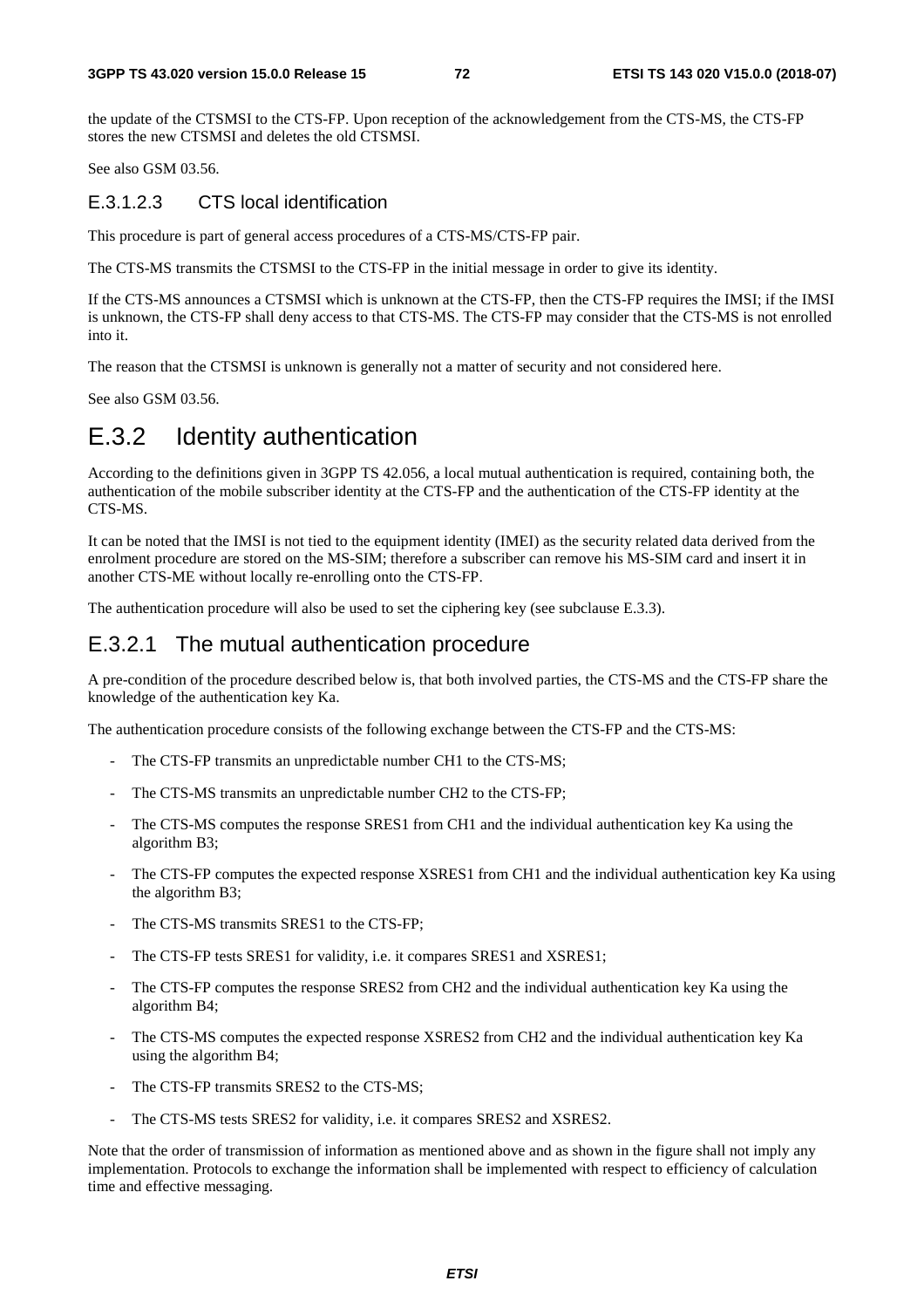

**Figure E1: General mutual authentication procedure** 

#### E.3.2.1.1 Authentication failure

An authentication failure (from security point of view) occurs, if:

- The CTS-MS and the CTS-FP have different Ka;
- The algorithm B3 or B4 are not implemented as specified (i.e. non type approved equipment).

In this case the side which has detected the failure shall indicate "authentication failure" to the other side and cancel the connection with the other side.

### E.3.2.2 Authentication Key management.

The Ka associated with a CTS-MS/CTS-FP pair is generated randomly during enrolment procedure as described in subclause E.3.4.1. As defined in 3GPP TS 42.056, keys of the CTS shall be controlled by the PLMN operator. In order to fulfil this requirement, all relevant information to reproduce Ka is transmitted to the PLMN operator as described in subclause E.3.4.1 and in subclause E.4.

## E.3.3 Confidentiality of user information and signalling between CTS-MS and CTS-FP

In 3GPP TS 42.056 some signalling information is considered sensitive and must be protected.

The needs for a protected mode of transmission are fulfilled with an OSI layer 1 confidentiality function. The scheme described below assumes that the signalling information is transmitted on a dedicated channel.

Four points have to be specified:

- the ciphering method;
- the key setting;
- the starting of the enciphering and deciphering algorithms;
- the synchronisation.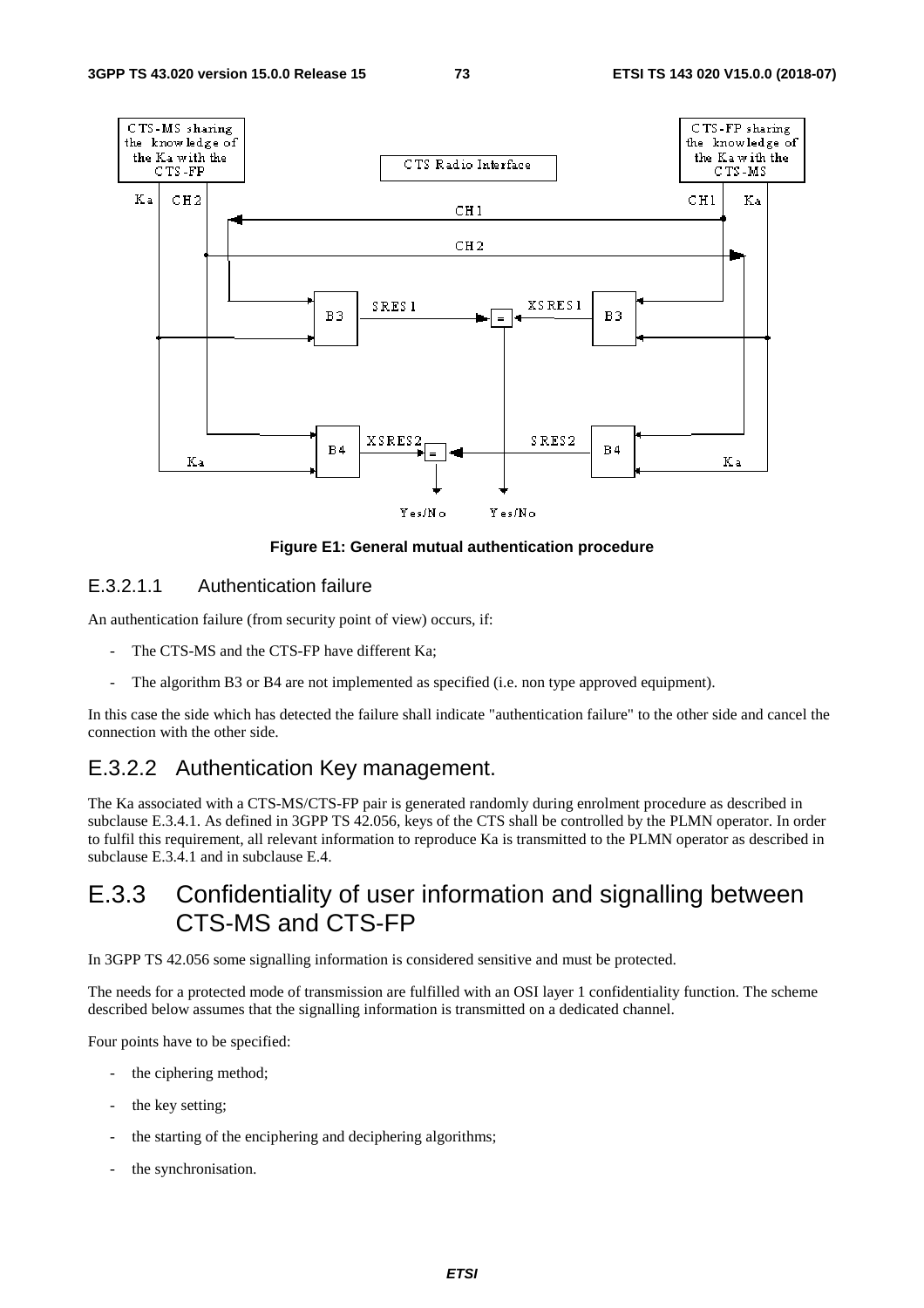## E.3.3.1 The ciphering method

The OSI layer 1 data flow (transmitted on a dedicated channel) is ciphered on a bit by bit basis or stream cipher; i.e.; the data flow on the CTS radio interface is obtained by the bit per bit binary addition of the user data flow and the ciphering bit stream generated by the algorithm A5/2 using a key determined as specified in subclause E.10.1. The key is denoted below by Kc and is called the CTS Ciphering Key. The Kc is specific to one CTS-MS/CTS-FP pair.

Deciphering is performed by exactly the same method.

Algorithm A5/2 is one of the A5 algorithms specified in 3GPP TS 43.020, Annex C. Only A5/2 algorithm is supported on the CTS-FP to enable local ciphering. The CTS-MS supports at least the A5/2 algorithm.

## E.3.3.2 Key setting

Mutual key setting is the procedure that allows the CTS-MS and the CTS-FP to agree on the key Kc to use in the ciphering and deciphering algorithm A5/2.

A key setting is triggered by the mutual authentication procedure.

Key setting must occur on a channel not yet encrypted and as soon as the CTSMSI is known by the CTS-FP.

Kc is generated using CH1, the algorithm B1 and the CTS Authentication key Ka, as defined in subclause E.10.1. Kc is stored in the CTS-ME and the CTS-FPE as described in subclause E.8.



**Figure E2: Cipher Key setting** 

## E.3.3.3 Starting of the ciphering and deciphering processes

The CTS-MS and the CTS-FP must co-ordinate the instants at which the enciphering and deciphering processes start. This procedure takes place under control of the CTS-FP some time after the completion of the authentication procedure. No information elements for which protection is needed must be sent before the ciphering and deciphering processes are operating.

The transition from clear text mode to ciphered mode proceeds as follows:

The CTS-FP starts deciphering and sends in clear text to the CTS-MS a specific message, here called "Start cipher". After the message "Start cipher" has been correctly received by the CTS-MS, the CTS-MS will commence both the enciphering and deciphering. Finally, enciphering in the CTS-FP starts as soon as a frame or a message from the CTS-MS has been correctly deciphered at the CTS-FP.

The starting of enciphering and deciphering processes is shown in figure E3.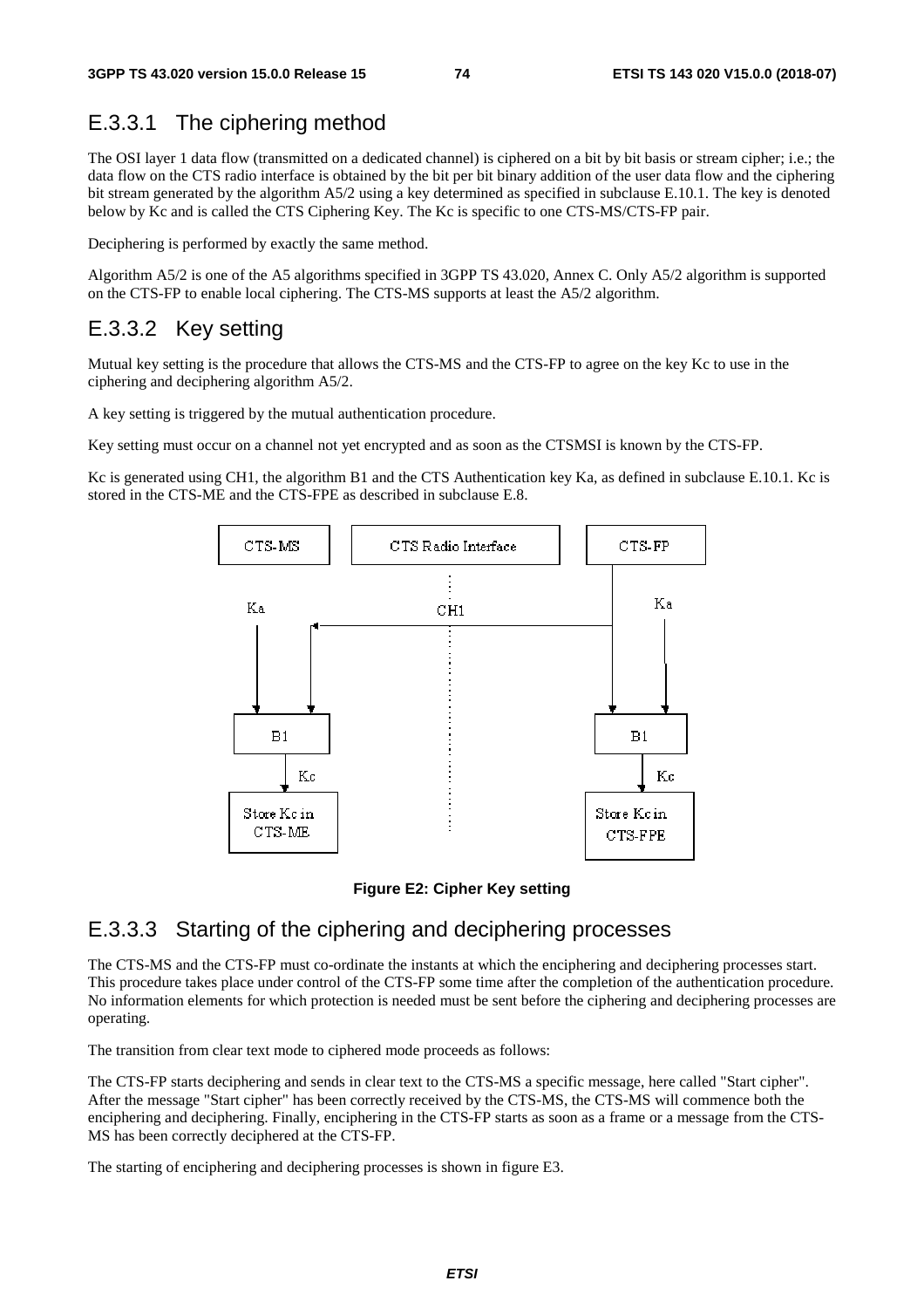

**Figure E3: Starting of the enciphering and deciphering processes** 

## E.3.3.4 Synchronisation

The ciphering stream at one end and the deciphering stream at the other end must be synchronised, for the enciphering bit stream and the deciphering bit stream to coincide. The underlying synchronisation scheme is described in 3GPP TS 43.020, Annex C.

# E.3.4 Structured procedures with CTS local security relevance

The following structured procedures are mainly related to the local security or at least involve CTS local security functions and procedures.

## E.3.4.1 Local Part of the Enrolment of a CTS-MS onto a CTS-FP

According to 3GPP TS 42.056 and GSM 03.56 the CTS-MS/CTS-FP enrolment is the procedure, which generates an association between a certain CTS-MS and a certain CTS-FP, i.e. a CTS-MS/CTS-FP pair is established. The following CTS local security aspects are covered by the enrolment:

- The enrolment includes a means of authorisation to use the CTS-FP, i.e. the CTS-PIN is necessary in the enrolment procedure. It is mandatory that the CTS-PIN is activated.
- The authentication key Ka is generated and distributed to the CTS-MS and the CTS-FP.
- The CTSMSI is initially allocated and submitted from the CTS-FP to the CTS-MS
- The IFPEI is transmitted from the CTS-FP to the CTS-MS.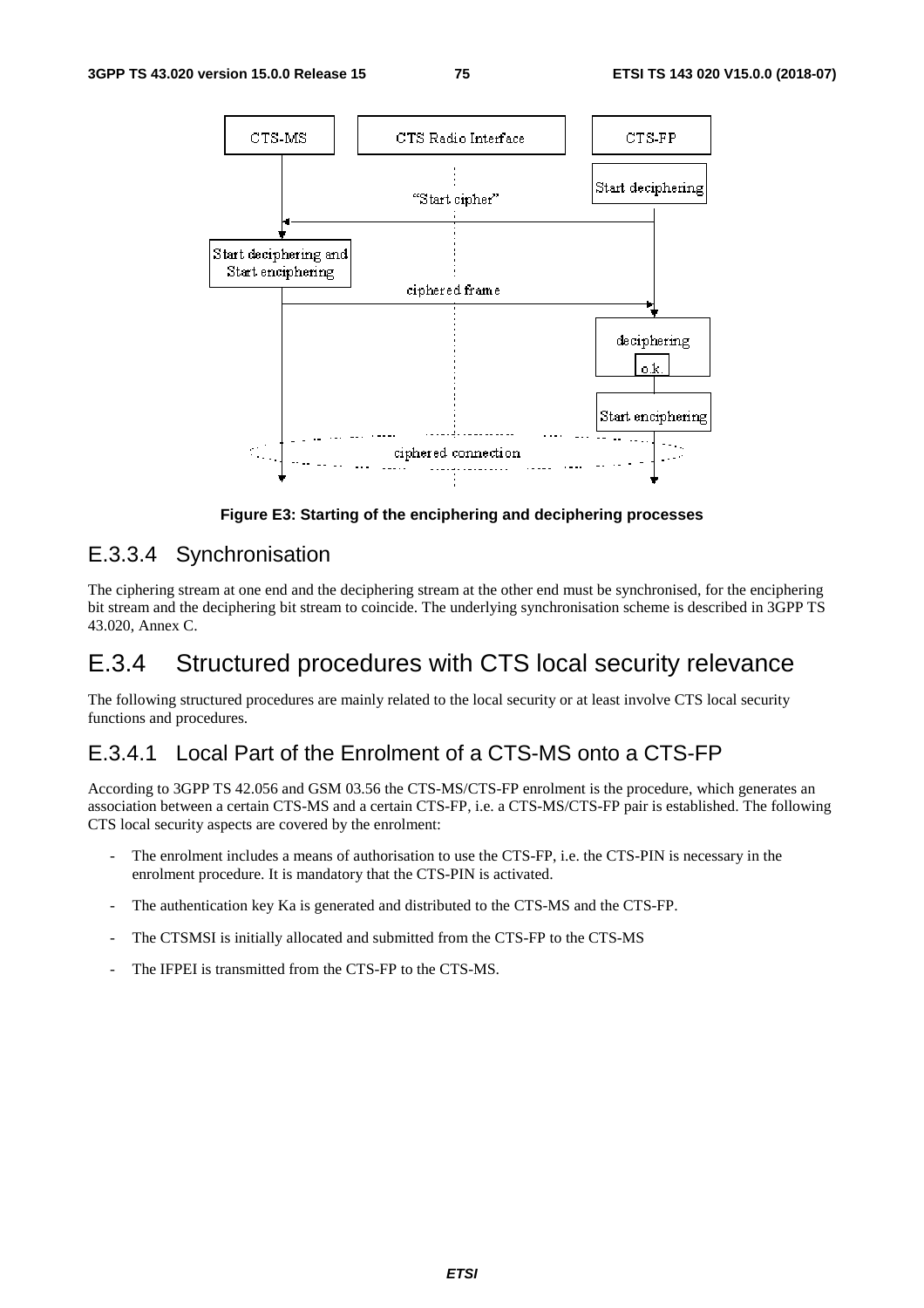### E.3.4.1.1 Local part of the enrolment procedure

The procedure described assumes that the CTS-MS or the CTS-FP have the knowledge of the radio parameters to be used on the CTS radio interface to enable initial connection (see 3GPP TS 42.056 and GSM 03.56).

As specified in 3GPP TS 42.056 and GSM 03.56, only a CTS-MS subscribed to an operator which has roaming agreement with the CTS-FP's operator shall be allowed to enrol to that CTS-FP.

The following procedure is followed:

- An enrolment state is triggered by MMI at the CTS-MS and at the CTS-FP;
- The user enters the CTS-PIN at the CTS-MS:
- The CTS-MS derives the FPAC from the CTS-PIN. The FPAC also resides in the CTS-FP, thus the knowledge of the CTS-PIN gives authorisation to perform enrolment;
- An initial connection is established on the CTS radio interface;
- The CTS-MS and the CTS-FP exchange random initial values ( $R_{\text{IMS}}$  and  $R_{\text{IF}}$ );
- The CTS-MS and the CTS-FP both calculate an authentication key Ka =  $B2(FPAC, R_{IMS}, R_{IFP})$ ;
- The CTS-MS and CTS-FP perform a mutual authentication according to subclause 3.2.1 using Ka. Since Ka is derived from the CTS-PIN, this mutual authentication proves the authorisation of the user;
- The CTS-MS and CTS-FP determine a ciphering key Kc =  $B1(Ka, R_{\text{IMS}})$  and switch to ciphering mode according to the procedure described in subclause E.3.3;
- The CTS-MS transmits (encrypted) to the CTS-FP the IMSI, and the IMEI;
- In order to avoid double enrolment, the CTS-FP checks if the IMSI is already enrolled;
- The CTS-FP checks the GSM operator's identity of the CTS-MS and determines whether the CTS-MS subscriber is allowed to enrol on that CTS-FP;
- In case of licensed band the Supervising part of the enrolment is performed if required (see subclause E.4.4.3.4.);
- The CTS-FP determines the CTSMSI;
- The CTS-FP transmits (encrypted) the Ka, the IFPEI and the CTSMSI;
- The CTS-MS stores the Ka, the CTSMSI and the IFPEI on the MS-SIM;
- The CTS-FP stores the Ka, the IMSI, the IMEI, CTSMSI in a non volatile memory of the CTS-FPE;
- The enrolment procedure is completed (possible non security related procedures).

If a failure occurs during this local security procedure, intermediate values related to this procedure shall be deleted and the enrolment shall be aborted.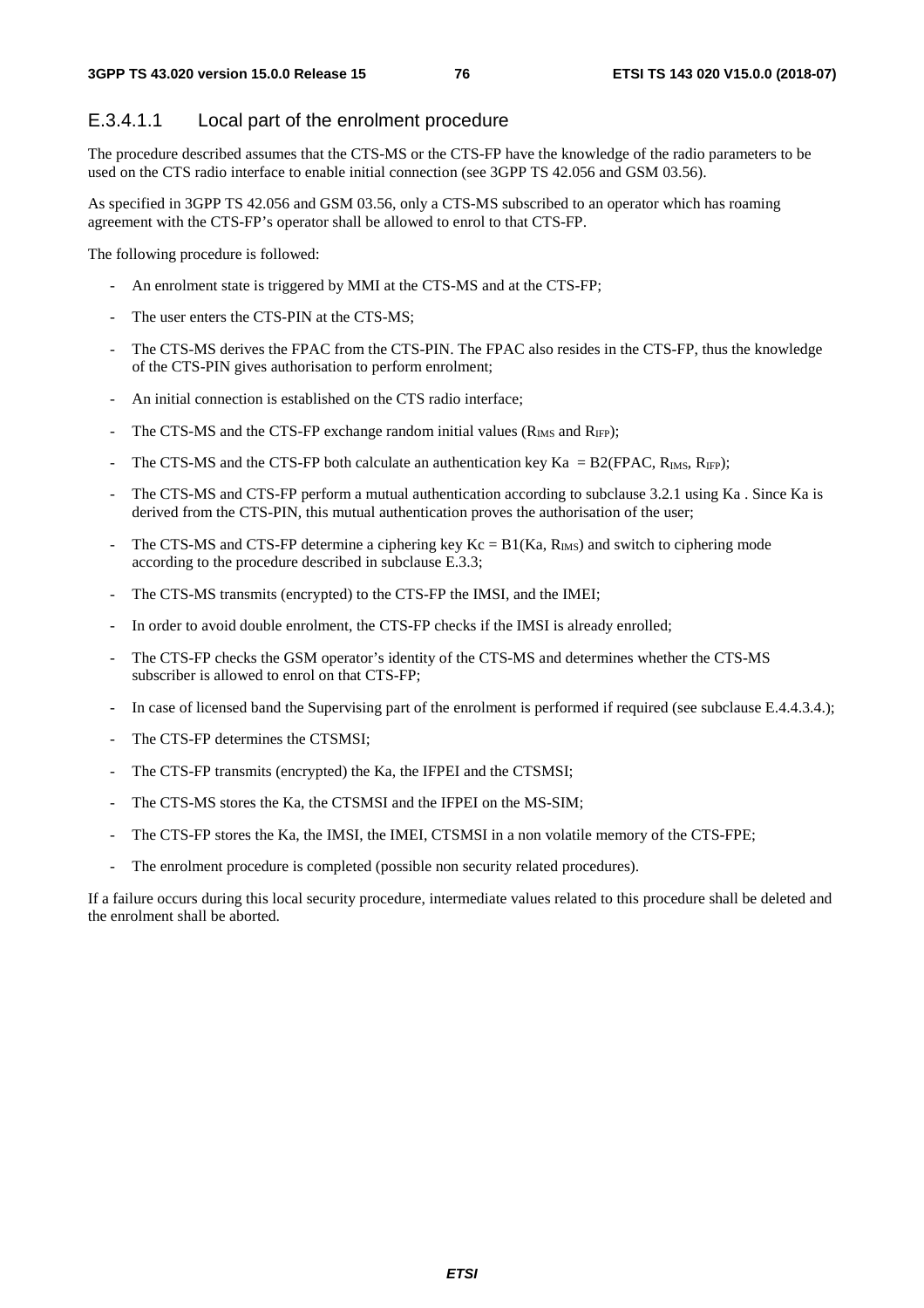

**Figure E4: Local part of the enrolment procedure**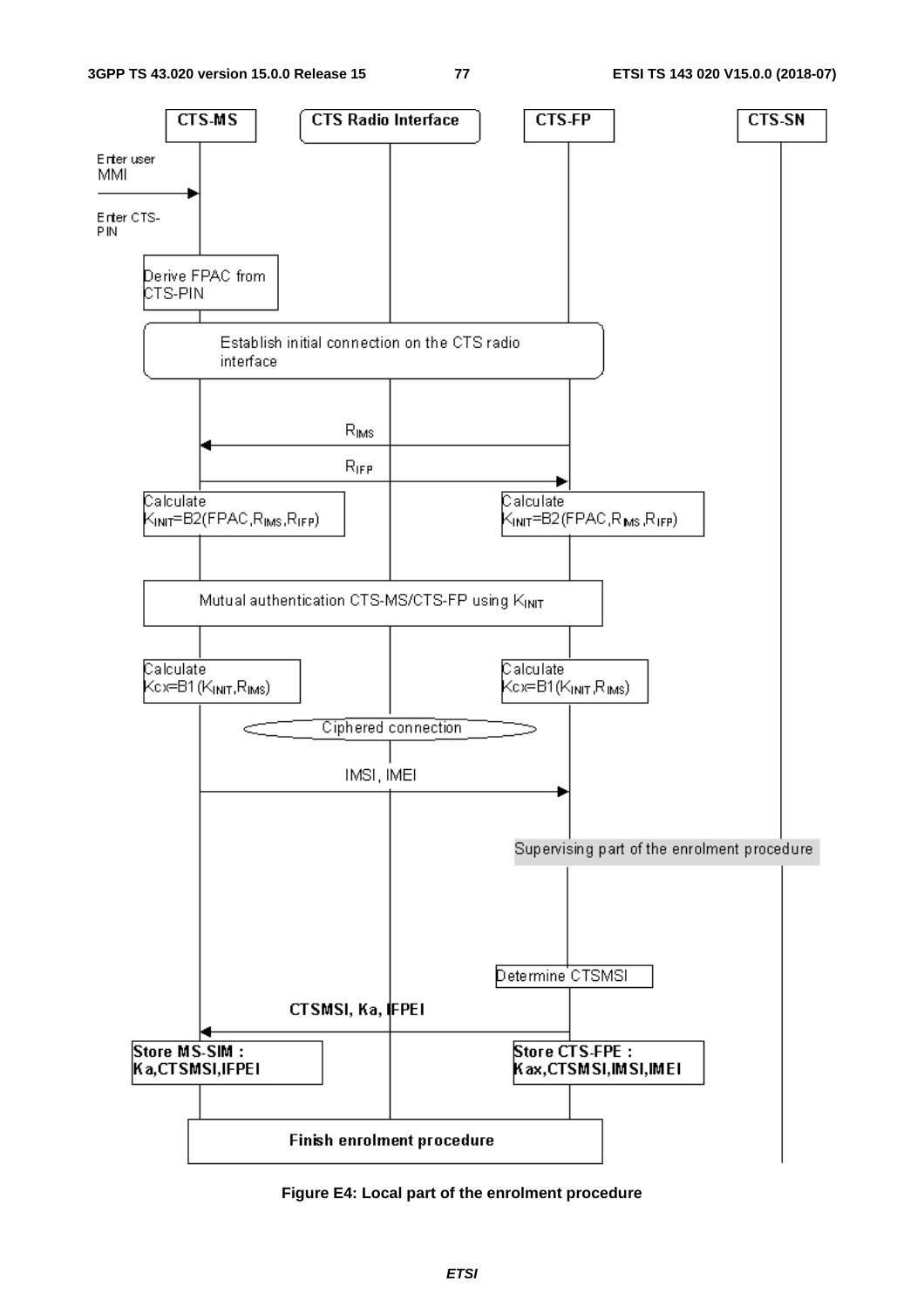## E.3.4.2 General Access procedure

Once the CTS-MS is enrolled onto a CTS-FP, the CTS-MS may access the CTS-FP for user communication on the fixed network or for local CTS related procedures or as part of the local security for CTS supervising procedures. The access procedures shall generally involve the following sub-procedures:

- Identification as described in subclause E.3.1.2;
- Mutual authentication using the Ka defined during the enrolment in order to authenticate the identities on the CTS radio interface as described in subclause E.3.2.1;
- Generation of a new Kc and starting to cipher the link on the CTS radio interface as described in subclause E.3.3;
- Update of the CTSMSI because it has been used in clear text for identification, as described in subclause E.3.1.2.2;



**Figure E5: The general access procedure** 

Authentication and start of ciphered connection shall usually be performed before any sensitive signalling data or user data is transmitted on the CTS radio interface. In the following sub-subclauses, some specific access procedures are described with respect the CTS local security.

### E.3.4.2.1 Attachment

The attachment procedure is used to attach a CTS-MS to a CTS-FP. A pre-condition is, that the CTS-MS is enrolled with the CTS-FP.

The attachment procedure shall be performed whenever the CTS-MS is switched on within the range of a CTS-FP or when it comes into the range of the CTS-FP.

The attachment procedure shall include all sub-procedures of the general access procedure as described above.

Additionally the IMEI of the CTS-MS may be transmitted to the CTS-FP at attachment, in order to support the tracking or IMEI as described in subclause E.4.5.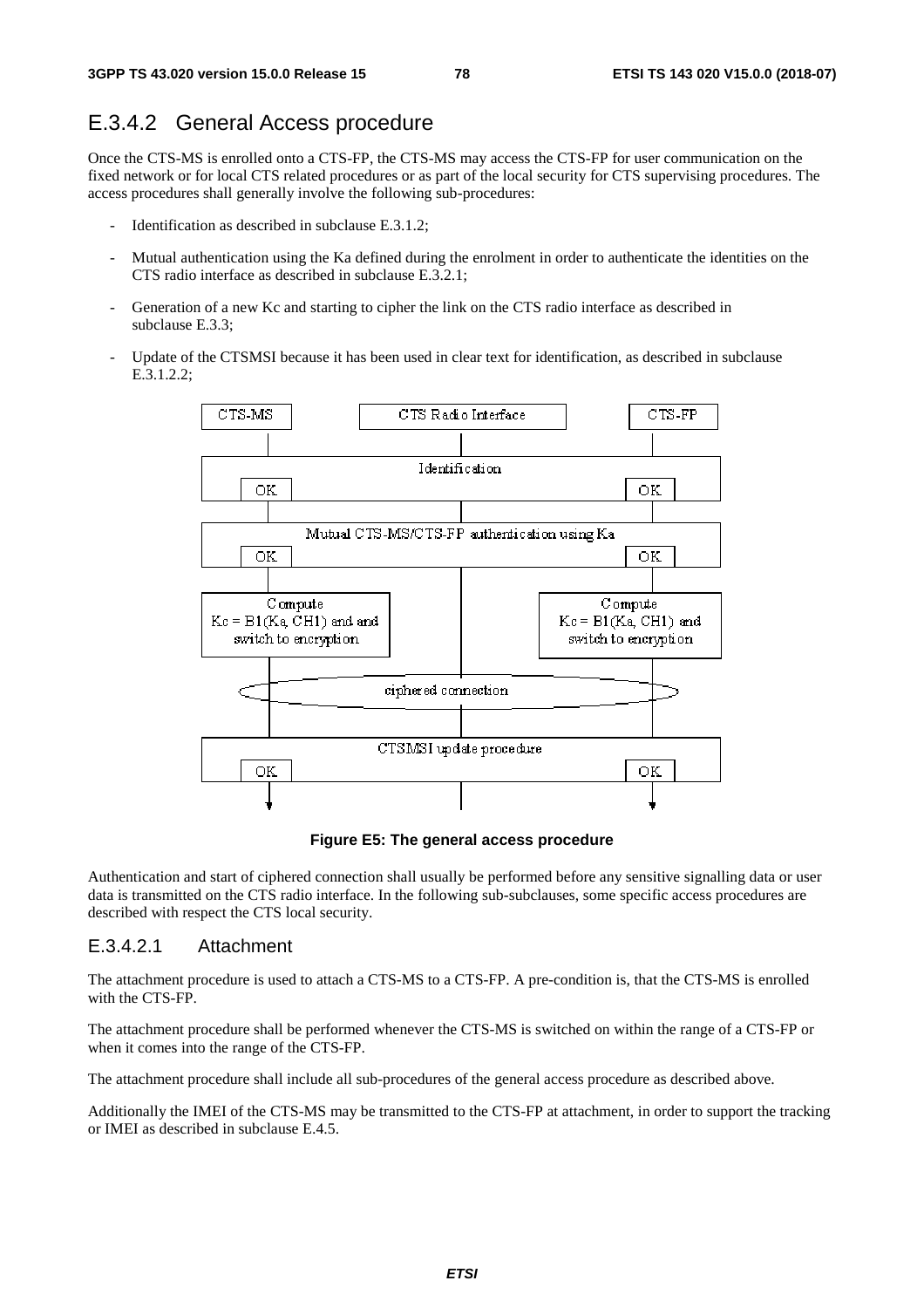## E.3.4.2.2 CTS local security data update

The CTS local security data update procedure is performed in order to determine a new temporary identity CTSMSI and a new cipher key Kc. This procedure may be a part of a non security related procedure or it is used for the main purpose of local security data update.

A regular CTSMSI update procedure shall be defined in order to insure user confidentiality.

The CTS local security data update contains all sub-procedures of the general access procedure. It is initiated by the CTS-FP.

# E.3.4.3 De-enrolment of a CTS-MS

According to 3GPP TS 42.056 the de-enrolment of a CTS-MS is the procedure which cancels the association between a certain CTS-MS and a certain CTS-FP.

A de-enrolment procedure of a CTS-MS from a CTS-FP can be either initiated by the CTS-FP (network or FP command) or by a user specific action to de-enrol one or several CTS-MS from a CTS-FP.

## E.3.4.3.1 De-enrolment initiated by the CTS-FP

The following procedure is followed:

- The CTS-FP sends a de-enrolment command to the CTS-MS;
- The CTS-MS and the CTS-FP perform mutual authentication according to subclause E.3.2.1 using Ka;
- The CTS-MS deletes data related to CTS-FP i.e. Ka, CTSMSI, IFPEI, and confirms de-enrolment;
- The CTS-FP deletes data related to that CTS-MS i.e. Ka, CTSMSI, IMSI, IMEI;
- The de-enrolment is completed (possible non security related procedures).

### E.3.4.3.2 De-enrolment initiated by a CTS-MS

The de-enrolment procedure when initiated by a CTS-MS is an MMI procedure that requires the knowledge of the CTS-PIN. The following procedure applies:

When remote MMI is used:

- the user enters a specific de-enrolment menu or command at the CTS-MS;
- attachment is performed on the MS/FP interface;
- the user enters the CTS-PIN at the CTS-MS;
- The CTS-FP checks the CTS-PIN and sends a list of all enrolled CTS-MSs to the CTS-MS;
- The list is displayed at the CTS-MS and the user selects one (or several) CTS-MS(s) for de-enrolment;
- The list of  $CTS\text{-}MS(s)$  which are selected for de-enrolment, is sent to the  $CTS\text{-}FP$ ;
- Data related to the de-enrolled CTS-MSs, i.e. the Ka, the IMSI, the CTSMSI, the IMEI are deleted in the CTS-FP;
- The de-enrolment is completed (possible non security related procedures).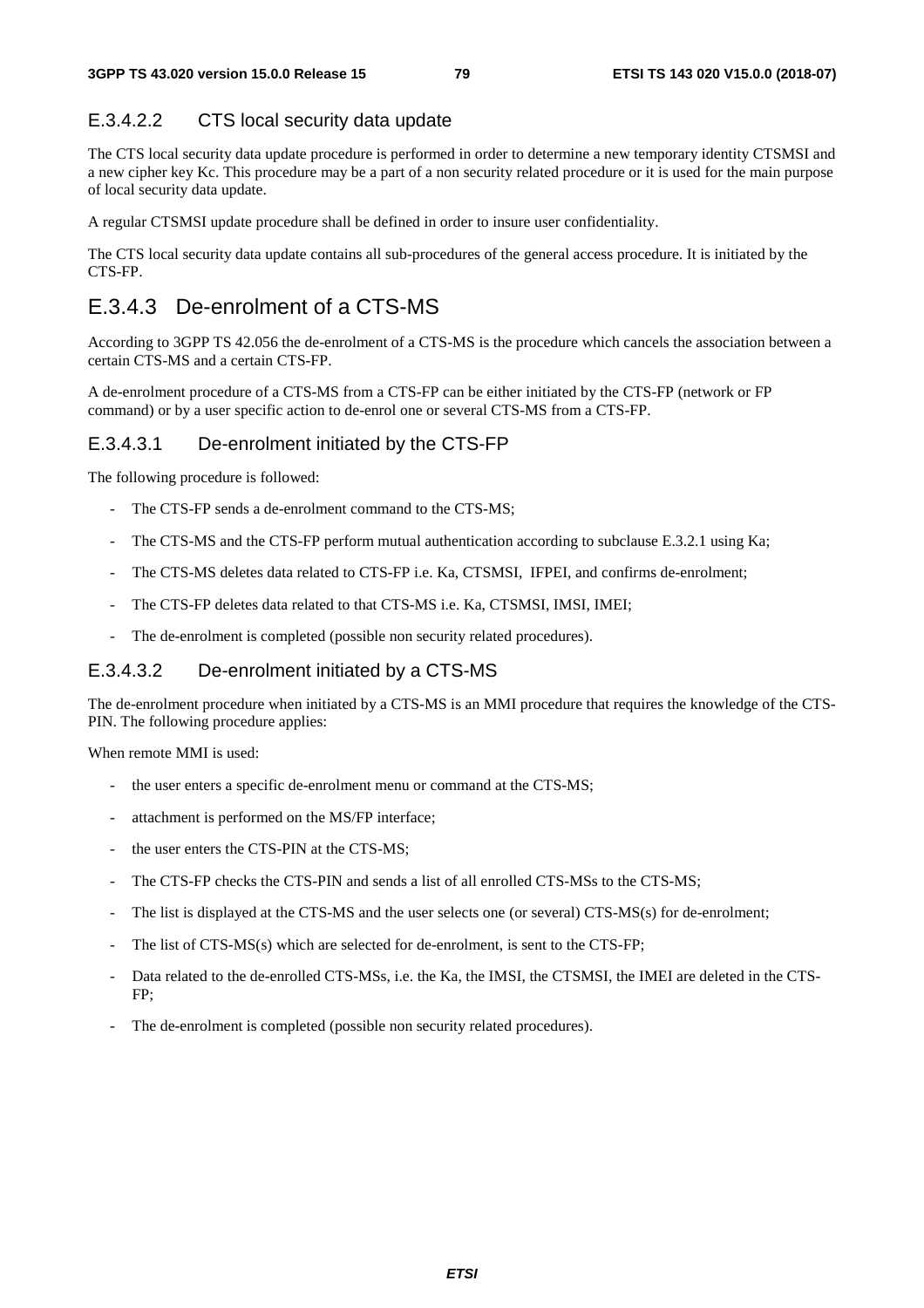# E.4 CTS supervising security system

This subclause is applicable is case of licensed band only.

In the following sub-clauses the functions and procedures related to the CTS supervising security are defined. The following system elements and interfaces according to GSM 03.56 are involved:

- The CTS-FP (consisting of the CTS-FPE and the FP-SIM);
- The CTS-MS (consisting of the CTS-ME and the MS-SIM);
- The CTSHLR/AuC;
- The CTS-SN;
- The HLR/AuC:
- The CTS radio interface between the CTS-MS and the CTS-FP;
- The CTS fixed network interface;
- The GSM radio interface.

## E.4.1 Supervision data and supervision data protection

This sub-clause describes the mechanisms to be used by theCTS operator to set and modify the supervision data to be used in a CTS-MS/CTS-FP environment.

### E.4.1.1 Structure of supervision data

Supervision data are sent as structured information elements which may consist of:

- 1 Short commands, e.g., information data requests, identification, de-intialisation of the CTS-FP,de-enrolment of a CTS-MS, ...;
- 2 Download of data and parameters, e.g., radio parameters, timer settings, CTS-SN directory number;

## E.4.1.2 Supervision data protection

The supervision data are protected by a signature.

The signature of data is performed following a valid CTS-FP authentication by the CTS-SN as described in chapter E.4.3.1.

The signature is performed using the B6 algorithm and a secret key Kop shared between the CTS-SN and the CTS-FP. The secret key Kop is generated during the CTS-FP authentication at the CTS-AuC using the authentication key Ki<sub>FP</sub> a random vector and the A8' algorithm: Kop= A8'(Ki<sub>FP</sub>, RAND1).

Data signature is performed using a random vector RAND2 generated by the CTS-FP, Data the sequence that has been signed, Kop and the B6 algorithm. The concatenation of Data and RAND2 is referred to as Data2.

Some data are associated with a validity period indication (relative time). Before the validity timer expires, the CTS-FP must contact the CTS-SN in order toupdate those data.

It should be noted that supervision data carry data related to CTS subscription and therefore to the CTS-FP.

Therefore, the operator will issue supervision data following a successful CTS-FP authentication by the CTS-HLR.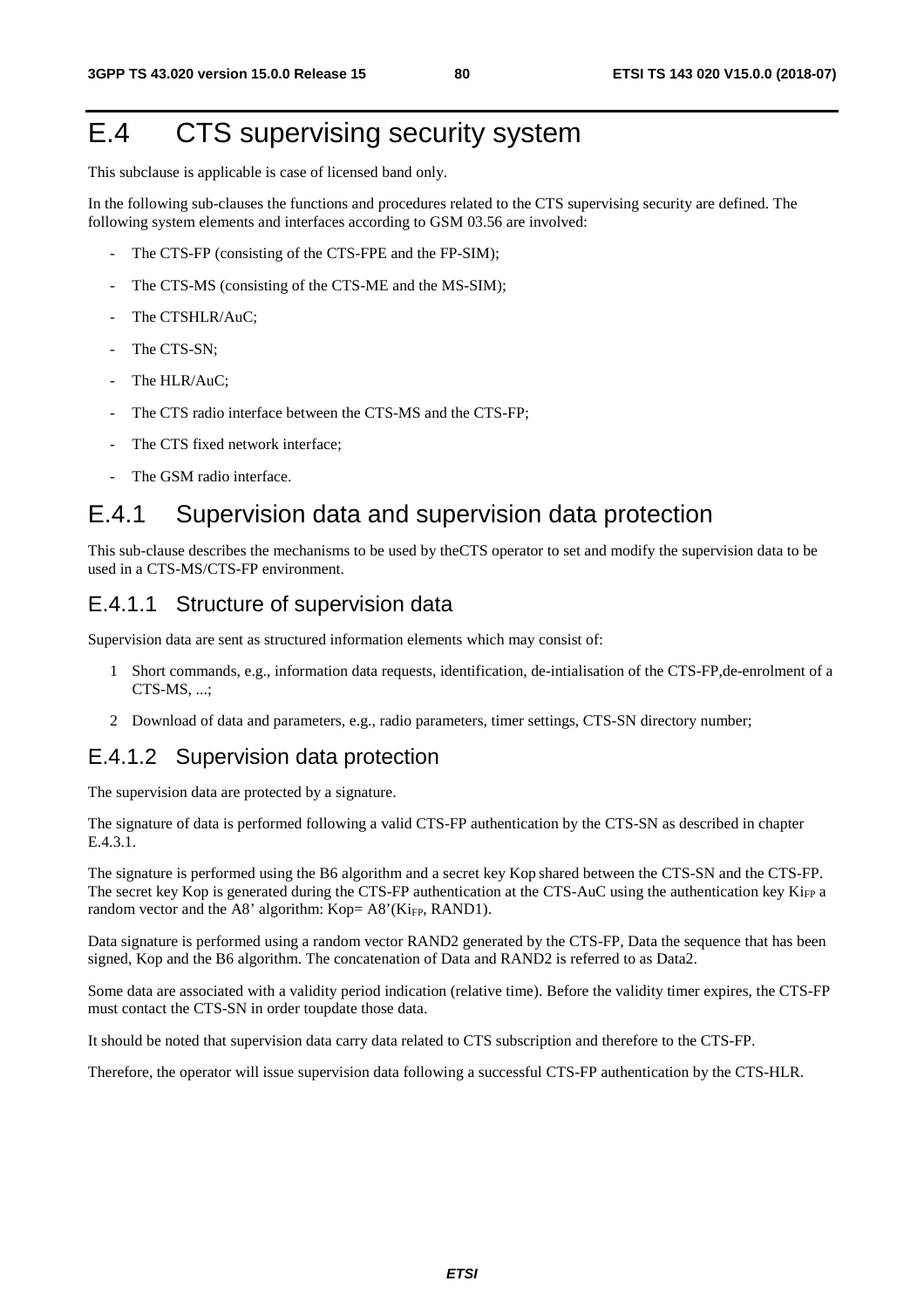

**Figure E6: Generation of the signature of the supervision data** 

### E.4.1.3 Key management

The SIM card manufacturer delivers an FP-SIM card that includes a mechanism to authenticate the signature of the supervision data issued by the CTS-SN. This mechanism consists of the B6 algorithm that enables authentication of thesignature using a secret key K<sub>OP</sub>.

This key is not accessible on the FP-SIM card.

# E.4.2 CTS subscriber identity

A CTS specific identity is assigned to a subscriber of the CTS service. This identity (IFPSI) enables unique identification of a CTS subscriber at communication with the CTS-SN.

It can be noted that the subscription to the CTS service does not assume subscription of every CTS-MS that want to operate CTS on a given CTS-FP. There is one CTS subscription per CTS-FP, and therefore one identity to check no matter how many CTS-MS are enrolled to that CTS-FP.

Nevertheless, the CTS operator may also require the authentication of the CTS-MS.

And therefore the MS-SIM identity (IMSI) will identify a CTS-MS subscriber at communication with the CTS-SN.

For more details see also GSM 03.56.

## E.4.3 Identity authentication with the CTS operator and the PLMN

According to the definitions given in 3GPP TS 42.056, the procedure of authentication of the FP-SIM is required for the CTS initialisation, CTS-MS enrolment onto a CTS-FP, and network access procedure (e.g. operation data update).

Similarly, the procedure of authentication of the MS-SIM is required for the CTS-MS enrolment onto a CTS-FP.

Additionally identity authentication may also be part of other CTS specific procedures.

## E.4.3.1 Authentication of the CTS-FP

The authentication of the CTS-FP via the fixed network procedure consists of the following exchange between the CTS-FP and the CTS-HLR through the CTS-SN:

- The CTS-FP sends the IFPSI to the CTS-HLR through the fixed line and through the CTS-SN;
- The CTS-AuC computes the authentication result (SRES) using the Ki<sub>FP</sub> key associated to the IFPSI and a random challenge (RAND);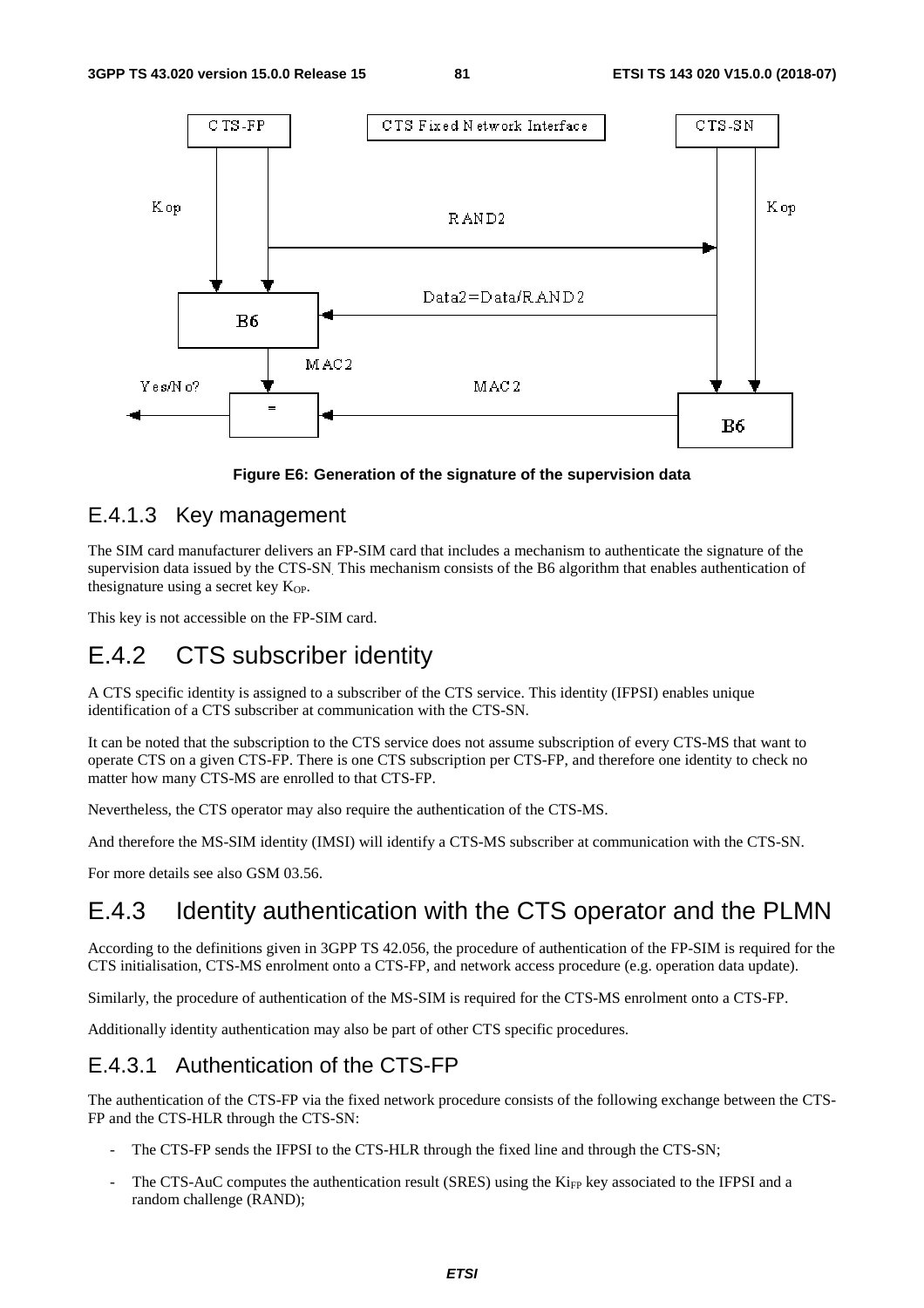- The CTS-SN receives from the CTS-HLR the authentication vector (SRES (1,…, n), RAND (1,…,n)) according to the general authentication procedure described in 3GPP TS 43.020;
- The CTS-SN transmits a RAND1 and a random value Data1 to the CTS-FP via the fixed network;
- The CTS-FP and the CTS-HLR generate a key Kop derived from the  $Ki<sub>FP</sub>$  and using A8' algorithm;
- The CTS-FP performs an authentication using Kop and B5 computes the signature of Data1, say MAC1;
- The CTS-FP transmits the signature MAC1 to the CTS-SN;
- The CTS-SN tests MAC1 for validity.



**Figure E7: Authentication of the CTS-FP** 

### E.4.3.2 Authentication of the CTS-MS

This procedure requires that the CTS-SN has an interface to the HLR in order to receive the challenge/response pairs for authentication of the CTS-MS.

It is a normal GSM authentication procedure as described in GSM03.20[7], the CTS-FP acting as a relay:

- The CTS-MS sends the IMSI to the HLR through the CTS-FP and through the CTS-SN;
- The AuC generates the authentication result (SRES) using the Ki key associated with the IMSI and a random challenge (RAND);
- The CTS-SN receives the authentication vector (SRES (1,..., n), RAND (1,...,n)) according to the general authentication procedure described in 3GPP TS 43.020;
- The CTS-SN transmits a RAND,  $1 \le x \le n$ , to the CTS-MS via the CTS-FP.;
- The CTS-MS performs an authentication using Ki and A3 according to the authentication procedure described in 3GPP TS 43.020 and computes the signature of RANDx: SRESRANDx;
- The CTS-MS transmits via the CTS-FP the signature  $SRES_{RANDx}$  to the CTS-SN;
- The CTS-SN tests SRES<sub>RANDx</sub> for validity.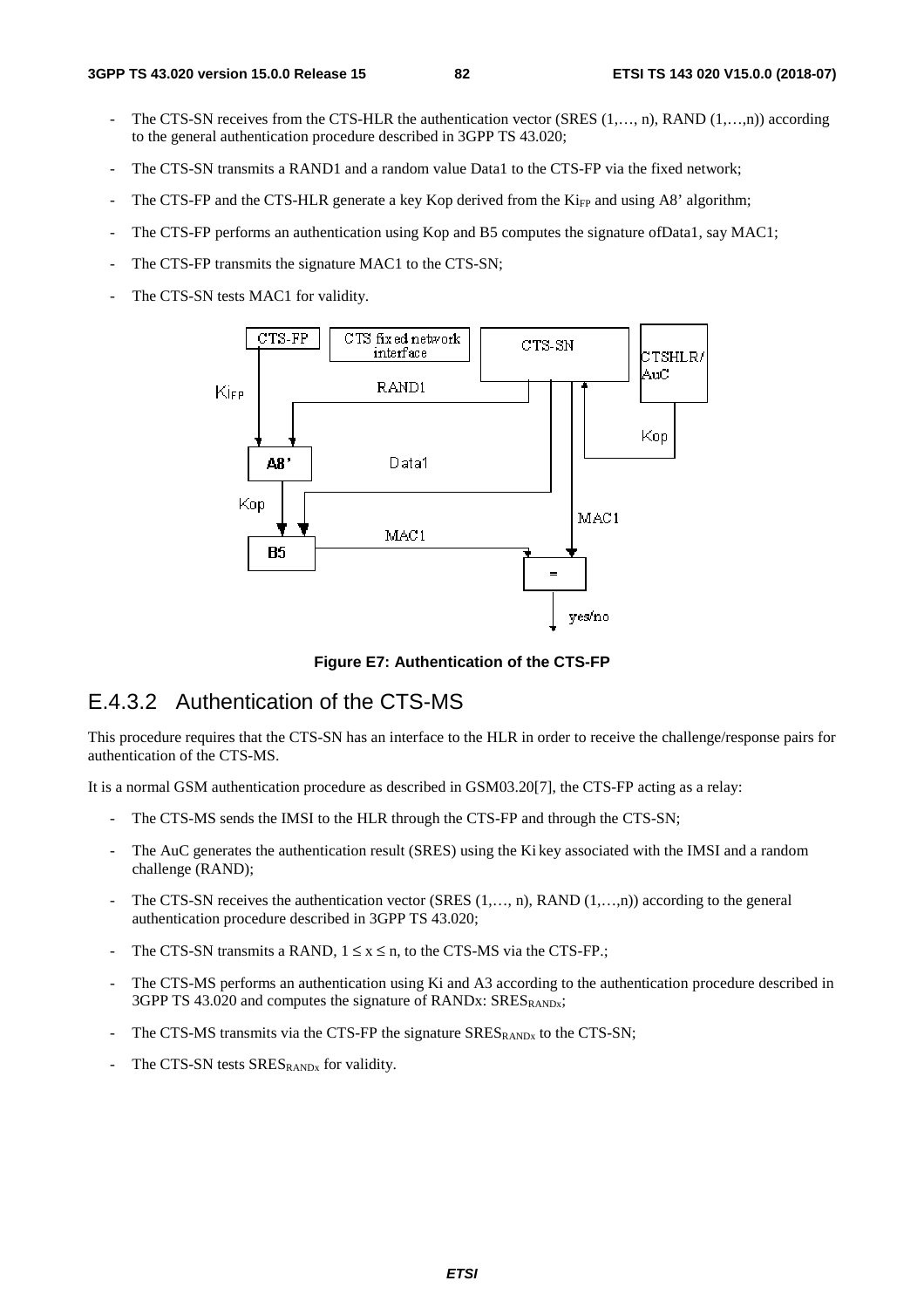

### **Figure E8: Authentication of the CTS-MS via the CTS fixed network interface**

# E.4.4 Secure operation control

According to GSM 03.56, signalling for operation control of the local CTS may take place on different signalling planes:

- on the CTS fixed network interface using a CTS-SN application signalling;
- on the GSM Radio Interface using the GSM layer 3 signalling.

The means of operation control of the local CTS for these two signalling planes is described in the subsequent subclauses.

## E.4.4.1 GSM layer 3 signalling

GSM layer 3 signalling can be used to provide CTS data.

It is not initiated on request of the local CTS but included in a normal GSM layer 3 signalling procedure.

These data are downloaded to the CTS-MS through the GSM Radio Interface and transferred to the CTS-FP during an access procedure according to subclause E.3.4.2. Whenever the CTS-FP gets new CTS operation data it contacts the CTS-SN through the Fixed Network and performs Operation Data Update procedure according to subclause E.4.4.3.4.1.

## E.4.4.2 CTS application signalling via the Fixed Network

CTS may use a specific application protocol on the fixed network interface for operation control purposes. Communication via the fixed network interface may include authentication of the subscriber identity as described in subclause E.3.2.

Due to the fact, that a false CTS-SN can easily be set up, protection of operation data as described in subclause E.4.1.2, is required.

Operation control via the CTS fixed network interface is generally initiated by the local CTS, i.e. the CTS-FP, triggered by time or event control.

An initiation from the CTS-SN to the CTS-FP, is generally not applicable due to missing means of addressing a specific terminal, i.e. the CTS-FP in the fixed network (PSTN case).

However, this shall not exclude that the CTS-SN initiate operation control, if certain network configurations allow this feature.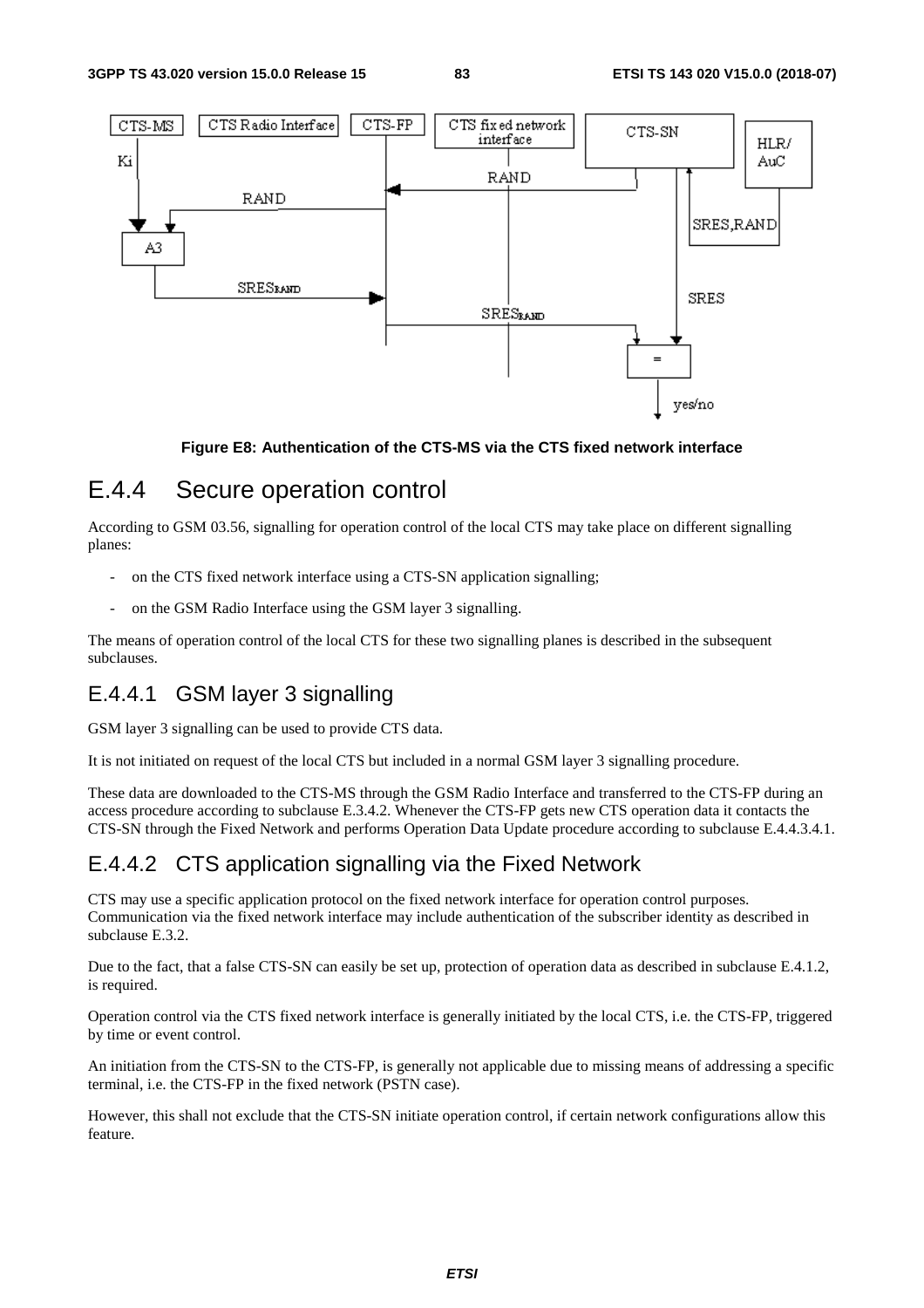## E.4.4.3 CTS operation control procedures

### E.4.4.3.1 Initialisation of a CTS-FP

According to 3GPP TS 42.056 and GSM 03.56 the CTS-FP initialisation is the procedure where the CTS-FP is downloaded with the necessary data in order to provide CTS service.

The following procedure applies:

- An initialisation state is triggered by MMI at the CTS-FP;
- The CTS-FP retrieves the CTS-SN directory number from the FP-SIM;
- The CTS-FP contacts the CTS-SN through the fixed line;
- Authentication of the CTS-FP is performed as described in subclause E.4.3.2.1;
- The CTS-SN sends operation data to the CTS-FP; these data are protected as described in subclause E.4.1.2;
- The CTS-FP authenticates the signature of the operation data sent from the CTS-SN;
- The CTS-FP is considered as being initialised.

### E.4.4.3.2 De-initialisation of a CTS-FP

The CTS-FP is considered as being de-initialised if it does not have the necessary data to provide CTS service.

This may happen either because:

- 1 a timer associated to the CTS data has expired and therefore the CTS-FP cannot offer CTS service;
- 2 a network control mechanism requires CTS-FP de-initialisation;
- 3 the CTS-FP has been disconnected from the PSTN connection and from the main power for a period of time;
- 4 the FP-SIM has been removed and a new SIM card inserted in the CTS-FPE.

As the CTS-SN has in general no means to address the CTS-FP, the de-initialisation command is sent when the CTS-FP accesses the CTS-SN.

#### Case 1

The principle of the time/event controlled mechanism is, that some operation data has a limited validity period. The duration of this period, i.e. a timer, is controlled by the CTS operator.

The operation data is related to one CTS-subscriber that is to the FP-SIM. An authentication of the CTS-FP by the CTS-SN and a token authentication by the CTS-FP is performed in the operation data update procedure as described in subclause E.4.4.3.4.1.

Therefore, the update of the operation data does not require a CTS-MS being enrolled to the CTS-FP. Before the expiry of the validity period timer a data update procedure is triggered as described in subclause E.4.4.3.4.1.

If the validity period expires without an update of the operation data, the CTS-FP is de-initialised and the operation data are deleted from the CTS-FP.

#### Case 2

In case 2, the de-initialisation procedure is the following:

- The CTS-FP contacts the CTS-SN;
- The CTS-SN performs authentication of the CTS-FP as described in chapter E.4.3.2.1;
- The CTS-SN sends a de-initialisation command using the data protection mechanism described in chapter E.4.2.1;
- The CTS-FP authenticates the signature and deletes the operation data;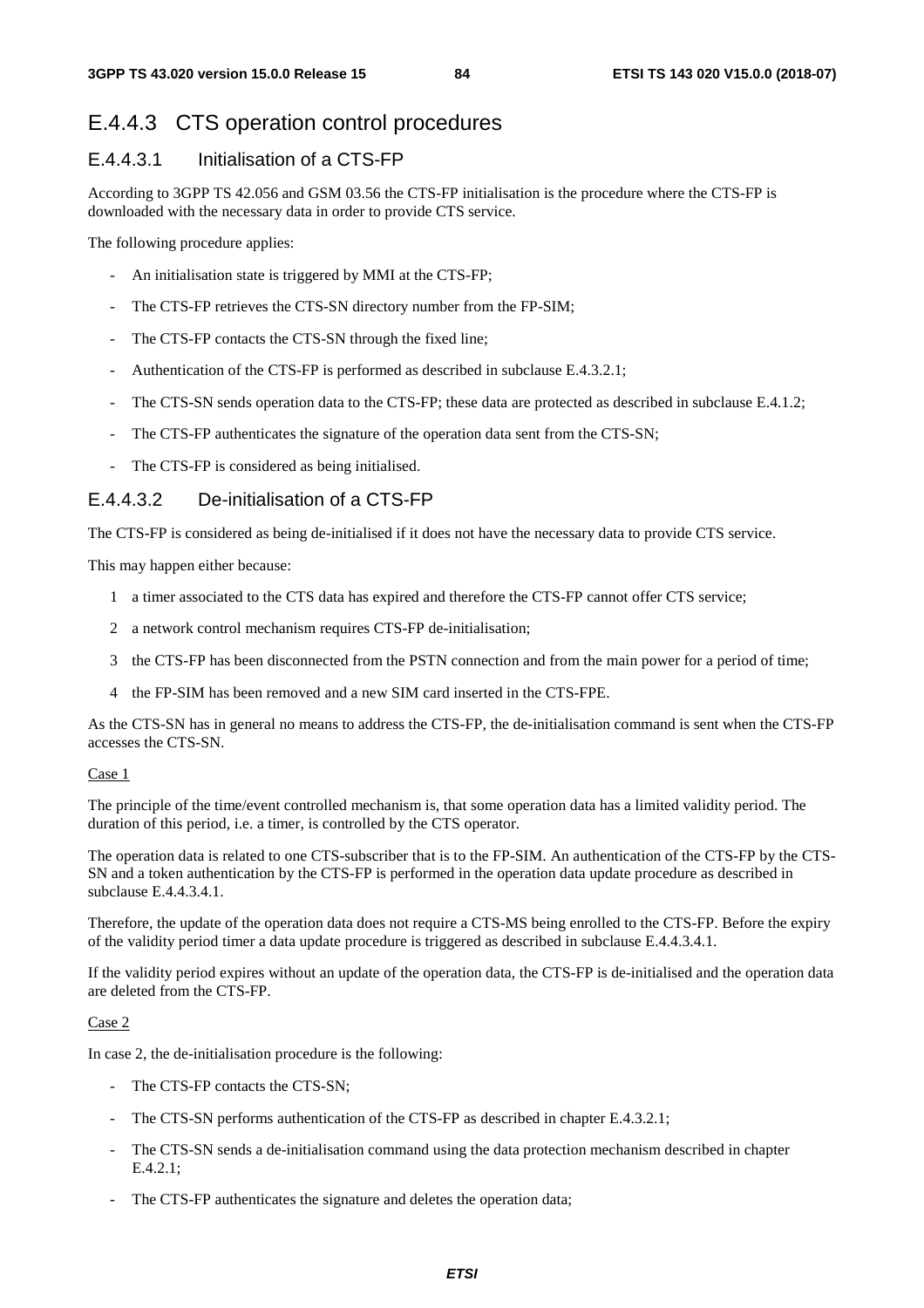De-initialisation is performed.

The CTS-FP de-initialisation does not imply CTS-MS de-enrolment; the data related to CTS-MS/CTS-FP pair are not deleted from the CTS-FP but CTS service cannot be granted.

#### Case 3

As some operation data might be related to the location of the CTS-FP, if the CTS-FP is disconnected from the PSTN connection for a certain time (see [4]), the CTS-FP is considered as being de-initialised and the operation data are deleted from the CTS-FP.

#### Case 4

The operation data are related to the FP-SIM. If a new FP-SIM is inserted in the CTS-FPE the previously stored data should be deleted. The CTS-FP is therefore de-initialised.

### E.4.4.3.3 Enrolment

From the CTS supervising security point of view the following requirements have to be fulfilled:

- According to the definitions given in the CTS stage 1 service description, enrolment shall include authentication of the CTS-subscriber (FP-SIM).
- In addition, if required by the CTS operator an authentication of the CTS-MS subscriber can be performed. (3GPP TS 42.009).
- The local CTS shall receive operation data
- The CTS shall operate in accordance with the settings of this operation data.

Two supervising security methods are defined for enrolment. They are described in the subsequent subclauses.

#### E.4.4.3.3.1 Enrolment conducted via the CTS fixed network interface

If indicated by the CTS subscription information at the CTS-FP the supervising part of the enrolment is conducted via the CTS fixed network interface.

In this case, after the local part of the enrolment procedure is performed as described in subclause E.3.4.1.1 (we have reached the stage where the CTS-MS transmits through the CTS interface the IMSI, the CTS-FP checks that the IMSI is not enrolled yet), the following procedure applies:

- The CTS-FP calls the CTS-SN through the fixed line;
- The IFPSI and the IMSI are transmitted from the CTS-FP to the CTS-SN; Equipment identities (IMEI, IFPEI) can be transmitted for verification;
- The CTS-HLR performs authentication of the CTS-FP using the authentication key  $\rm{K_{IF}}$ A8' and B5 authentication algorithm as described in subclause E.4.3.2.1;
- After successful authentication of the CTS-FP, the CTS-SN may require the authentication of the CTS-MS. The generation of triplets is achieved in the HLR using the Ki authentication key and the A3 algorithm as described in subclause E.4.3.2.2;
- The CTS-FP checks the validity of the signature as described in subclause E.4.1.2;
- The CTS-FP and the CTS-MS exchange data (as described in the local security part of the enrolment procedure (E.3.4.1.1);
- The CTS-FP indicates successful enrolment to the CTS-MS;
- The enrolment is finished.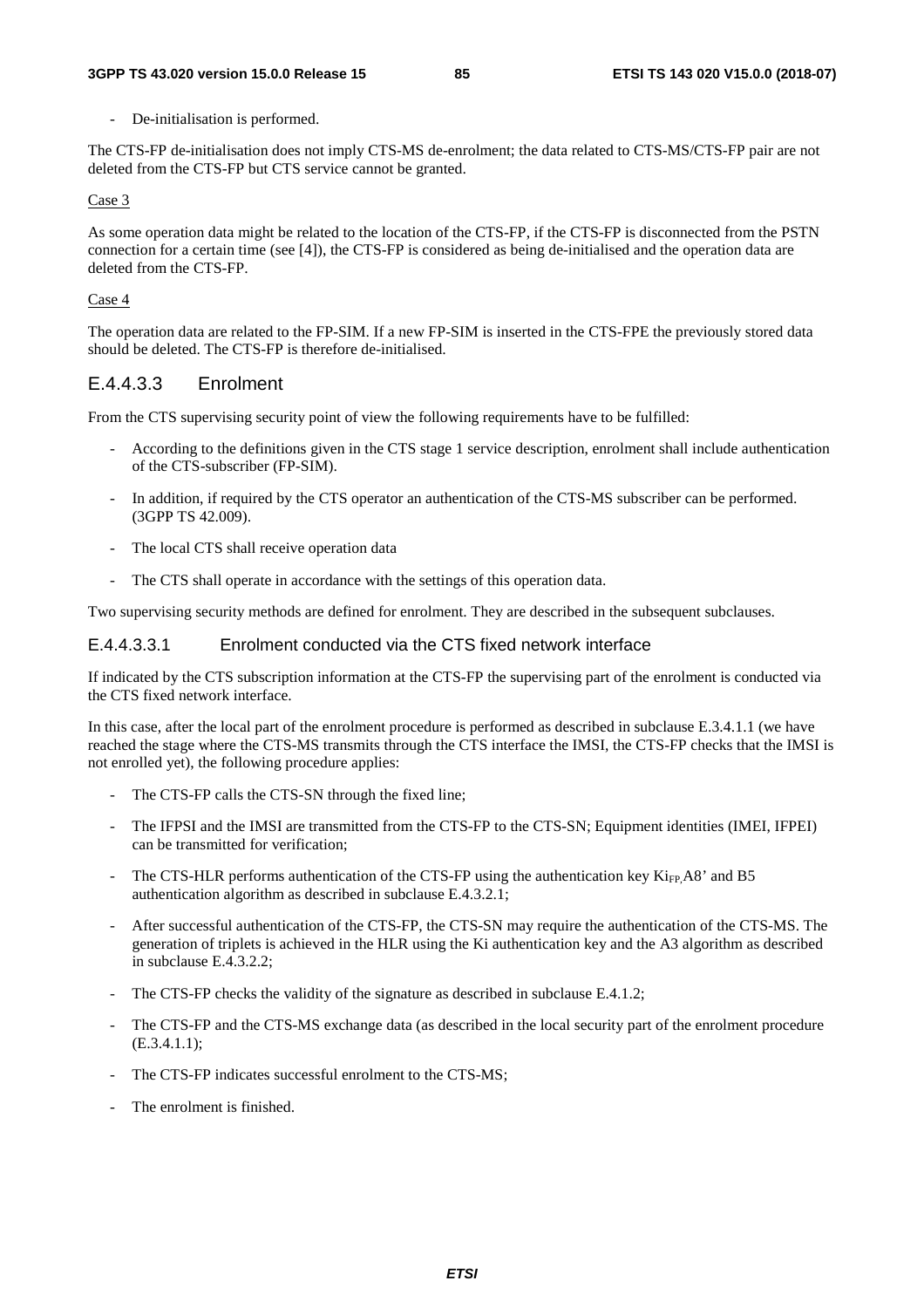

### **Figure E9: CTS supervising security: enrolment of a CTS-MS onto a CTS-FP via the CTS fixed network interface**

### E.4.4.3.4 Supervising security in the CTS-FP/CTS-SN access procedure

### E.4.4.3.4.1 Update of operation data

The update of operation data is required due to the fact, that the validity of some operation data is limited by an operator controlled timer.

The operation data can be updated without a CTS-MS being attached to the CTS-FP, as FP-SIM authentication is performed through the fixed network interface. This allows transparency of the operation control to the user and avoids unnecessary de-initialisation if the user has not performed attachment for a long period of time.

Update of operation is performed via the fixed network interface and the following steps apply:

- Before the validity period expires, the CTS-FP contacts the CTS-SN and requires data update;
- The CTS-HLR authenticates the FP-SIM through the fixed network interface;
- the CTS-HLR checks the subscription validity and sends a new set of operation data to the CTS-FP;
- The CTS-FP authenticates the data signature and starts a new timer;
- The update procedure is finished.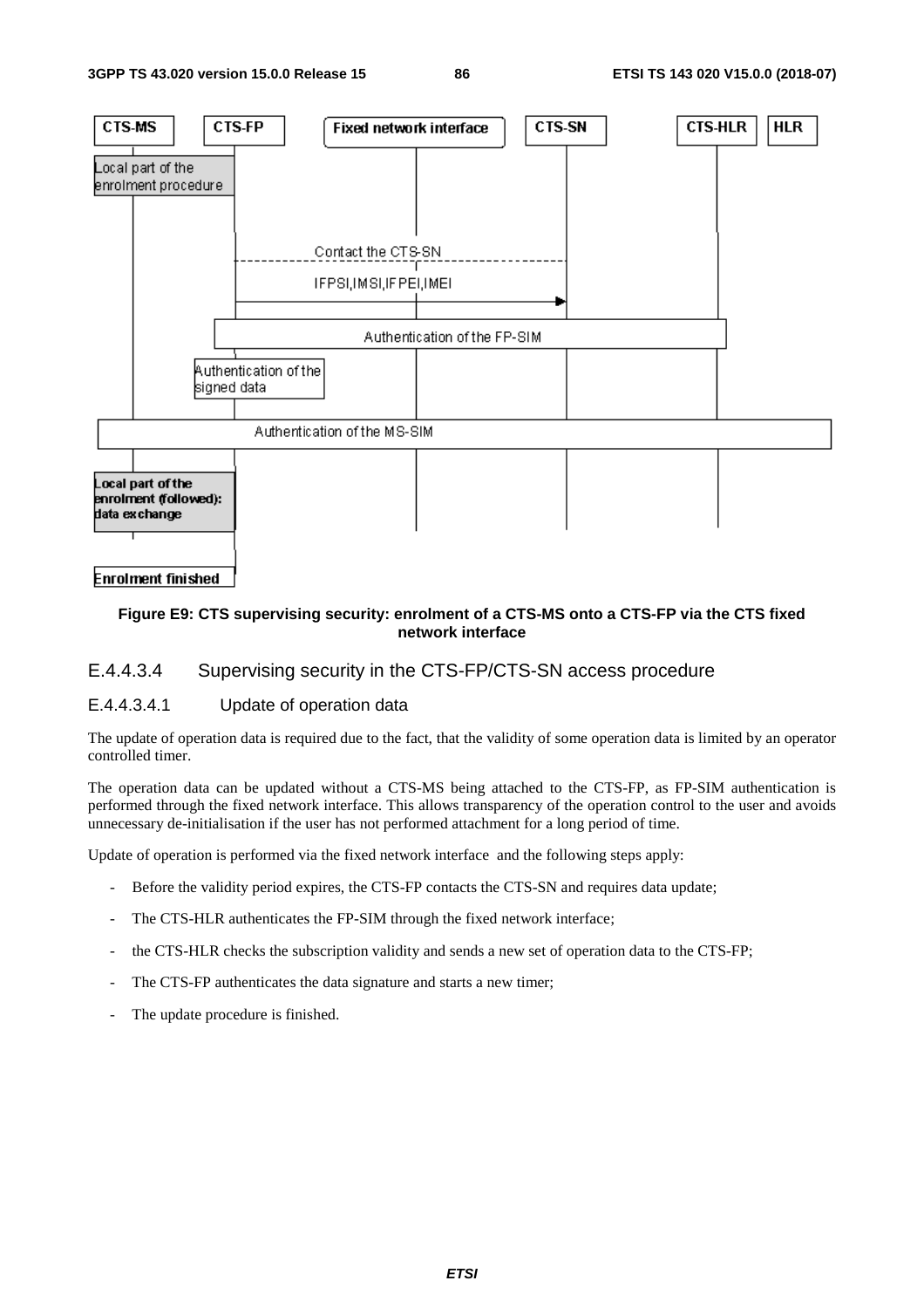

**Figure E10: Update of operation data via the CTS fixed network interface** 

As this timer is an essential part of the CTS operation control, it shall be securely situated within the CTS-FP, i.e. it shall not be possible to reset the time except by valid operations described in this subclause. The security requirements on the timer values and the timer itself are described in subclause E.6.

## E.4.5 Equipment checking

Equipment checking can be seen as part of the initialisation, of the enrolment or of the operation data update procedures:

Checking the IFPEI can be part of the initialisation and operation data update procedures.

Checking the IFPEI and the IMEI can be part of the enrolment procedure.

# E.4.6 FP-SIM card checking

The FP-SIM presence should be verified and no CTS operation should be allowed if the FP-SIM is not at least present. Furthermore, specific CTS operations should meet the following requirements:

- The CTS-FP initialisation procedure should not be possible if the CTS-FP does not include a valid FP-SIM card, i.e. that contain minimum information to contact the CTS-SN or to operate CTS service.
- The enrolment procedure of a CTS-MS on a CTS-FP should not be initiated if the MS-SIM operator's identity is in the list of forbidden operators of the FP-SIM.
- CTS operation should not be allowed if there is not a valid FP-SIM card in the CTS-FPE.

The MS-SIM verification follows the normal GSM requirements. The GSM subscription is checked whenever the CTS-MS accesses the PLMN (authentication performed using the IMSI, Ki and A3 in the MS-SIM card).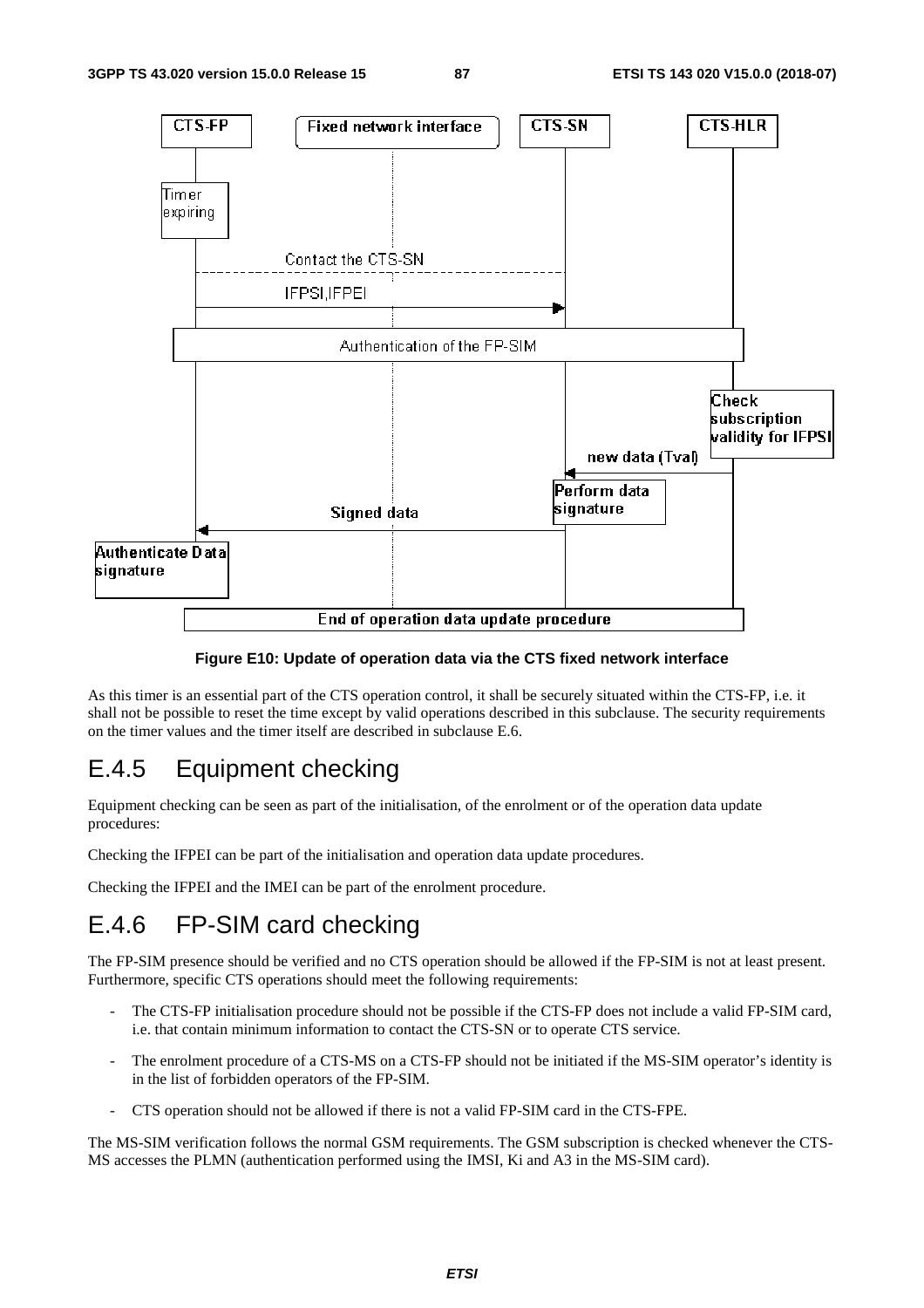The MS-SIM card is not tied to the CTS-ME as all the relevant data for local security are stored in the MS-SIM card. If after successful enrolment on a given CTS-FP, the CTS-ME have been changed, no re-enrolment should be needed. The CTS-FP will store the new IMEI sent in the access procedure in association with the local security data.

If the FP-SIM card has been extracted from the CTS-FPE, the latter should check the identity of the new SIM card. If a new FP-SIM card has been inserted in the CTS-FPE, CTS-FP should be re-initialised.

# E.5 Other CTS security features

In 3GPP TS 42.056 the requirements of a series of additional security services and functions for the CTS are defined. They should provide, amongst others, protection against misuse of equipment

This subclause describes the CTS security features that concern:

- secure storage of sensitive data in CTS-MS;
- secure storage of sensitive data in CTS-FP;
- CTS-FP de-initialisation;
- CTS-FP reprogramming protection.

## E.5.1 Secure storage of sensitive data and software in the CTS-MS

### E.5.1.1 Inside CTS-ME

The storage of the IMEI should be according the requirements described in 3GPP TS 42.009. Secure storage of sensitive data inside non-volatile memory of the CTS-ME should follow the directives in 3GPP TS 42.056.

## E.5.2 Secure storage of sensitive data and software in CTS-FP

The IFPEI is stored in the CTS-FPE according to the same requirements for storage of the IMEI as described in 3GPP TS 42.009. Other sensitive data shall be stored securely.

The timer for operation control should be stored in a secure way.

# E.5.3 CTS-FP reprogramming protection

Reprogramming shall only be possible by the manufacturer of the CTS-FP and authorised services. The specification of the method is up to the manufacturer.

# E.6 FP Integrity

In case of licensed mode, the CTS-FP while servicing its user(s) should perform as instructed by the CTS-SN. In both licensed and license exempt modes, a potential entry point for various kinds of CTS misuse would be to alter a typeapproved CTS-FP. It is therefore of paramount importance that the local CTS security and in particular the CTS-FP itself provide reliable countermeasures against CTS-FP misuses through manipulation of its hardware and/or software. The purpose of this subclause is

- a) to identify explicitly the threats
- b) to explore ways how to provide protection
- c) to consider the verification of protection mechanisms

## E.6.1 Threats

Threats have been identified and the importance of the corresponding need for a countermeasure was classified. The following ranking was used: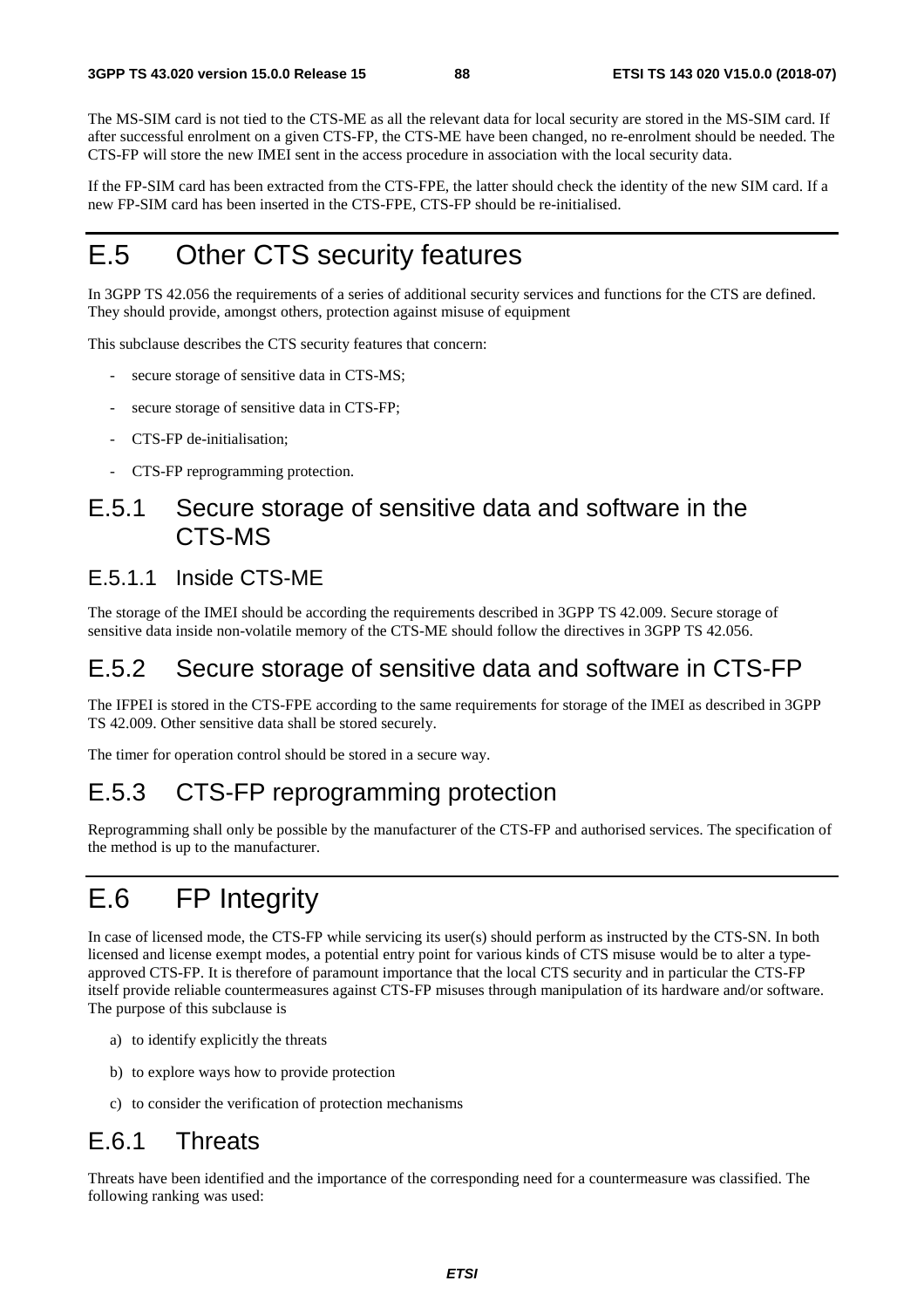- 1. Essential; Protection is essential for secure operation of CTS in general;
- 2. Important; Protection is important but failure has limited impact;
- 3. Desirable; Protection is desirable but failure has only local impact.

Table E1 shows the sensitive information that the FP contains and the importance of the countermeasure(s) against possible manipulation.

It is understood that when an item is mentioned in Table 1that changing its value in an unauthorised way is a threat.

**Table E1: Sensitivity of FP maintained information** 

| <b>Item</b>                                                                                                                                                                                                                                                                                                                                                                   | Type of data                                                        | Rank           |  |
|-------------------------------------------------------------------------------------------------------------------------------------------------------------------------------------------------------------------------------------------------------------------------------------------------------------------------------------------------------------------------------|---------------------------------------------------------------------|----------------|--|
| CTS-FP software (note 1)                                                                                                                                                                                                                                                                                                                                                      | constant                                                            | 1              |  |
| <b>IFPEI</b>                                                                                                                                                                                                                                                                                                                                                                  | constant                                                            | 2              |  |
| IFPSI (licensed mode)                                                                                                                                                                                                                                                                                                                                                         | constant                                                            | 2              |  |
| CTS-PIN                                                                                                                                                                                                                                                                                                                                                                       | constant                                                            | 2              |  |
| Secret operator Key (K <sub>OP</sub> ) (licensed mode)                                                                                                                                                                                                                                                                                                                        | variable                                                            | 1              |  |
| Supervising authentication key (KiFP) associated with<br>IFPSI (licensed mode)                                                                                                                                                                                                                                                                                                | constant                                                            | $1+$           |  |
| <b>PLMN</b> permitted                                                                                                                                                                                                                                                                                                                                                         | variable in licensed<br>mode and constant in<br>license exempt mode | 1              |  |
| Timers (counters), Limits (note 2)                                                                                                                                                                                                                                                                                                                                            | variable                                                            | 1              |  |
| Radio parameters (GFL, etc.) + operation parameters                                                                                                                                                                                                                                                                                                                           | variable in licensed<br>mode and constant in<br>license exempt mode | 1              |  |
| Local keys (Ka) and security parameters                                                                                                                                                                                                                                                                                                                                       | variable                                                            | 2              |  |
| Service parameters (addressing, operator ids)                                                                                                                                                                                                                                                                                                                                 | variable                                                            | $\mathfrak{p}$ |  |
| CTS algorithms (A3/A8, MAC)                                                                                                                                                                                                                                                                                                                                                   | (1,2)<br>constant                                                   |                |  |
| NOTE 1: If the FP software is reprogrammable there should be a mechanism that authenticates the<br>identity of the reprogramming agent (FS algorithm can be a protection against unauthorised<br>reprogramming).<br>Clock should continue to run or new information should be obtained from the network when FP<br>NOTE 2:<br>power is lost or fixed line connection removed. |                                                                     |                |  |

In case of license exempt mode, it is of prime importance that radio parameters and the list of the mobiles allowed to enroll to that CTS-FP (PLMN permitted) is stored in a secure way and cannot be modified.

## E.6.1.1 Changing of FP software

CTS-FPEs will store their software in non-volatile memory that can be (re)programmed at the factory or at authorised service centres. Current technology provides so-called flash memories for this purpose. Reprogrammability is advantageous from production and service point of view but, at the same time, it can be misused to reprogram the FP to operate not according to the standards. Reprogramming may be executed via the manufacturer provided interface(s) or via direct access to the storage. Thus the FP reprogramming protection should protect against:

- a) unauthorised reprogramming access via offered interface (test, fixed line, SIM interface, radio interface);
- b) Reprogramming via direct access to system software storage;
- c) Reprogramming via physical exchange (replacing storage modules).
- NOTE: The actual protection mechanisms do not have to be standardised but the level of protection should be defined. There should be no (trapdoor) mechanism to bypass the protection mechanisms.

## E.6.1.2 Changing of IFPEI

Each, CTS-FPE contains an identity (IFPEI).The IFPEI can be used (associated to the IFPSI) for local security and network security procedures. The Fixed Part Equipment is uniquely defined by the IFPEI. The IFPEI is stored in a secure way in accordance with the requirements for storage of the IMEI as described in 3GPP TS 42.009.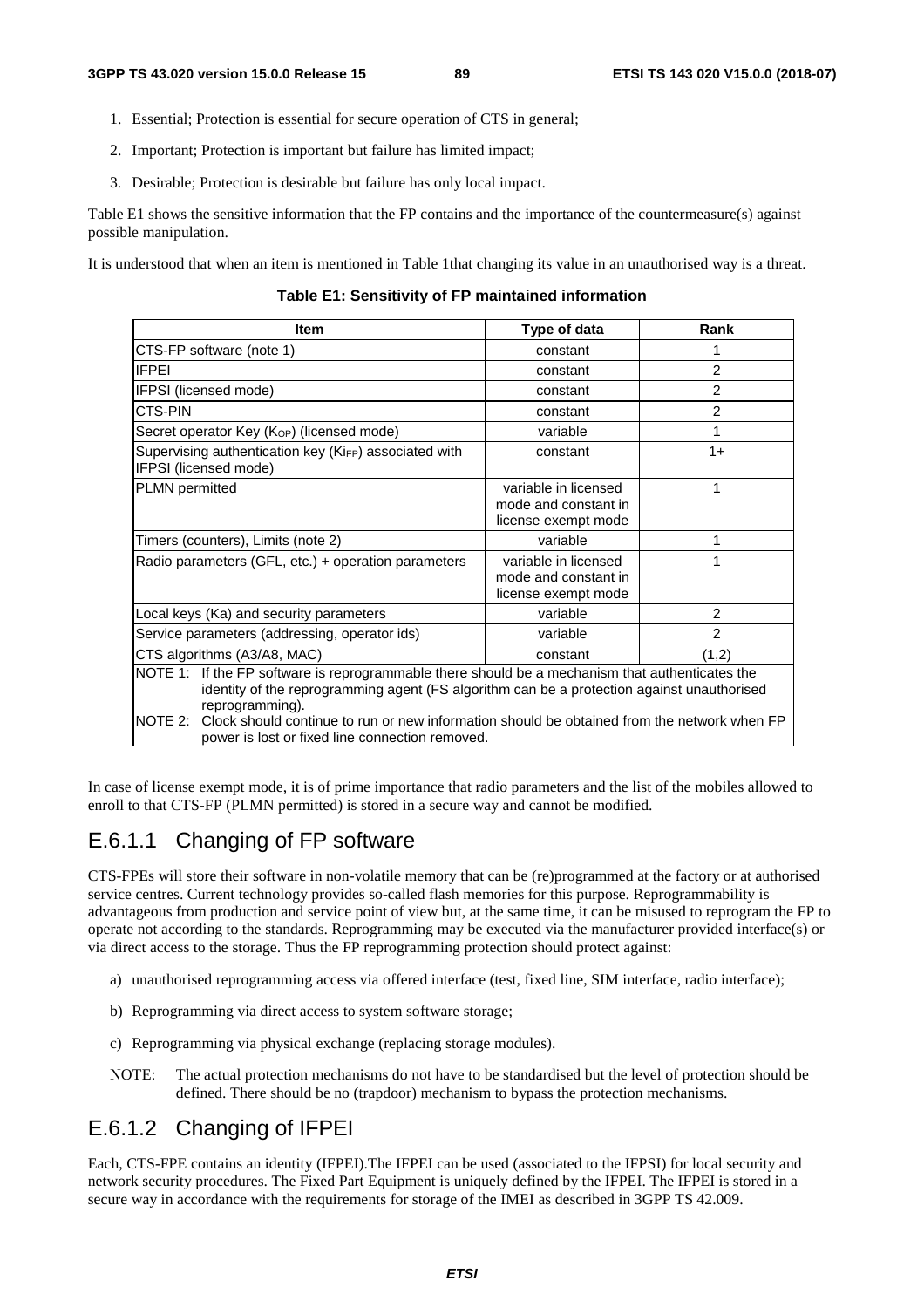## E.6.1.3 Changing of IFPSI and operator and subscription related keys (KiFP,  $K_{OP}$

These values are stored in the FP-SIM; the IFPSI can only be read and not updated while the operator and the subscription related keys are used in the FP-SIM and cannot be accessed.

## E.6.1.4 Changing of timers and timer limits

The CTS-FP operation is partially under control of timers. When timer values are stored in E2PROM memory there should be a protection against malicious reprogramming. The use of external timer hardware should only be allowed when accompanied with comprehensive protection countermeasures.

## E.6.1.5 Changing of radio usage parameters

This annex defines mechanisms to protect the parameters that will set the radio usage characteristics during transport to the local CTS system. In addition these parameters should be protected when stored inside the CTS-FPE.

# E.6.2 Protection and storage mechanisms

In this subclause some basic approaches for realising CTS-FP integrity mechanisms are described. The mechanisms are divided into three groups. One group targets the protection of data that is stored

In a static or semi-static way in re-programmable non-volatile memory. The second group targets timer values that change frequently. A third group targets physical protection aspects.

## E.6.2.1 Static or semi static values

Data that is stored permanently or changes seldomly are either stored on the FP-SIM ( $K_{OP}$ ,  $Ki_{FP}$ , IFPSI), or might be stored in write-once memory cells (Ka), the place of storage could be defined. Thus some form of physical security is necessary. Furthermore, specific standards in term of technology (e.g. NIST FIPS1-40-1) can be used.

## E.6.2.2 Timers

If timer stored values can be accessed (e.g. when they are stored in physically accessible E2PROM) they can be protected in the same spirit as static data but the mechanism should be tailored for frequent update of the values to be protected. Alternatively, these values could be stored in the main processor chip.

## E.6.2.3 Physical protection

Physical protection should prevent that it being easy to reprogram (flash) memory with CTS-FP system software through direct physical access to the memory chip or the physical exchange critical hardware components. It should also protect electrical sensing mechanisms against obvious attacks, e.g., by resetting components.

# E.7 Type approval issues

The test houses cannot perform a security evaluation of a CTS-FP to verify if the CTS-FP meets the requirements on security. However, each CTS-FP comes with a set of cryptographic mechanisms that may effect ordinary type approval procedures. There should be no bypass mechanisms to critical security mechanisms for such type approval procedures.

# E.8 Security information to be stored in the entities of the CTS

This clause gives an overview of the security related information and the places where this information is stored in the C<sub>TS</sub>

The entities of the CTS where security information is stored are:

- CTS home location register (CTS-HLR);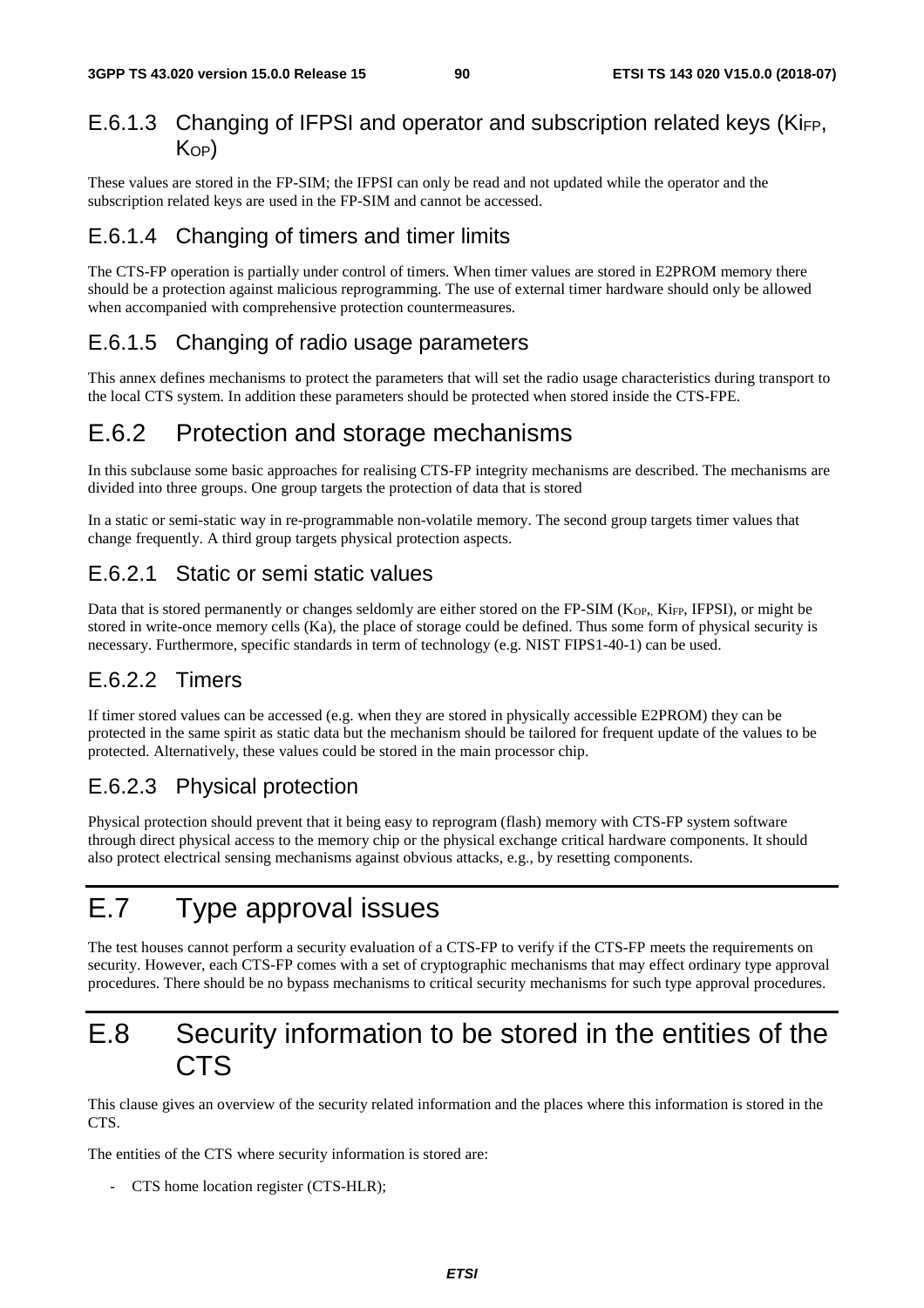- CTS service node (CTS-SN);
- CTS authentication centre (CTS-AuC);
- CTS fixed part equipment (CTS-FPE);
- FP-SIM card;
- CTS mobile equipment (CTS-ME);
- MS-SIM card.

# E.8.1 Entities and security information

### E.8.1.1 CTS-HLR

The CTS-HLR stores permanently:

- The IFPSI:
- The authentication key  $Ki<sub>FP</sub>$ .

The CTS-HLR receives and stores (possibly after processing):

- The mobile equipment identity IMEI;
- The IFPEI.

### E.8.1.2 CTS-SN

The CTS-SN receives and stores possibly after processing:

- K<sub>OP</sub> associated to a given IFPSI;
- Subscription timers;
- RAND value associated to an authentication and key generation procedure;
- SRES the result of the authentication procedure;
- The B5, B6 algorithms.

## E.8.1.3 CTS-AuC

In the CTS authentication centre are implemented:

- The authentication algorithm A3;
- The key generation algorithm A8.

## E.8.1.4 CTS Fixed Part Equipment (CTS-FPE)

The CTS-FPE stores permanently:

The encryption algorithm A5/2.

The CTS-FPE generates and stores:

- The CTS authentication key Ka;
- The CTSMSI;
- The ciphering key Kc.

The CTS-FPE receives and stores (possibly after processing):

- The mobile equipment identity IMEI;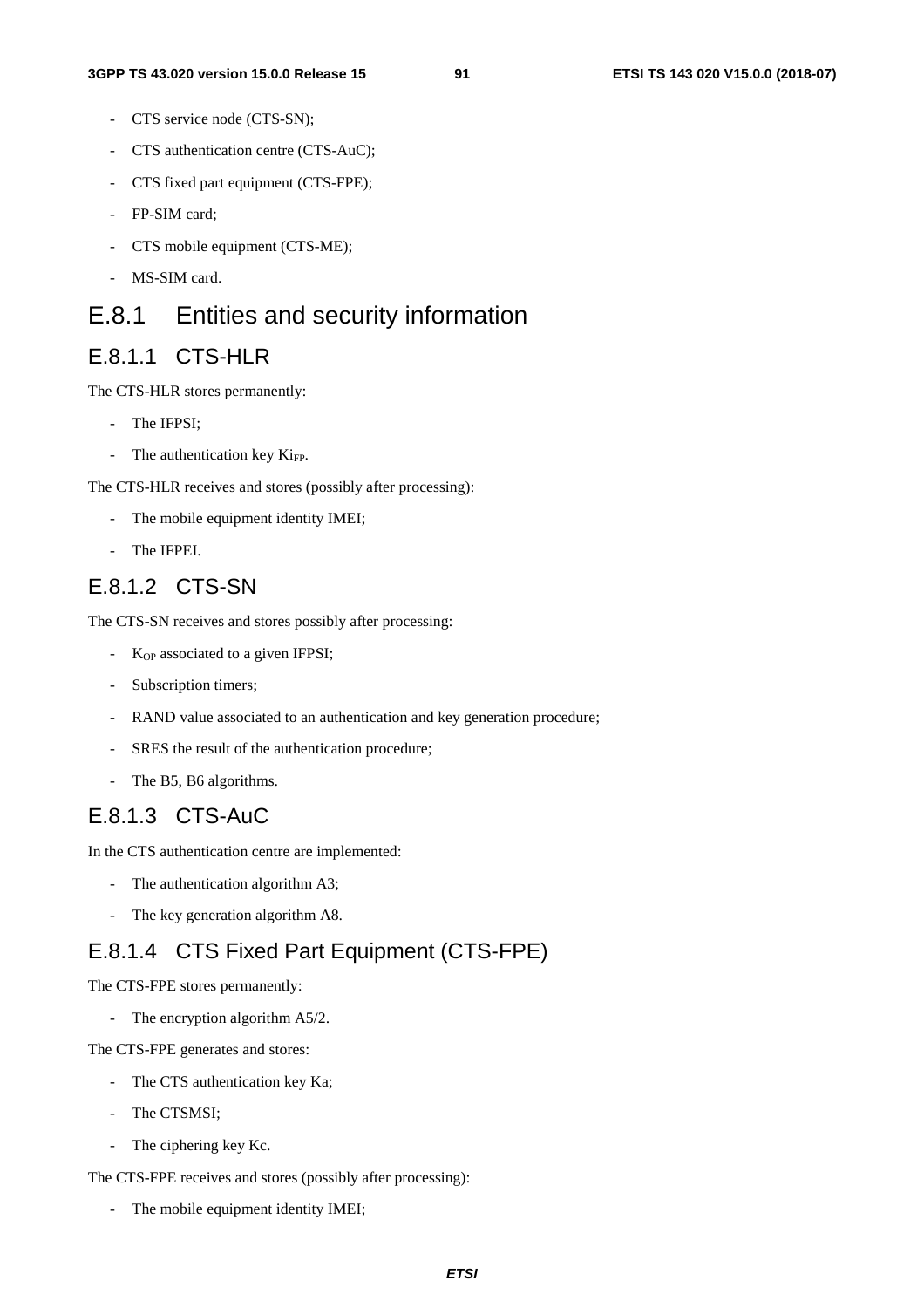The IMSI.

The CTS-FPE stores for each CTS-MS/CTS-FP pair a record of data which is needed for access on the CTS Radio Interface. The records are stored as a linear fixed file (see 3GPP TS 51.011) and contain:

- The authentication key Ka;
- The CTSMSI;
- The IMSI;
- Other, non security relevant information, which are related to a CTS-MS/CTS-FP pair.

The structure of the linear fixed file is shown in figure E11:

| <b>Index</b>    | Linear fixed file with one record for each CTS-MS/CTS-FP pair |
|-----------------|---------------------------------------------------------------|
| (Record Number) | (Read/Write)                                                  |
|                 | Ka[1], CTSMSI[1], IMSI[1], other data [1]                     |
|                 | Ka[2], CTSMSI[2], IMSI[2], other data [2]                     |
|                 |                                                               |
| N               | Ka[n], CTSMSI[n], IMSI[n], other data [n]                     |



The number of records is defined at subscription time and thus determines the number of CTS-FP, a CTS-MS can be enrolled to.

### E.8.1.5 Fixed Part SIM card (FP-SIM)

The FP-SIM includes specific information for CTS purpose.

- The IFPSI;
- The  $Ki_{FP}$
- $-$  The K<sub>OP:</sub>
- The list of PLMNs whose subscriber can roam onto the CTS-FP.

### E.8.1.6 CTS Mobile Equipment (CTS-ME)

## E.8.1.7 Mobile Station SIM card (MS-SIM)

The MS-SIM is a normal GSM SIM card as defined in 3GPP TS 51.011 that includes any information for CTS purpose.

The MS-SIM stores for each CTS-MS/CTS-FP pair a record of data which is needed for access on the CTS Radio Interface. The records are stored as a linear fixed file (see 3GPP TS 51.011) and contain:

- the authentication key Ka;
- the CTSMSI:
- the IFPEI;
- other, non security relevant information, which related to a CTS-MS/CTS-FP pair.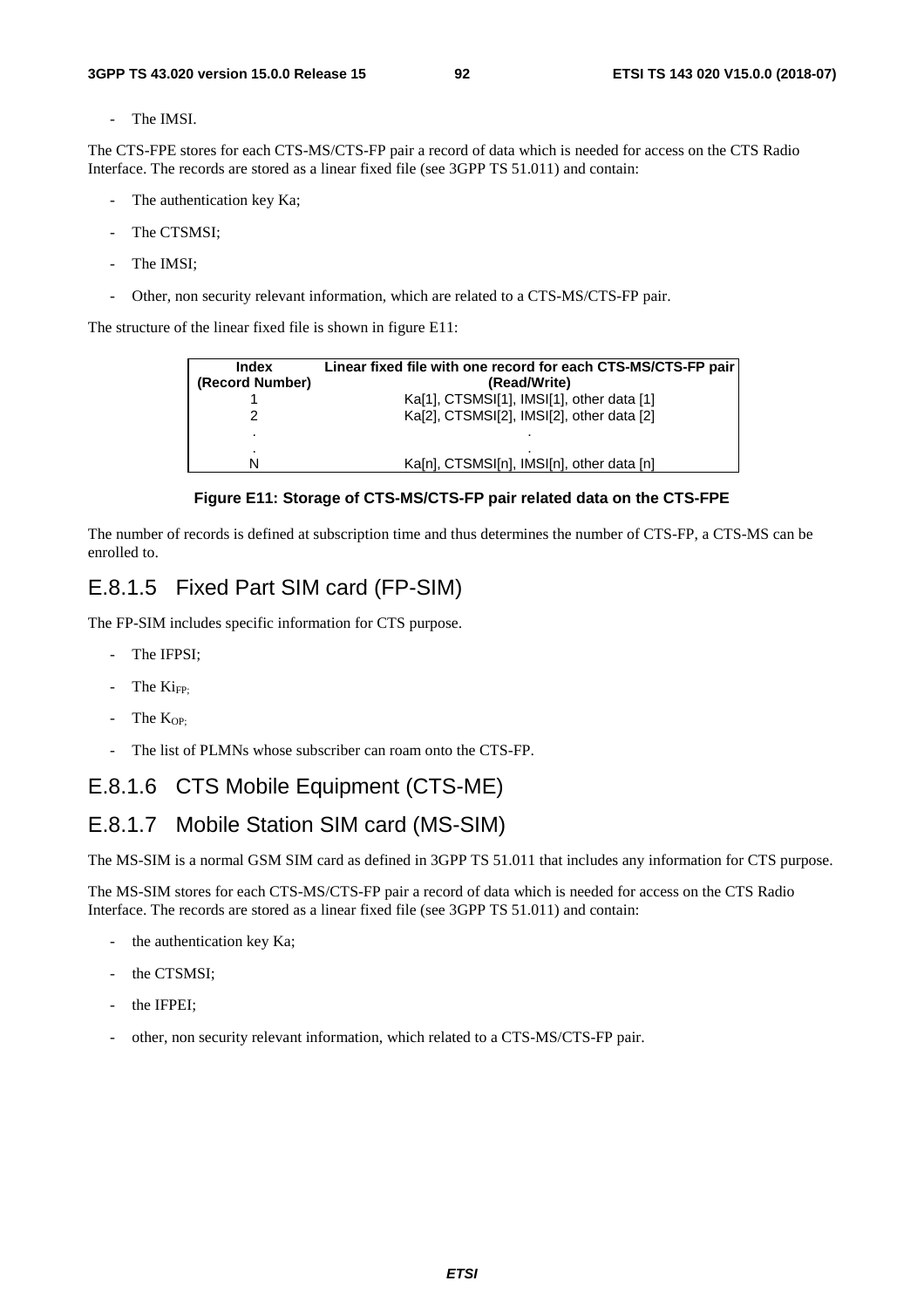| Index           | Linear fixed file with one record for each CTS-MS/CTS-FP pair |
|-----------------|---------------------------------------------------------------|
| (Record Number) | (Read/Write)                                                  |
|                 | Ka[1], CTSMSI[1], IFPEI[1], IFPSI[1], other data [1]          |
|                 | Ka[2], CTSMSI[2], IFPEI[2], IFPSI[2], other data [2]          |
| ۰               |                                                               |
|                 |                                                               |
|                 | Ka[n], CTSMSI[n], IFPEI[n], IFPSI[n], other data [n]          |

#### **The structure of the linear fixed file is shown in the figure E12**

#### **Figure E12: Storage of CTS-MS/CTS-FP pair related data on the CTS-ME**

The number of records is definedby the mobile manufacturer and thus determines the number of CTS-FP, a CTS-MS can enroll onto.

# E.9 External specification of security related algorithms

This annex specifies the cryptological algorithms and algorithms which are needed to provide the various security features and mechanisms defined in the CTS service description.

The following algorithms are considered;

- Algorithm A5/2: Ciphering/deciphering algorithm;
- Algorithm B1: Ciphering key generation algorithm
- Algorithm B2: Authentication key generation algorithm
- Algorithm B3: Authentication algorithm
- Algorithm B4: Authentication algorithm
- Algorithm B5: Message authentication algorithm used for CTS-FP authentication
- Algorithm B6: Message authentication algorithm used for signature authentication

The A5/2 is specified in 3GPP TS 43.020 Annex C.

The external specification of the algorithms B1, B2, B3, B4, B5, B6 is defined below. The internal specification is managed by SAGE.

## E.9.1 Algorithm B1

### E.9.1.1 Purpose

The B1 algorithm is used to generate the ciphering key Kc from the two random challenges CH1 and the authentication key Ka which is derived from Ka.

Location: CTS-ME, CTS-FPE

### E.9.1.2 Implementation and operational requirements

The two input parameters Ka, CH1 and the output parameter Kc of the algorithm shall use the following formats: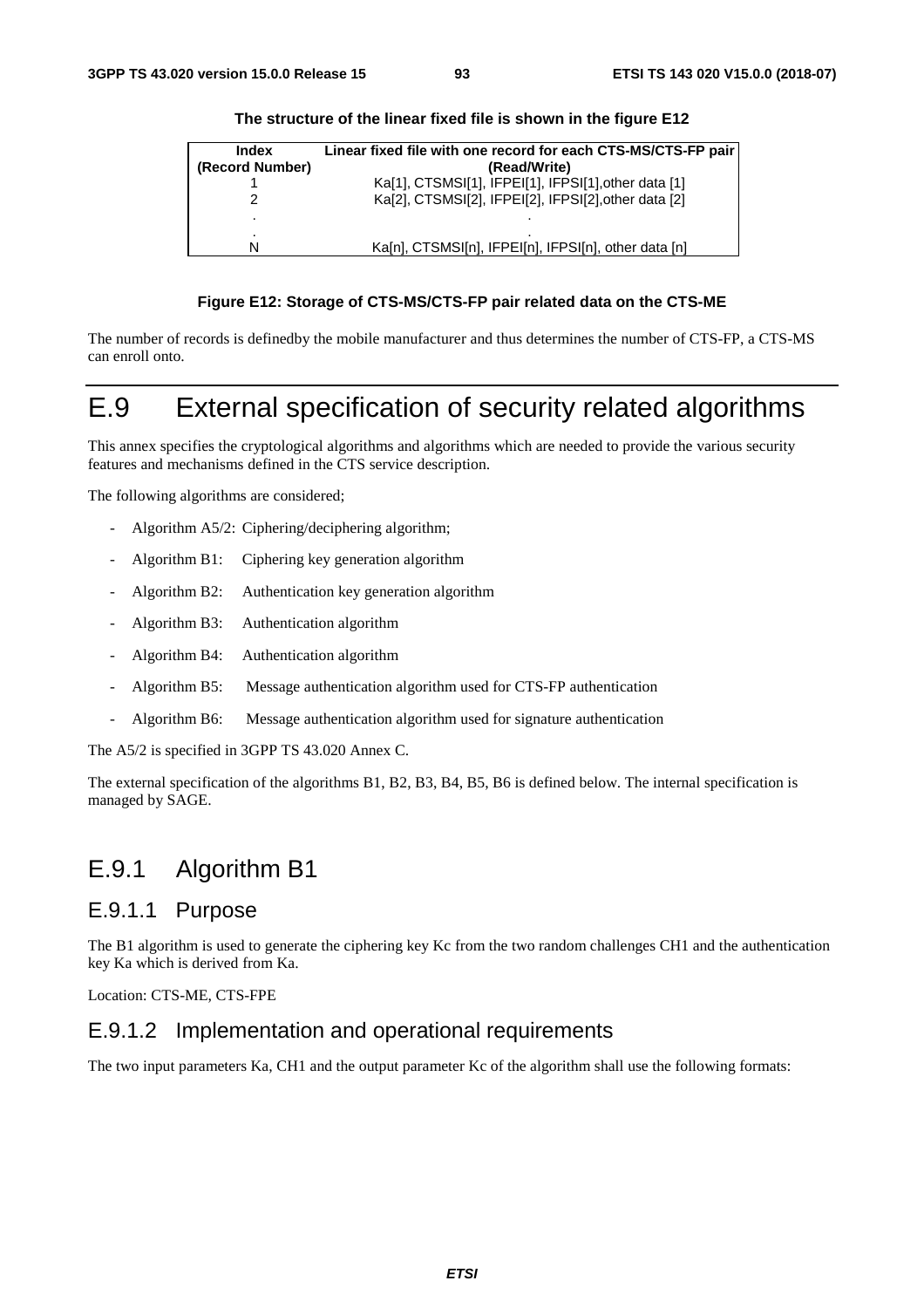

### **Figure E13: The ciphering key generator B1**

- Input 1: Bit string of length  $|Ka| = 128$  bits;
- Input 2: Bit string of length  $|CH1| = 128$  bits;
- Output: Bit string of length  $|Kc| = 64$  bits.

The calculation time of B1 shall not exceed 200 ms.

# E.9.2 Algorithm B2

### E.9.2.1 Purpose

The algorithm B2 is used to generate:

- The authentication key Ka;
- The initial authentication key. This authentication key generation and usage is part of the initialisation method using the CTS Radio Interface.

Location: CTS-ME, CTS-FPE

### E.9.2.2 Implementation and operational requirements

The three input parameters FPAC,  $R_{\text{IMS}}$ ,  $R_{\text{IFP}}$ , and the output parameterKa of the algorithm shall use the following formats:



#### **Figure E14: The key generation algorithm B2**

- Input 1: Bit string of length  $|FPAC|$  respective bit string of length  $|FPAC| = 128$  bit;
- Input 2: Bit string of length  $|R_{\text{IMS}}|$  respective bit string of length  $|R_{\text{IMS}}| = 64$  bit;
- Input 3: Bit string of length  $|R_{IF}$  respective bit string of length  $|R_{IF}$  = 64 bit;
- Output: Bit string of length  $|Ka| = 128$  bit.

The calculation time of the B2 algorithm shall not exceed 250 ms.

# E.9.3 Algorithms B3 and B4

### E.9.3.1 Purpose

The B3 and B4 algorithms are used to perform the mutual authentication via a challenge-response scheme.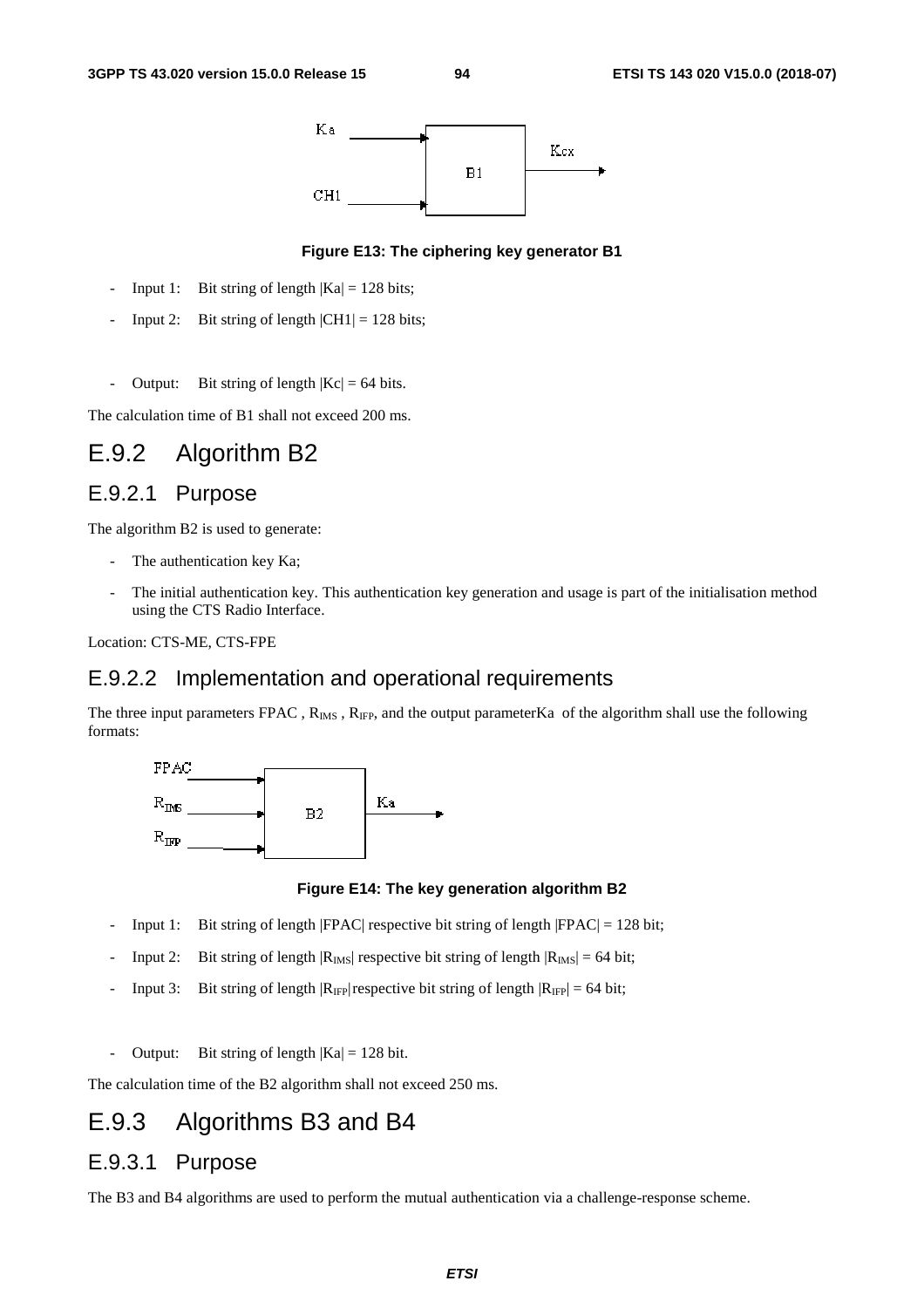Location: CTS-ME, CTS-FPE.

### E.9.3.2 Implementation and operational requirements

The two input parameters Ka and CH1 respective CH2 and the output parameter (X)RES1 respective (X)RES2 of the algorithm shall use the following formats:



#### **Figure E15: The response generation by B3 and B4**

- Input 1: Bit string of length  $|Ka| = 128$  bit;
- Input 2: Bit string of length  $|CH1|$  respective bit string of length  $|CH2| = 128$  bit;
- Output: Bit string of length  $|X\rangle$ RESP1| respective bit string of length  $|X\rangle$ RESP2| = 128 bit.

The calculation time of B3 respective B4 shall not exceed 200ms for one operation.

## E.9.4 Algorithms B5 and B6

## E.9.4.1 Purpose

The B5 algorithm is used to perform CTS-FP authentication by the CTS-SN.

The B6 algorithm is used by the CTS-FP to authenticate the signature issued by the CTS-SN.

Location: CTS-FPE, CTS-SN.

### E.9.4.2 Implementation and operational requirements

The two input parameters Kop and Data1 respective Data2 and the output parameter MAC1 respective MAC2 of the algorithm shall use the following formats:



**Figure E16: The response generation by B5 and B6** 

- Input 1: Bit string of length  $|Kop| = 128$  bit;
- Input 2: Bit string of length  $|Data1|$  respective bit string of length  $|Data2| = n$  octets;
- Output: Bit string of length  $|MAC1|$  respective bit string of length  $|MAC2| = 64$  bit.

# E.10 Coding of the FPAC and CTS-PIN

The CTS-PIN is a local product key. It is initialised at manufacturer customisation.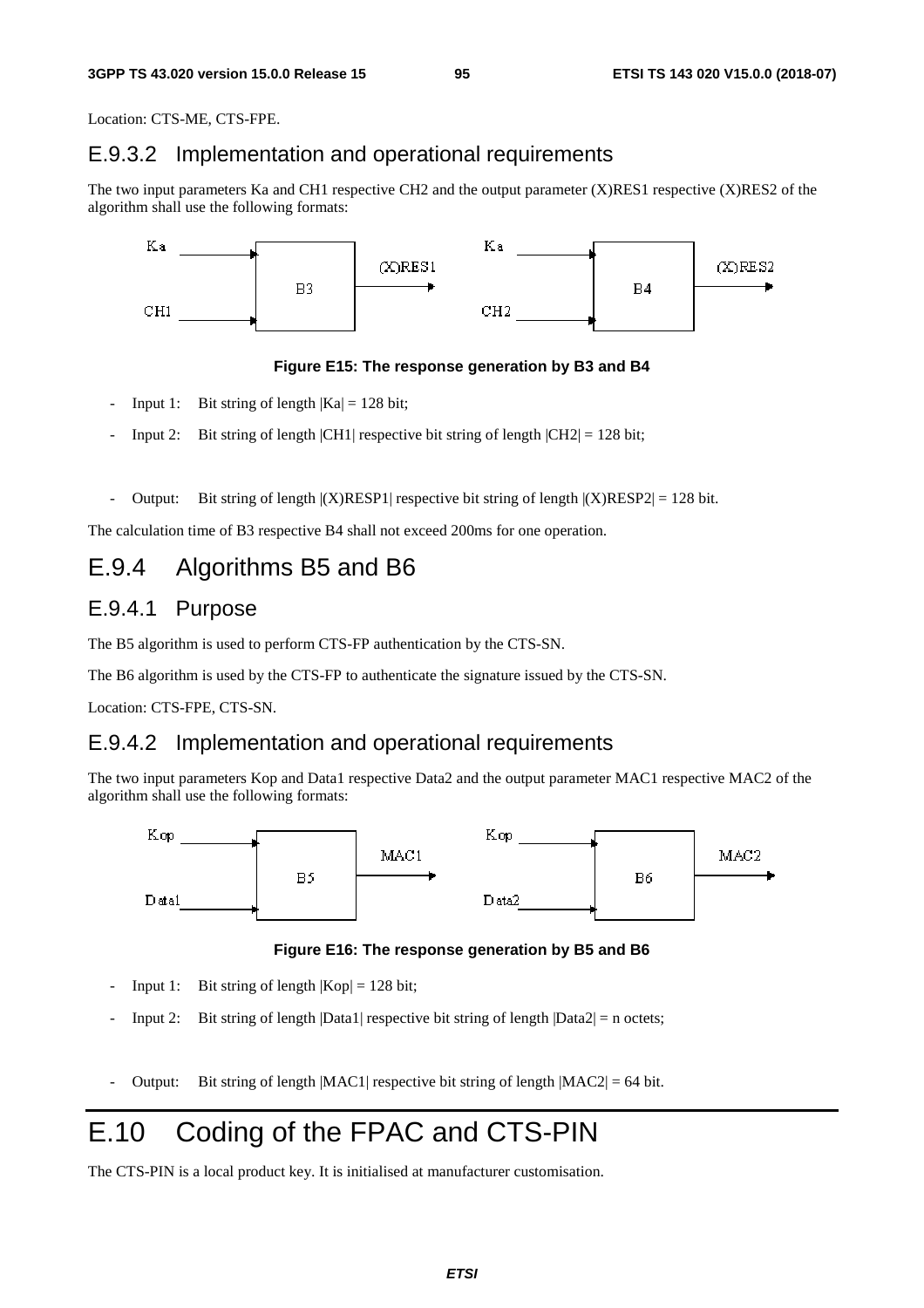At CTS-FP reset, the PIN code value returns to initial manufacturer value.. The CTS-PIN can be modified by the user; a pre-condition is to enter the old CTS-PIN. When remote MMI is used, attachment is performed on the MS/FP interface.

The CTS-PIN cannot be de-activated.

The number of tries is infinite and no blocking mechanism is applied.

The FPAC is coded in 128 bits.

The CTS-PIN is entered by the user of the CTS on the CTS-MS respective on the CTS-FP. The CTS-PIN is presented as a BCD number of decimal digits (0 - 9), each digit coded in four bits.

The number of digits of the CTS-PIN is 8.

The CTS-PIN is copied to the FPAC in order to perform the procedures for checking the CTS-PIN entered by the user. As the number of digits of the CTS-PIN is less than 32, the CTS-ME respective the CTS-FP shall pad the unused digits with « F » (hexadecimal presentation of 16) before it is copied to the FPAC.

# E.11 (informative annex): Guidelines for generation of random numbers

Both the CTS-MS and the CTS-FP must on occasions generate « random » numbers as inputs to security algorithms. Specifically:

- the 128-bit input CH1 to the algorithms B1 and B3 is generated by the CTS-FP;
- the 128-bit input CH2 to the algorithms B4 is generated by the CTS-MS;
- the 64-bit input  $R_{IFP}$  to the algorithm B2 is generated by the CTS-FP;
- the 64-bit input  $R_{IMS}$  to the algorithm B2 is generated by the CTS-MS;

This section indicates the requirements on the « randomness » of these values. There are essentially two requirements: non-repetition (for CH1 to CH2, which are the generated many times) and unpredictability.

**Non-repetition of CH1 and CH2:** The probability that a new value CH1 (or CH2) is the same as any one particular previously generated value of CH1 (or CH2) should not be significantly greater than 2-128 . It is assumed that the number of values of CH1 (or CH2) generated by any CTS-FP will be much less than  $2^{-128}$ .

**Unpredictability of CH1 and CH2:** It is not necessary for every new CH1 (or CH2) to be « completely random », i.e. to be exactly likely to assume any possible value, independent of all previously generated values. However, the generation must not be easily predictable. Given all previously generated values of the CH1 (or CH2), the probability that a newly generated CH1 (or CH2) will assume any specific value should not be greater than  $2^{-32}$ .

**Unpredictability of RIFP and RIMS:** The probability that R<sub>IFP</sub> (or R<sub>IMS</sub>) will assume any specific value should be not greater than  $2^{-32}$ .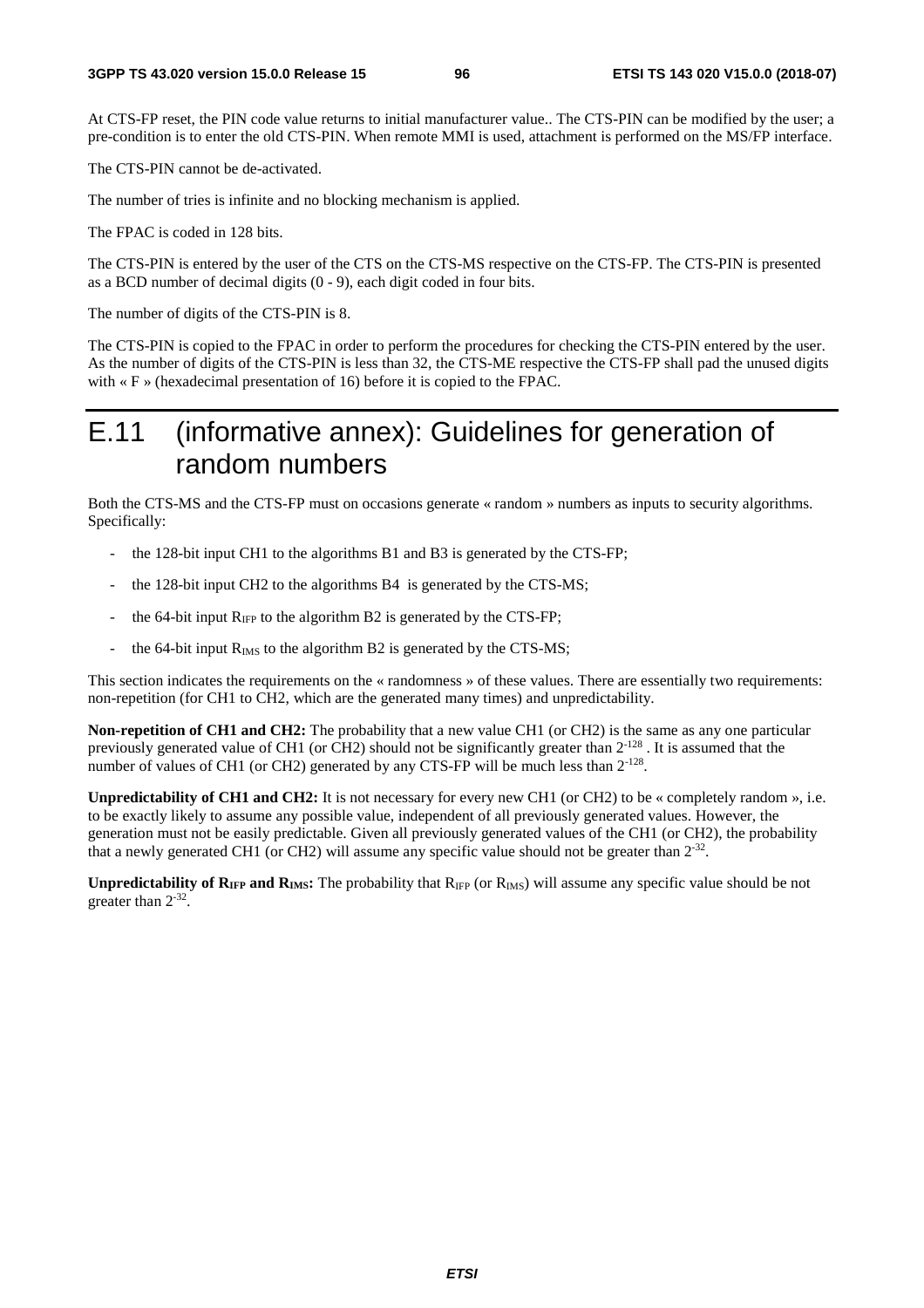# Annex F (normative): Ciphering of Voice Group Call Service (VGCS) and Voice Broadcast Service (VBS)

This Annex defines the security related service and functions for VGCS and VBS in order to provide confidentiality protection to the group calls.

All data variables in this Annex are presented with the most significant substring on the left hand side and the least significant substring on the right hand side. A substring may be a bit, byte or other arbitrary length bitstring. Where a variable is broken down into a number of substrings, the leftmost (most significant) substring is numbered 0, the next most significant is numbered 1, and so on through to the least significant.

# F.1 Introduction

## F.1.1 Scope

In this Annex the ciphering of the voice group call service (VGCS) TS 42.068 [F1] and voice broadcast service (VBS) TS 42.069 [F4] is described. The following functions are required:

- Key derivation;
- Encryption of voice group/broadcast calls;
- The secure storage of the master group keys.

VGCS and VBS provide no authentication functions, i.e. authentication is performed implicitly via encryption/decryption since only a legitimate subscriber shall be able to encrypt and decrypt the VGCS/VBS speech call when the group call requires confidentiality protection. To include a subscriber into a voice group the required group data (including the 2 master group keys) shall be stored on the USIM, e.g. during the personalisation process or via OTA (over-the-air). To exclude a subscriber from a voice group the group data shall be deleted from the USIM. In case of a stolen or lost USIM, all USIMs of the remaining members of the voice groups that the USIM is a member of, need to be changed (e.g. via OTA or manual provisioning).

A pre-Rel-6 VGCS/VBS capable mobile shall be able to participate in an un-ciphered group call, if it is part of that group.

NOTE: The only security relevant difference between VBS and VGCS is that in the case of VBS there exists no uplink channel.

## F.1.2 References

- [F1] 3GPP TS 42.068: "3rd Generation Partnership Project; Technical Specification Group Services and system Aspects; Voice Group Call Service (VGCS) - Stage 1".
- [F2] 3GPP TS 43.068: "3rd Generation Partnership Project; Technical Specification Group Services and system Aspects; Voice Group Call Service (VGCS) - Stage 2".
- [F3] 3GPP TS 31.102: "3rd Generation Partnership Project; Technical Specification Group Terminals; Characteristics of the USIM application".
- [F4] 3GPP TS 42.069: "3rd Generation Partnership Project; Technical Specification Group Services and system Aspects; Voice Broadcast Service (VBS) - Stage 1".
- [F5] 3GPP TS 43.069: "3rd Generation Partnership Project; Technical Specification Group Services and system Aspects; Voice Broadcast Service (VBS) - Stage 2".
- [F6] 3GPP TS 23.003: "3rd Generation Partnership Project; Technical Specification Group Core Network; Numbering, addressing and identification".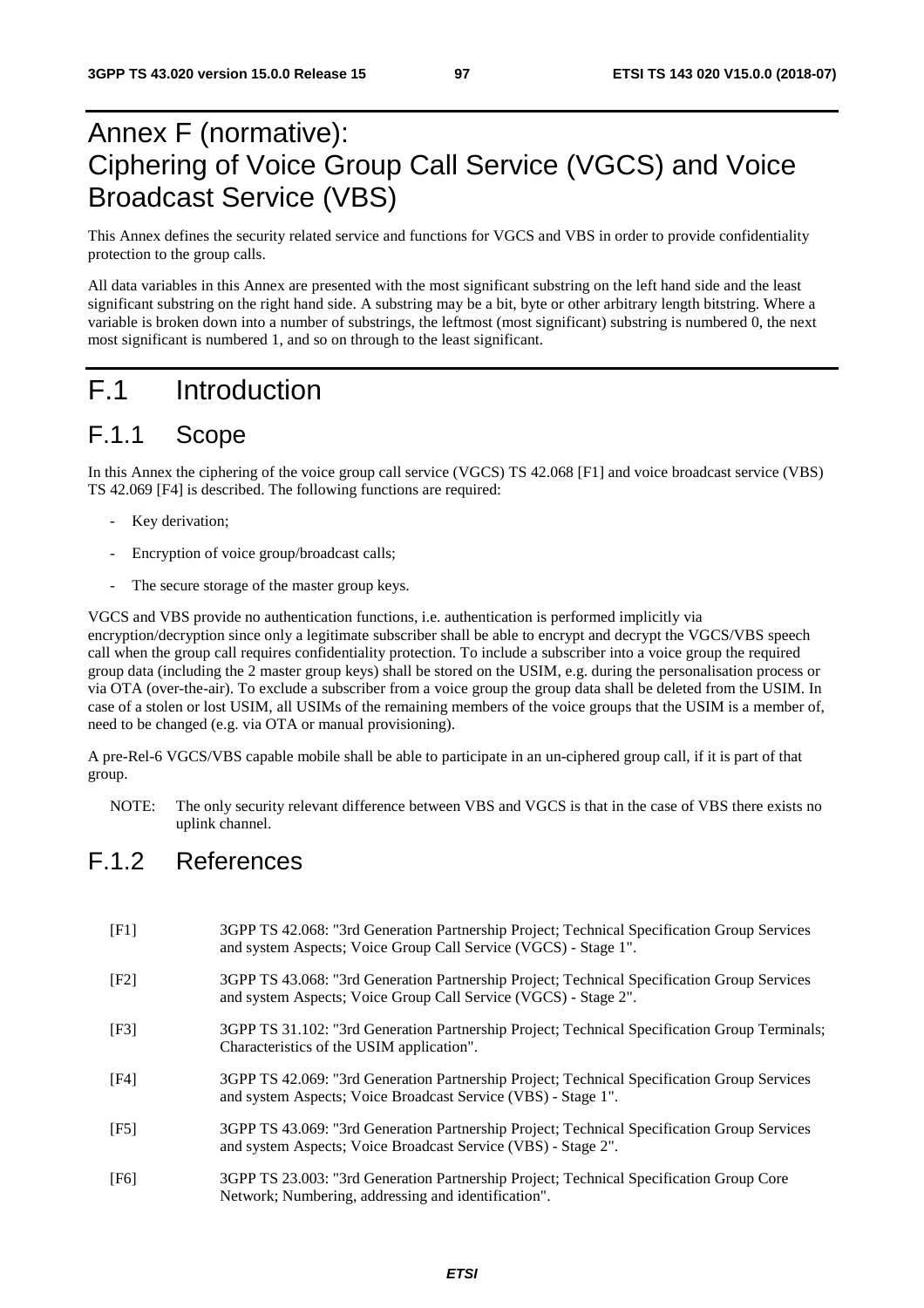[F7] FIPS PUB 180-1 Secure Hash Standard.

# F.1.3 Definitions and Abbreviations

## F.1.3.1 Definitions

**A5\_Id**: Identifier of the encryption algorithm which shall be used.

**CELL\_GLOBAL\_COUNT:** A counter valid for all voice group calls within a cell.

**Group\_Id:** Unique identifier of a voice call group.

**KMF:** Key Modification Function. KMF derives from the short term key VSTK, the CGI and the CELL GLOBAL COUNT the cipher key V\_Kc which is valid for that specific cell.

**VSTK:** Short Term Key provided by the USIM and the GCR. VSTK is derived from VSTK\_RAND and V\_Ki (128 bit).

**VK** Id: Identifier of the Master Group Key (1 bit) of a group. There are up to 2 V Ki per group.

**VSTK\_RAND:** The 36-bit value that is used for derivation of a short term key VSTK.

**V\_Ki (Group\_Id, VK\_Id, Service\_type):** Voice Group or Broadcast Group Key (128 bit) number VK\_Id of group with Group Id. This is also called Master Group Key or Group Key in this Annex. There exist different Master Group keys per service type i.e. VGCS and VBS.

**V\_Kc:** Voice Group or Broadcast Ciphering Key (128 bit). V\_Kc is derived from VSTK.

## F.1.3.2 Abbreviations

The following list describes the abbreviations and acronyms used in this Annex.

CGI Cell Global Identifier GCR Group Call Register VBS Voice Broadcast Service VGCS Voice Group Call Service

# F.2 Security Requirements

The ciphering concept for VGCS, VBS fulfils following security requirements:

**REQ-1:** Prevent the same Voice group or Broadcast group ciphering key being used within different cells.

 This requirement protects an observer of getting more information on the plaintext if different data is enciphered with the same key and COUNT (TDMA-numbers derived) in different cells.

**REQ-2:** The master group key shall never leave the USIM and the GCR.

 Even though VGCS/VBS users should be trusted, this approach protects the 'root'-key (i.e. Master Group key) in the most secure way such that it need not be updated very frequently.

**REQ-3:** Prevent the reuse of COUNT with the same voice group or broadcast group ciphering key within the same cell.

 The COUNT value is determined by the TDMA frame number. An overflow happens after each 3 hour and 8 minutes period. The lifetime of the used cipher key shall not be longer than the overflow period.

- NOTE: This enhancement goes beyond the provided level of security of GSM-calls over a point to point channel (i.e. is not a VGCS/VBS-problem only) as long standing calls over a dedicated channel have the same characteristic of reusing the COUNT.
- **REQ-4:** Prevent the same key stream block being used in uplink and downlink direction.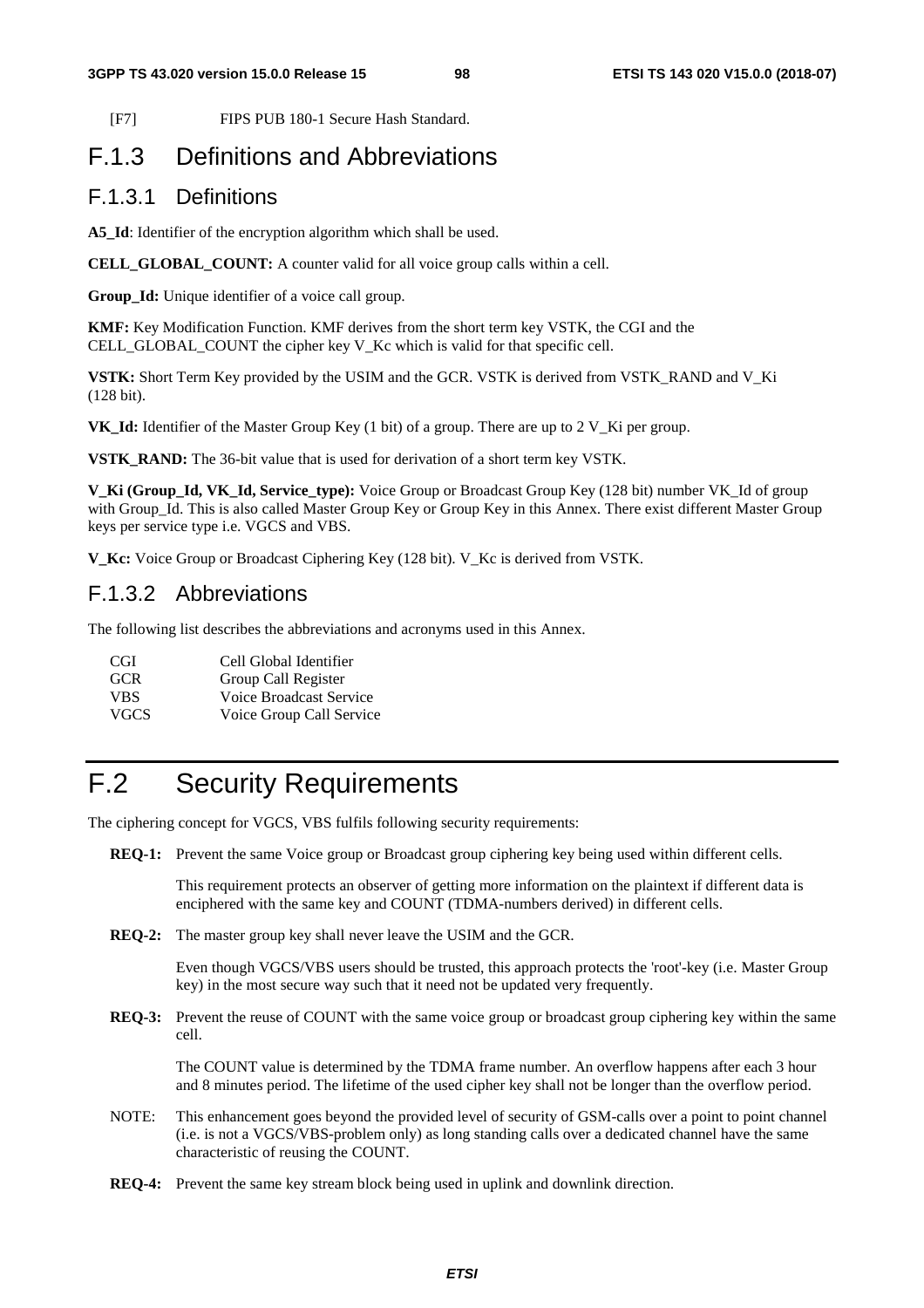This requirement is fulfilled by Point to Point voice calls already (see clause C.1.2). By reusing the same mechanisms for uplink/downlink key stream derivation (i.e. reusing A5) the VBS/VGCS ciphering also fulfils this requirement.

# F.3 Storage of the Master Group Keys and overview of flows

The master group keys (in short called group keys in this Annex) are securely stored at two locations:

- GCR: Beside other information, the GCR stores for each Group\_Id a list of group keys. Each group key is uniquely identified by the Group\_Id, the group key number VK\_Id and the service type;
- USIM: The USIM contains a list of 2 group keys for each Group\_Id. Deletion or changing of group keys are allowed only via OTA or via USIM-personalisation.

The Short Term Key VSTK shall be deleted by the network entities after tearing down the call and by the ME on power down or UICC removal. On each new VGCS/VBS call set up, a new short term key VSTK shall be generated.

## F.3.1 Distribution of ciphering data during establishment of a voice/broadcast group call

This signalling flow indicates the distribution of the VGCS parameters during the establishment of a ciphered voice group call. Figure F.3.1-1 shows the distribution of the VSTK\_RAND, VSTK, VK\_Id, A5\_id and Cell\_Global\_Count between MSC, BSC and MS. The main points are:

- The Notification/NCH and Notification/FACCH are used to transfer the VSTK\_RAND, VK\_Id and Cell\_Global\_Count between the BSS and the MS.
- The PREPARE\_GROUP\_CALL is used to transfer the VSTK, VSTK\_RAND, VK\_Id and A5\_Id between MSC-A and MSC-B.
- The VGCS/VBS Assignment Request transfers the VSTK, VSTK\_RAND, VK\_Id and A5\_Id between the MSC and the BSC.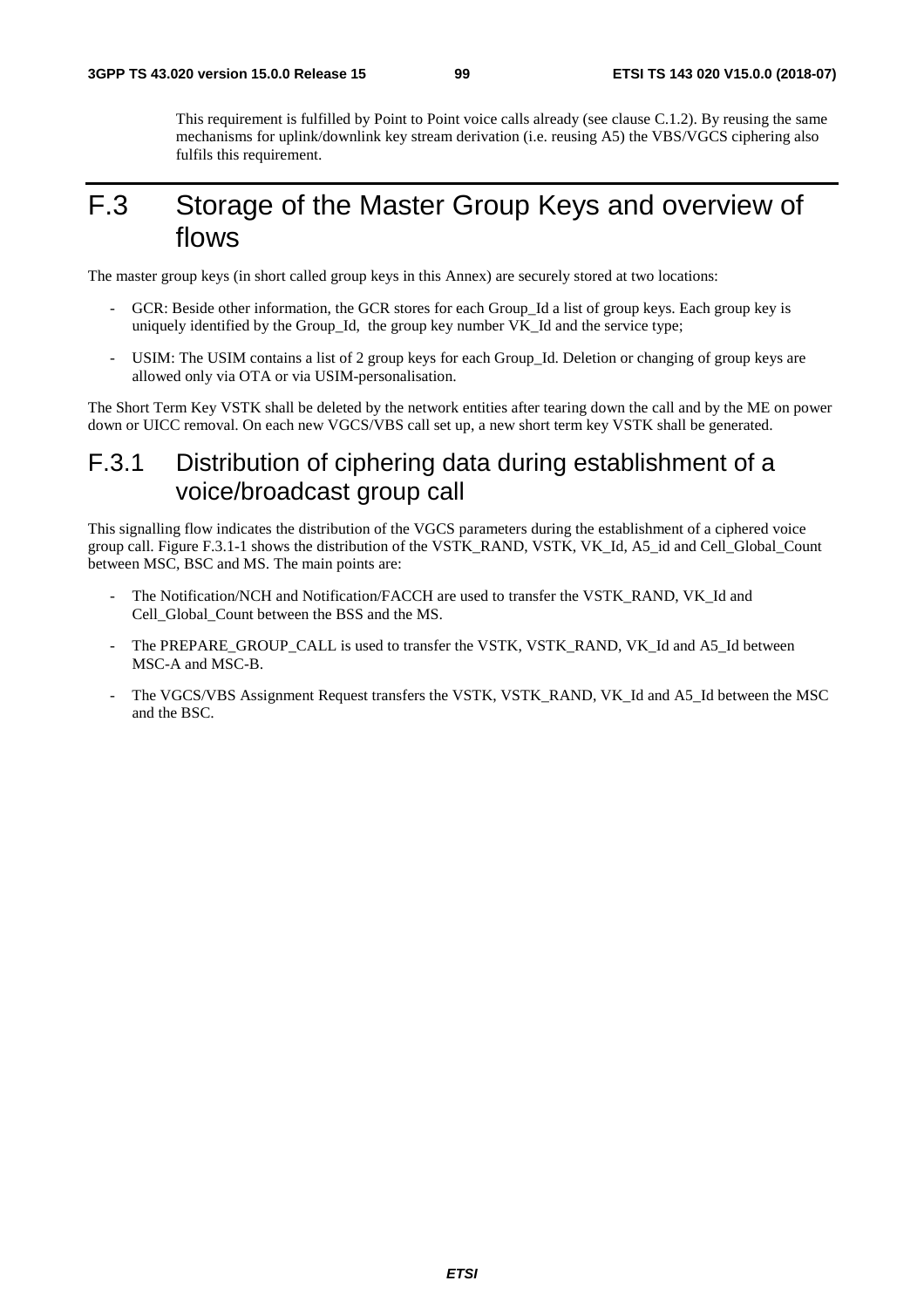| MS' | MSs                                       | <b>BSS</b>                                 | MSC-A       | <b>VLR</b>                               | <b>GCR</b> | <b>FNT</b>                      | <b>MSC-R</b> |
|-----|-------------------------------------------|--------------------------------------------|-------------|------------------------------------------|------------|---------------------------------|--------------|
|     |                                           |                                            |             |                                          |            |                                 |              |
|     | <--------<-----------                     | [SYS_INFO (NCH allocated)]                 |             |                                          |            |                                 |              |
|     | RACH (CHAN_REQ)<br>------------------->   |                                            |             |                                          |            |                                 |              |
|     | <b>IMM_ASS</b><br><---------------------  |                                            |             |                                          |            |                                 |              |
|     |                                           | SABM (SERV_REQ [TMSI, CKSN])               |             |                                          |            |                                 |              |
|     | -------------------->                     | ---------------->                          | COM_L3_INFO | PROC_ACC_REQ                             |            |                                 |              |
|     | UA (SERVICE_REQ)<br><-------------------- |                                            |             | $-----$                                  |            |                                 |              |
|     |                                           | Authentication & Ciphering (NOTE 1)        |             | PROC_ACC_ACK<br>$\leftarrow$ -------     |            |                                 |              |
|     | <b>SETUP</b>                              | ------------------------------------->     |             |                                          |            |                                 |              |
|     |                                           | -------------------------------->          |             | SEND_INFO_OUT<br>------->                |            |                                 |              |
|     |                                           |                                            |             | COMPLETE_CALL<br><-------                |            |                                 |              |
|     |                                           |                                            |             | GCR_INT (Group Id)<br>-----------------> |            |                                 |              |
|     |                                           |                                            |             | <b>GCR_INT_ACK</b>                       |            | (VK_Id, VSTK_RAND, VSTK, A5_Id) |              |
|     |                                           | ASS_REQ                                    |             | <-------------------                     |            |                                 |              |
|     | CH_MOD_MODFY                              | <----------------                          |             |                                          |            |                                 |              |
|     | <--------------------<br>CH_MOD_MODFY_ACK |                                            |             |                                          |            |                                 |              |
|     | ---------->                               | ASS_COMP                                   |             |                                          |            |                                 |              |
|     |                                           | ---------------->                          |             | <b>SETUP</b> (to FN)                     |            |                                 |              |
|     |                                           | VGCS_ASS_REQUEST<br>(Group Id, VK_Id,      |             |                                          |            |                                 |              |
|     |                                           | VSTK_RAND, VSTK,                           |             |                                          |            |                                 |              |
|     |                                           | $A5$ _Id) (NOTE 2, 3)<br><---------------- | Txx         | PREPARE_GROUP_CALL                       |            |                                 |              |
|     |                                           |                                            |             | (Group Id, VK_Id,                        |            |                                 |              |
|     |                                           |                                            |             | VSTK_RAND, VSTK, A5_Id)                  |            | ----------->                    |              |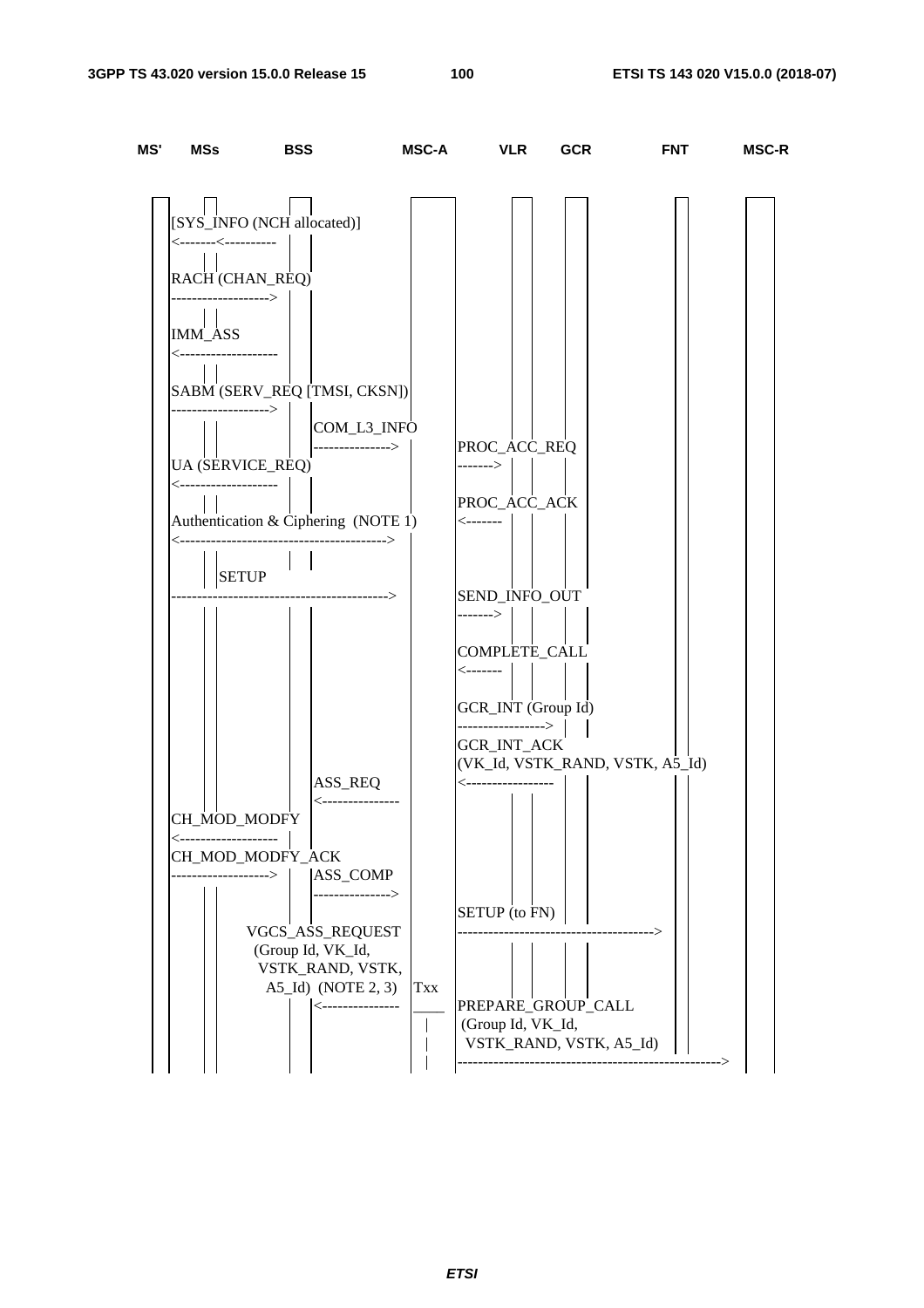| MS' | MSs                                                                                                   | <b>BSS</b>                                                                                                                                                                                                                                                                                                                                   | MSC-A VLR                                                                          | <b>GCR</b>                                                                                                                                                                                    | <b>FNT</b>                                       | <b>MSC-R</b> |
|-----|-------------------------------------------------------------------------------------------------------|----------------------------------------------------------------------------------------------------------------------------------------------------------------------------------------------------------------------------------------------------------------------------------------------------------------------------------------------|------------------------------------------------------------------------------------|-----------------------------------------------------------------------------------------------------------------------------------------------------------------------------------------------|--------------------------------------------------|--------------|
|     | <-----------<br><----------<br><-----------                                                           | VGCS_ASS_RESULT<br>NOTIFY_REQ (NCH)<br>(Group Id, VK_Id, VSTK_RAND,<br>cell global count,) (NOTE 2)<br>NOTIFY_REQ (FACCH)<br>(Group Id, VK_Id, VSTK_RAND,<br>cell global count,) (NOTE 2)<br>CONNECT  <br>---------------<br>PERIODIC NOTIF_REQ (NCH)<br>(Group Id, VK_Id, VSTK_RAND,<br>cell global count,) (NOTE 2)<br>Periodic SACCH Info | PREPARE_GROUP CALL_ACK    <br>$\frac{1}{2}$<br>CONNECT (from FN)<br><------------- | SETUP (to MSC-R)<br>$\pm 1$<br>CONNECT (from MSC-R)<br>SEND GROUP CALL END SIGNAL<br>---------------------<br>$\begin{bmatrix} 1 & 1 & 1 \end{bmatrix}$ $\begin{bmatrix} 1 & 1 \end{bmatrix}$ | FORWARD_GROUP CALL_SIGNALLING (IMSI)             |              |
|     | UPLINK_RELEASE<br><b>CHAN_RELEASE</b><br><--------------------<br><b>DISC</b><br>><br>--------------> | UPLINK_RELEASE_IND<br>---------------><br><b>CLR_CMD</b><br><--------------<br>CLR_COMP<br>-------------->                                                                                                                                                                                                                                   |                                                                                    |                                                                                                                                                                                               | FORWARD_GROUP CALL_SIGNAL. (uplink rel ind)<br>> |              |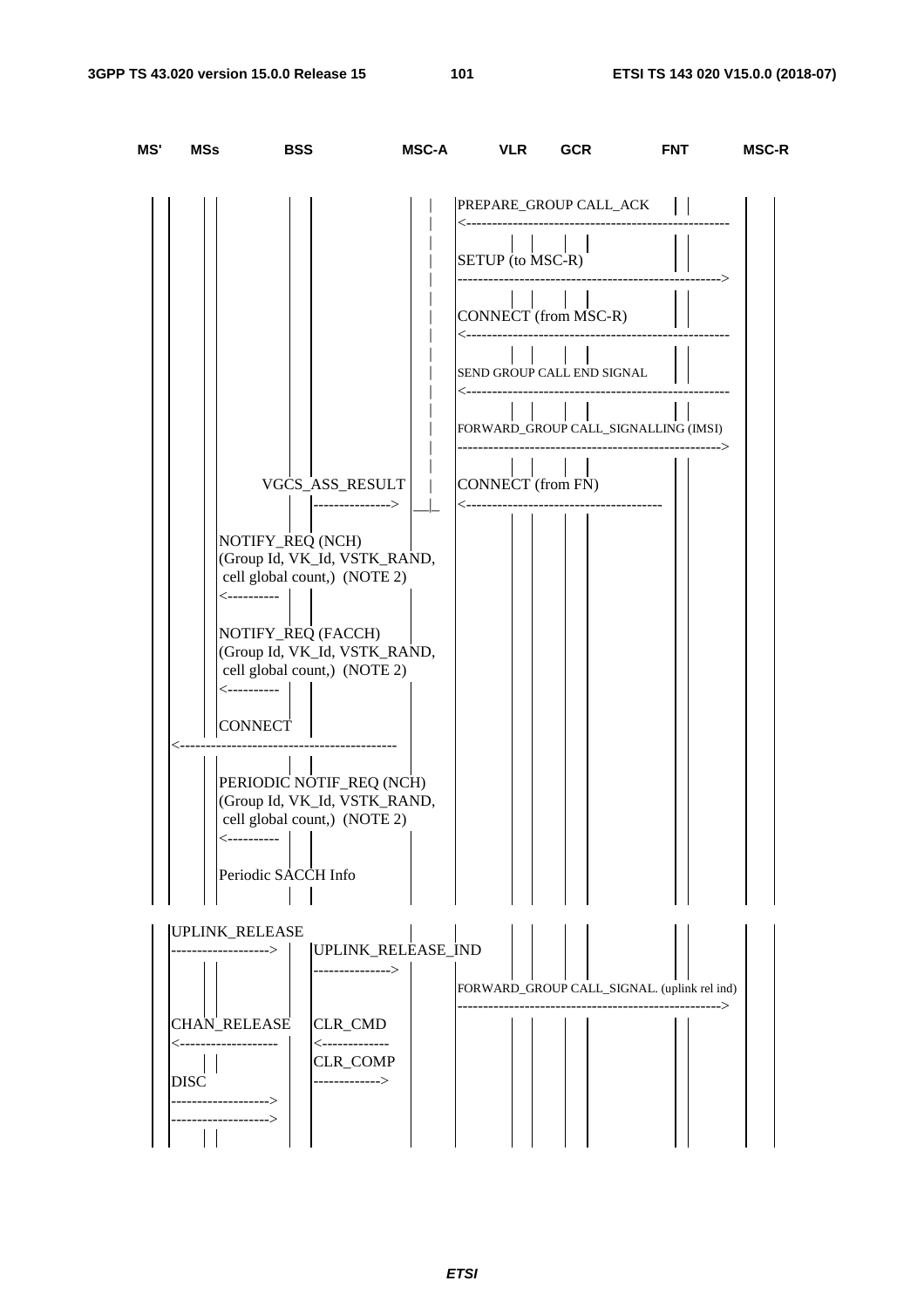- NOTE 1: If authentication and ciphering are performed, then the dedicated channel of the originator of the voice group call is ciphered with the cipher key Kc generated during the authentication procedure. If ciphering is started without authentication, the cipher key indicated with CKSN in the Service Request message is used.
- NOTE 2: The Group Id and the Group cipher key number (VK\_Id) are included in the Descriptive group call reference.
- NOTE 3: The permitted ciphering algorithm (A5\_Id) is included in the Encryption information.

NOTE 4:  $MS' = calling subscripted method$  subscriber mobile station; MSs = destination subscriber mobile stations;

- $FNT = fixed$  network user terminal;
- $MSC-A$  = anchor  $MSC$ ;
- $MSC-R$  = relay MSC.

**Figure F.3.1-1: Distribution of ciphering data during establishment of a voice group call** 

# F.3.2 Signalling information required for the voice group call uplink access in the anchor MSC (normal case, subsequent talker on dedicated channel)

Figure F.3.2-1 shows how the MS and the BSC determine the Cipher Key Sequence Number (CKSN) and Ciphering algorithm to use when the VGCS talker is switched to a dedicated channel. The main points are:

- The MS reads the CKSN and the individual cipher key Kc from the USIM and passes the value to the BSC via the TALKER INDICATION Message
- The CKSN is passed from the BSC to the MSC via the UPLINK REQUEST CONFIRMATION message (within Layer 3 information).
- The MS and BSC are informed of the ciphering algorithm identity in the ASSIGNMENT COMMAND message.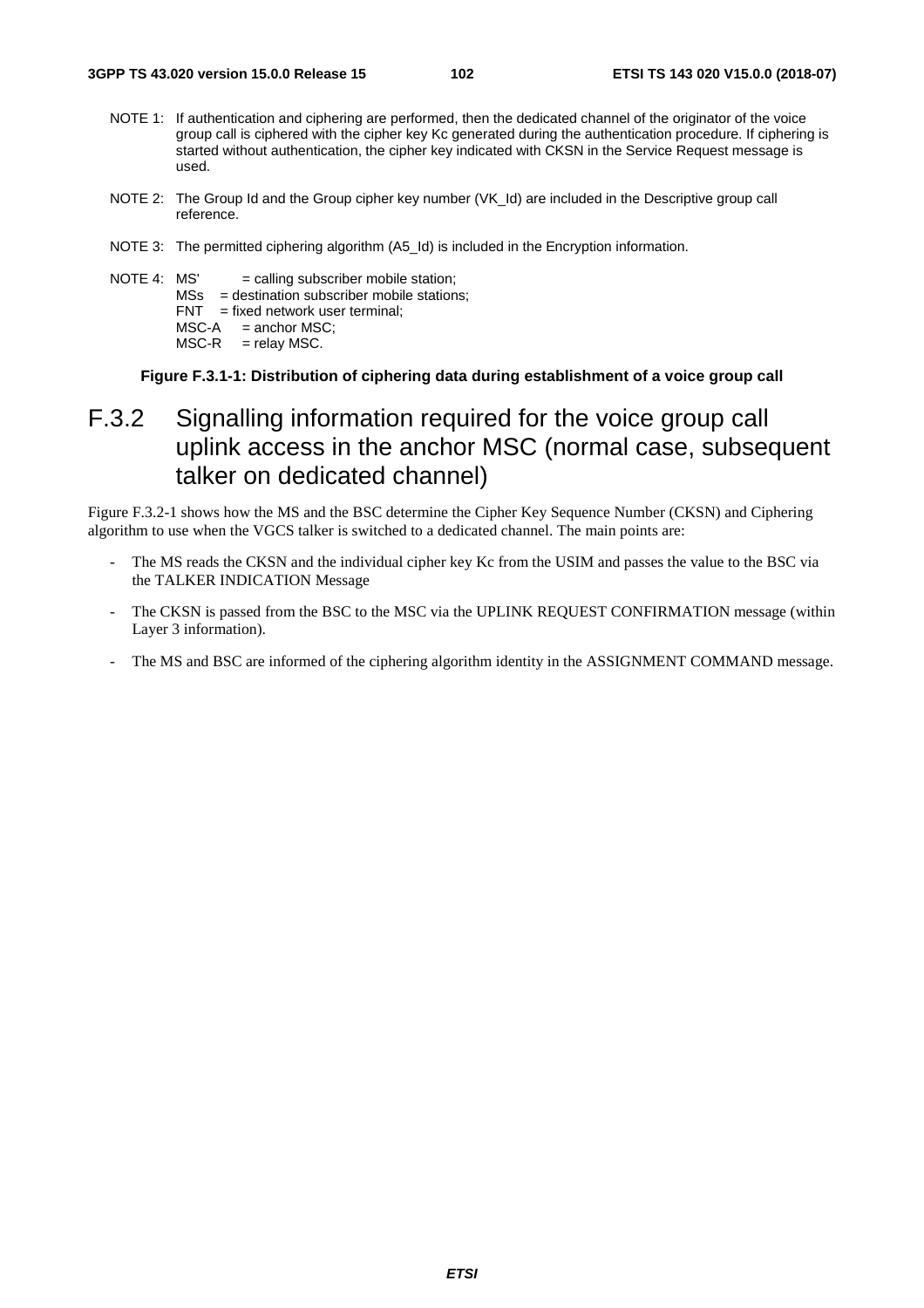

- NOTE 1: In this case the MSC decided to transfer the subsequent talker to a dedicated channel. The MSC includes the individual cipher key Kc indicated in the Talker Indication message with CKSN.
- NOTE 2: Upon reception of the ASSIGNMENT CMD message which transfers the MS from the group call channel to a dedicated channel, the MS starts transmission and reception on the dedicated channel in ciphered mode, using the ciphering algorithm indicated in the cipher mode setting and using the individual cipher key Kc.
- NOTE 3: The network configuration has to take care that ciphering is applied to a dedicated channel belonging to a ciphered VGCS Channel.
	- **Figure F.3.2-1: Signalling information required for the voice group call uplink access in the anchor MSC (normal case, subsequent talker on dedicated channel)**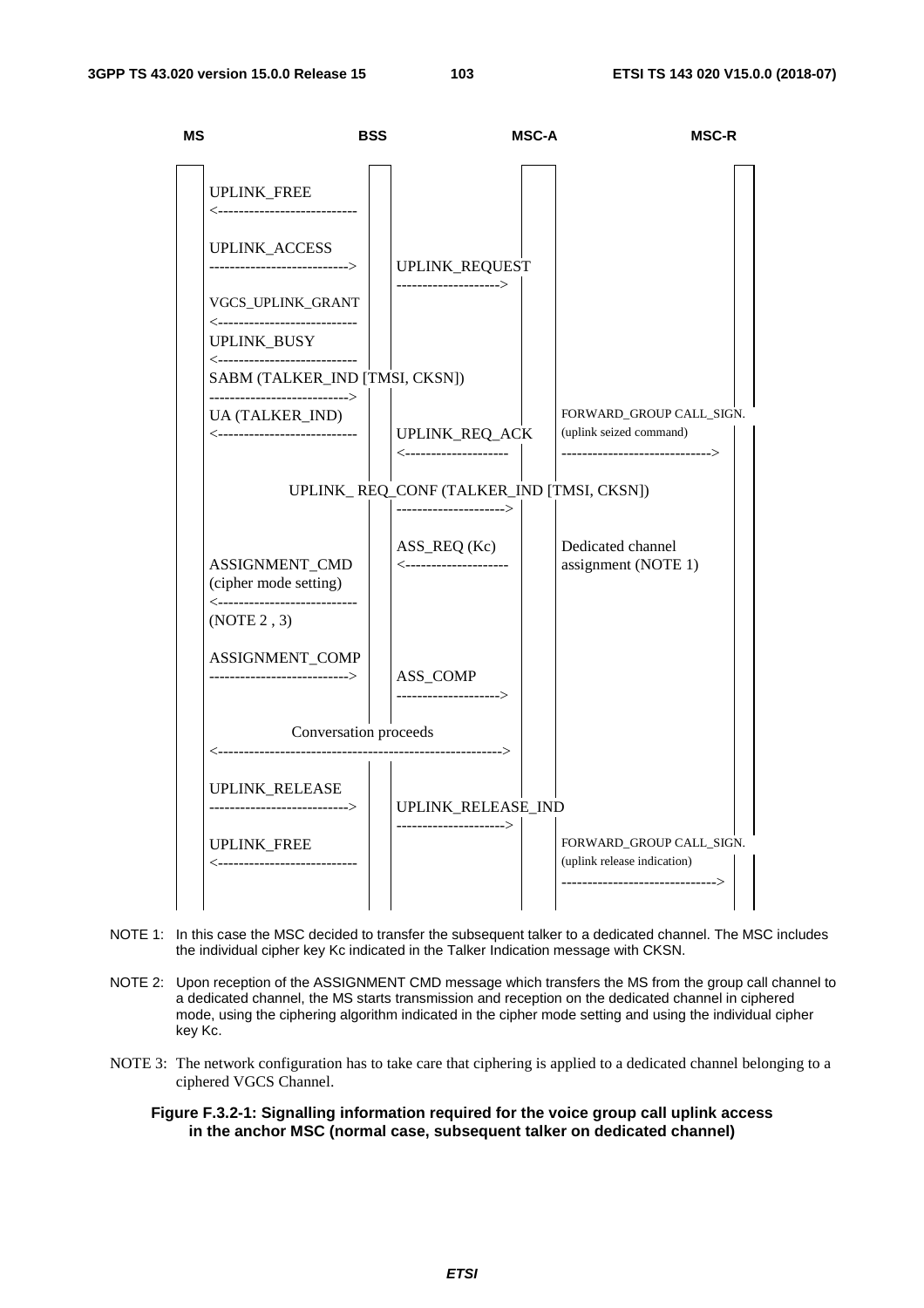## F.3.3 Signalling information required to transfer the originator or subsequent talker from a dedicated channel to a group call channel

Figure F.3.3-1 shows the MS being transferred from a dedicated channel to the group channel via the ASSIGNMENT COMMAND message. The main points are:

- The group channel is ciphered with VGCS ciphering
- The VK\_Id, VSTK\_RAND and Cell\_Global\_Count are supplied in the ASSIGNMENT COMMAND message in order for the MS to calculate the voice group ciphering keys.



- NOTE 1: In this case the BSC decided to transfer the originator or subsequent talker to a group call channel.
- NOTE 2: Upon reception of the ASSIGNMENT CMD message, if the Group cipher key number is different from 'no ciphering', the MS derives the cipher key V\_Kc and starts transmission and reception on the group call channel in ciphered mode, using V\_Kc.

#### **Figure F.3.3-1: Signalling information required to transfer the originator or subsequent talker from a dedicated channel to a group call channel**

# F.4 Key derivation

The key derivation of the encryption is performed in two steps:

- 1. derivation of a short term key VSTK on the GCR-side and USIM; VSTK\_RAND generation on the GCR-side and sending it to the ME via the BSS for use on the USIM;
- 2. derivation of the actual encryption key V\_Kc in the BSS and ME.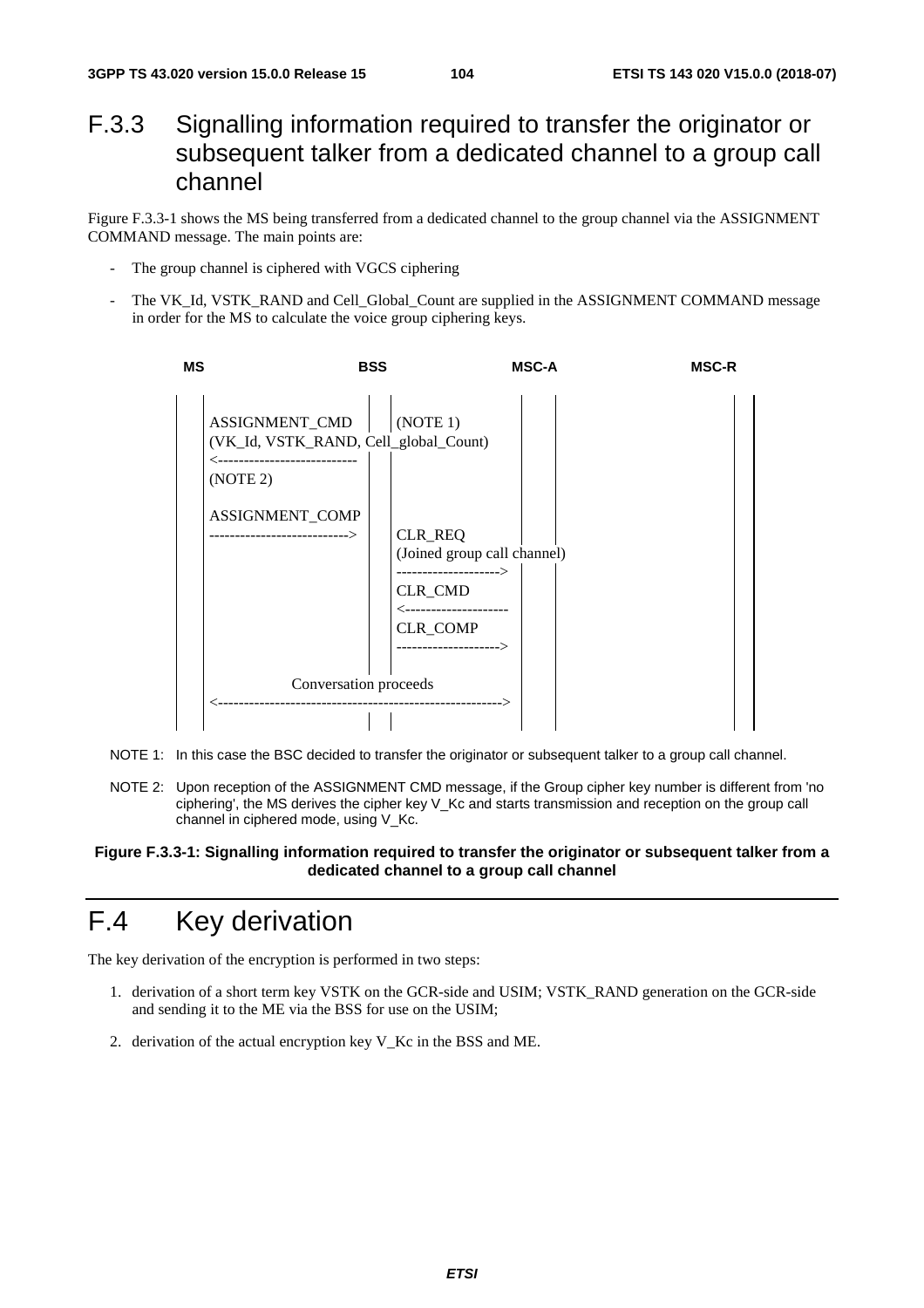

**Figure F.1: Key derivation** 

# F.4.1 Key derivation within the USIM / GCR

This function is performed on:

- the set-up of a voice group or broadcast call by the GCR;
- entry to a voice group or broadcast call by the USIM.

On the set-up of a voice group/broadcast call the GCR generates the VSTK\_RAND (See Annex G). Also an appropriate group key V\_Ki (identified by VK\_Id, Group\_Id and Service\_type) is selected by the GCR. Using the function A8\_V a short term key VSTK is derived using as input parameters:

- V\_Ki (Group\_Id , VK\_Id, Service\_type);
- VSTK\_RAND.

Output of A8\_V is:

- VSTK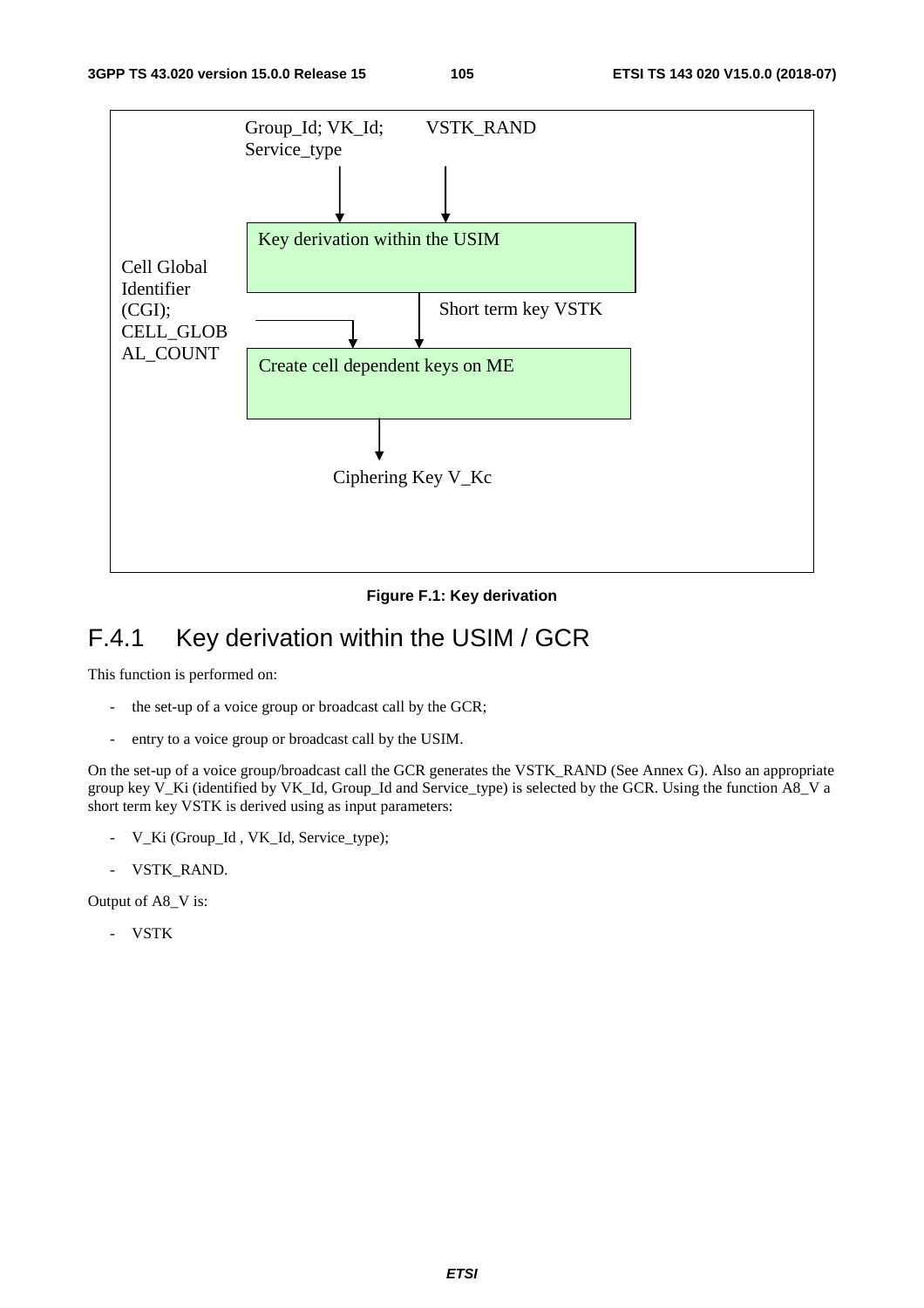

#### **Figure F.2**

The GCR sends the parameters Group\_Id, VK\_Id, VSTK\_RAND, VSTK, A5\_Id via the anchor-MSC and the relay-MSC's to the BSS. The BSS signals the Group\_Id, VSTK\_RAND and VK\_Id to the ME.

On the ME-side, each ME sends the Group\_Id of the voice group or broadcast call, the identifier of the key VK\_Id, the Service type and the VSTK\_RAND to the USIM. The USIM performs the calculation of the short term key VSTK using the function A8\_V and returns it (together with the encryption algorithm identifier A5\_Id).

## F.4.2 Key derivation within the ME/BSS

This function is performed by the ME on:

- entry to a voice group/broadcast call;
- cell reselection;
- changing of the value of CELL\_GLOBAL\_COUNT;
- Handover.

On the network side the function is performed by the BSS on

- set-up of a voice group/broadcast call in a cell;
- changing of the value of CELL\_GLOBAL\_COUNT.

For each cell the BSS and ME calculate an encryption key V\_Kc using the key modification function KMF. Input parameter of the KMF are:

- VSTK: the short term key for this voice call group and this call;
- CGI: the cell global identifier which identifies a cell world-wide uniquely;
- CELL\_GLOBAL\_COUNT: this parameter shall be incremented by the BSS when the TDMA-frame-number wraps around.
- NOTE: The MS and network SHALL be aligned regarding the value of the CELL\_GLOBAL\_COUNT. In case of transmissions on the FACCH, this requires that the network transmits a part of the whole of the TDMA frame number together with the CELL\_GLOBAL\_COUNT.

The output of the key modification function is the actually cipher key V\_Kc.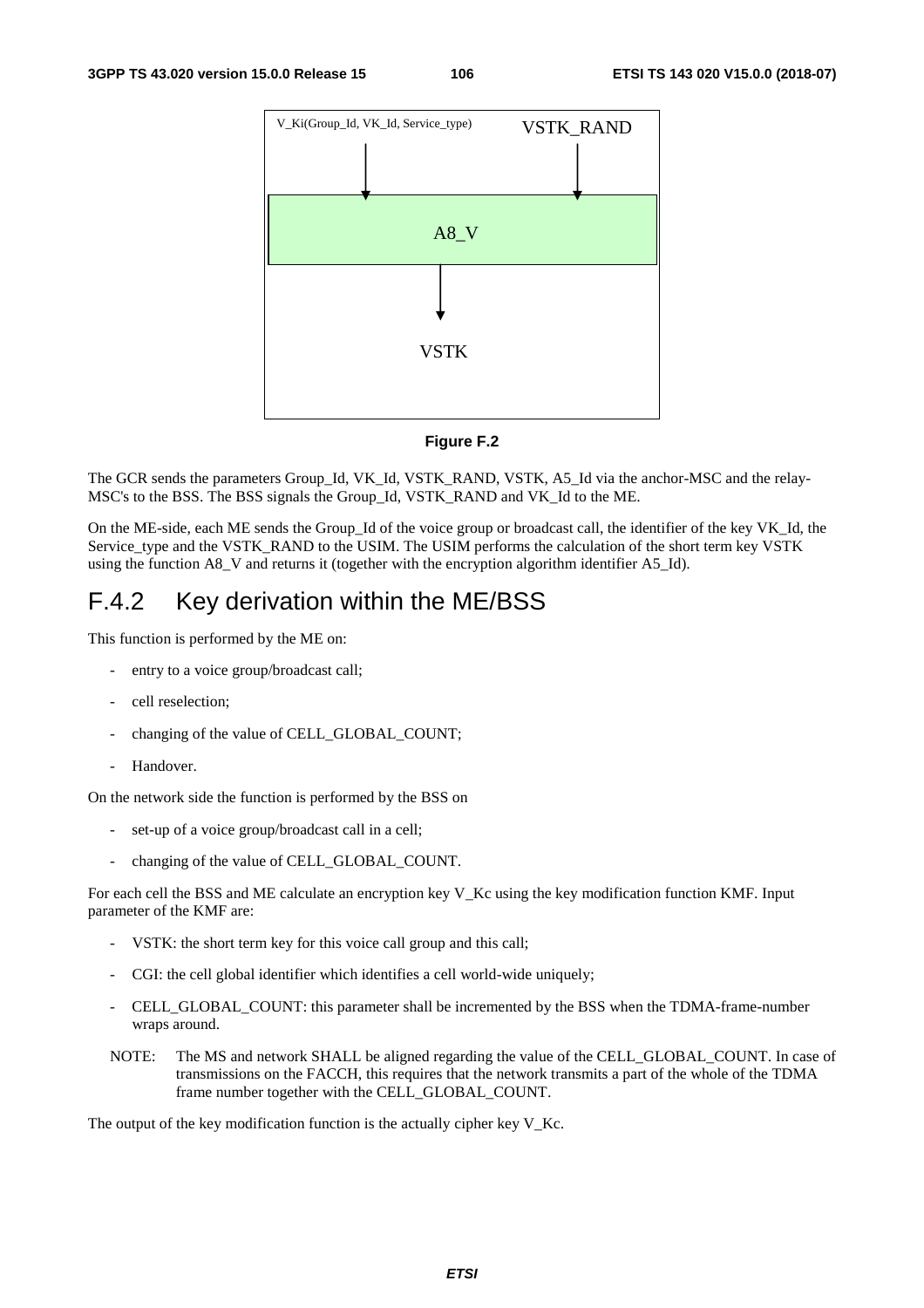

**Figure F.3** 

To provide the required information to the ME the parameters CELL\_GLOBAL\_COUNT and CGI are included in various messages from the BSS to the ME (i.e. CELL\_GLOBAL\_COUNT on the NCH, FACCH and PCH, and the CGI on the BCCH and the FACCH).

## F.4.3 Encryption algorithm selection

The encryption algorithm identifier A5\_Id is stored in the GCR and the USIM. For each group key V\_Ki(Group\_Id, VK\_Id\_, Service\_type) there is a unique A5\_Id.

A5\_Id is transmitted from the GCR to the BSS. The ME fetches the A5\_Id together with the VSTK from the USIM.

- NOTE 1: It is possible that different algorithm identifiers are bound to different V\_Ki of the same group.
- NOTE 2: The algorithm identifier A5. Id stored in the GCR and on the USIM shall match with the encryption capabilities of the ME's used by the group and the BSS where the voice group calls are allowed to take place.

## F.4.4 Algorithm requirements

## F.4.4.1 A8\_V

The key derivation function A8\_V has the following input and output parameter:

Input Parameter:

VSTK\_RAND: 36 bit value (see annex G);

V\_Ki (Group\_Id, VK\_Id, Service\_type): 128 bit secret key;

Output:

VSTK: 128 bit short term key

A8\_V is an operator specific algorithm. The calculation time for A8\_V shall not exceed 500 ms.

A8\_V is implemented in the GCR and on the USIM.

### F.4.4.2 KMF

The key derivation function KMF has the following input and output parameter:

Input Parameter:

VSTK: 128 bit short term key;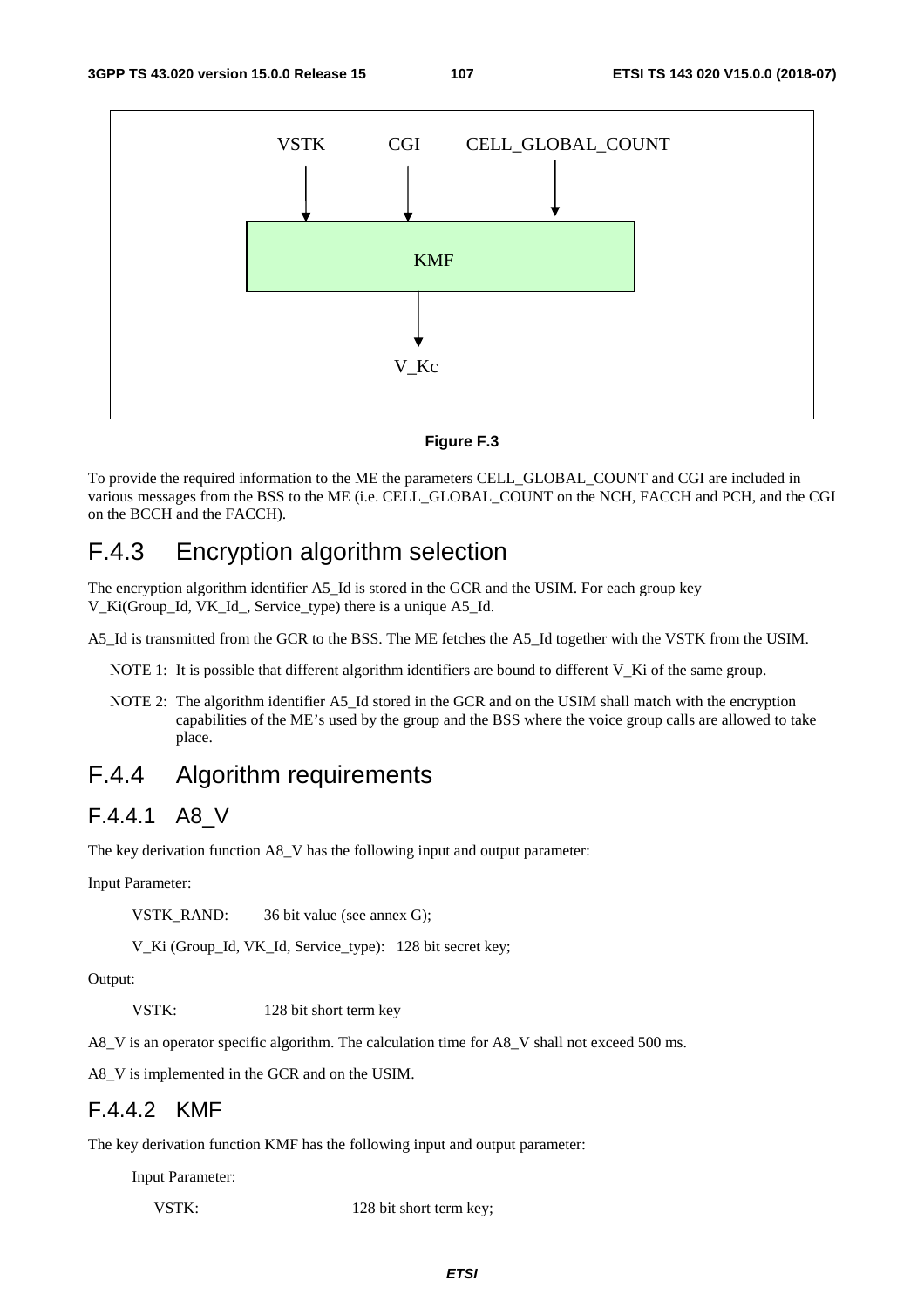CGI: the cell global identifier: 56 bit (TS 23.003 [F6]);

```
 CELL_GLOBAL_COUNT: 2 bit.
```
Output:

V\_Kc 128 bit encryption key.

The KMF is implemented in the BSS and in the ME.

The specification of KMF can be found in clause F.6

# F.5 Encryption of voice group calls

For the encryption of a voice group call the same encryption algorithms are used as for a normal GSM speech call. Which algorithm out of the algorithm suite A5/x is used is determined by the identifier A5\_Id, which is stored on the USIM (together with the group key V\_Ki(Group\_Id, VK\_Id, Service\_type)). The algorithm A5/X is used in the same way as in the GSM (see clause C.1) using the key V\_Kc as encryption/decryption key Kc as input to  $A_5/x$ .

If the key length KL of the encryption algorithm  $A5/X$  is shorter than the length of V\_Kc (128 bit) then only bits [0] to [KL-1] of V<sub>Kc</sub> are used.





## F.6 Specification of the Key Modification Function (KMF)

SHA-1 (FIPS PUB 180-1 [F7]) is used for generating V\_Kc:

V\_Kc= SHA-1(VSTK | CGI | CELL\_GLOBAL\_COUNT | VSTK)

From the 160 bit output of SHA-1, the bits numbered as [0] to [127] are taken as 128 bit V Kc.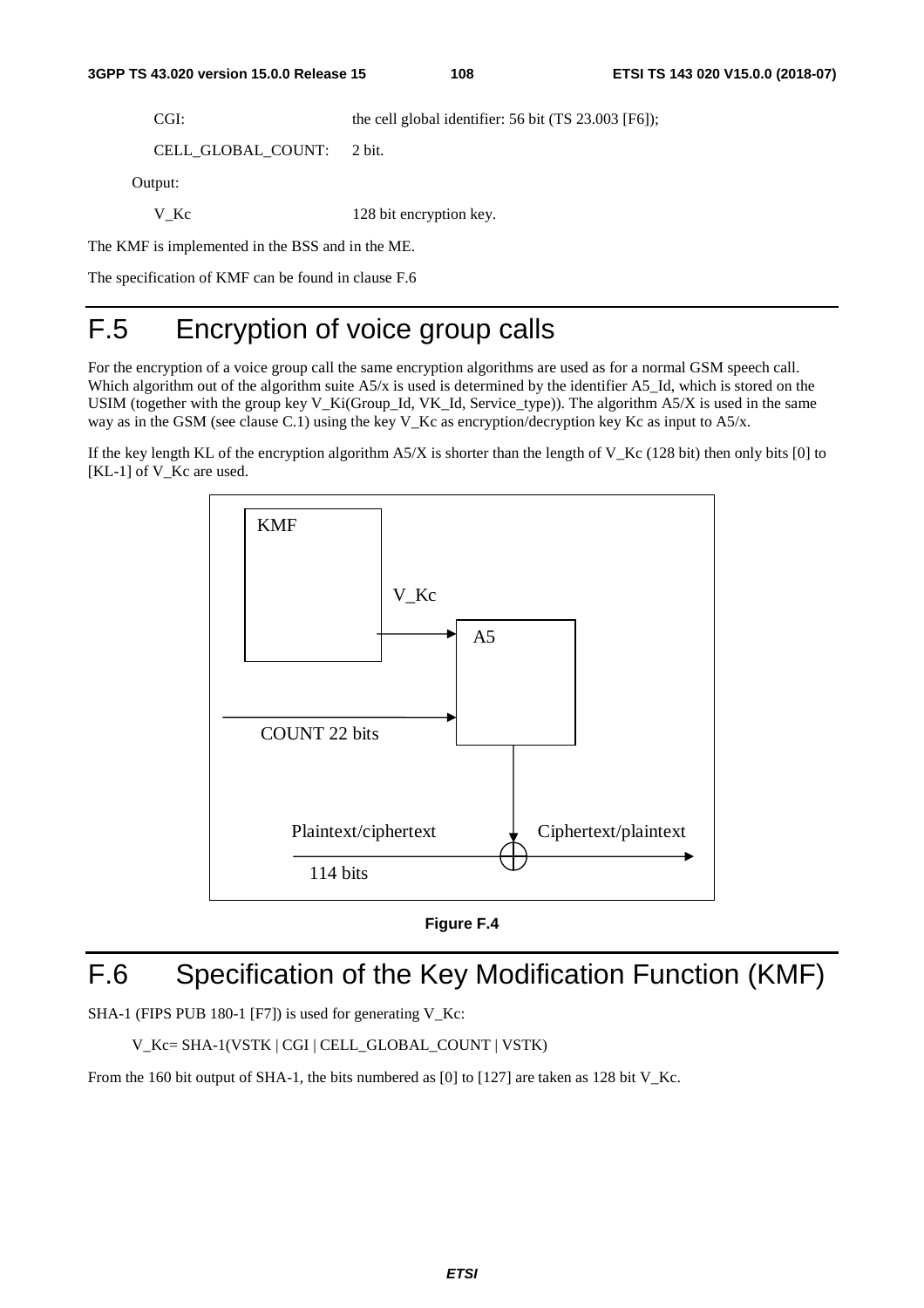# Annex G (informative): Generation of VSTK\_RAND

All data variables in this Annex are presented with the most significant substring on the left hand side and the least significant substring on the right hand side. A substring may be a bit, byte or other arbitrary length bitstring. Where a variable is broken down into a number of substrings, the leftmost (most significant) substring is numbered 0, the next most significant is numbered 1, and so on through to the least significant.

Since the length of VSTK\_RAND (36 bits) is small, care should be taken that a VSTK\_RAND isn't generated twice (so-called collision) during the lifetime of V\_Ki. On the other hand, the predictibility of VSTK\_RAND shall be avoided. The following scheme could be used in order to generate 4096 VSTK\_RAND for each V\_Ki with a probability  $< 10^{-6}$  that a collision occurs.

NOTE: A collision probability of  $\langle 10^{-4} \text{ could still give a sufficient security margin and may allow, depending on }$ the VSTK\_RAND structure that is chosen, that more VSTK can be generated from one V\_Ki.

The GCR maintains a COUNTER (12 bits) for each voice group. After each generation of a VSTK\_RAND for a specific voice group, COUNTER for that voice group is incremented by one.

The left most 12 bits (COUNTER) of VSTK\_RAND are set to COUNTER. The remaining 24 bits (RANDOM) are generated randomly, i.e. unpredictably for each new VSTK\_RAND.

Therefore VSTK\_RAND = COUNTER  $|$  RANDOM.

NOTE: For security reasons, any adopted scheme shall contain at least 24 true random bits.

If COUNTER wraps around, a new  $V$  Ki is required for that group.

Table G.1 gives the maximum number of voice group calls that are possible with a full random generated VSTK\_RAND:

#### **Table G.1: Maximum number of voice group calls that are possible with a with a full random generated VSTK\_RAND**

| Length of VSTK_RAND | Max collision prob for fixed V Ki | Number of calls |
|---------------------|-----------------------------------|-----------------|
| 36                  | 1∩-6                              |                 |
| 36                  | 1 $\Omega$ <sup>-4</sup>          | TBD371          |

Table G.2 gives the maximum number of voice group calls that are possible with a VSTK\_RAND, as structured in this annex.

| Total<br>challenge<br>length | Length of<br>counter | Length of<br>random part | <b>Max collision</b><br>prob for fixed<br>V Ki | <b>Max collision</b><br>prob for one<br>fixed counter | Number of<br>calls for one<br>fixed counter | <b>Total number</b><br>of calls for<br>fixed V Ki |
|------------------------------|----------------------|--------------------------|------------------------------------------------|-------------------------------------------------------|---------------------------------------------|---------------------------------------------------|
| 36                           | 12                   | 24                       | $10^{-6}$                                      | $2.44 \times 10^{-10}$                                |                                             | 4096                                              |
| 36                           | 12                   | 24                       | $10^{-4}$                                      | $2.44 \times 10^{-8}$                                 |                                             | 4096                                              |

Explanation of the columns of table G.2:

Max collision probability for fixed V\_Ki: what we have determined, for security reasons, should be the maximum probability that the same value of VSTK\_RAND (and hence the same value of VSTK) is used twice before the value of V. Ki is changed.  $10^{-6}$  is a strong security setting;  $10^{-4}$  is not quite so strong, but probably adequate.

Max collision probability for one fixed counter: suppose that VSTK\_RAND is made up of N\_c counter bits and N\_r random bits. We assume that the counter part will take all possible  $2^{N_c}$  values before V. Ki is updated. Having selected our required "Max collision prob for fixed V\_Ki", this is the corresponding maximum permitted probability that the same value of the N\_r random bits (and hence the same value of VSTK) is used twice for a fixed value of the N\_c counter bits.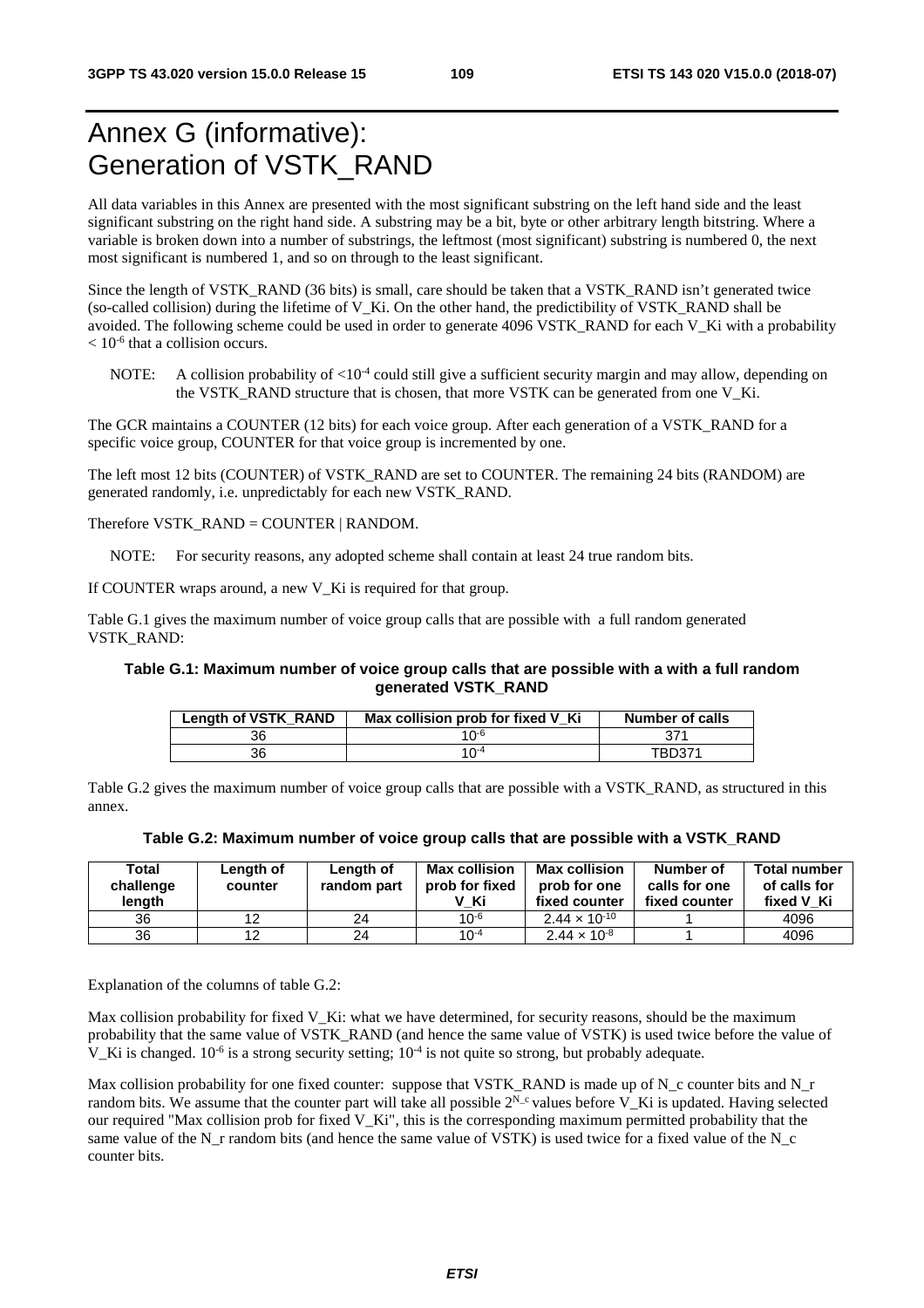# Annex H (normative): Access security related functions for enhanced General Packet Radio Service (GPRS) in relation to Cellular Internet of Things (CIoT)

## H.1 Introduction

## H.1.1 General

The provisions in the present Annex apply to procedures between an MS and an SGSN whenever the MS capability contains at least one non-NULL integrity algorithm.

In particular, the provisions in the present Annex apply to MSs supporting EC-GSM-IoT according to TS 43.064 [20].

Integrity protection has been specified in the present Annex for both the acknowledged (i.e. I-frames) and unacknowledged (i.e. UI-frames) mode of operations. In stage 3 specification, integrity protection of acknowledged mode is not supported in this release.

## H.1.2 Considerations on bidding down attacks

An MS conforming to the provisions in the present Annex shall reject connections to legacy SGSNs that do not provide the enhanced security features described in the present Annex.

NOTE: The reason for this requirement is that an MS cannot know whether it receives a reply without signalling integrity protection from a genuine legacy SGSN or from a false SGSN that intercepted the request from the MS. Consequently, the MS would be susceptible to bidding down attacks during the Attach procedure that could nullify the security gains offered by the provisions in the present Annex.

## H.2 Authentication and key agreement

The security feature related to the entity authentication is as defined by TS 33.102 [18] subclause 5.1.2.

UMTS AKA is the authentication and key agreement procedure that shall be used over enhanced GPRS in relation to Cellular IoT (as specified in TS 33.102 [18]). 2G AKA and 2G SIM shall not be used by the ME or by the network. If the ME receives a 2G AKA RAND, it shall ignore it.

An ME that has EC-GSM-IoT radio capability shall support the UICC(USIM)-ME interface as specified in TS 31.102 [18].

When using USIM AKA, the USIM shall compute CK and IK which are sent to the ME. If the USIM computes a Kc (i.e. GPRS Kc) from CK and IK using conversion function c3 as described in TS 33.102 [18], and sends it to the ME, then the ME shall ignore such GPRS Kc and not store the GPRS Kc on USIM or in ME.

The CK/IK produced by UMTS AKA shall be used by the ME and the eSGSN as the basis of the keying material for CIoT control plane (CP) and user plane (UP) ciphering key (Kc128) as well as CP integrity protection key (Ki128).

NOTE 1: Key derivation of Kc128 and Ki128 is specified in subclause H.6.

# H.3 Ciphering and integrity mode negotiation

This clause specifies how ciphering and integrity mode is negotiated. Depending on the message, the integrity protection may be implemented at GMM or LLC layer. The layer at which the Message Authentication Code (MAC) is carried is indicated by abbreviations "MAC-GMM" and "MAC-LLC" accordingly.

NOTE 1: Security for PS HO has not been been studied in the scope of Annex H.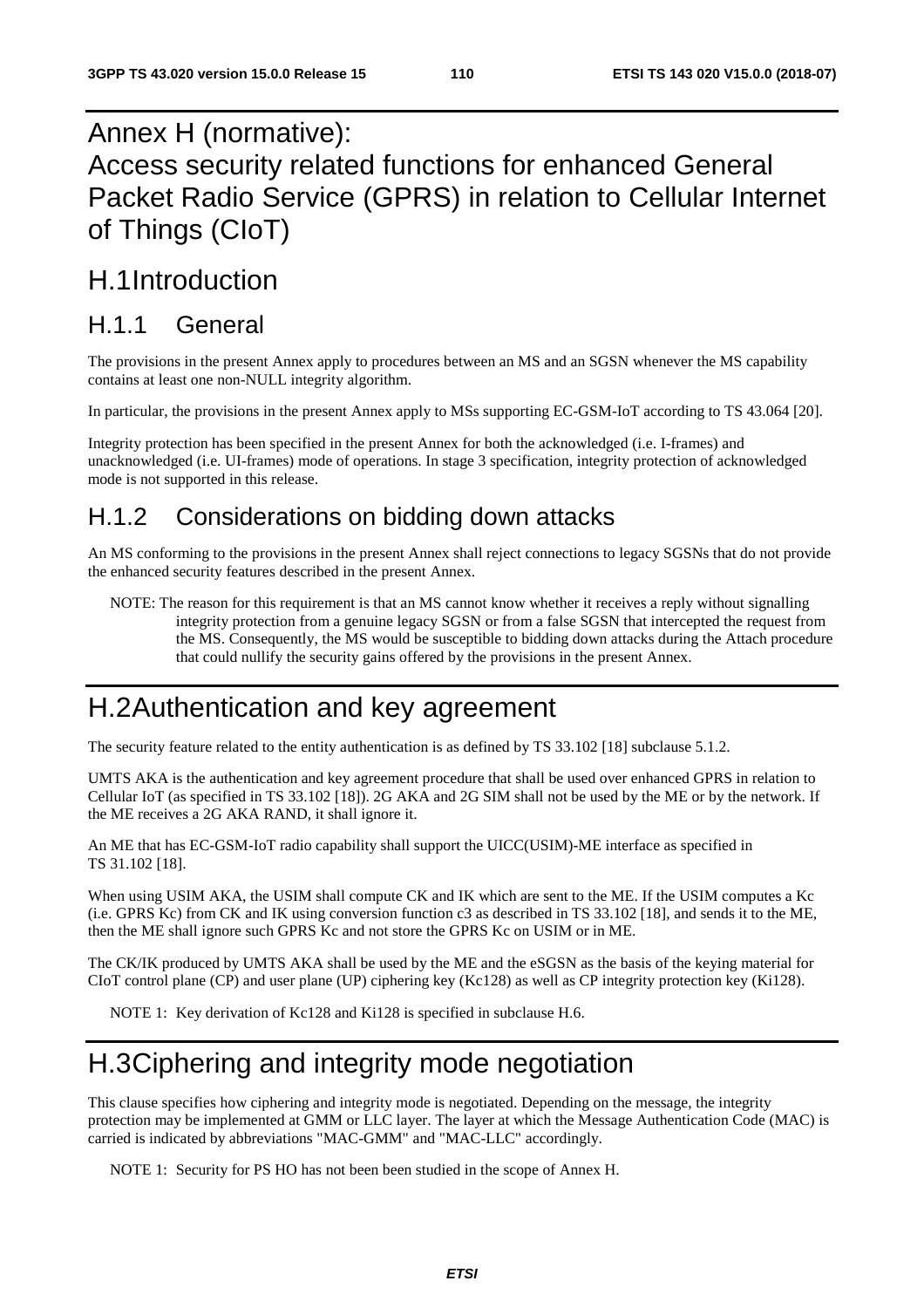NOTE 2: The procedures for Attach and Routing Area Update are identical. The general principle is that if Routing Area Update procedure needs to be authenticated, then the MAC is carried at GMM layer. If there is no authentication and a valid security association is used, then the MAC is carried at LLC layer.

The message sequence flow below (figure H.3-1) describes the information transfer at initial connection establishment, authentication and start of integrity protection and ciphering (if used). In this sequence, the MS does not have a valid security association for this network.





- 1) MS sends an Attach request to the eSGSN. The cipher algorithms and integrity algorithms supported by the MSshall be included in the MS network capability parameters. The MS network capability shall contain one set of encryption algorithms and one set of integrity algorithms. The MS network capability optionally contains an indication that the MS supports user plane integrity. Furthermore, the message includes MS radio access capability.
- 2) eSGSN obtains AVs (quintets) from HLR/HSS based on IMSI.
- 3) eSGSN checks for the presence of a non-NULL integrity algorithm in the MS network capability parameters. If present the eSGSN continues according to the provisons in the present Annex, otherwise the eSGSN continues according to the provisons in Annex D of the present specification. Then the eSGSN selects one cipher algorithm and one integrity algorithm from the MS network capability and then derives the cipher key (Kc128) and the integrity key (Ki128).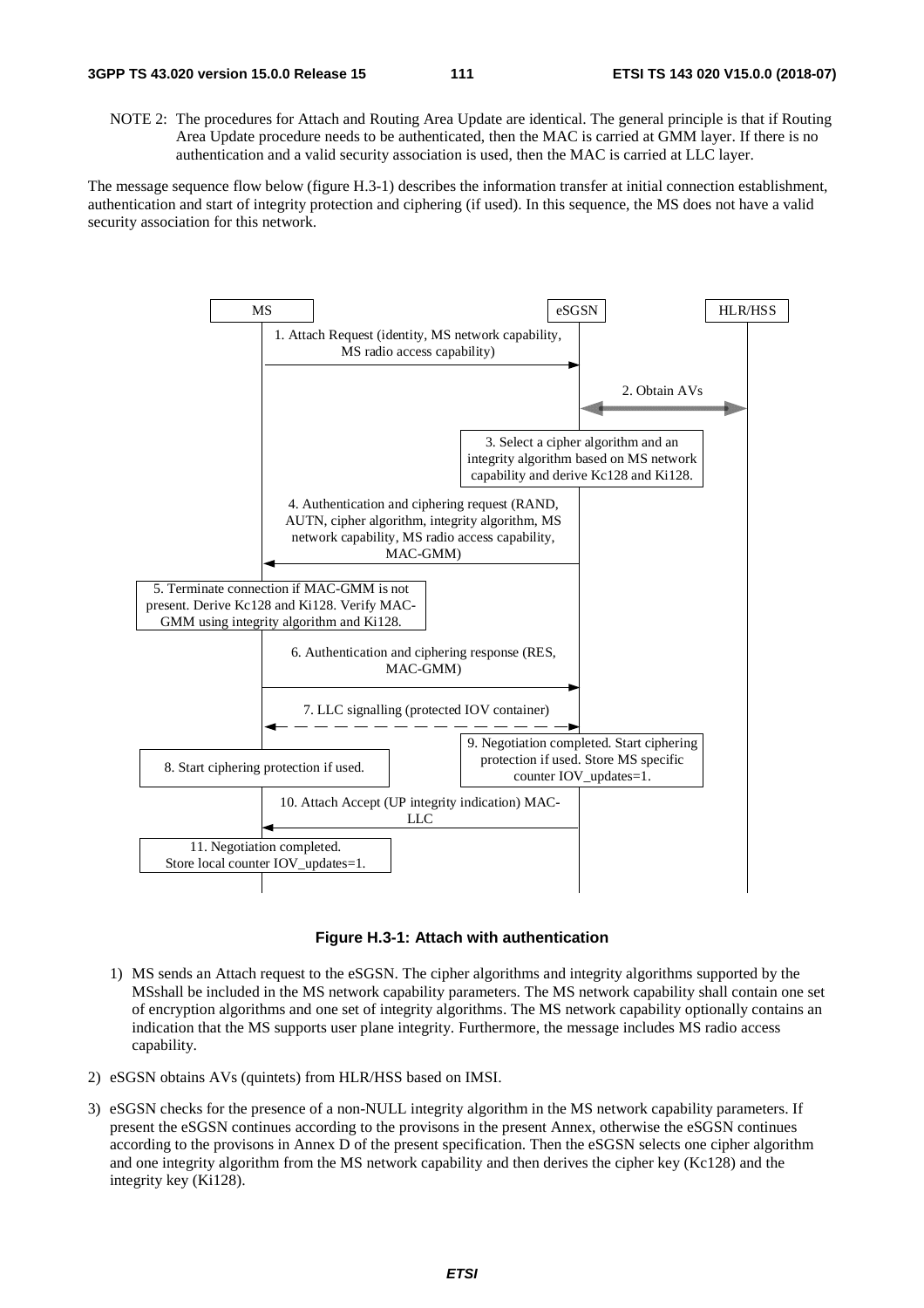- 4) eSGSN sends Authentication and Ciphering request including the chosen cipher algorithm and integrity algorithm and MS network capability to MS. The message shall include also the MS radio access capability that was sent unprotected in step 1). The Authentication and Ciphering request is integrity protected by the message authentication code MAC-GMM.
- 5) If the MAC-GMM is not present, the MS shall terminate the connection. MS runs UMTS AKA with the USIM and derives the Kc128 and the Ki128 from the CK/IK. The MS verifies the message authentication code MAC-GMM, and if the check of the MAC-GMM is successful then MS checks that the echoed MS network capability and the echoed MS radio access capability are the same as the ones it sent. If the verification of MAC-GMM fails the MS terminates the procedure.
- 6) The MS stores locally a counter IOV\_updates. The first value after successful authentication is IOV\_updates=0. MS sends Authentication and Ciphering response to the eSGSN. MS calculates the MAC-GMM using the integrity key Ki128 and the network selected integrity algorithm and sends it in Authentication and Ciphering response along with RES.
- 7) The eSGSN receives the Authentication and Ciphering Response message and verifies the MAC-GMM, and checks the RES. After successful authentication, the eSGSN shall maintain a counter of IOV updates in a local, MS specific variable called IOV\_updates. The value after successful authentication is IOV\_updates=0. eSGSN increments the IOV\_updates by 1 before it is used in the IOV-MAC calculation, so the first used value will be IOV\_updates=1. eSGSN initiates a LLC XID signalling prodecure for updating the i-IOV-UI (and IOV-UI if ciphering is in use). These messages are clear text messages but they carry a protected IOV container from eSGSN to MS. Further details on the protected IOV container are described in clause H.9. The IOV values shall not be sent unprotected.
- 8) If ciphering is used, the MS activates it by assigning the ciphering key Kc128 and the network selected ciphering algorithm, and uses it for the subsequent messages.
- 9) If ciphering is used, eSGSN activates it by assigning the ciphering key Kc128 and the network selected ciphering algorithm, and uses it for the subsequent messages. If the MS indicated support for user plane integrity then eSGSN decides whether to provide user plane integrity. For this decision, the eSGSN may use information from the subscriber profile.
- 10) The Attach Accept message is sent integrity protected with MAC-LLC. If the eSGSN decided to provide user plane integrity the SGSN includes an indicator that user plane integrity is provided.
- 11) The MS verifies the MAC-LLC, and the ciphering and integrity mode negotiation is completed.
	- NOTE 3: The SGSN makes the final decision on the security services provided. The MS may have a local security policy mandating the use of user plane integrity. If the SGSN decides to not enable user plane integrity the MS may decide to reject the connection. This is similar to a situation where a local security policy on the MS mandates the use of ciphering, but the SGSN does not enable ciphering.

Optionally, if the MS already has a security association with the network (see figure H.3-2), the network may decide to continue using earlier negotiated security parameters for ciphering and integrity protection without re-authentication after receiving an unciphered Attach Request message (1) with a valid MAC-LLC. Both the MS and the network shall use the latest security parameters for ciphering and integrity protection. The SGSN starts ciphering (if used) when sending the ciphered Attach Accept message (2) to the MS. The Attach Accept message may optionally include an indication if UP integrity protection is used. The MS starts ciphering (if used) uplink signalling messages and data after receiving an Attach Accept message (3) from the network with a valid MAC-LLC.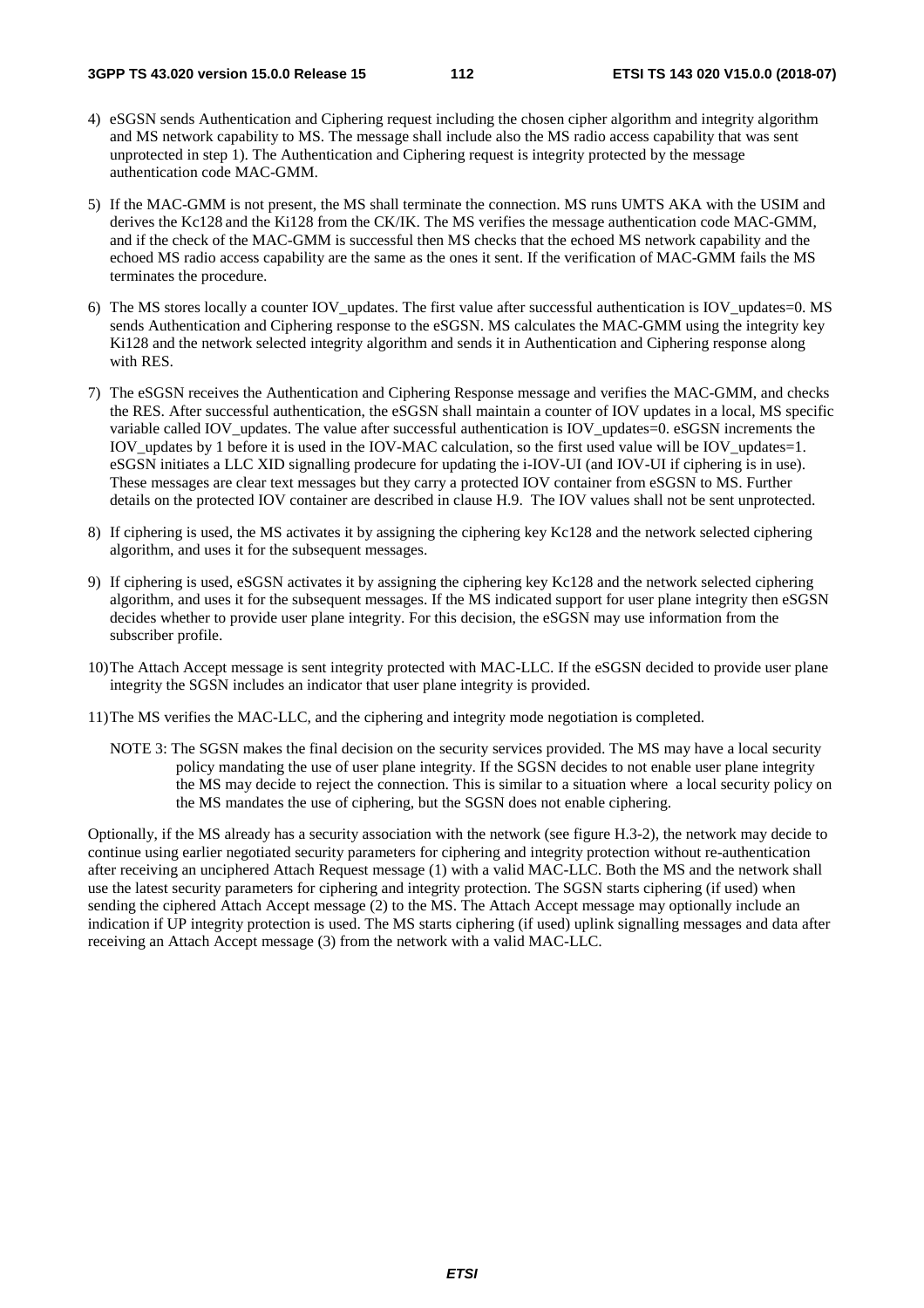

**Figure H.3-2: Attach without authentication** 

Optionally, if the MS already has a security association with the network (see figure H.3-3), the network may decide to continue using earlier negotiated ciphering and integrity keys but with new algorithms and IOV-UI/i-IOV-UI values without re-authentication. The Authentication and Ciphering request and response (3, 4) are protected with the old algorithms. Protected new IOV-UI, and i-IOV-UI values are sent to the MS in the underlying LLC signalling in a protected IOV container (5), the protected IOV container is described in clause H.9. The IOV values shall not be sent unprotected. The new algorithms are taken into use (6, 7). Attach Accept (8) and Attach Complete (9) are used to test the new security parametrs. Attach Accept can optionally be used to refresh the UP integrity protection indication value.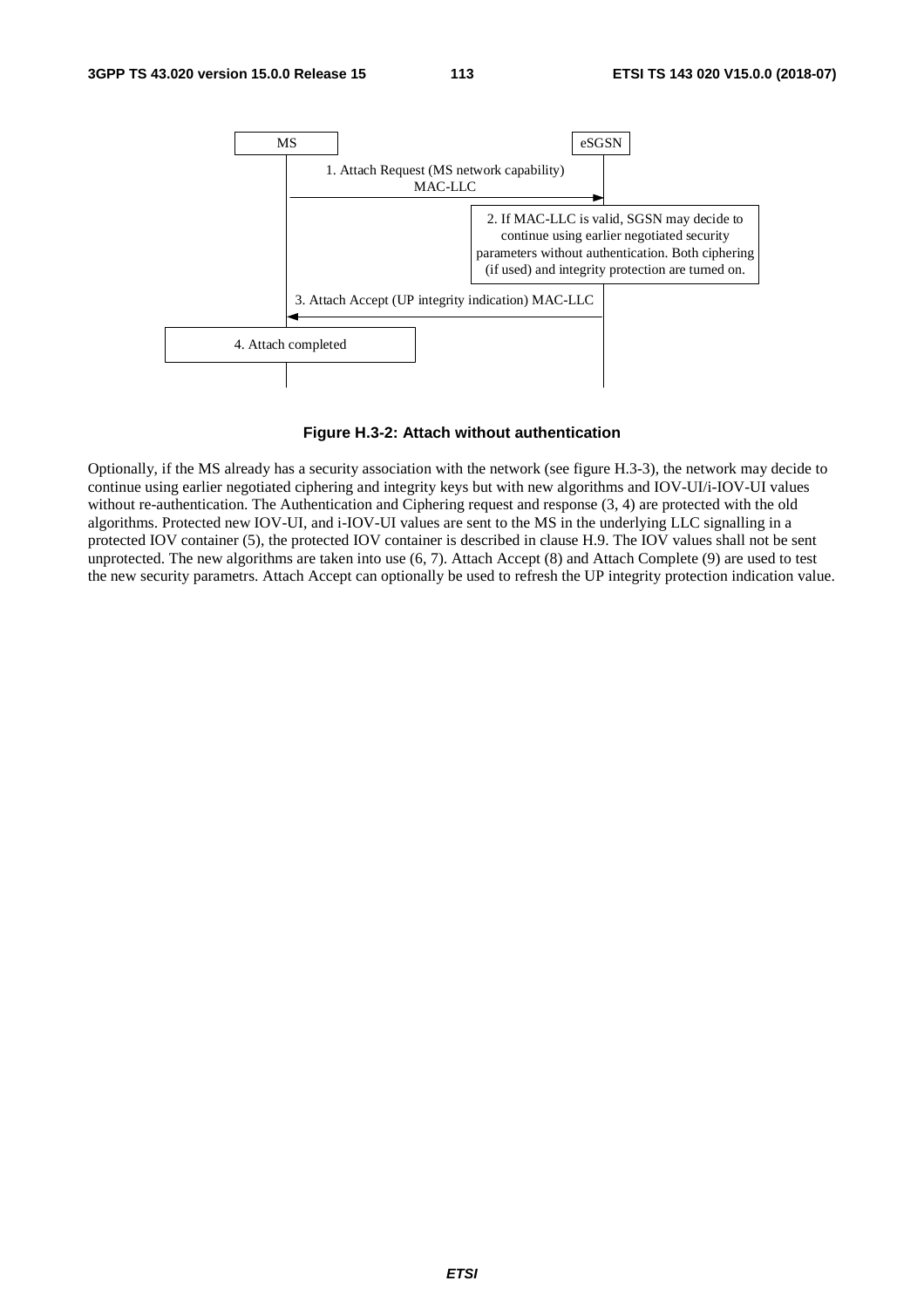

#### **Figure H.3-3: Attach with change of algorithm but without authentication**

Optionally, if the MS already has a security association with the network (see figure H.3-4), the network may decide to continue using earlier negotiated security parameters for ciphering and integrity protection without authentication after receiving an unciphered Attach Request message (1) if the P-TMSI signature can be verified in the old eSGSN.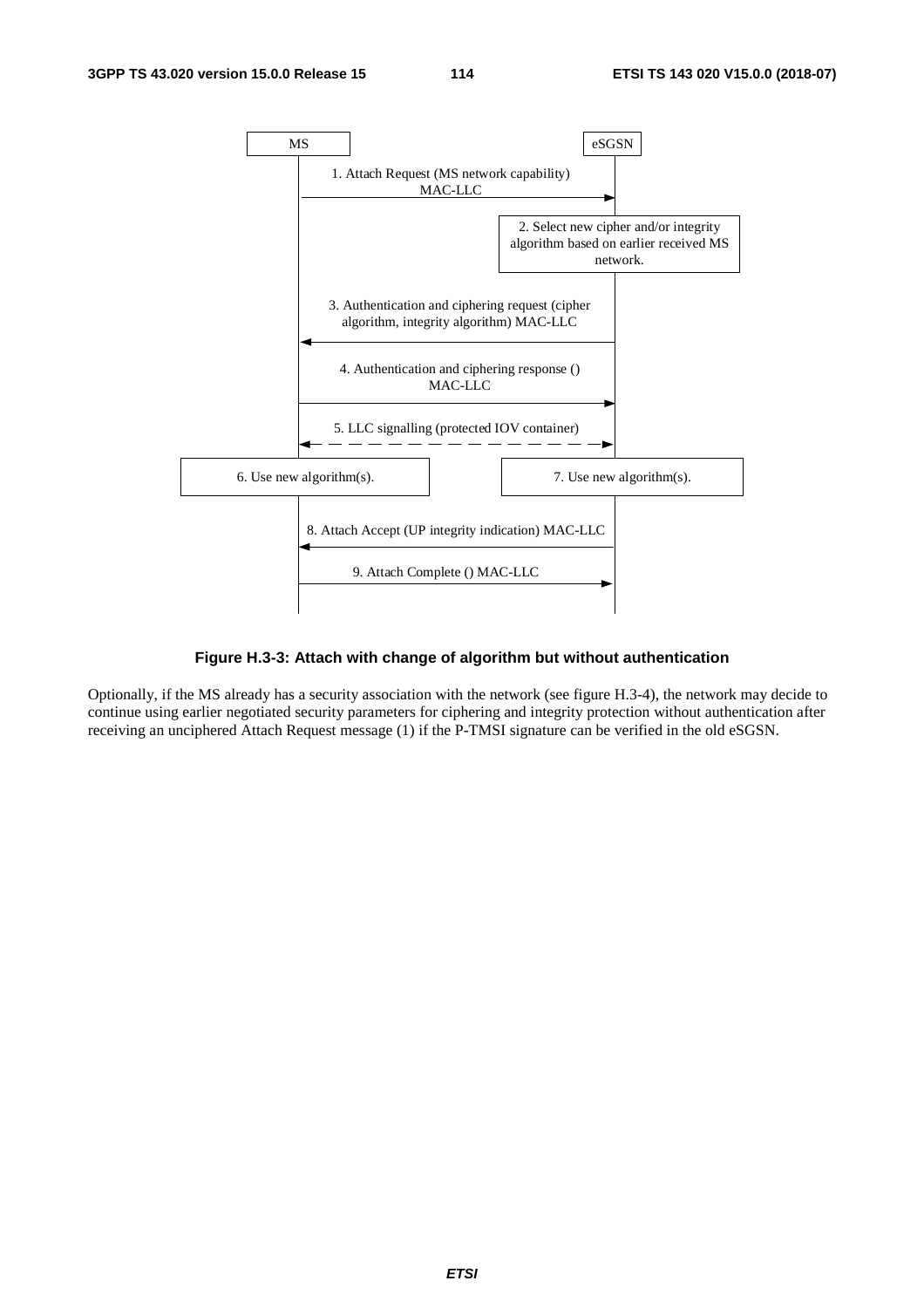

#### **Figure H.3-4: Attach at inter-SGSN change without authentication**

- 1) MS sends an Attach Request to the eSGSNn. The message is protected using MAC-LLC. In this procedure, the message includes the P-TMSI signature, MS network capability, and MS radio access capability parameters. The MS network capability optionally contains an indication that the MS supports user plane integrity.
- 2) eSGSNn is not able to verify the MAC-LLC in the LLC layer because it has no integrity key. The LLC layer silently discards the MAC-LLC and forwards the Attach Request to the GMM layer. The GMM layer processes the Attach Request. eSGSNn requests the security context information from the eSGSNo. In this scenario, the security relies on eSGSNo verifying the P-TMSI signature. If there is no P-TMSI signature added by the MS to the Attach Request, eSGSNn must not proceed to step3) but must re-authenticate the MS (see Figure H.3-1).
- 3) eSGSNn sends the P-TMSI signature and other relevant information to eSGSNo.
- 4) eSGSNo verifies the P-TMSI signature and, if the verification is successful, the GMM layer requests the LLC layer the current value of the IOV\_updates counter.
- 5) The eSGSNo returns the IMSI, the IOV\_updates counter and the other security related information to the eSGSNn. The security related information shall include indication that the MS support user plane integrity if it was sent by the MS to the eSGSNo. eSGSNo shall tell the eSGSNn if the subscriber profile indicated that UP integrity was required. eSGSNo shall keep the security related information other than P-TMSI signature. The P-TMSI signature is removed.
	- If the eSGSNn does not support the current integrity algorithm used between the eSGSNo and the MS, then a new authentication needs to be initiated. This is not further described in this signalling flow.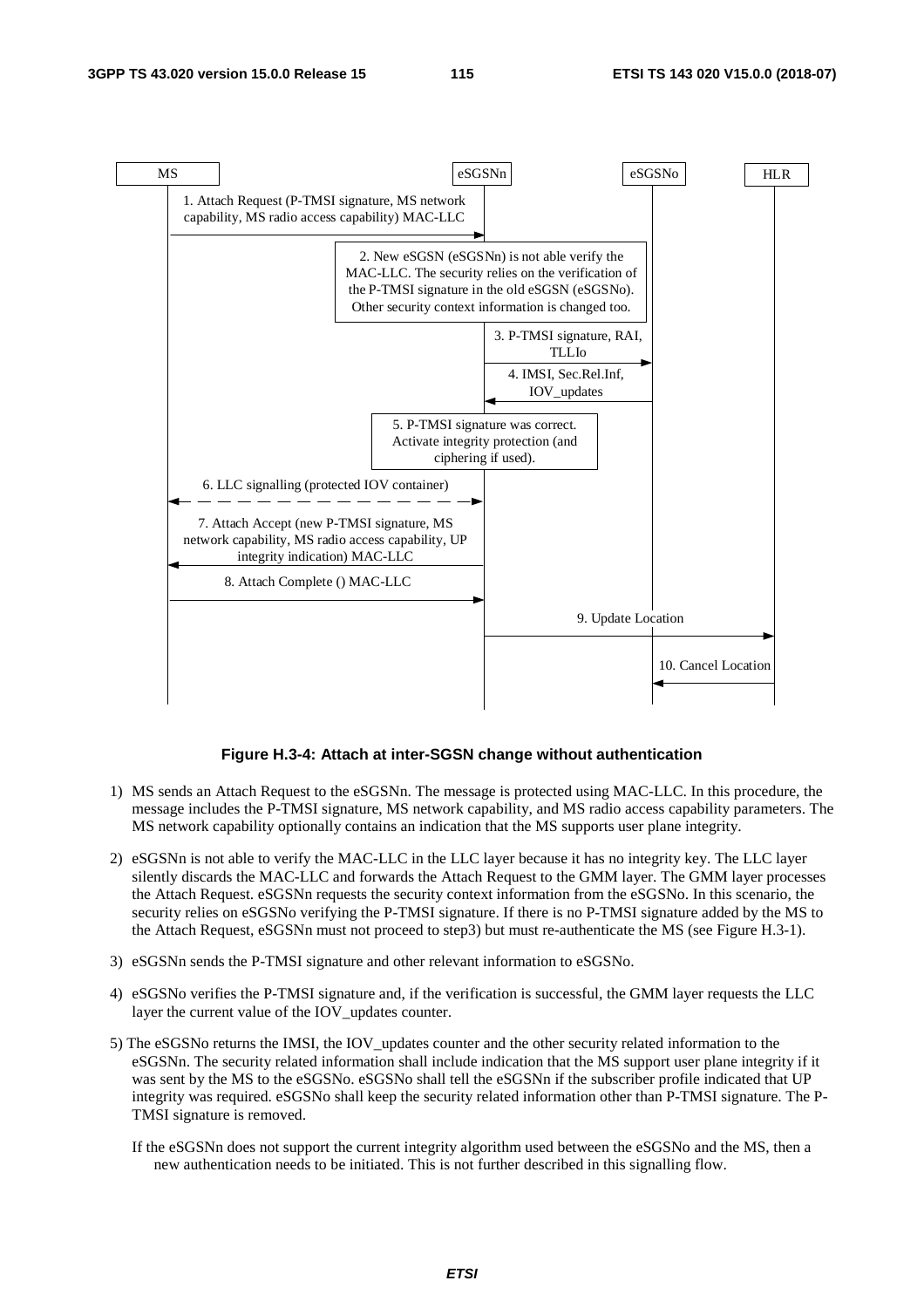The eSGSNn decides whether to provide user plane integrity based on the indication from eSGSNo regarding MS support for user plane integrity and subscriber profile information.

- 6) The GMM layer in the eSGSNn initiates a LLC XID signalling procedure for updating the i-IOV-UI for integrity protection and the IOV-UI for ciphering (if ciphering is in use) . The LLC layer needs the following security information received from the eSGSNo in order to protect the re-negotiation of IOV values: the integrity algorithm, the integrity key Ki128, and the IOV\_updates counter. The LLC layer initiates the LLC XID signalling procedure to construct and deliver the protected IOV container to the MS (see clause H.9). The IOV values shall not be sent unprotected.
- 7) After the IOV values have been delivered to the MS securely, the GMM layer in the eSGSNn activates integrity protection and ciphering, if used, in the LLC layer by assigning the integrity key, the integrity algorithm, the ciphering key and the ciphering algorithm. eSGSNn sends the Attach Accept message that is protected with MAC-LLC. This message includes the new P-TMSI signature, and echoed MS network capability, and echoed MS radio access capability parameters. If the eSGSN decided to provide user plane integrity the SGSN includes an indicator that user plane integrity is provided.
- 8) The MS verifies the message authentication code MAC-LLC, and if the check of the MAC-LLC is successful then MS checks that the echoed MS network capability and MS radio access capability parameters are the same as the ones it sent. If the verification of MAC-LLC fails the MS terminates the procedure. The MS sends the Attach Complete message that is protected with MAC-LLC.
- 9) eSGSNn verifies the MAC-LLC, and if successful, updates the new location of the MS to HLR.
- 10) HLS cancels the location from eSGSNo. At this phase, the eSGSNo can remove the security related information related to the MS. If the MS location is not cancelled by HLR, the security related information shall not be removed.

## H.4 Protection of GMM messages

Integrity protection and encryption of GMM messages for CIoT enhanced GPRS is described in TS 24.008 [11] clause 4.7.1.2a, and shall follow the same principle as with protection (integrity protection and encryption) of corresponding LTE EMM messages as described in TS 24.301 [19].

The GMM messages for CIoT enhanced GPRS which are not corresponding to any existing LTE EMM messages in TS 24.301 [19], shall be integrity protected and encrypted in the following way:

The GMM AUTHENTICATION AND CIPHERING REQUEST message and the GMM AUTHENTICATION AND CIPHERING RESPONSE message shall be integrity protected with the new security context and shall not be encrypted.

The GMM AUTHENTICATION AND CIPHERING FAILURE message and the GMM AUTHENTICATION AND CIPHERING REJECT message shall be integrity protected if the sending eSGSN or the sending CIoT UE has a valid security context. For the receiving eSGSN or receiving CIoT UE, the processing of the received GMM message when the check of the MAC fails or when the receiving part has no valid security context should follow exactly the description as specified for the UE in clause 4.4.4.2 and as specified for the MME in clause 4.4.4.3 in LTE in TS 24.301 [19]. The GMM AUTHENTICATION AND CIPHERING FAILURE message shall not be encrypted. The GMM AUTHENTICATION AND CIPHERING REJECT message shall be encrypted if sending eSGSN has a valid security context and encryption has been activated.

# H.5 Algorithms for ciphering and integrity protection

### H.5.0 General

The following algorithms are specified:

- GEA0 for null-encryption.
- GEA4/GIA4 for ciphering and integrity protection based on Kasumi 128.
- GEA5/GIA5 for ciphering and integrity protection based on SNOW 3G.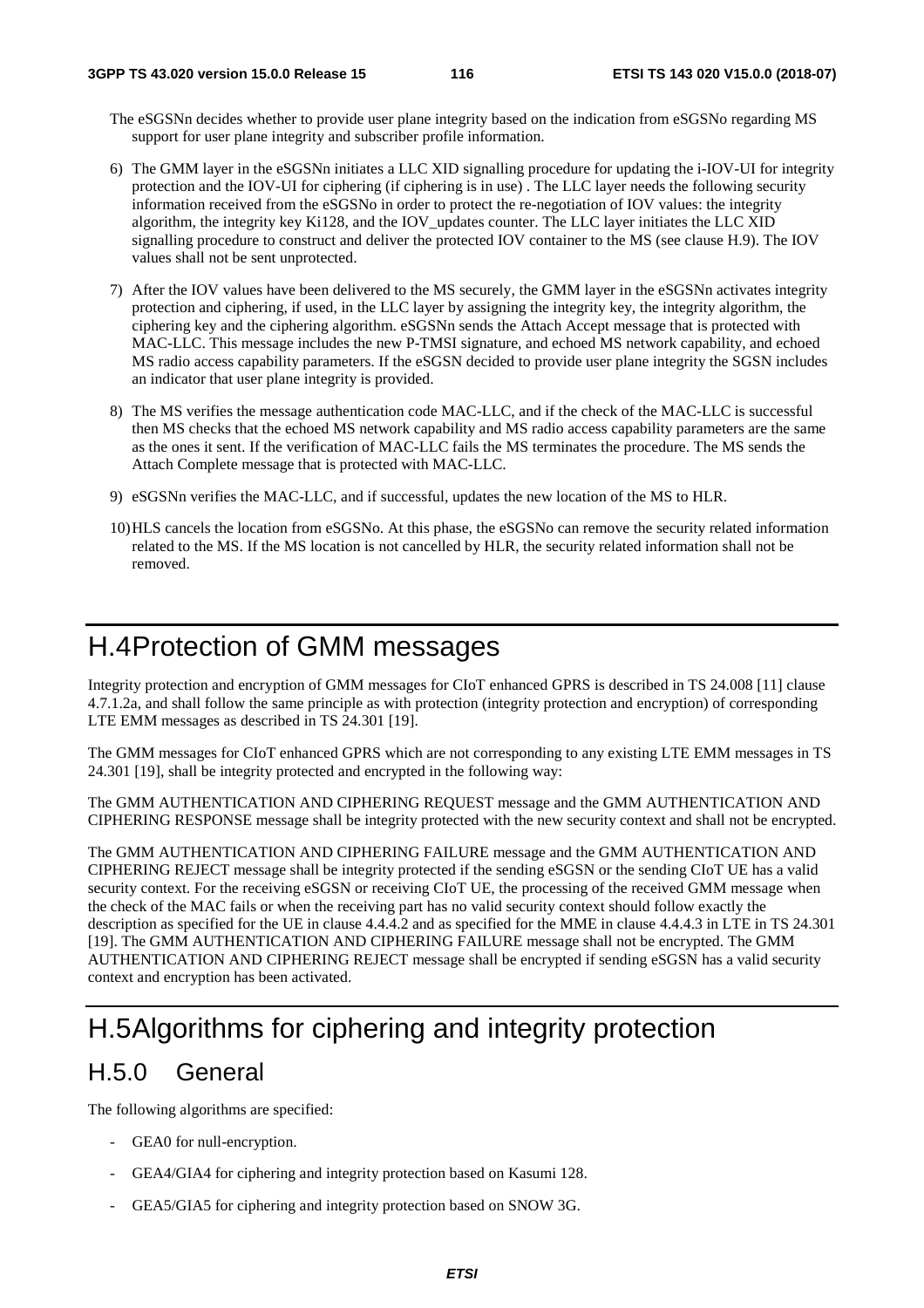The MS shall support integrity algorithms GIA4 and GIA5. The MS shall support ciphering algorithms GEA0, GEA4 and GEA5. No other GPRS encryption algorithms shall be supported in the MS for the enhanced security features described in the present Annex.

The eSGSN shall support an integrity algorithm GIA4 or GIA5. The eSGSN shall support a ciphering algorithm GEA0, GEA4 or GEA5.If encryption is supported by eSGSN, only GEA4 or GEA5 shall be used with GIA4 or GIA5.

### H.5.1 Null ciphering algorithm

If GEA0 is selected, the ciphering function implemented in the LLC layer shall be disabled according to TS 44.064 [20].

NOTE : GEA0 provide no security.

### H.5.2 Ciphering algorithm

### H.5.2.1 Inputs and outputs

#### H.5.2.1.1 General

The input parameters to the ciphering algorithm GEA4 are as specified in TS 55.226 [21] and described in TS 43.061 [2].

The input parameters to the GEA5 are the 128-bit ciphering key Kc128, the 32-bit INPUT, the 1-bit DIRECTION and the 32-bit CONSTANT-F. The INPUT and the DIRECTION parameters are as described in 41.061 [2].

NOTE: The input parameters used in GEA4 and GEA5 are not identical. GEA5 uses CONSTANT-F which is missing from GEA4.

Figure H.5.2.1-1 illustrates the use of the ciphering algorithm GEA5 to encrypt plaintext by applying a keystream using a bit per bit binary addition of the plaintext and the keystream. The plaintext may be recovered by generating the same keystream using the same input parameters and applying a bit per bit binary addition with the ciphertext.



#### **Figure H.5.2.1-1: Ciphering of data with GEA5.**

Based on the input parameters the algorithm generates the output keystream block KEYSTREAM which is used to encrypt the input plaintext block PLAINTEXT to produce the output ciphertext block CIPHERTEXT.

### H.5.2.1.2 CONSTANT-F

If the CONSTANT-F parameter is used as an input to the ciphering algorithm, the 8-bit input value FRAMETYPE is specified as follows: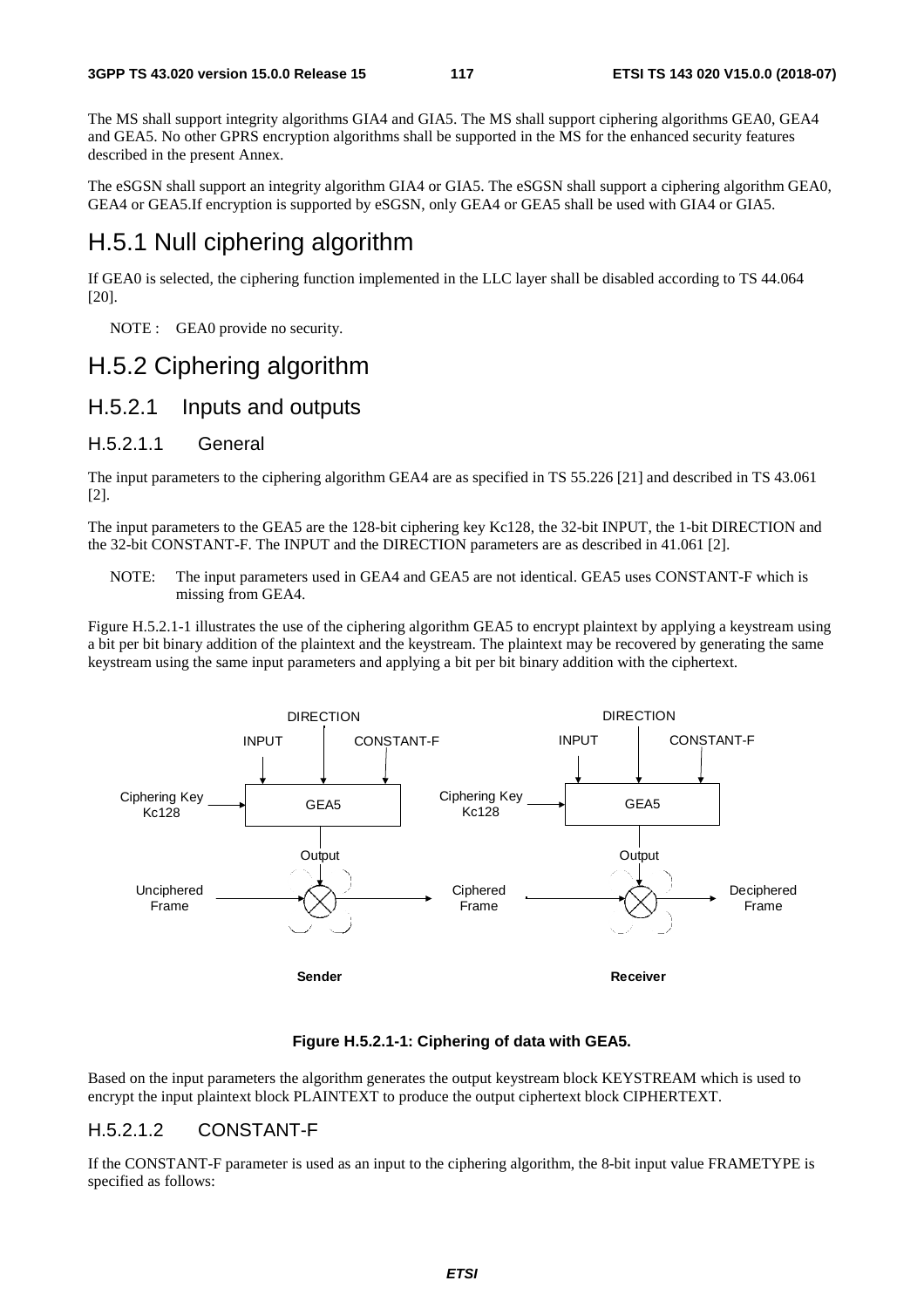- LLC UI-frame:  $FR AMETYPE = 0$ :
- LLC I-frame: FRAMETYPE = 1; (reserved for future usage)
- NOTE: Acknowledged operation are not supported at stage 3 specifications.

### H.5.2.2 GEA5

GEA5 is based on SNOW 3G, and is specified in TS 55.251 [25].

### H.5.3 Integrity algorithm

### H.5.3.1 Inputs and outputs

### H.5.3.1.1 General

The input parameters to the integrity algorithm are the 128-bit integrity key Ki128, the 32-bit INPUT-I, the message (MESSAGE), the 1-bit DIRECTION and the 32-bit CONSTANT-F.

DIRECTION bit is 0 for uplink and 1 for downlink.

Figure H.5.3.1-1 illustrates the integrity algorithm GIA to authenticate the integrity of messages.



#### **Figure H.5.3.1-1: Derivation of MAC/XMAC.**

Based on these input parameters the sender computes a 32-bit message authentication code (MAC) using the integrity algorithm GIA. The message authentication code is then appended to the message when sent. The receiver computes the expected message authentication code (XMAC) on the message received in the same way as the sender computed its message authentication code on the message sent and verifies the data integrity of the message by comparing it to the received message authentication code, i.e. MAX.

#### H.5.3.1.2 INPUT-I

If the integrity algorithm is used at LLC layer, the following rules apply for the INPUT-I generation:

The INPUT-I parameter is generated according to the following algorithm if the LLC frame is a UI frame:

INPUT -I = (  $(i$ -IOV-UI ⊗ SX ) + LFN + OC ) modulo 2<sup>32</sup>

The INPUT -I parameter is generated according to the following algorithm if the LLC frame is an I frame:

INPUT  $-I = (i-IOV-I + LFN + OC)$  modulo  $2^{32}$ 

where:

- i-IOV-UI is a 32 bit random value generated by SGSN.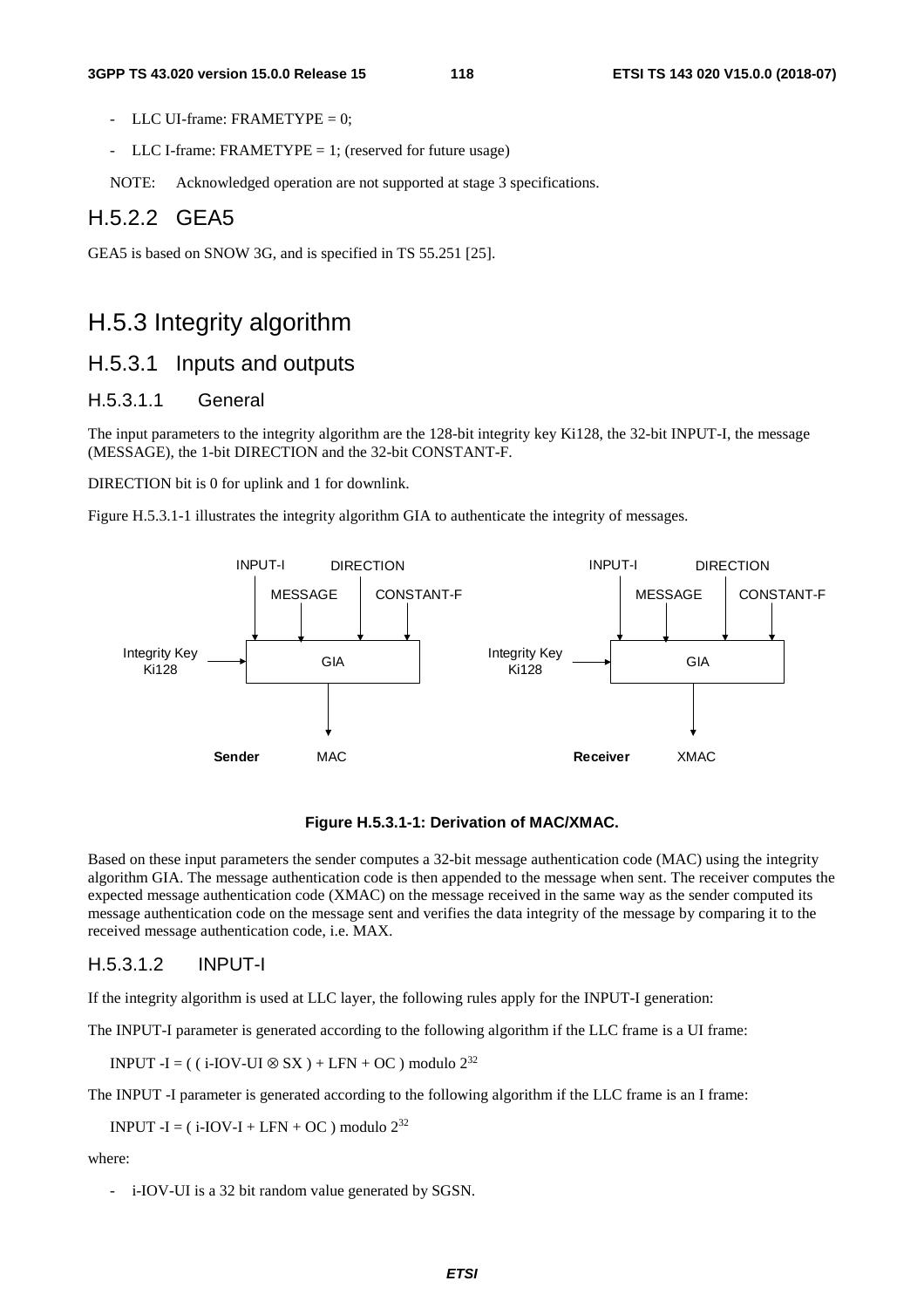- i-IOV-I is a 32 bit random value generated by SGSN.
- NOTE: INPUT-I rules for I-frames are specified for potential future usage. Acknowledged operation are not supported at stage 3 specifications.

All other values of INPUT -I (i.e. SX, LFN, OC) are as specified for INPUT (ciphering), see TS 44.064 Annex A [20].

If the integrity algorithm is used at GMM layer, the following rules apply for the INPUT-I generation:

- All INPUT-I bits shall be set to 0 if the integrity algorithm is to calculate the GMM-MAC.

### H.5.3.1.3 CONSTANT-F

The 8-bit input value FRAMETYPE needed for the CONSTANT-F calculation is specified as follows:

- At LLC layer with UI-frames: FRAMETYPE = 0b0xxxxxx0;

Where xxxxxx represents the six lowest bits of the IOV\_updates counter.

- At LLC layer reserved for future with I-frames: FRAMETYPE =  $0b0xxxxxx$  1;
	- Where xxxxxx represents the six lowest bits of the IOV updates counter.
- At LLC layer for MAC-IOV: FRAMETYPE =  $0b11111110(254)$ ;
- At GMM layer for MAC-GMM: FRAMETYPE =  $0b11111111 (255)$ ;
- NOTE: The FRAMETYPE values for UI-frames, and I-frames are not constants but re-calculated every time new IOV values are updated. This quarantees 64 IOV value updates without collision, and lowers the prob ability of collision significantly even when the six lowest bits of the IOV\_updates counter rolls over.

### H.5.3.2 GIA4

GIA4 is based on Kasumi 128, and is specified in TS 55.241 [26].

### H.5.3.3 GIA5

GIA5 is based on SNOW 3G, and is specified in TS 55.251[25].

## H.6 Derivation of Kc128 and Ki128

MS and eSGSN derive the control plane and user plane ciphering key (Kc128) and the control plane and user plane integrity protection key (Ki128) from CK and IK. Ki128 shall only be derived by the MS and the network when using enhanced GPRS in relation to CIoT as specified in the present Annex.

The key Kc128 is specified in TS 33.102 Annex B [18].

The key Ki128 shall be used as an input only to the GIA integrity protection algorithms which require 128-bit key.

The derivation of the key Ki128 shall use the Key Derivation Function (KDF) specified in TS 33.220 [22].

The Key to be used in key derivation shall be the concatenation of CK and IK. The KDF returns a 256-bit output, where the 128 least significant bits are identified with Ki128.

 $- FC = 0x38$ 

No input parameters (Pi, Li) are used by this function.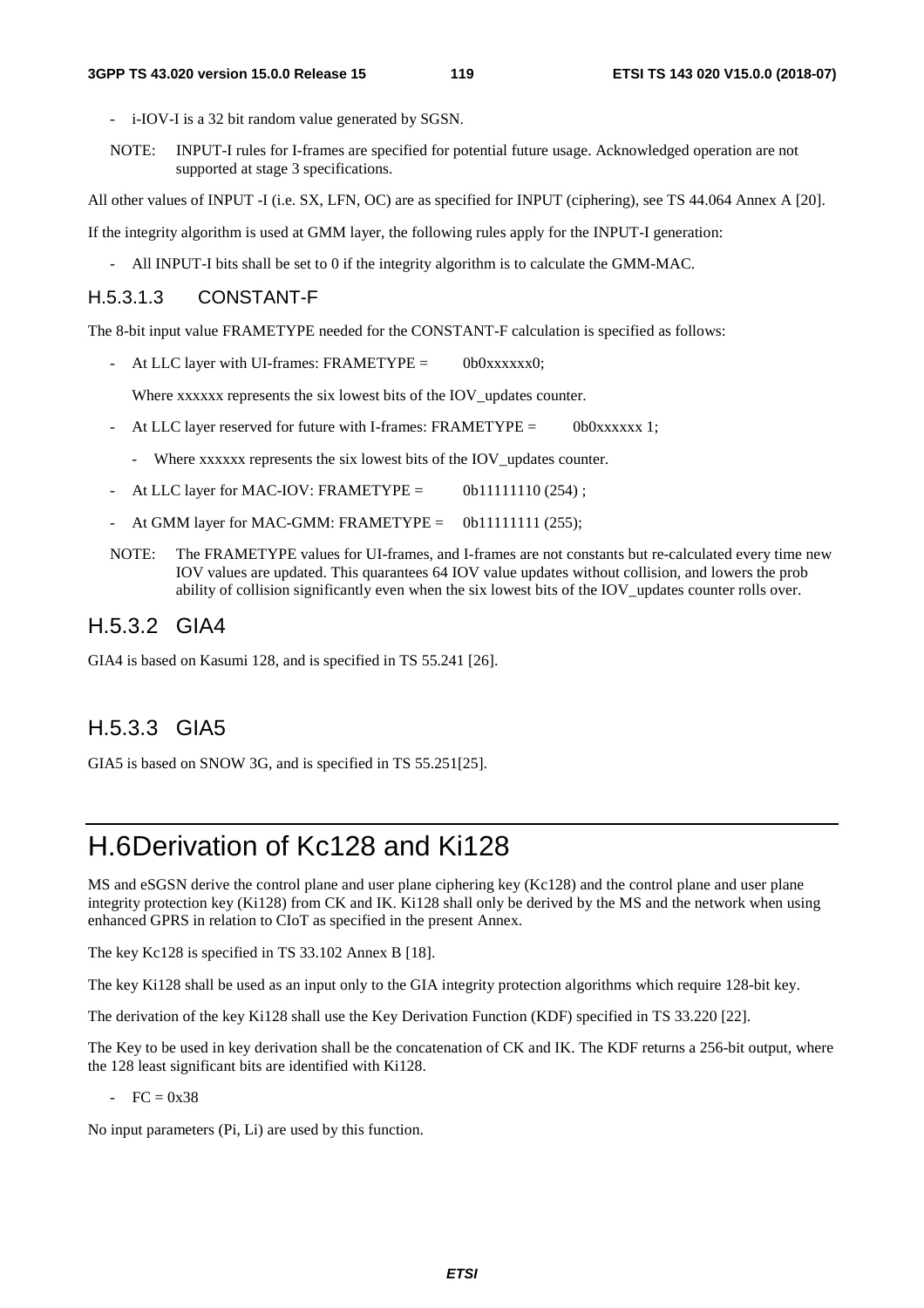# H.7 Integrity protection of user plane

Integrity protection of user plane is an optional-to-use feature.

The SGSN may use the subscriber data received from HLR/HSS when it decides whether to activate integrity protection of user plane for a certain subscriber. The subscriber data may include a flag for indicating whether to activate the integrity protection of user plane.

# H.8 Definition of MAC-GMM in GMM Authentication and Ciphering Request and GMM Authentication and Ciphering Response messages

### H.8.1 Inputs and outputs

The following description in this clause is only applicable to when the GMM Authentication and Ciphering procedure is used for authentication. This clause is not applicable to the use case when the GMM Authentication and Ciphering procedure is used for switchin algorithm or setting the GSM ciphering mode only (and not used for authentication). The SGSN and UE shall not calculate and include a MAC-GMM in the GMM protocol for the GMM Authentication and Ciphering Request and GMM Authentication and Ciphering Response messages when no authentication takes place in the Authentication and Ciphering procedure.

NOTE: The MAC-GMM is not present when the ciphering or integrity protection algorithms are changed.

The SGSN shall include a MAC-GMM in the GMM Authentication and Ciphering Request message and the UE shall include a MAC-GMM in the GMM Authentication and Ciphering Response message; to be used for integrity protection and replay protection of the GMM messages. The MAC-GMM is a 32-bit message authentication code that protects the integrity of the GMM message. The SGSN and the UE calculate the MAC-GMM at the GMM protocol layer using the Ki128 integrity key. The GMM message shall be integrity protected with the same selected integrity algorithm to be used in LLC layer (see H.5.3).

In order to calculate the MAC-GMM for the GMM Authentication and Ciphering Request message, the SGSN shall use the following inputs:

- Integrity key Ki128 shall be set to Ki128 integrity key used in LLC layer;
- all Input-I bits shall be set to 0:
- MESSAGE shall be set to the GMM Authentication and Ciphering Request message, with all bits of the value part of the Message authentication code information element set to zero;
- DIRECTION bit shall be set to 1;
- FRAMETYPE=255;

The MAC-GMM shall be the 32 least significant bits of the output of the used integrity algorithm.

The GMM layer in the UE checks and verifies the MAC-GMM received in GMM Authentication and Ciphering Request message in the same way as the SGSN as described above by using the integrity key Ki128.

If the UE receives a GMM Authentication and Ciphering Request message without a MAC-GMM parameter then the UE shall silently discard the message.

If the verification of the MAC-GMM received in the GMM Authentication and Ciphering Request message is not successful in the UE, then the UE shall silently discard the message.

In order to calculate the MAC-GMM for GMM Authentication and Ciphering Response message, the UE shall use the following inputs:

- Integrity key Ki128 shall be set to Ki128 integrity key used in LLC layer;
- all Input-I bits shall be set to  $0$ ;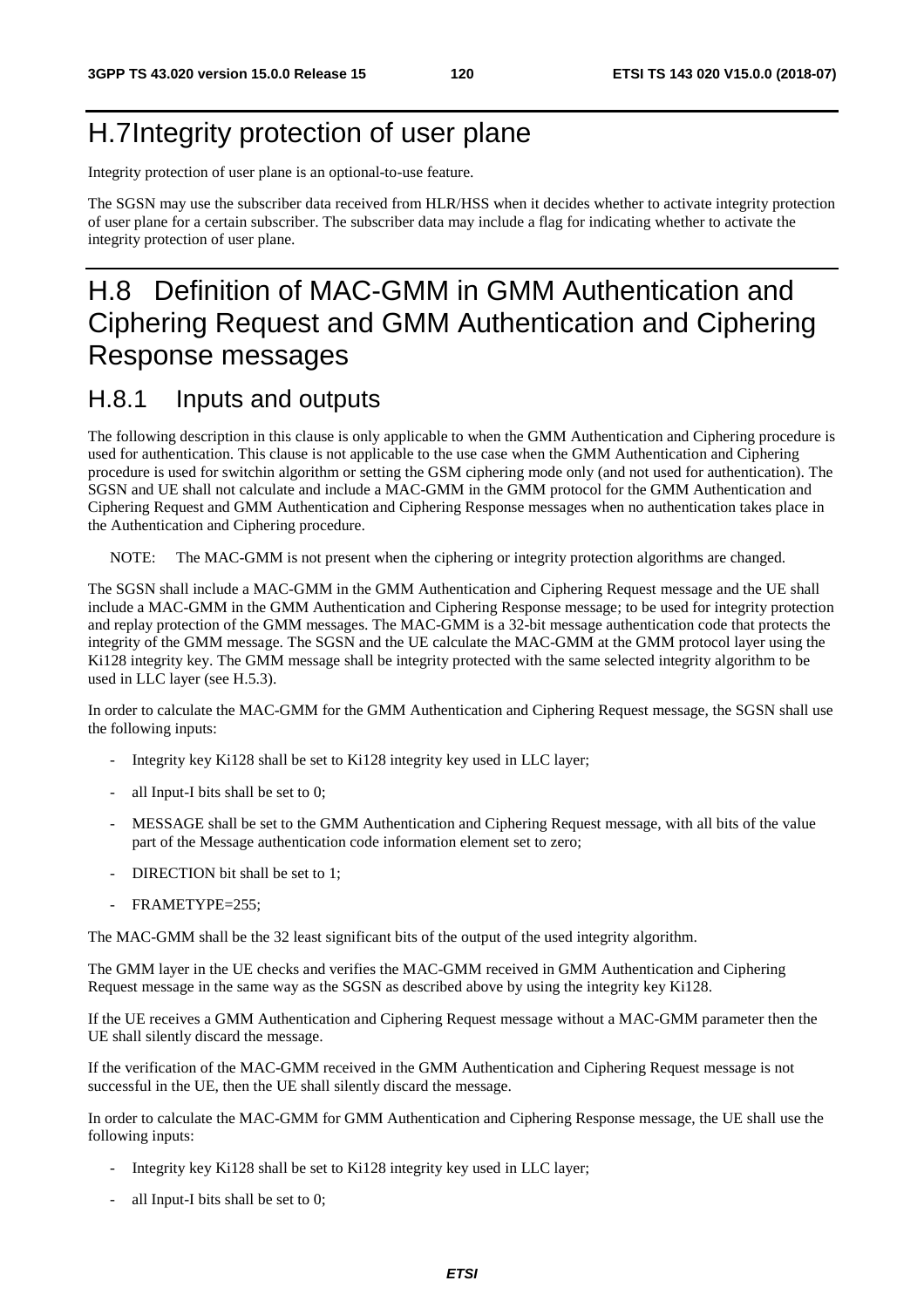- MESSAGE shall be set to the GMM Authentication and Ciphering Response message, with all bits of the value part of the Message authentication code information element replaced with zero;
- DIRECTION bit shall be set to 0;
- FRAMETYPE=255:

The MAC-GMM shall be the 32 least significant bits of the output of the used integrity algorithm.

The GMM layer in the SGSN checks and verifies the MAC-GMM received in GMM Authentication and Ciphering Response message in the same way as the UE as described above by using the integrity key Ki128.

If the SGSN receives a GMM Authentication and Ciphering Response message without a MAC-GMM parameter then the SGSN shall silently discard the message.

If the check and verification of the received MAC-GMM in the GMM Authentication and Ciphering Response message is not successful in the SGSN, then the SGSN shall ignore the message.

## H.9 Protected negotiation of IOV values

### H.9.1 Protected IOV container

The protected IOV container is composed by the follow three components:

- The new IOV values (as specified in TS 44.064 [20], see e.g. clause 8.9.2).
- The value of IOV\_updates counter that was used in the calculation of MAC-IOV.
- The MAC-IOV value calculated over the new IOV values and the value of IOV updates counter.

After a successful authentication, both the MS and the eSGSN shall store a local counter "IOV\_updates" showing the number of IOV updates since the previous authentication. The initial value of the counter is 0, and it is incremented by 1 every time the eSGSN updates the IOV values, regardless whether it updates IOV-UI only, i-IOV-UI only, or both IOV-UI and i-IOV-UI. In the first protected IOV container, the IOV\_ updates counter shall be 1. The IOV\_ updates counter in the MS side represents the number of successful IOV\_updates, and may have smaller value than the IOV\_ updates counter maintained in the eSGSN.

The MAC-IOV is calculated with the following inputs:

- The integrity protection algorithm shall be the same GIA algorithm that is already used at the MS for integrity protection at LLC layer; if there is no integrity algorithm in place at the MS at LLC layer, then the integrity algorithm shall be the same GIA algorithm that was just negotiated at GMM layer;
- The integrity key shall be the same integrity key Ki128 that is already used for integrity protection at LLC layer;
- All Input-I bits shall be set to the value of the IOV updates counter;
- MESSAGE shall be set to the value part(s) of the new IOV value(s) (see TS 44.064 [20], clause 6.4.1.6); if more than one IOV value is included in the protected IOV container, the value parts shall be concatenated in the same order of sequence as included in the LLC XID command message;
- DIRECTION bit shall be set to 1;
- The FRAMETYPE (needed for the CONSTANT-F calculation) is set to 254;

The MAC-IOV shall be the 32 least significant bits of the output of the used integrity algorithm.

## H.9.2 LLC XID procedure with protected IOV container

The following description in this clause is only applicable to the LLC XID procedure in LLC layer protocol when constructing and verifying the protected IOV container. The eSGSN shall always send the IOV values in the protected IOV container to the MS. Protection is provided only towards the MS in the LLC XID command, and the LLC XID response from the MS towards the eSGSN includes no protection. The procedure is demonstrated in figure H.9.2-1.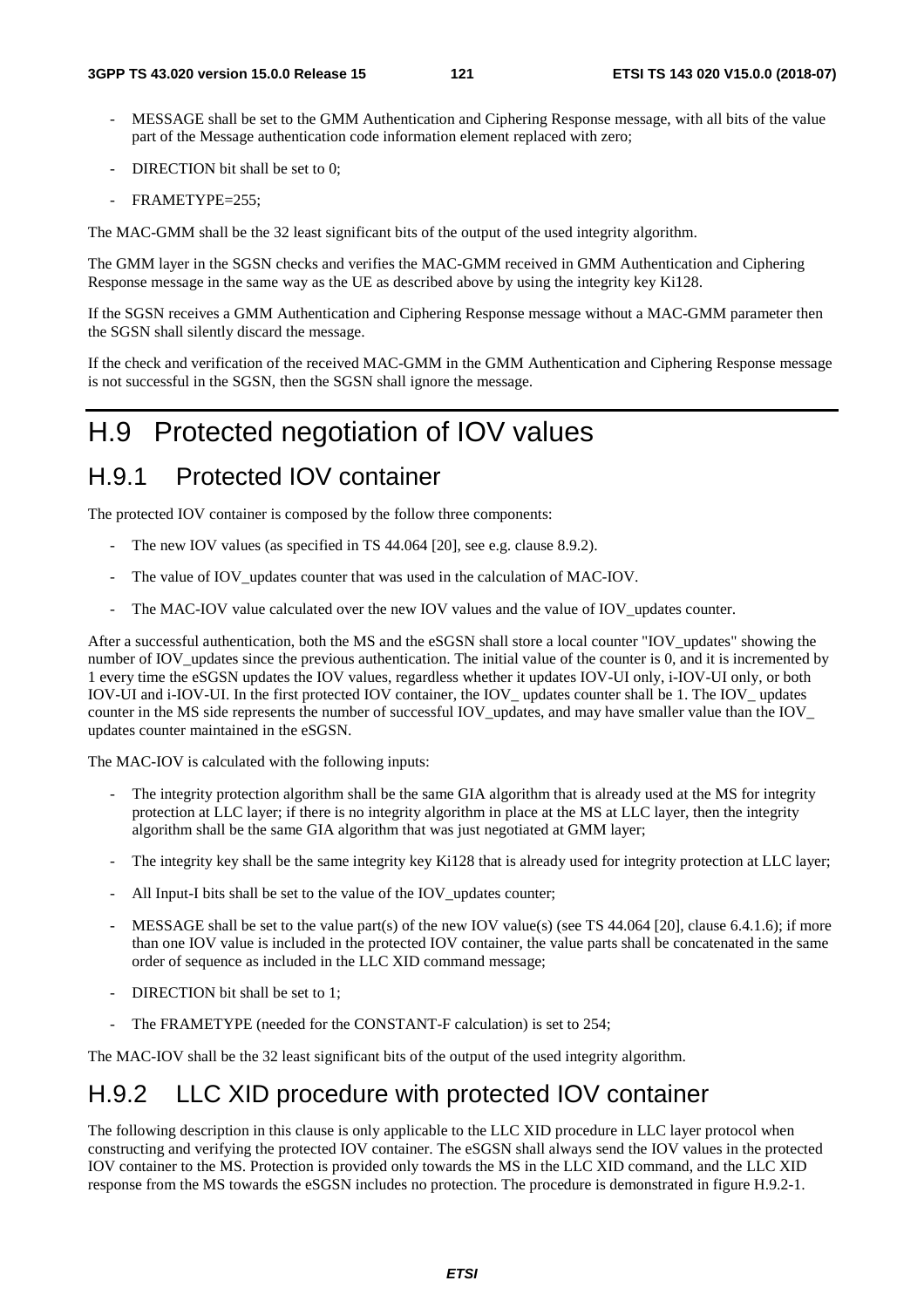

#### **Figure H.9.2-1: LLC XID procedure with protected IOV container**

The eSGSN shall construct and include the protected IOV container in the LLC XID command message to the MS. The protected IOV container is to be used for integrity protection and replay protection of the new IOV values. The MAC-IOV is a message authentication code that protects the integrity of the IOV values carried in the LLC XID command message. The IOV\_updates provides replay protection to the IOV values. The IOV values may include IOV-UI only, i-IOV-UI only, or both IOV-UI and i-IOV-UI.

The LLC layer in the MS checks and verifies the MAC-IOV received in LLC XID command message. The MS shall confirm that the IOV updates value received in the LLC XID command is greater than the local IOV updates counter maintained in the MS. If the IOV\_updates value in the received message is acceptable, and the verification of the MAC-IOV is successful then the MS replaces its local value of the IOV\_updates counter with the new one that was received in the LLC XID command message, and replies with a LLC XID response message sent without replay and integrity protection.

If the MS receives a LLC XID command message updating the IOV parameters without a MAC-IOV parameter, or the received IOV updates value is smaller or equal to the local IOV-updates counter maintained in the MS, then the MS shall silently discard the message.

If the verification of the MAC-IOV received in the LLC XID message is not successful in the MS, then the MS shall silently discard the message.

The LLC XID response to the LLC XID comman carrying the protected IOV container includes no protection.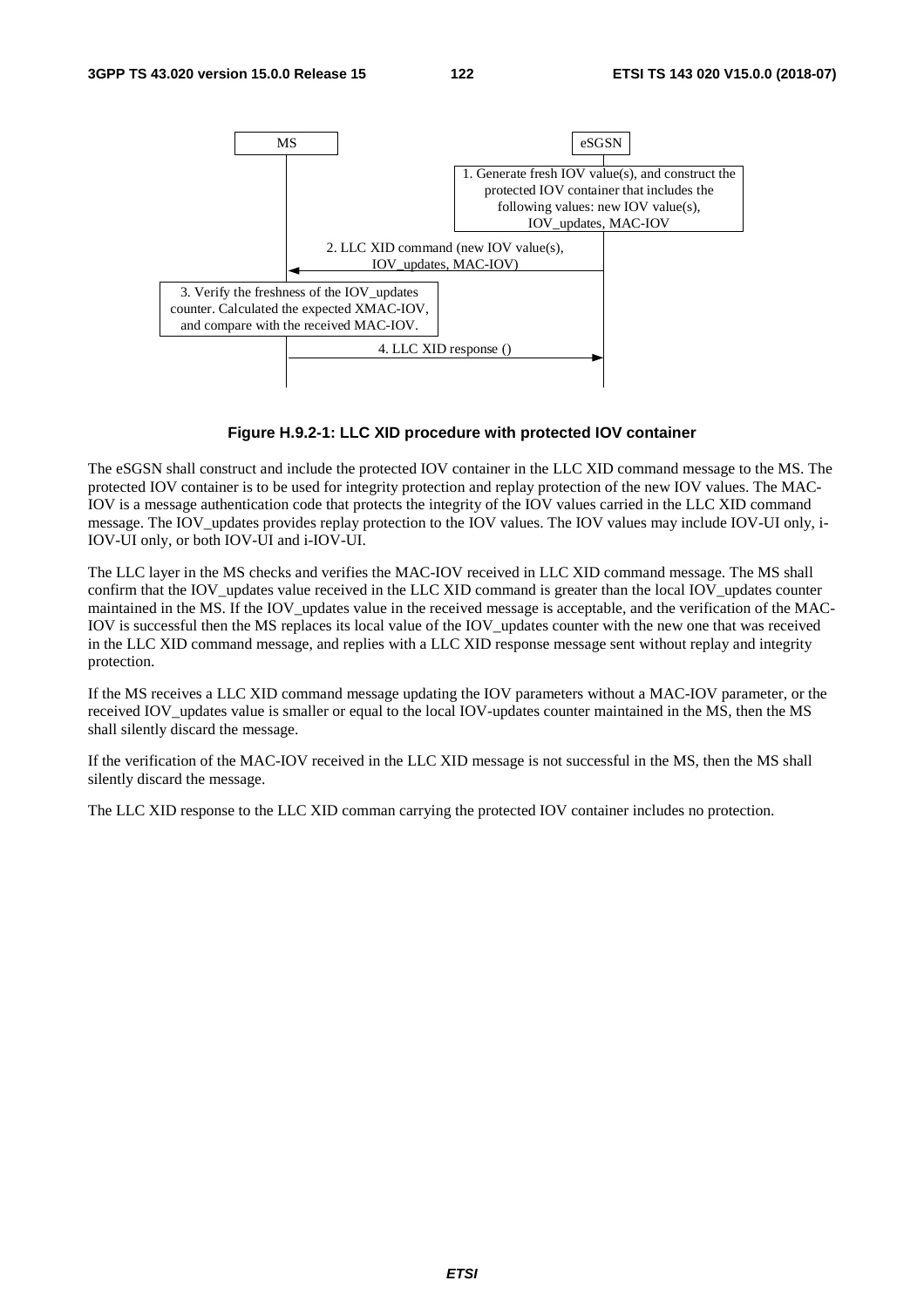# Annex I (informative): Change history

| <b>Change history</b> |              |                 |           |                |                                                                                                                              |     |       |                 |
|-----------------------|--------------|-----------------|-----------|----------------|------------------------------------------------------------------------------------------------------------------------------|-----|-------|-----------------|
| Date                  | TSG#         | <b>TSG Doc.</b> | <b>CR</b> | Rev            | Subject/Comment                                                                                                              | Cat | Old   | <b>New</b>      |
| <b>Nov 2000</b>       |              |                 |           |                | Transferred to 3GPP as 3GPP TS 43,020 version 4,0,0<br>(Release 4)                                                           |     | 9.0.0 | 4.0.0           |
| <b>July 2002</b>      | <b>SA#16</b> |                 |           |                |                                                                                                                              |     | 4.0.0 | 5.0.0           |
| Sept 2004             | <b>SP-25</b> | SP-040615       | 0001      | $\mathbf{r}$   | Introducing VGCS/VBS ciphering (Creation of Rel-6 version)   B                                                               |     | 5.0.0 | 6.0.0           |
| Sept 2004             |              |                 |           |                | General editorial changes and Annex G created from<br>clause F.7 (MCC)                                                       |     | 5.0.0 | 6.0.0           |
| Dec 2004              | SP-26        | SP-040862       | 0002      | $\overline{2}$ | Clarifications to VGCS/VBS ciphering mechanism                                                                               | F   | 6.0.0 | 6.1.0           |
| Dec 2004              | <b>SP-26</b> | SP-040862       | 0002      | $\overline{2}$ | Clarifying the support of algorithms within mobile stations                                                                  | C   | 6.0.0 | 6.1.0           |
| 2005-09               | $SP-29$      | SP-050567       | 0004      |                | Correction of USIM based ciphering on dedicated channels                                                                     | F   | 6.1.0 | 6.2.0           |
| 2005-09               | $SP-29$      | SP-050566       | 0005      |                | Correction on service specific group keys                                                                                    | F   | 6.1.0 | 6.2.0           |
| 2005-09               | SP-29        | SP-050550       | 0006      |                | Clarify ciphering for A5 algorithms that do not produce bit<br>after bit output.                                             | F   | 6.1.0 | 6.2.0           |
| 2006-03               | SP-31        | SP-060050       | 0009      |                | Correction of a reference                                                                                                    | F   | 6.2.0 | 6.3.0           |
| 2006-06               | $SP-32$      | SP-060377       | 0012      |                | Correction and clarification of requirements relating to A5<br>algorithm support                                             | F   | 6.3.0 | 6.4.0           |
| 2007-06               | $SP-36$      |                 |           |                | Update to Rel-7 version (MCC)                                                                                                |     | 6.4.0 | 7.0.0           |
| 2007-09               | SP-37        | SP-070592       | 0016      |                | Miscellaneous corrections to the specification of the A5<br>algorithm in the 8-PSK case                                      | F   | 7.0.0 | 7.1.0           |
| 2007-12               | SP-38        | SP-070784       | 0022      |                | Allowing new A5 algorithms to be introduced in future<br>releases                                                            | A   | 7.2.0 | 7.3.0           |
| 2008-07               | L.           | --              | ш.        |                | Correction of history                                                                                                        |     | 7.3.0 | 7.3.1           |
| 2008-12               | SP-42        | --              | ш.        | $\overline{a}$ | Upgrade to Release 8                                                                                                         |     | 7.3.1 | 8.0.0           |
| 2009-09               | $SP-45$      | SP-090635       | 0025      | $\mathbf{1}$   | Introduction of A5/4 and GEA4                                                                                                | B   | 8.0.0 | 9.0.0           |
| 2009-09               | SP-46        | SP-090821       | 0026      |                | algorithm selection for GSM subscriber in 128-bit encryption                                                                 | F   | 9.0.0 | 9.1.0           |
| 2011-03               |              |                 |           |                | Update to Rel-10 version (MCC)                                                                                               | Щ,  | 9.1.0 | 10.0.0          |
| 2011-06               | SP-52        | SP-110268       | 0028      |                | A5/3 and A5/4 support in GSM                                                                                                 | B   |       | 10.0.0 11.0.0   |
| 2013-03               | SP-59        | SP-130037       | 0029      |                | Warning regarding GEA1 support in mobile stations                                                                            | F   |       | $11.0.0$ 11.1.0 |
| 2013-03               | SP-59        | SP-130037       | 0030      |                | Prohibiting GEA1 in mobile stations                                                                                          | С   |       | 11.1.0 12.0.0   |
| 2014-06               | SP-64        | SP-140311       | 0031      | 2              | Kc128 derivation at intra GERAN mobility                                                                                     | A   |       | 12.0.0 12.1.0   |
| 2016-01               |              |                 |           |                | Update to Rel-13 version (MCC)                                                                                               |     |       | 12.1.0 13.0.0   |
| 2016-03               | SP-71        | SP-160054       | 0036      | 1              | Access security related functions for enhanced General<br>Packet Radio Service in relation to Cellular Internet of<br>Things | B   |       | $13.0.0$ 13.1.0 |

| <b>Change history</b> |                |             |      |         |                          |                                                                        |         |
|-----------------------|----------------|-------------|------|---------|--------------------------|------------------------------------------------------------------------|---------|
| Date                  | <b>Meeting</b> | <b>TDoc</b> | ICR. | Rev Cat |                          | <b>Subject/Comment</b>                                                 |         |
|                       |                |             |      |         |                          |                                                                        | version |
| 2016-06               | SA#72          | SP-160388   | 0037 |         | F                        | Change the name of the feature to EC-GSM-IoT                           | 13.2.0  |
| 2016-06               | SA#72          | SP-160388   | 0038 |         | F                        | Clarification on optional inclusion of user plane integrity indication | 13.2.0  |
|                       |                |             |      |         |                          | in MS network capability                                               |         |
| 2016-06               | SA#72          | SP-160388   | 0040 |         | F                        | Adding procedural details for ciphering and integrity mode             | 13.2.0  |
|                       |                |             |      |         |                          | negotiation                                                            |         |
| 2016-06               | SA#72          | SP-160388   | 0041 |         | F                        | Adding details for new cellular algorithms GIA4, GEA5 and GIA5         | 13.2.0  |
| 2016-06               | SA#72          | SP-160388   | 0042 |         | F                        | The definition of MAC-GMM in GMM Authentication and Ciphering          | 13.2.0  |
|                       |                |             |      |         |                          | Request and GMM Authentication and Ciphering Response                  |         |
| 2016-06               | SA#72          | SP-160388   | 0044 |         | F                        | Allocation of FC value to derivation of Ki128 and other changes        | 13.2.0  |
| 2016-06               | SA#73          | SP-160581   | 0048 |         | F                        | Corrections to EASE                                                    | 13.3.0  |
| 2016-06               | SA#73          | SP-160581   | 0049 |         | F                        | Secure delivery of IOV-values to the MS in enhanced GPRS               | 13.3.0  |
| 2016-06               | SA#73          | SP-160580   | 0047 |         | B                        | GSM secuirty improvements                                              | 14.0.0  |
| 2016-12               | SA#74          | SP-160783   | 0053 |         | A                        | Clarification related to the LLC acknowledge mode                      | 14.1.0  |
| 2017-03               | SA#75          | SP-170105   | 0055 |         | A                        | Correction of protected IOV container                                  | 14.2.0  |
| 2017-06               | SA#76          | SP-170432   | 0056 |         | A                        | Adding references to GIA4, GEA5/GIA5 and stage 3 GMM                   | 14.3.0  |
|                       |                |             |      |         |                          | specifications, and removing corresponding editor's notes.             |         |
| 2018-06               |                |             |      |         | $\overline{\phantom{0}}$ | Update to Rel-15 version (MCC)                                         | 15.0.0  |